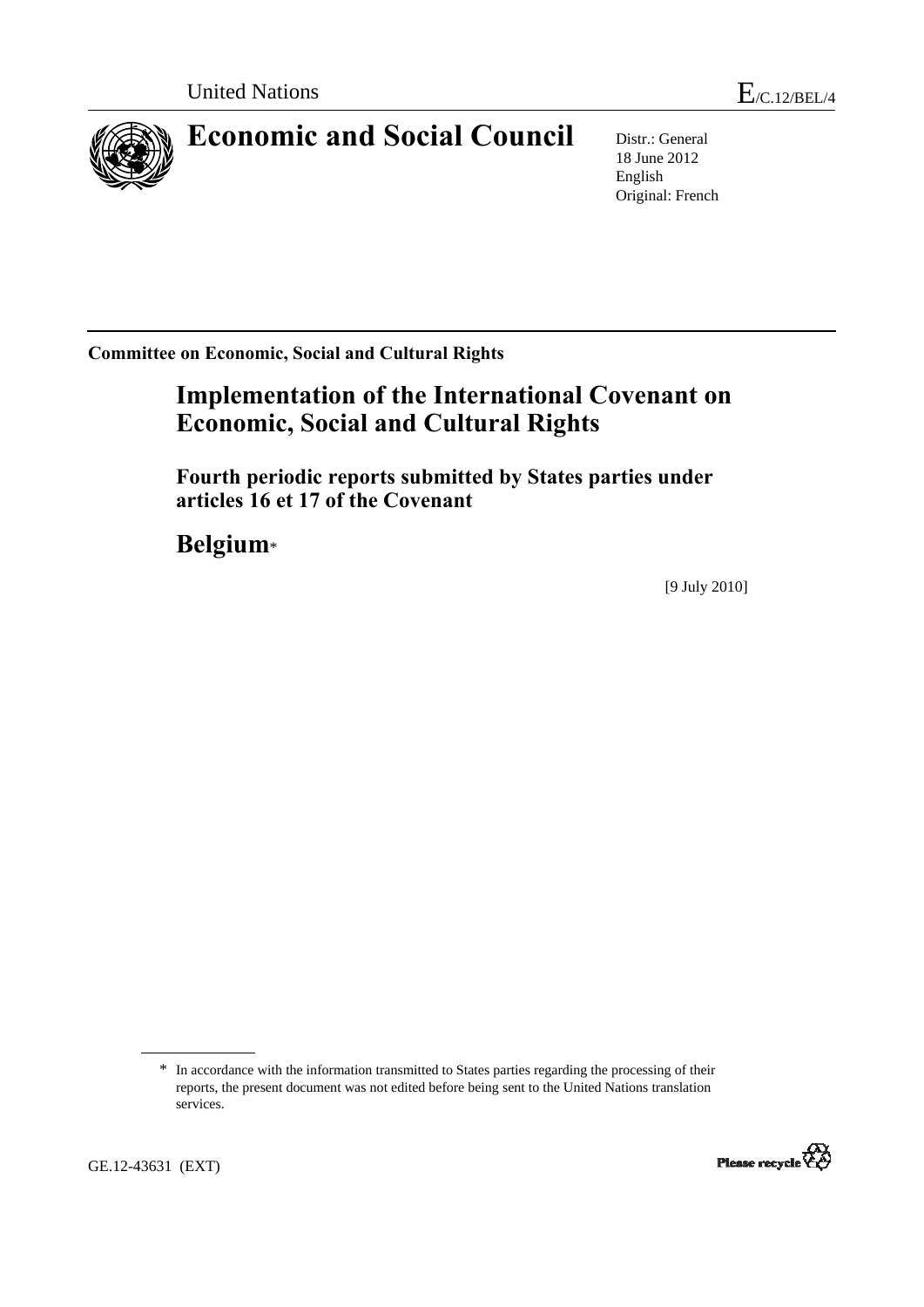## $E/C.12/BEL/4$

## Contents

|                   |                                                                           | Paragraphs Page |    |
|-------------------|---------------------------------------------------------------------------|-----------------|----|
|                   |                                                                           | $1 - 4$         | 3  |
| I.                | Replies to observations not relating to specific articles of the Covenant | $5 - 26$        | 3  |
| H.                |                                                                           | $27 - 53$       | 6  |
| III.              |                                                                           | 54–86           | 13 |
| $\mathbf{IV}_{-}$ |                                                                           | $87 - 111$      | 19 |
| V.                |                                                                           | 112–133         | 27 |
| VI.               |                                                                           | 134–148         | 30 |
| VII.              |                                                                           | $149 - 171$     | 34 |
| VIII.             |                                                                           | 172-234         | 37 |
| $IX_{-}$          |                                                                           | $235 - 262$     | 48 |
| $X_{-}$           |                                                                           | $263 - 322$     | 53 |
| XI.               |                                                                           | $323 - 374$     | 62 |
| XII.              |                                                                           | 375-409         | 71 |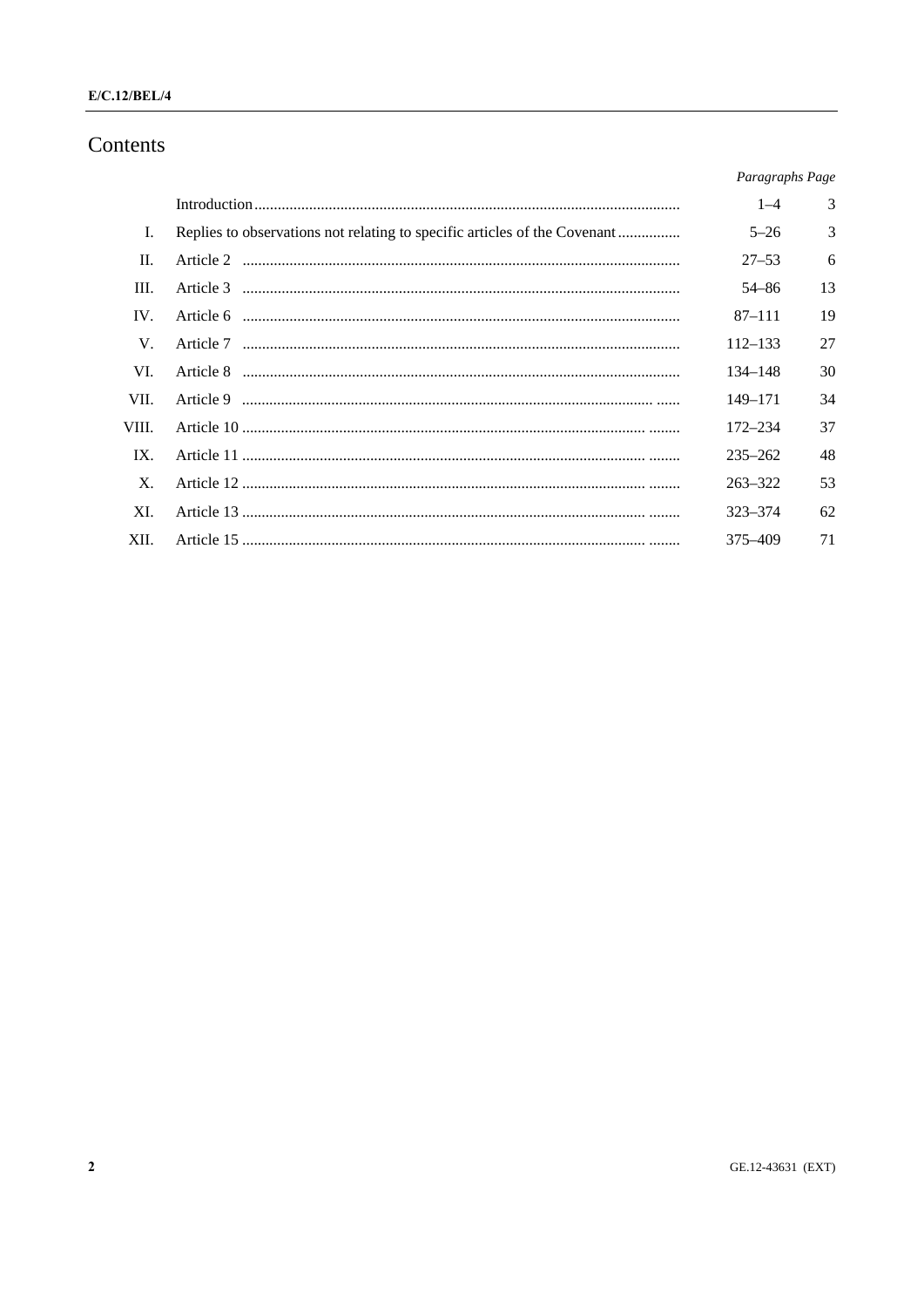## **Introduction**

1. Pursuant to article 16 of the International Covenant on Economic, Social and Cultural Rights, Belgium has drawn up this fourth report, covering the period since 2006, on the internal implementation of the country's international commitments under the Covenant.

2. This document also demonstrates Belgium's commitment to the promotion and protection of human rights at the international level and the importance that Belgium ascribes to the work of the various United Nations treaty bodies and mechanisms, which make a large contribution to the attainment of those objectives.

3. This latest report provides detailed information in response to the concluding observations made by the Committee on Economic, Social and Cultural Rights following its consideration of Belgium's third report.

4. The report follows the guidelines on treaty-specific documents to be submitted by States parties under the Covenant (E/C.12/2008/2) and takes into account the general comments formulated by the Committee on Economic, Social and Cultural Rights in respect of certain articles of the Covenant.

## **I. Replies to observations not relating to specific articles of the Covenant**

## **1. Observation 24**

## **Implementation of the Covenant**

5. This report is the result of intensive consultations among federal, community and regional authorities on the basis of the Committee's concluding observations.

6. Belgium welcomed the launching in March 2009 of the procedure for sovereign States to ratify the Optional Protocol to the International Covenant on Economic, Social and Cultural Rights. This procedure is important because the adoption of the protocol by the General Assembly of the United Nations does not, in and of itself, make the Protocol binding. Only its ratification by States will make this mechanism legally binding.

7. Belgium was one of the first countries to sign the Optional Protocol on 24 September 2009. The Belgian Government has now set in motion the parliamentary procedure (at the federal, regional and community levels, since this involves a joint agreement) for ratifying the Optional Protocol to the International Covenant on Economic, Social and Cultural Rights.

## **2. Observation 25**

## **Direct applicability of Covenant provisions**

8. The provisions of the Covenant were incorporated into Belgium's domestic legal order by the Act of 15 May 1981, the decree of 8 June 1982 of the French Community and the decree of 25 January 1983 of the Flemish Community. The Act and the decrees, as well as the Covenant itself, were published in the *Moniteur belge* pursuant to article 167 of the Constitution.

9. Two conditions must be met in order for a provision of international law to be directly applicable under Belgian law and thus able to be invoked before the Belgian courts. Firstly, the intention of the parties must have been to create rights for private individuals. Secondly, the provision must be sufficiently precise and comprehensive to be directly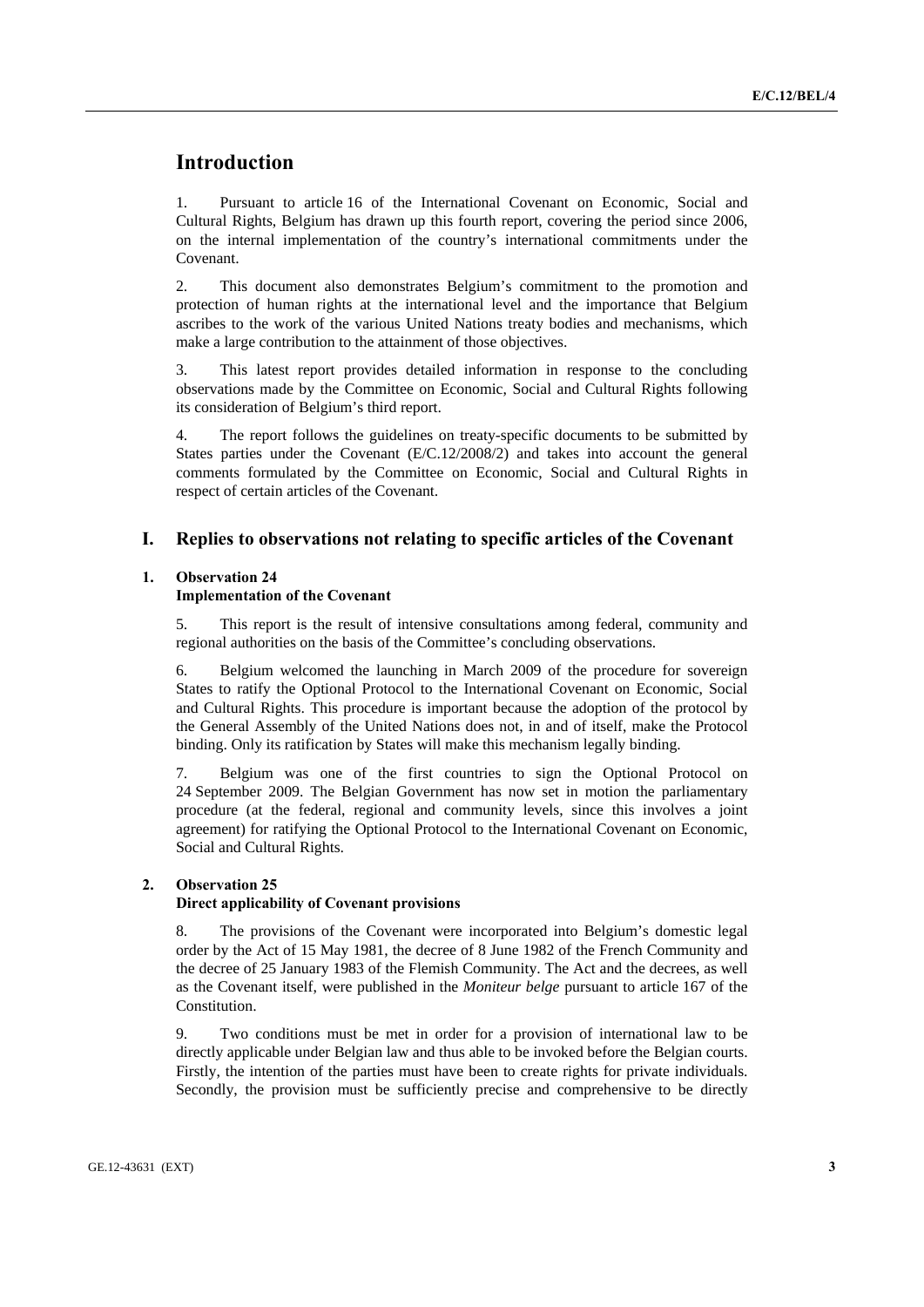applicable in the domestic legal order without any need for an enforcement measure. These issues are generally addressed in case law.

10. An examination of Belgian case law shows that Belgian courts rarely apply the provisions of the Covenant. In the absence of any case law and in view of doctrinal disagreements, it is difficult to assess whether Covenant provisions are directly applicable under Belgian law. Those provisions are in fact formulated in a rather programmatic way: they commit States to taking measures but do not directly declare subjective individual rights. One exception is the 6 September 1987 ruling by the Council of State in the *M'Feddal* case, which recognized a "standstill" effect with regard to article 13 (2) (a) concerning the right to primary education.

## **3. Observation 26**

#### **National human rights institution**

11. There were political discussions on the creation of a national human rights institution under the previous legislature. Such a project raises numerous institutional issues, because Belgium already has several institutions with a human rights mandate. The issue is still being discussed and various options are still under consideration. A coalition of non-governmental organizations also gave its opinion in a document containing specific proposals for the creation of a federal commission for fundamental rights. In 2006, the Office of the United Nations High Commissioner for Human Rights (OHCHR) was asked to give a detailed opinion on two specific options (extension of the mandate of the Centre for Equal Opportunities and Action against Racism or the proposal put forward by the nongovernmental coalition).

12. Although there is as yet no national human rights institution, there are other institutions that deal with human rights issues. These include:

 (a) The *Institute for Equality between Women and Men*, set up in 2002, which is responsible for ensuring respect for gender equality and for combating all forms of genderbased discrimination and inequality;

 (b) The *Centre for Equal Opportunities and Action against Racism*, established in 1993 to promote equal opportunity and to combat all forms of discrimination, exclusion, restriction or preference based on certain criteria. It is also responsible for ensuring respect for the fundamental rights of foreigners, promoting efforts to combat human trafficking and informing the public authorities about the nature and magnitude of migrant flows. It has been granted type-B national human rights institution status;

The *Service to combat poverty, precarity and social exclusion*, set up in 1998, is an inter-federal service whose anti-poverty role is defined in human rights terms;

 (d) The *National Commission on the Rights of the Child*, established in 2007, is a consultative platform in which all levels of authority and civil society enjoy broad representation;

 (e) Belgium also has an *Interministerial Commission for Humanitarian Law*, responsible for coordinating national measures to implement the Geneva Conventions and their additional Protocols and examining international humanitarian law issues.

## **4. Observation 38 Publicity**

13. This latest report is the result of intensive, ongoing consultations among Belgium's different public authorities, which contributed various inputs to it based on the powers assigned to them by the Constitution.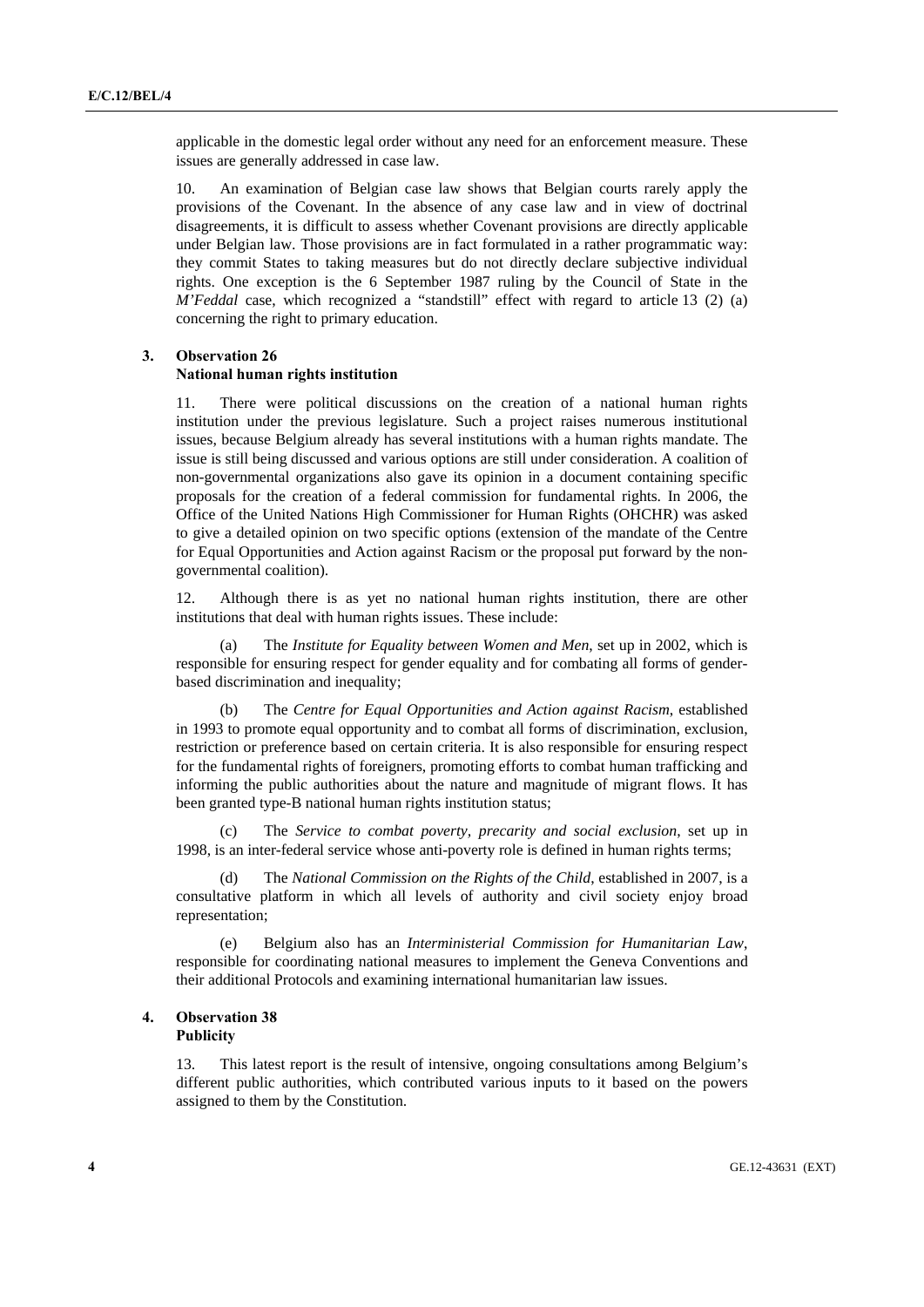## **5. Observation 39**

## **United Nations Convention of 13 December 2006 on the Rights of persons with Disabilities and its Optional Protocol**

14. Belgium ratified these instruments on 2 July 2009.<sup>1</sup>

## **6. Observation 42 Core document**

15. Belgium has taken due note that, in accordance with the latest guidelines on States parties' reporting obligations, national reports must be accompanied by a common core document.

16. Given the workload involved in preparing for Belgium's assumption of the European Union Presidency for a six-month period beginning on 1 July 2010, it will not be possible for Belgium to submit a core document by the 30 June 2010 deadline. This consolidated core document, which must incorporate the inputs and gain the approval of the many stakeholders involved in such an exercise in a federal State such as Belgium, will be transmitted to the Committee secretariat as soon as possible.

17. A description of the structure of the Belgian federal State is attached to this report for information.

18. Belgium is a constitutional monarchy and a parliamentary democracy. From its independence in 1830 until 1970, the structures of the Belgian State were those of a decentralized, unitary State. Belgium has the traditional branches of government: executive, legislative and judicial.

19. Since the 1970s, the structure of the Belgian State has evolved from a unitary State to a federal State and the Belgian Constitution has been amended on five successive occasions (in 1970, 1980, 1988, 1993 and 2001) in order to put in place the structures of the federal State. This process is still not complete, however. Alongside the federal authorities, there are regions and communities that, in their area of responsibility, have powers identical to those of the federal authority.

20. Federal executive power is exercised jointly by the King and ministers. The King appoints and dismisses ministers, but has no political responsibilities. None of his orders can be applied unless countersigned by a minister who takes responsibility for it.

21. The federal legislative branch has evolved in line with the country's new structure. Comprising members elected by proportional representation, the Chamber of Representatives remains the mouthpiece of the Belgian people. The Senate, for its part, is made up of representatives of the federate entities. Federal legislative acts take the form of laws.

22. Under article 2 of the Constitution, Belgium comprises three communities – the French Community, the Flemish Community and the German-speaking Community – whose responsibilities cover person-related, linguistic and cultural issues such as education, health care and culture.

23. Article 3 of the Constitution also establishes three regions — the Walloon Region, the Flemish Region and the Brussels-Capital Region — which have responsibility for territorial issues, such as agriculture, the economy, public works and housing.

<sup>&</sup>lt;sup>1</sup> See the Act of 13 May 2009, Moniteur belge of 22 July 2009 – Parliamentary records, Senate, Nos. 4–1069/1–4 and Chamber of Representatives, Nos. 52–1752/1–2.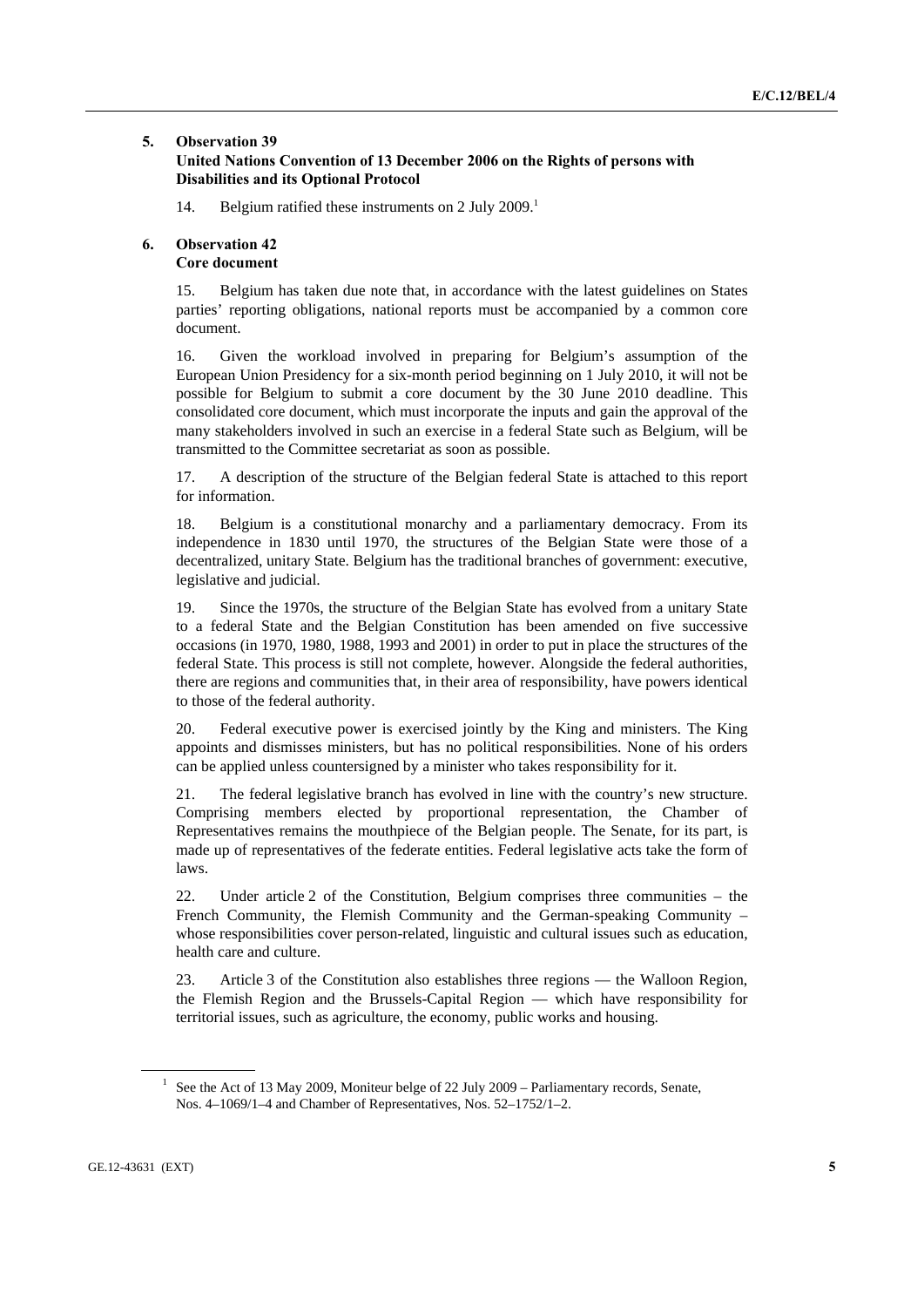24. These public authorities have political institutions that exercise legislative power through an elected assembly and executive power through a government. Regional and community legislative acts take the form of decrees (except in the Brussels-Capital Region, which acts by ordinance). There is no hierarchical distinction between federal laws and the laws of federate entities. A court of arbitration is competent to rule on conflicts of jurisdiction among the federal State, communities and regions and among different legislatures, as well as on compliance with certain constitutional provisions.

25. Belgian federalism allows its institutions to change their organization and functioning; since federate entities have identical powers, they can alter their structure without consulting the other entities. For instance, the Flemish Region and the Flemish Community merged their respective parliament and government and thus have common institutions, whereas the Walloon Region and the French Community have maintained separate institutions. The Brussels-Capital Region has internal structures adapted to the presence of both Dutch speakers and French speakers in its territory.

26. Federate entities may cooperate with one another in certain spheres and, where appropriate, with the federal authority. Such cooperation may be formalized by formal agreements.

## **II. Article 2**

## **Impact of international economic and technical assistance and cooperation**

## **1. Observation 27 Official development assistance**

27. Belgium increased its official development assistance (ODA) to 0.55 per cent of its gross domestic product (GDP) in 2009 and intends to honour its commitment to increase ODA to 0.7 per cent of GDP in 2010. This target reflects Belgium's intention of stepping up its activities in the area of cooperation for development and, notably, the promotion of respect for economic, social and cultural rights.

28. Belgium is working internationally to ensure respect for and the development of economic, social and cultural rights.<sup>2</sup> Its development cooperation activities are framed by the Millennium Development Goals, the attainment of which it views as being directly linked to the promotion of respect for human rights in its partner countries. This belief has prompted Belgian cooperation to encourage the mainstreaming of a human rights dimension in all components of its anti-poverty activities. Such mainstreaming is effective both for activities conducted through competent institutions (institutional and budgetary backstopping, core funding of multilateral institutions) and for specific activities on the ground (through projects and programmes).

29. Belgian cooperation views equal rights and opportunities for women and men as a crosscutting theme and is determined to accelerate progress in this area by supporting its partners' efforts to achieve tangible results in this regard. To this end, it is pursuing a strategy that combines a gradual, long-term process of integrating the goal of gender equality in its policies, strategies and actions with the financing of specific actions designed to combat discrimination against women and safeguard their rights and their access to development opportunities. At this level, Belgian cooperation gives priority to four areas of

<sup>&</sup>lt;sup>2</sup> On the understanding that respect for cultural rights is a Community responsibility.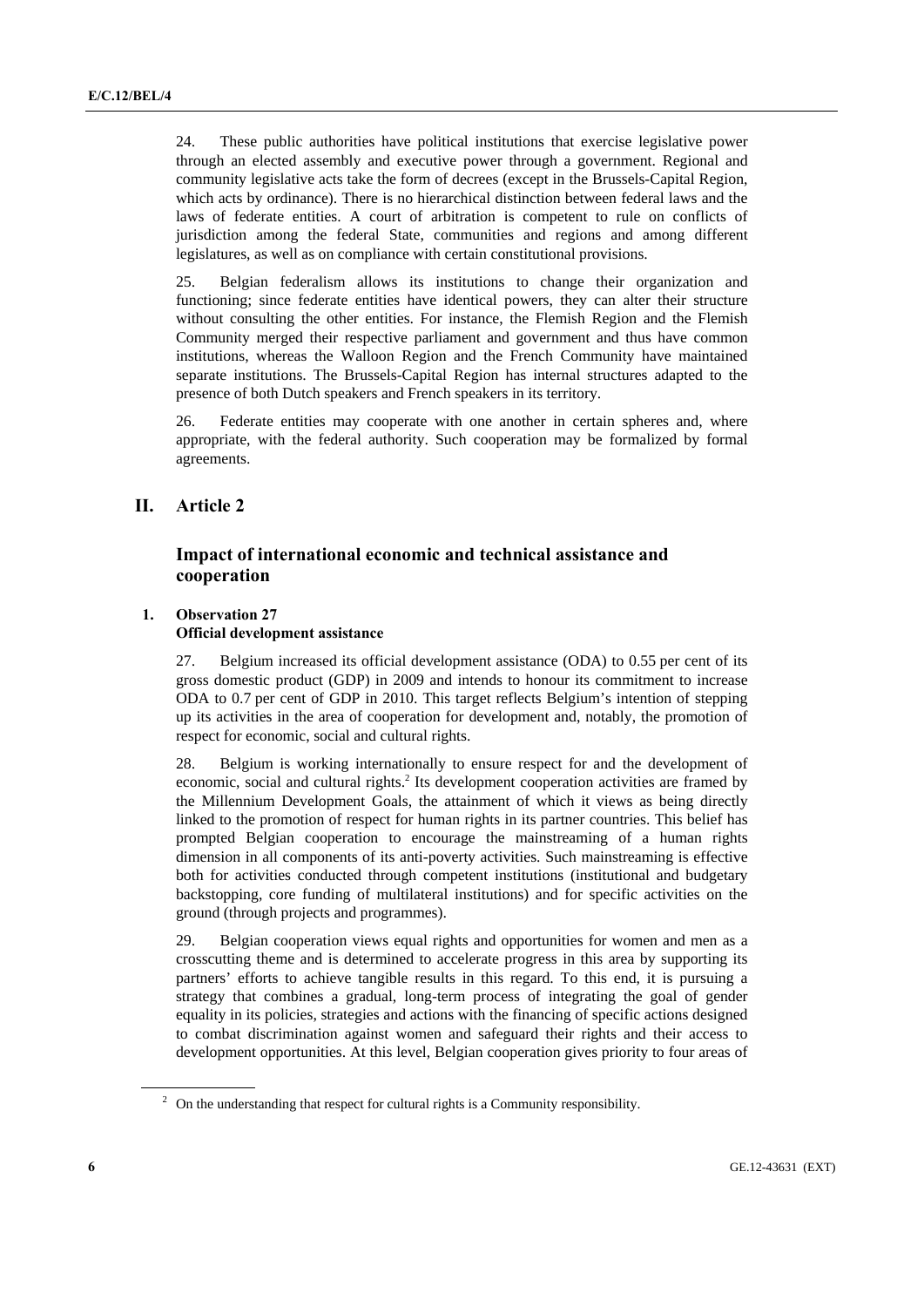action: (a) sexual and reproductive health and rights; (b) implementation of Security Council resolution 1325 (2000) on women, peace and security, including efforts to combat sexual violence against women; (c) education for girls and training for women (literacy, vocational training); and (d) promotion of women's economic independence.

30. Belgium's development cooperation supports international studies, advocacy and standard-setting in the field of human rights, mainly through OHCHR but also through other multilateral partner organizations, such as the United Nations Children's Fund (UNICEF) and the United Nations Population Fund (UNFPA), and through its diplomatic relations.

31. The promotion and protection of the rights of the child have long been a priority and a crosscutting theme of Belgian cooperation. Belgium is working actively in several international forums for the protection of children's rights. It also raises the situation of children's rights regularly in its bilateral contacts with its cooperation partner countries. Analysing the situation of children's rights is an integral part of its bilateral cooperation and children's rights are mainstreamed in chosen sectors. With regard to multilateral cooperation, Belgium quadrupled its contribution to UNICEF general resources in 2009. Its commitment is also reflected in the funding of numerous projects in the field.

32. Belgian cooperation supports the strengthening of fragile societies and conflict prevention. The aid it provides, notably to women's organizations, peasant organizations and trade unions in countries of the South, contributes to the promotion of and respect for economic and social rights. The Peacebuilding Service of the Federal Public Service supports projects that can contribute to strengthening the rule of law, reparation for injury, disarmament, demobilization and reintegration of active rebel groups (especially children involved in conflict) and respect for human rights.

33. The right of access to services is a founding, omnipresent principle of Belgian cooperation activities, particularly in the sectors of education and training and basic health care.

34. Through the Peacebuilding Service, Belgium implements long-term projects designed to promote the functioning of socioeconomic and cultural (as well as political) institutions. Belgium sees this as essential for maintaining lasting peace and stability.

#### *Outcomes*

35. In the absence of aggregated quantitative data on outcomes achieved by sector, some examples of projects/initiatives funded or carried out by Belgian development actors as part of Belgium's commitment to enhancing the exercise of economic, social and cultural rights are detailed below. It goes without saying that the outcomes of projects/programmes/initiatives are monitored and evaluated on a case-by-case basis and that their success contributes, albeit in a way that is difficult to quantify, to progress in ensuring respect for social, economic and cultural rights in partner countries and worldwide.

36. Examples of the orientation of some projects co-developed or supported through initiatives or funding by Belgian political entities are:

 (a) The "Community health and development programme for the upliftment and empowerment of tribal poor families" in India;

 (b) In Benin, efforts to raise public awareness of the discrimination suffered by persons with disabilities;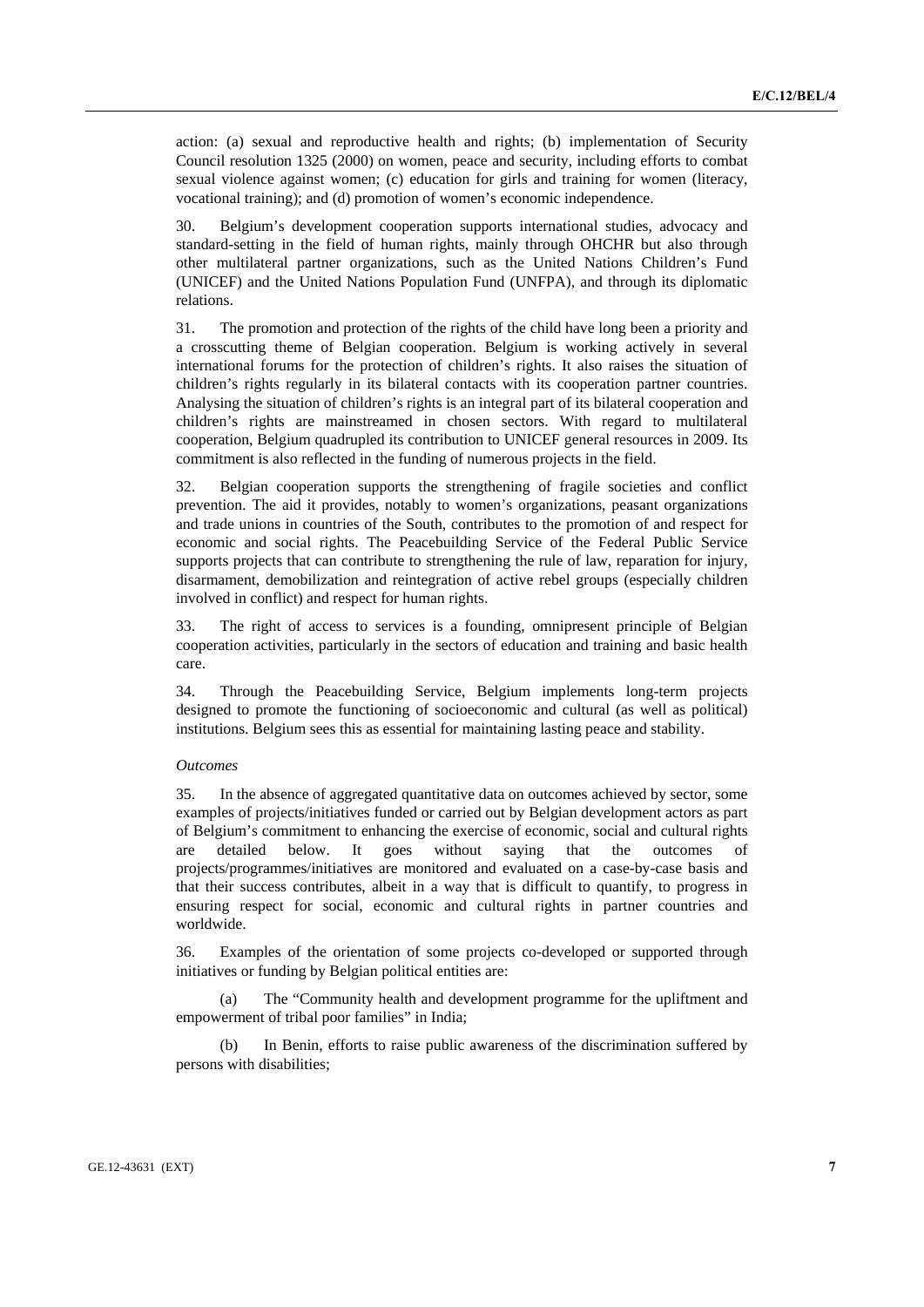(c) A number of projects related to access to the different levels of education; for instance, school attendance for young people in Shatshikumba, Democratic Republic of the Congo;

 (d) Projects/programmes related to prenatal and perinatal care, disease prevention (health education), family planning, health insurance, etc;

 (e) Water supply and sanitation services, protection and management of water resources, waste management;

 (f) Support for agricultural cooperatives, improvement of working conditions, food security for Cambodian fishermen;

 (g) Since 2005, Belgian involvement in the economic, social and environmental development of populations of the South by supporting fair trade through the creation of the Trade for Development Centre (formerly the Fair Trade Centre);

 (h) Institutional capacity-building in the area of social services, social security and other social plans;

(i) Support for cultural infrastructure (museums, libraries) and artistic activities.

## **2. Observation 28**

#### **Specific initiatives to combat discrimination**

37. Prompted by European directives,<sup>3</sup> Belgium has undergone a process of legislative harmonization of measures to combat discrimination at the level of both the federal State and federate entities.<sup>4</sup> The different legislatures have adopted very similar provisions, thereby easing the task of reading the many texts dealing with these subjects.<sup>5</sup> It should be pointed out, however, that the Brussels-Capital Region chose to incorporate antidiscrimination provisions by area of responsibility (civil service, private employment, housing) rather than adopt a general text aimed at combating discrimination as the other entities did, with the result that some sectors, such as public transport and access to goods and services (except housing), are not covered by special legislation.<sup>6</sup>

<sup>3</sup> Council Directive 2004/43/EC of 29 June 2000 implementing the principle of equal treatment between persons irrespective of racial or ethnic origin, and Council Directive 200078/EC of 27 November 2000 establishing a general framework for equal treatment in employment and occupation. 4

Reflected in the adoption of the following texts: Act of 30 July 1981 punishing certain acts based on racism and xenophobia, as amended by the Act of 10 May 2007; 8 May 2002 decree of the Flemish Community (amended in 2004, 2007 and 2009) on proportional participation in the employment market; 17 May 2004 decree of the German-speaking Community (amended in 2007) guaranteeing equal treatment in the employment market; COCOF decree of 22 March 2007 on equal treatment for persons in vocational training; Act of 10 May 2007 on combating certain forms of discrimination; 10 July 2008 decree of the Flemish Community establishing a framework for equal opportunities and equal treatment in the Flemish Region; 4 September 2008 ordinance of the Brussels-Capital Region on promoting diversity and combating discrimination in the civil service; 4 September 2008 ordinance of the Brussels Region on combating discrimination and ensuring equal treatment in the area of employment; 6 November 2008 decree of the Walloon Region (amended in 2009) on combating certain forms of discrimination; 12 December 2008 decree of the French Community on combating certain forms of discrimination; and 19 March 2009 ordinance of the Brussels Region amending the Brussels Housing Code.<br>5 There are occasional nuances that will

There are occasional nuances that will not be taken up in this report. Reference is made to the

comparative table published in the 2008 report of the Centre for Equal Opportunities. 6 The social legislation adopted by the French Community Commission states explicitly that all discrimination based on gender, ethnic origin and philosophical or religious beliefs is prohibited. Likewise, with the 5 March 2009 decree on the supply of drop-in services in the areas of social action,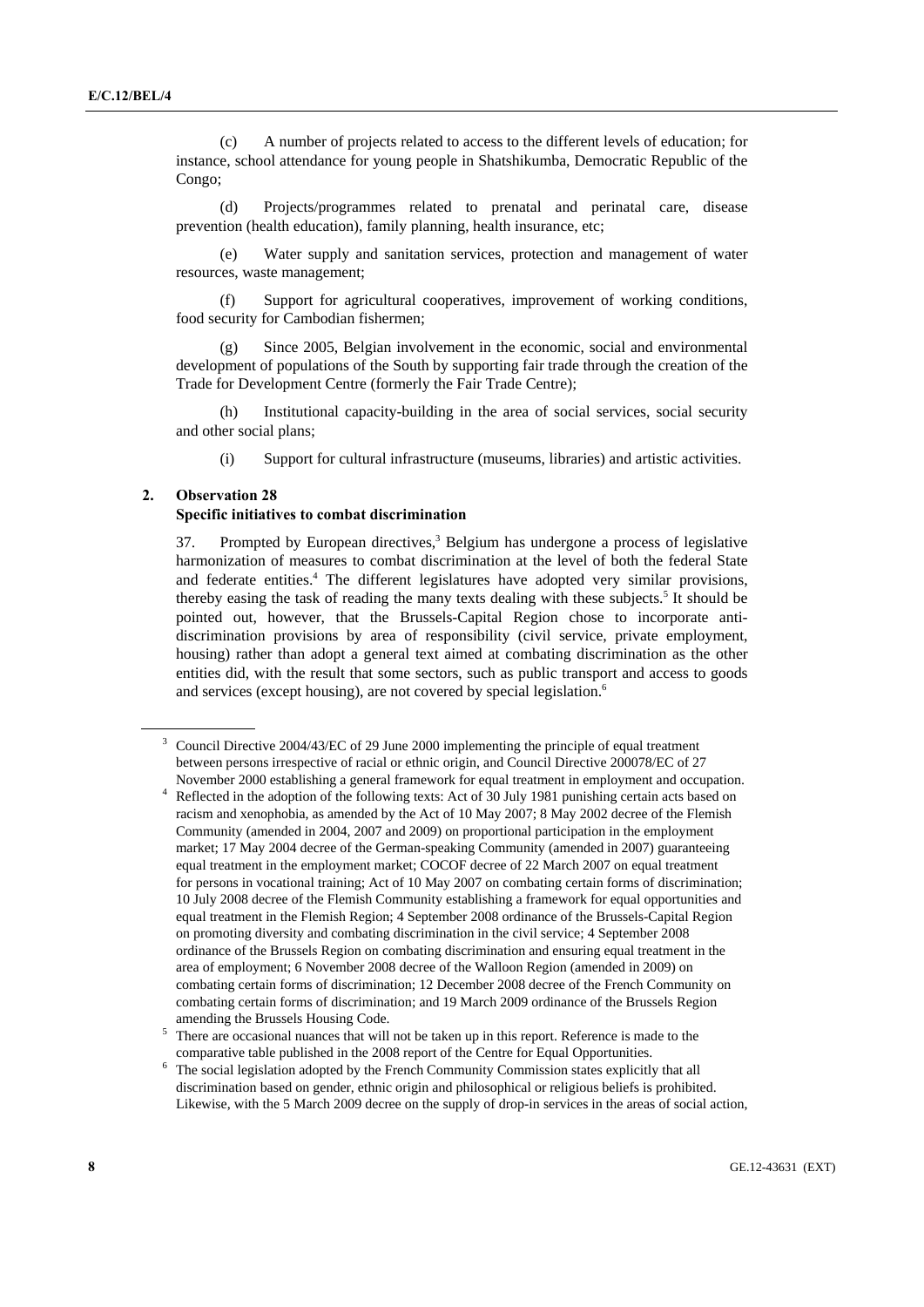38. *Criteria for protection*: presumed race, skin colour, parentage, national or ethnic origin, nationality, age, sexual orientation, civil status, birth, wealth, religious or philosophical beliefs, political beliefs, language, current or future state of health, disability, physical or genetic characteristics and social origin. Following a ruling of the Constitutional Court, the Act of 10 May 2007 added the criterion of belief in freedom of association.

39. *Prohibited behaviour*: direct discrimination, indirect discrimination, incitement to discriminate, harassment and a refusal to make reasonable adjustments for persons with a disability. A justification mechanism is provided for, with requirements that vary depending on the criterion for protection and the area of application. Base motives constitute an aggravating circumstance for a whole range of criminal offences. The anti-racism law of 30 July 1981 also covers some specific criminal offences.

40. Areas of application:<sup>7</sup> employment, goods and services, social security and social protection, references in official documents or records, access to and participation in any economic, social, cultural or political activity open to the general public.

41. *Sanctions*: in civil cases, an injunction may be obtained, ordering an end to the discrimination (with a penalty for failure to comply), awarding damages to the victim, declaring a discriminatory provision null and void or publishing or posting the judgment. In criminal cases, fines and/or prison sentences can be imposed. A person may also be stripped of his or her civil and political rights.

42. *Protection mechanisms*: victims and witnesses can be protected against possible reprisals, both at work and elsewhere, provided that certain procedural conditions are met.

43. *Right to take legal action*: associations that defend human rights and/or combat discrimination, representative or professional associations (trade unions, etc.) and the Centre for Equal Opportunities and Action against Racism can all take legal action. The Centre can only take legal action under federal laws.

44. In 2009, following the adoption of anti-discrimination legislation *in the Walloon Region* (6 November 2008) *and the French Community* (12 December 2008), these federate entities signed two cooperation protocols with the Centre for Equal Opportunities and Action against Racism, which gave the Centre jurisdiction to:

Deal with individual situations of discrimination based on one of the criteria for protection under anti-discrimination decrees. In the absence of a cooperation agreement between the federal State and federate entities conferring the status of inter-federal institution on the Centre, however, the latter does not have the power to take legal action, even on its own behalf, under regional and community legal provisions;

 (b) Issue opinions and make recommendations to regional and community authorities and conduct studies on issues related to anti-discrimination efforts;

 (c) Organize education, information and awareness-raising activities for the general public and for the staff of departments of federate entities and departments under their authority.

45. *In the Flemish Region*, pursuant to article 42 of the decree of 10 July 2008, 14 contact points (*meldpunten*) were set up in the main Flemish towns to give all citizens

family and health, approval of such services is conditional on their being universally accessible and performing their function without discrimination of any kind. Lastly, the French Community Commission is in the process of drafting a decree on combating certain forms of discrimination and

implementing the principle of equal treatment.<br><sup>7</sup> Concerns federal laws. For the details of other provisions, see the Centre's 2008 report, p. 128.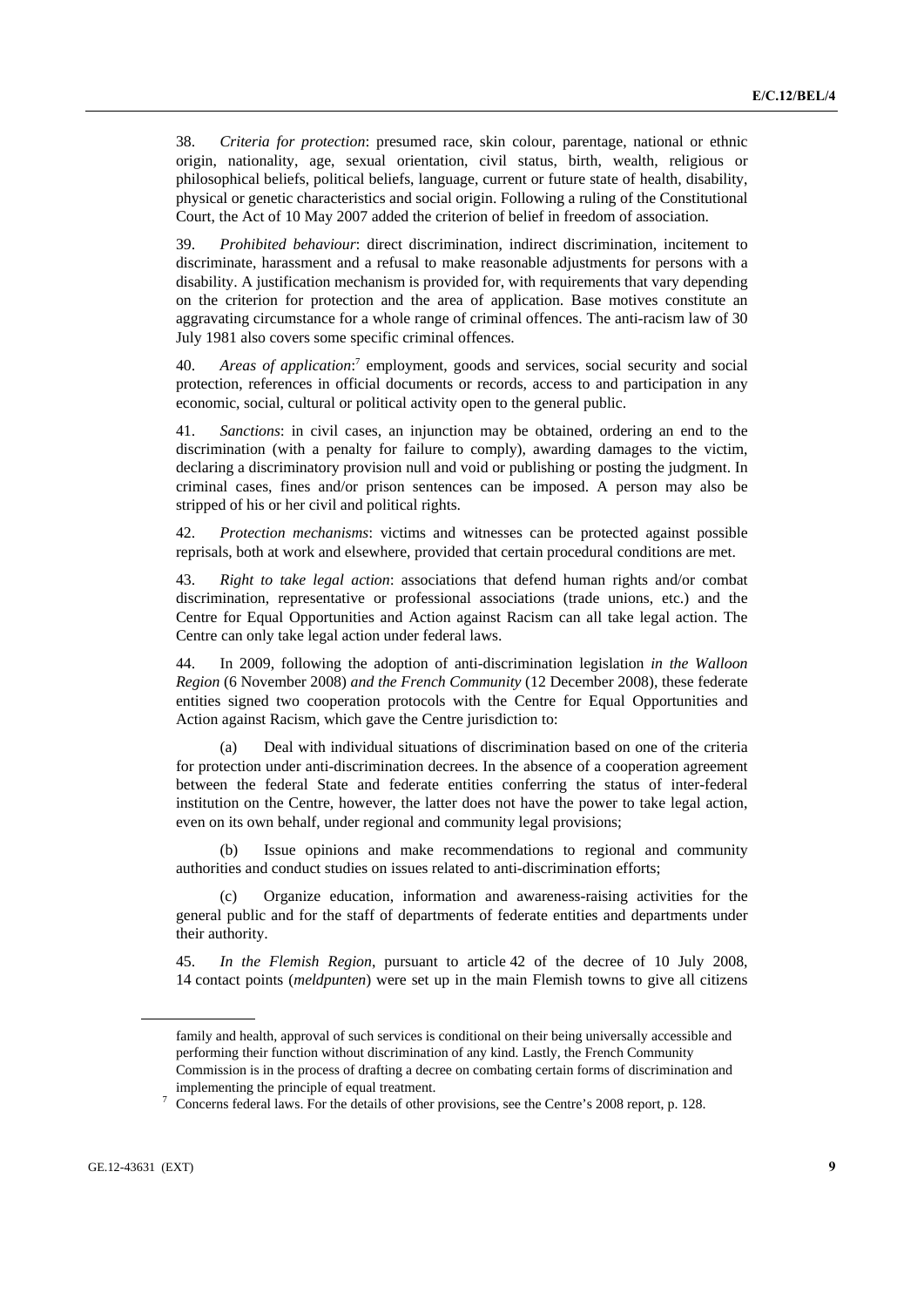easy access to information and support if they wish to report discrimination or racism. A specialized department of the Flemish administration coordinates these contact points. In this context, an agreement has been signed with the Centre for Equal Opportunities, resulting in a single, integrated computerized system for the processing and recording of complaints.

46. *In the Brussels Region*, an agreement has been signed between the Territorial Employment Pact and the Centre for Equality Opportunities in relation to employment ordinances. The agreement defines procedures for cooperation in areas related to diversity policy and anti-discrimination measures. The Employment Pact is also responsible for actively promoting diversity plans with employers in the Brussels Region.

47. *The German-speaking Community* has designated the non-profit organization Prisma and the Economic and Social Council to be responsible for implementing the decree guaranteeing equal treatment in the employment market.

48. **The number of complaints of racial discrimination or racist acts or language**  received by the Centre was 1,145 in 2007, 1,005 in 2008 and 1,081 in 2009 (giving rise to the opening of 827 cases)<sup>8</sup>. Of all the criteria for protection against discrimination over which the Centre has jurisdiction (disability, age, sexual orientation, religious and philosophical beliefs, etc.), racial criteria are always those that give rise to the most complaints (39 per cent in  $2007$ ,  $57$  per cent in 2008, 50 per cent in 2009). The distribution by sector is as follows:

|      | Internet/<br>media | Employmentinsurance, HORECA etc) | Goods and services (housing, | Social (conflicts with neighbours,<br>on the public thoroughfare) | Police,<br>justice |
|------|--------------------|----------------------------------|------------------------------|-------------------------------------------------------------------|--------------------|
| 2007 | 27%                | 3%                               | 16%                          | 15%                                                               | 7%                 |
| 2008 | 25%                | .7%                              | 16%                          | 14%                                                               | 5%                 |
| 2009 | 34%                | 21%                              | 15%                          | 12%                                                               | 7%                 |

49. The proportions can be seen to be relatively stable, although with a marked increase in cases concerning new media such as the Internet (sites, chain mails, social networks),  $SMS$ , etc.<sup>10</sup>

| Discrimination and negationism              | 2006  | 2007  | 2008  | 2009 |
|---------------------------------------------|-------|-------|-------|------|
| Number of incidents recorded by the police. | 1.375 | 1.304 | 1.292 |      |
| Reported by the Prosecutors Association     |       | 1.056 | 1.024 | 974  |

50. The following table gives **the number of cases prosecuted in Belgium in 2009**. A distinction is made between cases based on a code against racism or xenophobia and those based on context. Cases registered under an anti-racism code are the most numerous, accounting for 77 per cent of cases prosecuted.

<sup>&</sup>lt;sup>8</sup> The distinction between complaints and cases has existed only since 2009, when a new recording

system was introduced. 9 Actually 54 per cent if complaints over which the Centre has no jurisdiction are excluded. The

method of calculation changed in 2008).<br><sup>10</sup> For a fuller account of the relevant laws and decrees and for more detailed and contextualized data, see the Centre's annual reports for 2007 (pp. 12–19) and 2008 (pp. 125–129): http://www.diversite.be/index.php?action=artikel\_detail&artikel=274.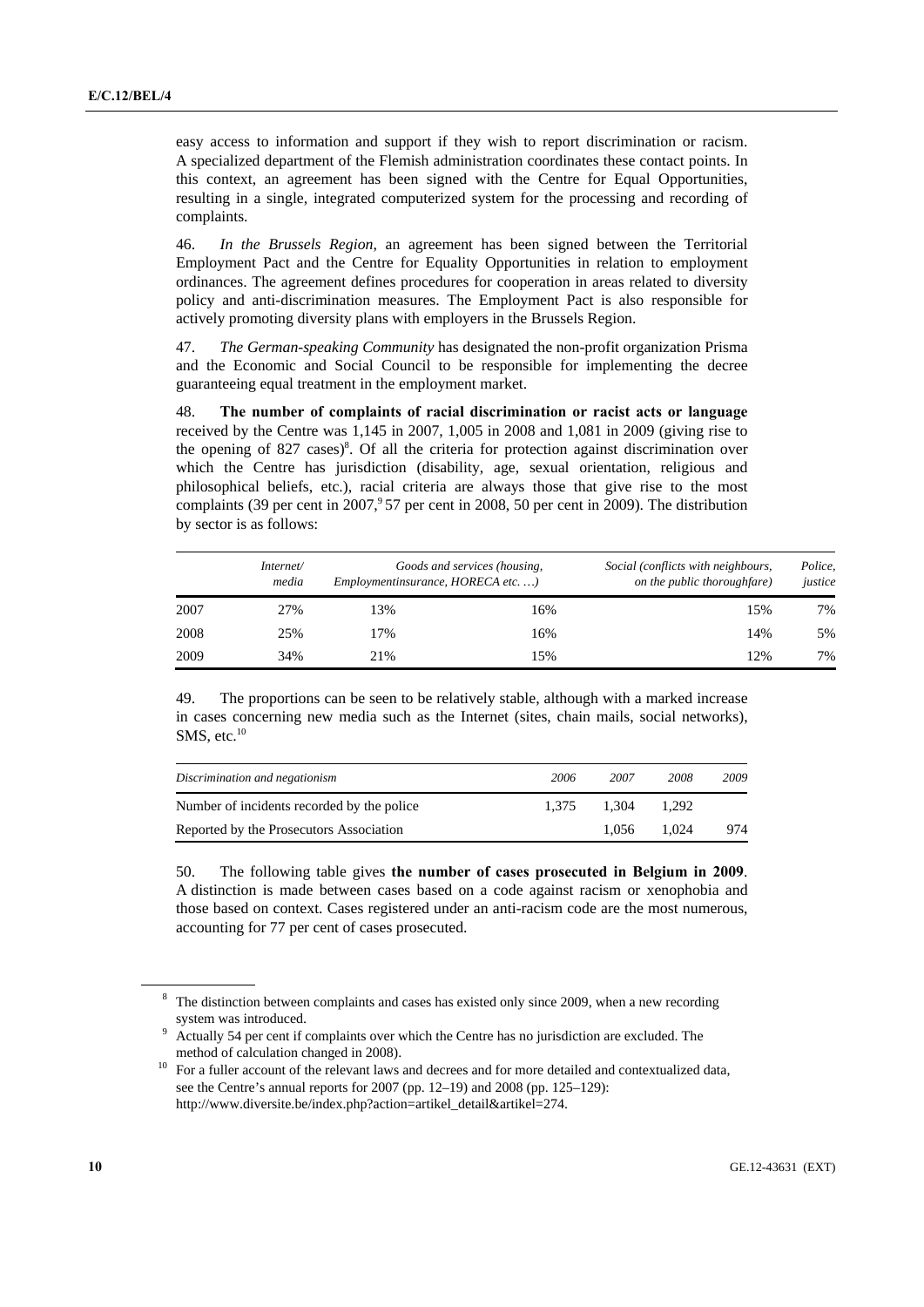|              |     |      | Selection based on context    |               | Selection based on an anti-racism code |            |    |        |     |                       |    |
|--------------|-----|------|-------------------------------|---------------|----------------------------------------|------------|----|--------|-----|-----------------------|----|
| <b>Total</b> |     |      | Context racism/<br>xenophobia |               | Other forms of<br>discrimination       | Xenophobia |    | Racism |     | Racism/<br>xenophobia |    |
| $\%$         | n   | $\%$ | n                             | $\frac{0}{0}$ | n                                      | $\%$       | n  | $\%$   | n   | $\%$                  | n  |
| 100.00       | 974 | 4.83 | 47                            | 12.53         | 122                                    | 1.95       | 19 | 77.10  | 751 | 3.59                  | 35 |

 **Number of cases of racism and xenophobia prosecuted in Belgium in 2009** 

*Source*: *Prosecutors Association database: statistical analysts*.

51. The following table shows the progress as at 10 January 2010 of cases entered for criminal prosecution in 2009. If one considers the progress of the 64 parent cases to which cases of racism and xenophobia have been joined, the following information emerges: 11 cases are under preliminary investigation, 23 cases have been closed, 11 are under criminal investigation, 2 cases are before the council chamber for settlement of the proceeding, 16 have given rise to a court summons or a decision subsequent to a summons and, lastly, there is 1 joined case for which the outcome of the parent case is unknown.<sup>11</sup>

## **Progress as at 10 January 2010 of cases of racism and xenophobia entered for criminal prosecution in Belgium in 2009**

| Preliminary<br>investigation |               | Closed |       | For action |      | Joined           |      | Settlement |      | Penal<br>mediation |      | Criminal<br>investigation |      | Summons et<br>seq. |      | <b>Total</b> |      |
|------------------------------|---------------|--------|-------|------------|------|------------------|------|------------|------|--------------------|------|---------------------------|------|--------------------|------|--------------|------|
| n                            | $\frac{0}{0}$ | n      | $\%$  | n          | $\%$ | $\boldsymbol{n}$ | $\%$ | n          | $\%$ | n                  | %    | n                         | $\%$ | n                  | $\%$ | n            | $\%$ |
| 161                          | 16.53         | 657    | 67.45 | 45         | 4.62 | 64               | 6.57 | 10         | 1.03 |                    | 1.23 |                           | 0.72 | 18                 |      | 974          | 100  |

*Source*: *Prosecutors Association database: statistical analysts*.

 $11$  1: This category covers all cases still under preliminary investigation as at 10 January 2010. 2: This category covers cases where prosecution has been abandoned provisionally, putting an end to the preliminary investigation. The decision to close a case is always provisional. As long as the public action has not been extinguished, the case may be reopened.

 <sup>3.</sup> This heading covers cases that, as at 10 January 2010, had been referred for action. As long as they are not sent back to the referring prosecutor's office, referred cases remain so and may be considered closed for that office. Such cases are reopened under another number by the prosecutor's office to which they were referred.

 <sup>4.</sup> This heading covers cases that, as at 10 January 2010, had been joined to another case, referred to as the parent case. Joined cases are considered closed, given that they remain in this final state and that any subsequent decisions are taken in the parent case.

 <sup>5.</sup> This category covers cases for which a settlement has been proposed and which are awaiting a final decision (this includes part-paid settlements), cases closed by virtue of the payment of the settlement and for which the public action has been extinguished and, lastly, cases in which the settlement was refused but whose progress since then remains unchanged.

 <sup>6.</sup> This category covers cases for which penal mediation has been proposed and which are awaiting a final decision, cases closed as a result of fulfilment of the mediation conditions and for which the public action has been extinguished and, lastly, cases for which penal mediation has failed but whose progress since then remains unchanged.

 <sup>7.</sup> This heading covers cases under criminal investigation and not yet referred to the council chamber for settlement of the proceeding.

 <sup>8.</sup> This heading covers cases for which a summons or a post-summons decision is issued. These are cases for which there is a summons, a decision before the criminal court, a sentence, a decision to contest, an appeal, etc.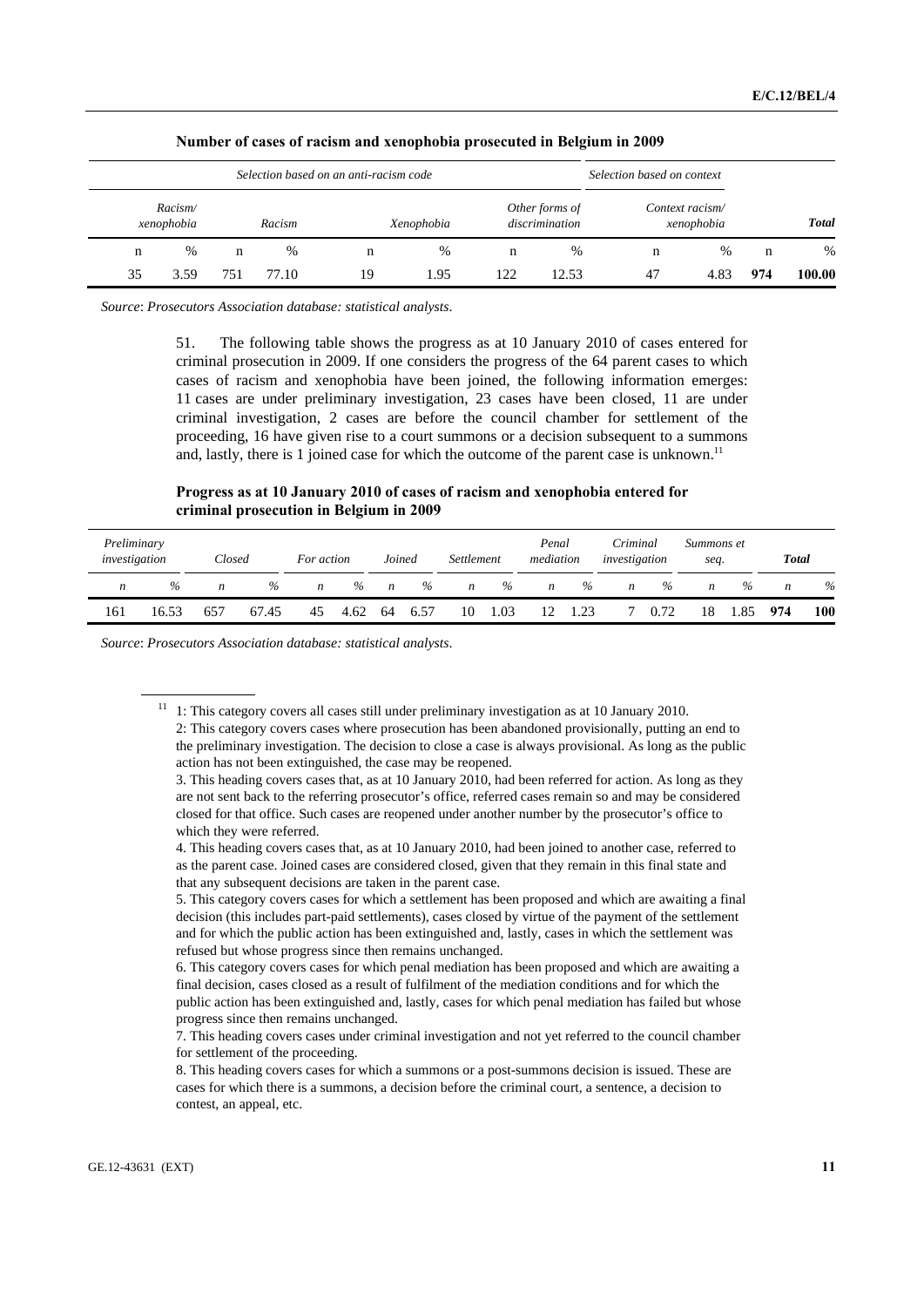52. The final table shows the number of persons accused of involvement in cases of racism and xenophobia and sentenced by the criminal court during the period 2006 to 2009.

|              |                                            |                          | 2006          |                          | 2007                     |                  | 2008          |                          | 2009           |                         | <b>Total</b>  |
|--------------|--------------------------------------------|--------------------------|---------------|--------------------------|--------------------------|------------------|---------------|--------------------------|----------------|-------------------------|---------------|
|              |                                            | $\boldsymbol{n}$         | $\frac{0}{6}$ | $\boldsymbol{n}$         | $\frac{0}{0}$            | $\boldsymbol{n}$ | $\frac{0}{0}$ | $\boldsymbol{n}$         | $\frac{0}{0}$  | $\boldsymbol{n}$        | $\frac{0}{0}$ |
| Conviction   | Conviction                                 | 24                       | 40.00         | 21                       | 34.43                    | 21               | 42.00         | 34                       | 40.96          | 100                     | 39.37         |
|              | Suspended sentence                         | 16                       | 26.67         | 13                       | 21.31                    | 6                | 12.00         | 23                       | 27.71          | 58                      | 22.83         |
|              | Sentence suspended subject to<br>probation | $\mathbf{1}$             | 1.67          | 1                        | 1.64                     | 1                | 2.00          | $\mathbf{1}$             | 1.20           | $\overline{\mathbf{4}}$ | 157           |
|              | <b>Total</b>                               | 41                       | 68.33         | 35                       | 57.38                    | 28               | 56.00         | 58                       | 69.88          | 162                     | 63.78         |
| Acquittal    | Acquittal                                  | 9                        | 15.00         | 16                       | 26.23                    | 11               | 22.00         | 11                       | 13.25          | 47                      | 18.50         |
|              | <b>Total</b>                               | 9                        | 15.00         | 16                       | 26.23                    | 11               | 22.00         | 11                       | 13.25          | 47                      | 18.50         |
| Suspension   | Simple suspension                          | 8                        | 13.33         | 7                        | 11.48                    | 6                | 12.00         | $\overline{7}$           | 8.43           | 28                      | 11.02         |
|              | Suspension subject to<br>probation         |                          |               |                          |                          | 2                | 4.00          | 3                        | 3.61           | 5                       | 1.97          |
|              | <b>Total</b>                               | 8                        | 13,33         | 7                        | 11.48                    | 8                | 16.00         | 10                       | 12.05          | 33                      | 12.99         |
| Other        | Public action extinguished                 |                          |               | $\overline{c}$           | 3.28                     | 1                | 2.00          | $\mathbf{1}$             | 1.20           | 4                       | 1.57          |
|              | Absorption                                 | $\overline{2}$           | 3.33          |                          |                          |                  |               | 1                        | 1.20           | 3                       | 1.18          |
|              | Inadmissibility/Lack of<br>jurisdiction    |                          |               | 1                        | 1.64                     |                  |               | $\overline{c}$           | 2.41           | 3                       | 1.18          |
|              | Variation                                  | $\overline{\phantom{a}}$ |               | $\overline{\phantom{a}}$ | $\overline{\phantom{a}}$ | 2                | 4,00          | $\overline{\phantom{a}}$ | $\overline{a}$ | $\mathbf{2}$            | 0.79          |
|              | <b>Total</b>                               | $\boldsymbol{2}$         | 3.33          | 3                        | 4.92                     | 3                | 6.00          | $\boldsymbol{4}$         | 4.82           | 12                      | 4.72          |
| <b>Total</b> |                                            | 60                       | 100.00        | 61                       | 100.00                   | 50               | 100.00        | 83                       | 100.00         | 254                     | 100.00        |

 **Number of persons accused of involvement in cases of racism and first sentenced on the substance by the criminal court between 1 January 2006 and 31 December 2009** 

*Source*: *Prosecutors Association database — statisticial analysts (10 January 2010)*.

53. The Centre for Equal Opportunities and Action against Racism has launched several campaigns designed to enhance tolerance and respect for foreigners and members of ethnic and national minorities (observation  $28$ ):<sup>12</sup>

 (a) *La discrimination s'arrête ici!* (Discrimination stops here) (2010): information and awareness-raising campaign on the strengthening of the anti-discrimination framework in the Walloon Region and the French Community;

 (b) *New in Town*: website for new arrivals, following amendments to the Aliens Act with respect to European Union citizens (www.newintown.be);

 (c) *International Day of Migrants* (2006–2008): dissemination of information on the human rights and fundamental freedoms of migrants through exchanges of experience and the adoption of measures to ensure the protection of migrants;

 (d) *Ne faites pas le singe* (Don't monkey about) (2006): the Centre has been stressing to the Belgian Football Federation the need for scrupulous compliance with the

<sup>&</sup>lt;sup>12</sup> http://www.diversite.be/?action=onderdeel&onderdeel=107&titel=Campagnes.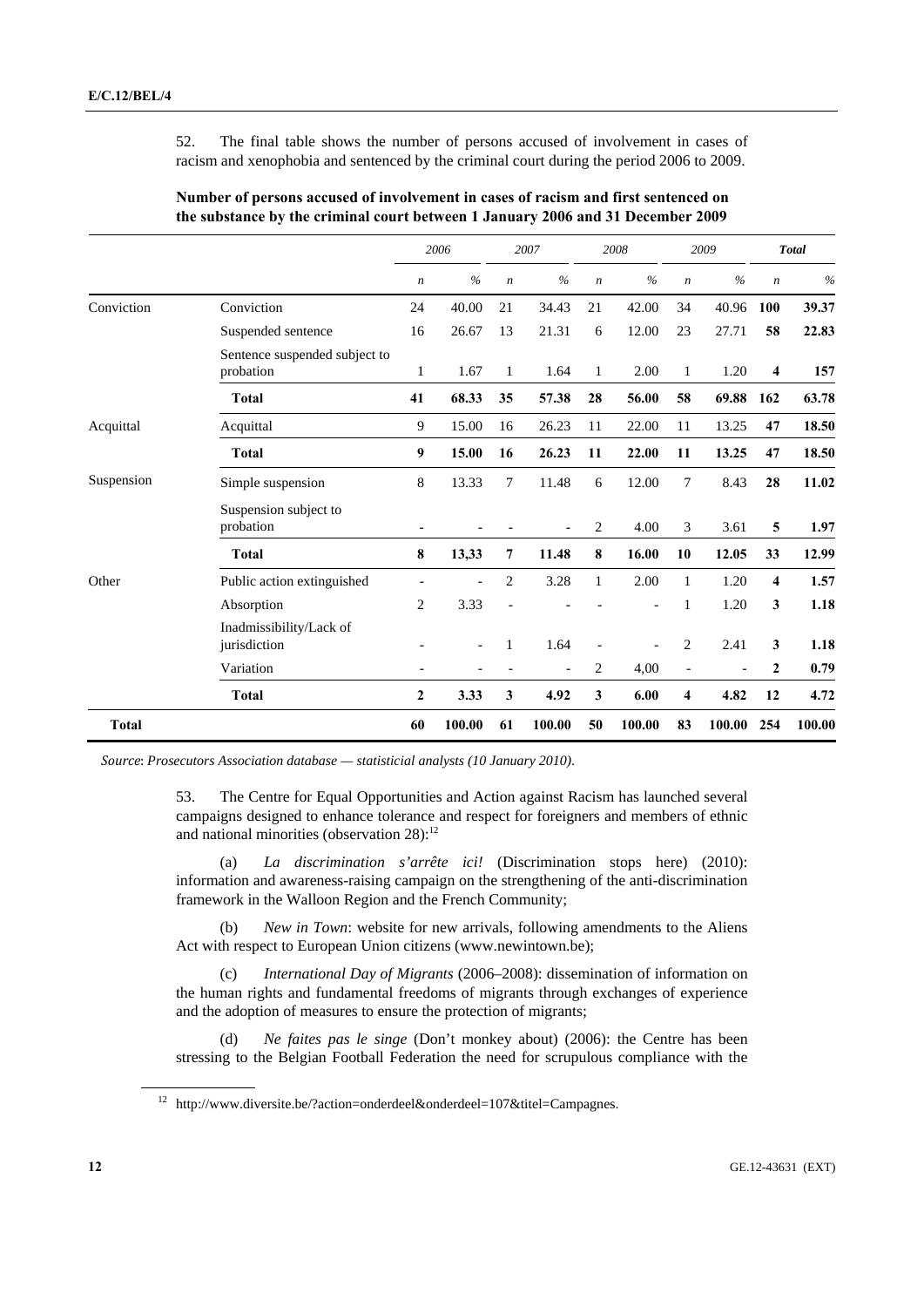anti-racism and anti-discrimination rules adopted by FIFA and the need for it to call on clubs to crack down more harshly on the verbal abuse that is so prevalent. The Centre itself is reaching out to clubs in order to come up with a plan of action together;

*Cast Me*: this national awareness-raising campaign is designed to combat discrimination against young people (16 to 26 years) of foreign origin in the employment market;

 (f) *Discriminer est intolérable. Et illégal* (Discrimination is intolerable, and illegal): campaign forming part of the 2007 European Year of Equal Opportunities for All.

## **III. Article 3**

54. Belgium has demonstrated its political will substantially to strengthen the **institutional mechanisms** for combating sex discrimination and promoting gender equality.

55. *At the federal level*, three new anti-discrimination laws were adopted on 10 May 2007 to combat a number of grounds for discrimination, notably in employment, social security, provision of goods and services and access to economic, social and cultural activities. There is a specific  $law<sup>13</sup>$  designed to combat discrimination between men and women in these areas. The Institute for Equality between Women and Men (IEFH) has the power to intervene in the event of breaches of this legislation.14 In 2009, 150 cases resulted in a complaint – 20 per cent more than in 2008. Most complaints concern women; 20 per cent of the total number of cases are based on pregnancy-related disputes.

56. Federate entities also have legislative measures designed to combat all forms of discrimination against women.

57. On 6 November 2008, the *Walloon Region* adopted a decree on combating certain forms of discrimination, including sex discrimination, in the economy, employment and vocational training. This was supplemented by a decree of 19 March 2009. The region entrusted the implementation of this legislation to two independent bodies, which to this end are responsible, inter alia, for promoting compliance with the decree by regional and local institutions and for gathering and processing any complaints.

58. On 12 December 2008, the *French Community* adopted a decree on combating certain forms of discrimination in order to enhance citizens' protection against direct and indirect discrimination (including an effective system of sanctions and protection against retaliatory measures).

59. In the *Brussels-Capital Region*, the 4 September 2008 ordinance on promoting diversity and combating discrimination in the civil service aims to create a general framework for the promotion of diversity in public bodies and to prohibit discrimination and promote equal treatment in workplace relations in the civil service. Drafting of the ordinance's enforcement decree, which comprehensively defines the general methodology to be used to promote a policy of diversity and non-discrimination in public institutions, is nearing completion. In consultation with the other federatedentities, the Government will designate one or more bodies that can take legal action in the event of disputes.

<sup>&</sup>lt;sup>13</sup> Act of 10 May 2007 combating discrimination between women and men.<br><sup>14</sup> Additional information can be found at: http://igvm-iefh.belgium.be/fr/introduire\_une\_plainte/ index.jsp.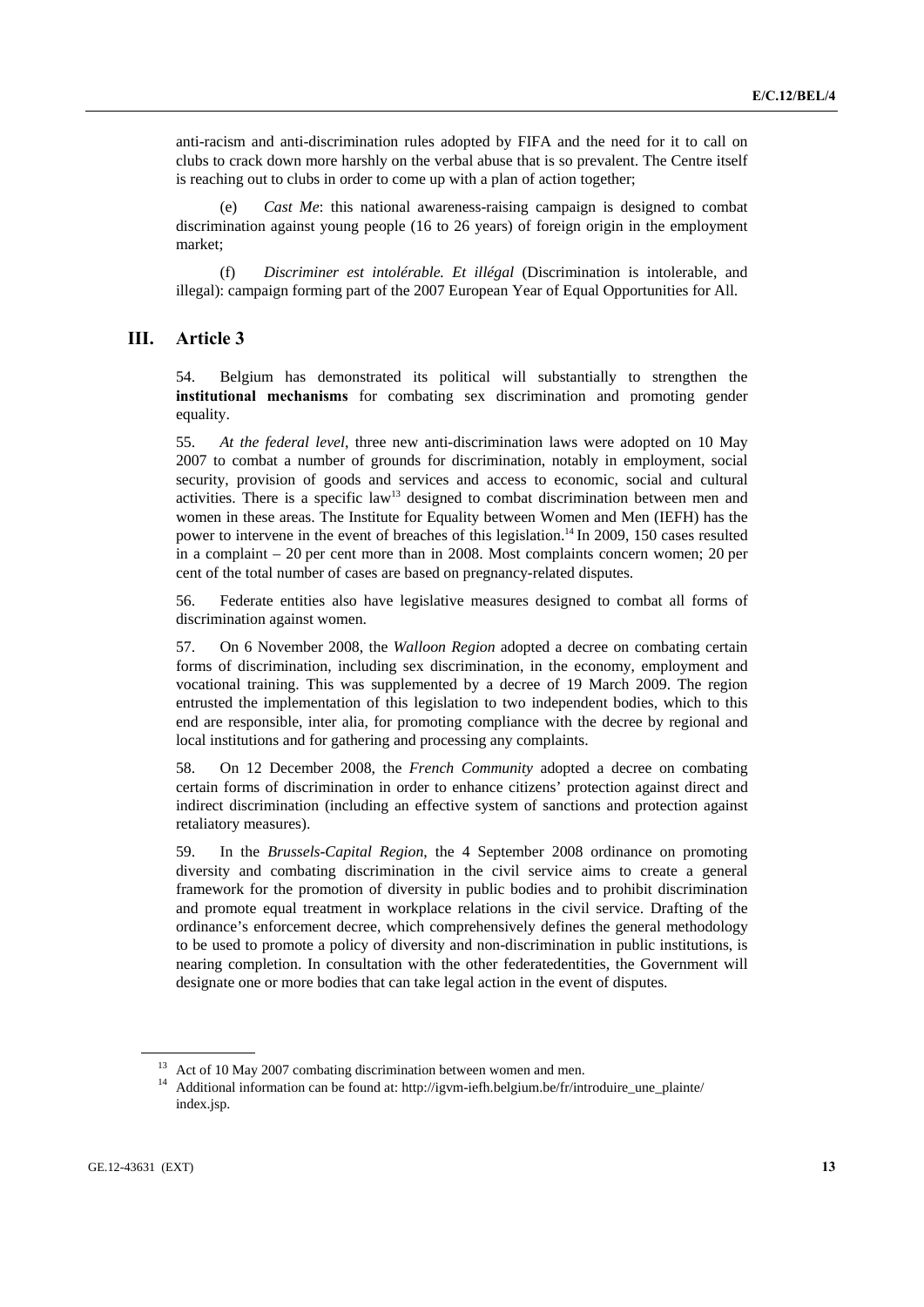60. The *German-speaking Community* has a decree dated 17 May 2004 guaranteeing equal treatment in the employment market.

61. On 10 July 2008, the *Flemish Community* adopted a decree on the framework for Flemish equal opportunity and equal treatment policies. The decree established two policy frameworks, one for equal opportunities and one for non-discrimination, and prohibited all forms of discrimination on a number of grounds, including gender, throughout the Flemish Region.

62. Since the Fourth World Conference on Women, held in Beijing in September 1995, Belgium has actively pursued a process of **gender mainstreaming**, namely, the integration of a gender dimension in all public policies.

63. *At the federal level*, the Act of 12 January 200715 requires the federal Government to establish strategic goals for achieving gender equality not only in governmental statements but also in the general policy notes of each ministry. The goals will then have to be put into effect in a more operational manner in the management plans of public administrations. The Act requires public services to make sure that the statistics they produce and collect in their sphere of action are gender disaggregated and that gender indicators are established. Under the Act, draft laws and regulations adopted by the Government will have to pass a "gender test" evaluating the impact of the proposed measures on the respective situations of women and men. Moreover, the general spending budget will have to identify credits allocated specifically to gender-equality actions for each public administration. A royal decree<sup>16</sup> put in place an interdepartmental coordination group to monitor the Act's implementation.

64. In the *French Community*, a five-year governmental action programme for the promotion of gender equality, interculturalism and social inclusion has been in effect since 25 February 2005. The programme foregrounds gender equality, measures to combat violence against women, gender equality and coeducation in compulsory and higher education, promotion of gender studies, balanced participation of men and women in decision-making, establishment of a system of gender-disaggregated statistics and a system for evaluating policies in relation to the goal of gender equality, implementation of the principle of equal treatment and encouragement of women's access to employment.

65. In order to encourage the introduction of gender mainstreaming, the equal opportunity unit of the *Brussels Region ministry* (Department of Human Resources and Equal Opportunities), acting on the recommendations of the Beijing Conference, is producing a progress report on initiatives undertaken in the context of the Conference goals. Like the federal Government, the government of the Brussels-Capital Region is working on a preliminary draft ordinance mainstreaming a gender dimension in the region's policy guidelines. The government has approved the preliminary draft ordinance in first reading and employers and workers have adopted it. After its second reading, the protocol will be referred to the Council of State for an opinion.

66. In the *Walloon Region*, gender equality is a crosscutting issue for all departments. The responsibilities entrusted to the Department of Social Welfare and Immigration include identifying any action taken or supported by the region to promote gender equality in all departments. The Department is also responsible for monitoring trends in international

<sup>&</sup>lt;sup>15</sup> Act of 12 January 2007 on monitoring the implementation of the resolutions of the Fourth World Conference on Women, held in Beijing in September 1995, and mainstreaming a gender dimension in

all federal policies, Moniteur belge of 13 February 2007. 16 Royal decree of 26 January 2010 on the composition, responsibilities and functioning of the interdepartmental coordination group.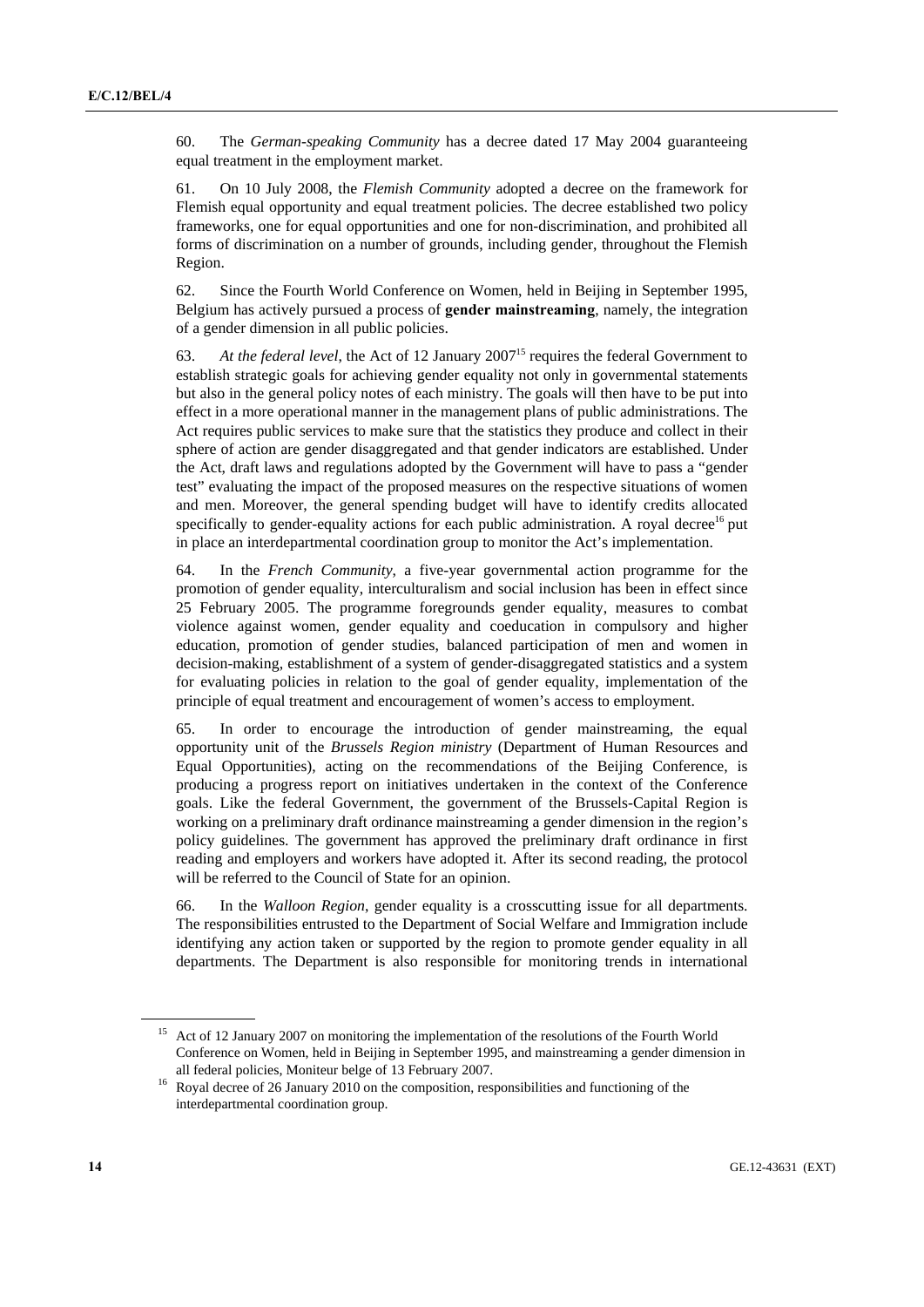gender equality law and for preparing the Walloon government's annual report to the Walloon parliament on the Walloon Region's gender equality policy (Beijing report).

67. *In the Flemish Community*, the open method of coordination in place since 2005 was incorporated into the 10 July 2008 Flemish decree on equal opportunities and nondiscrimination as a working method for Flemish equal opportunities policy, the aim being to mainstream a gender perspective systematically in all political spheres of the Flemish government. To start with, all Flemish ministers must propose strategic and operational goals with regard to equal opportunities and, more specifically, gender issues. Each minister is then responsible for achieving those goals within his or her own sphere of competence. Lastly, within the Equal Opportunities Commission, in which all political spheres of the Flemish government are represented, the regular oversight, evaluation and analysis provided by expert colleagues enables members to share information and encourage one another. The equal opportunities minister and his administration, *Gelijke Kansen in Vlaanderen*, coordinate the entire process.

68. In addition to the prohibition of all gender-based discrimination contained in the social legislation of the *French Community Commission* (social action, family and social cohesion), some legislation is designed to encourage affirmative action in favour of gender equality. *Family planning centres* play an important role in promoting women's reproductive autonomy by providing access to contraception and by raising awareness principally among young men and women. Social *cohesion actions* also aim to promote gender equality, inter alia, in environments where such equality is less embedded culturally. Every five years, the Commission establishes the priority goals to be achieved over the next five-year period with a view to guaranteeing social cohesion. For 2006–2010, one priority goal was precisely to address gender issues.

69. The **promotion of a work-life balance** is an important component of equality policies in Belgium. A 15 July 2005 royal decree made a number of important changes to **the rules governing parental leave for private-sector workers and employers**. These changes concerned the age of the child, the procedures for taking parental leave and notifying employers, and allowances; the duration of parental leave was not changed. The aim was to expand entitlement to parental leave and to make it even more accessible by allowing, for instance, combinations of different parental leave formulas. This should give workers a wider range of possible options for combining family and working life. The changes are also designed to make parental leave more attractive to male workers, so that they share the burden of raising a family (see art. 10).

## **1. Observation 29**

## **Gender equality in the workplace**

70. Eliminating the wage gap between men and women has been a top priority for politicians, employers and unions in Belgium for several years and is the subject of an annual report.<sup>17</sup> According to the 2010 report,<sup>18</sup> female workers earn on average 11 per cent less per hour than their male counterparts. Over a year, the gap rises to 24 per cent, since women tend to work part-time more often than men. The figures on the wage gap for 2007 are much the same as those for 2006, but the gap narrowed markedly between 2004 and 2005.

 $17$  The 2010 report on the wage gap in Belgium can be downloaded at: www.iefh.belgium.be;

www.statbel.fgov.be; and www.emploi.belgique.be.<br><sup>18</sup> The 2010 report uses survey data from 2007, which therefore do not reflect the impact, if any, of the economic crisis on the wage gap.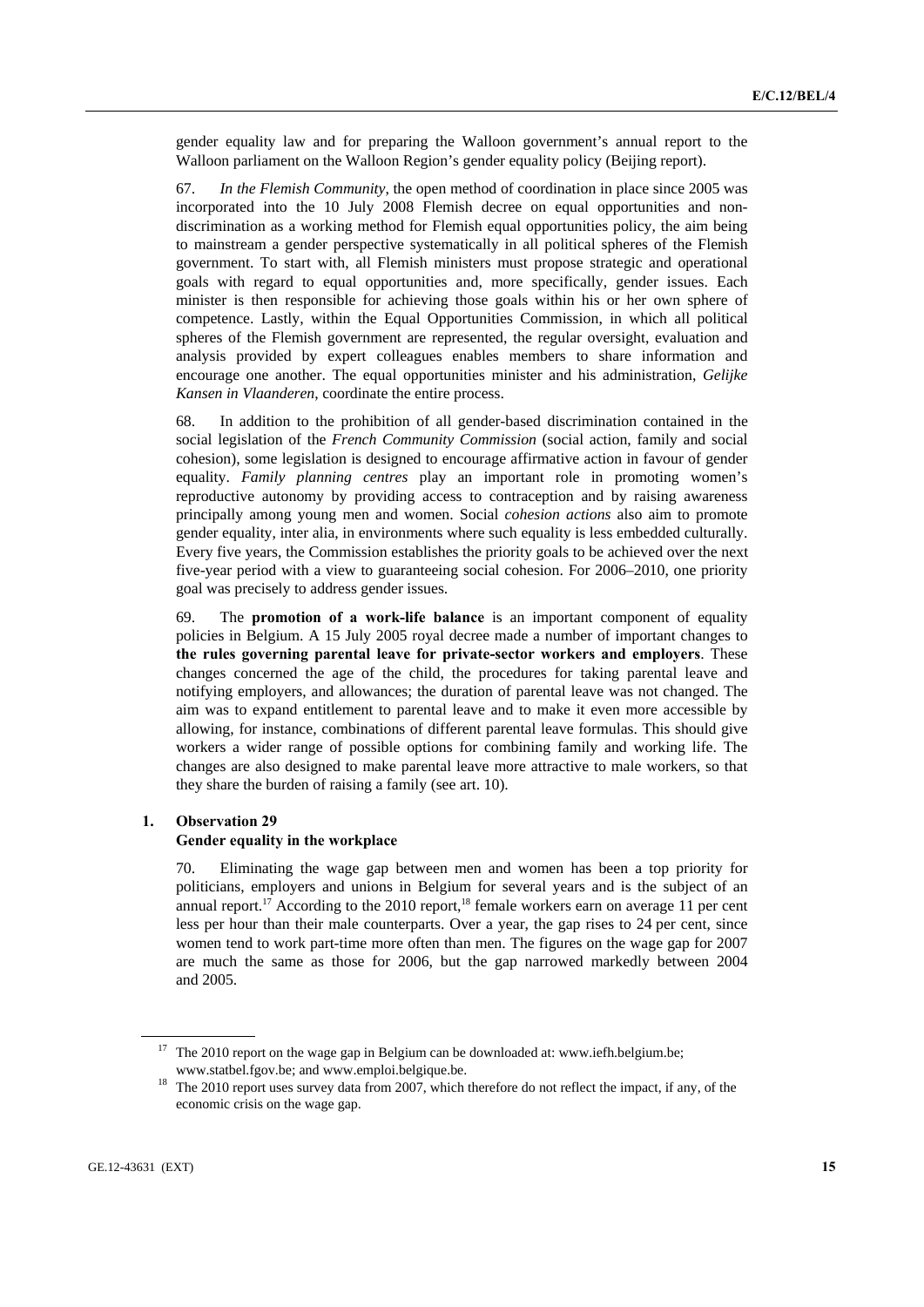71. Belgium has also developed a gender-neutral job classification system to form the basis of wage calculations. While previous systems often undervalued the functions and characteristics of typically female occupations, this evaluation tool<sup>19</sup> allows employers to easily check their system.

72. Moreover, Belgium has adopted a range of measures to increase female participation in various areas of public life. A 2008 study entitled "*Femmes au sommet*"20 (Women at the top) analysed female representation in these different sectors.<sup>21</sup> In addition, in order to support gender mainstreaming in practice, a database on gender-related training (the "Genderbase") has been updated and another one on women who are experts in their field (the VEGA database) has been put online.

73. A gender-mainstreaming charter produced by the trade unions was widely distributed in September 2009 to mark its fifth anniversary. The aim of the charter is to encourage unions to pay more attention to the gender dimension in their activities, thereby making employers aware of the need to treat women and men equally.

74. During its Presidency of the Council of the European Union (EU) in the second half of 2010, Belgium intended to put the issue of equal pay on the table for discussion with the other EU member States.

## **2. Observation 32 Combating domestic violence**

75. In Belgium, there are various laws governing the criminalization of acts of domestic violence. The Act of 24 November 1997 $^{22}$  stipulates that physical violence against a spouse or domestic partner is an aggravating circumstance, while the Penal Act of 28 January  $2003<sup>23</sup>$  increases to a maximum of one year's imprisonment the penalty for aggravating circumstances defined in article 410 of the Criminal Code. The Act of 4 July  $1989^{24}$ amending certain provisions on the crime of rape expanded the definition of rape; spousal rape is subject to prosecution and conviction in the same way as other forms of rape and is also an aggravating circumstance. Female genital mutilation was criminalized under Belgian law (art. 409 of the Criminal Code) by the Act of 28 November  $2000^{25}$  on the penal protection of minors, while forced marriage was criminalized by the Act of 25 April 2007.<sup>26</sup>

76. Since the issuance of ministerial circular COL 3/2006 of the General Prosecutors College, the recording of acts of domestic violence (including violence between partners)

<sup>&</sup>lt;sup>19</sup> This tool, a checklist for avoiding sexism in job evaluation and classification, has two parts: the checklist itself and a guide to the points to be considered if such a system is to be gender-neutral. For more information, see http://www.emploi.belgique.be/WorkArea/showcontent.aspx?id=8560 and 8562.<br><sup>20</sup> The study can be consulted at: http://igym-iefh.belgium.be/fr/etudes/vrowen\_aan\_de\_top\_in\_

belgi\_.jsp? referer=tcm:337–85311–64<br><sup>21</sup> Including businesses, workers' and employers' organizations, the media and press, academia, professional associations, non-governmental organizations, politics, the judiciary, the army, the civil service and the Banque Nationale.<br><sup>22</sup> Act of 24 November 1997 combating violence within the couple.<br><sup>23</sup> Act of 28 J

<sup>23</sup> Act of 28 January 2003 supplementing article 410 of the Criminal Code and awarding the family home to spouses or domestic partners who have been physically abused by their partners. Act of 4 July 1989 amending certain provisions on the crime of rape.

<sup>&</sup>lt;sup>25</sup> Act of 28 November 2000 on the penal protection of minors.

<sup>&</sup>lt;sup>26</sup> Act of 25 April 2007 inserting an article 391 sexies in the Criminal Code and amending certain provisions of the Civil Code with a view to criminalizing and expanding the means of annulling forced marriages.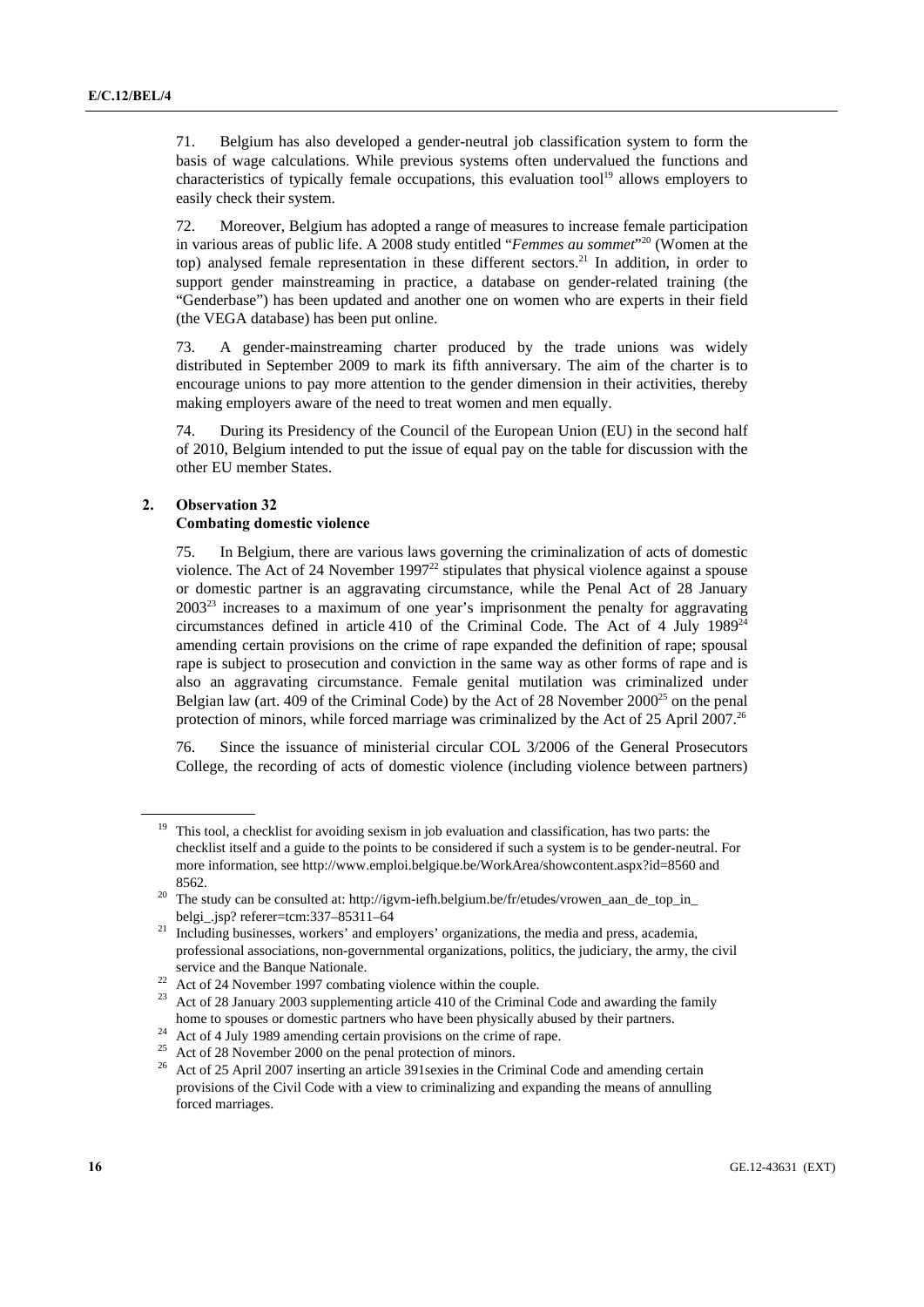has improved dramatically and has been standardized.<sup>27</sup> More accurate recording of cases has been made possible by the introduction of three reporting categories: couple violence, violence against children and violence against other family members. Reports on acts of domestic violence are drawn up in accordance with the circular. Police statistics on domestic violence are available and disseminated widely, notably through the Internet.<sup>28</sup>

| 2008                                  |         |                                       |                |                 |
|---------------------------------------|---------|---------------------------------------|----------------|-----------------|
| Federal police criminal statistics    |         | Physical violence Psychological abuse | Economic abuse | Sexual violence |
| Couple violence                       | 19 802  | 16938                                 | 1510           | 131             |
| Violence against children             | 2 1 5 0 | 227                                   | 3621           | 586             |
| Violence against other family members | 7498    | 750                                   | 3 8 2 0        | 94              |

77. The marked increase between 2006 and 2008 in the number of reports of acts of violence between partners can thus be attributed primarily to the new rules. Between 2007 and 2009, the number of cases of violence between partners recorded by prosecution services increased from 44,822 to 47,971 (+7 per cent). During the same period, the number of cases of violence between partners recorded by the police rose from 36,285 to around 40,000 (+ 9 per cent).

78. It is unlikely that these two figures reflect a steady increase in violence between partners and more likely that they reflect an increase in the frequency and efficacy with which violence between partners is reported, recorded and addressed. Prosecution services nevertheless drop 70 per cent of cases before they come to trial, mainly because the situation has been resolved (25 per cent), there is insufficient evidence (18 per cent) or no offence was committed (14 per cent) or because of the relational nature of the offence (10 per cent). If the accused is summoned to appear in court, he or she is convicted in 74 per cent of cases or receives a suspended sentence in 17 per cent of cases.

79. A nationwide study of women's and men's experiences of gender-related physical, sexual and psychological abuse has also been conducted to obtain data on acts of violence not accounted for in official statistics.

80. Combating violence between partners remains a priority in **Belgium**. However, the third National Plan of Action  $2008-2009^{29}$  provided for the scope of the Plan to be expanded to include other forms of violence: *forced marriage, honour-related violence and female genital mutilation*. A draft fourth National Plan of Action (NPA) 2010–2014<sup>30</sup> was therefore drawn up, following consultations among the different ministries concerned. It should ultimately have two components: violence between partners and the more specific forms of intra-family violence mentioned above. It has still to be adopted at an interministerial conference before it can be implemented.

<sup>27</sup> Circular No. COL 3/2006 of College of General Prosecutors assigned to courts of appeal (definition of violence within the family and mistreatment of children outside the family, identification and

recording of cases by the police and prosecution services). 28 Police crime statistics, 2000 to the third quarter of 2009, Federal Police — GCOP/management date.

These data can also be consulted at: http://www.polfed.be/crim/crim\_stat\_fr.php. 29 National Plan of Action against violence between partners 2004–2007, adopted by the Council of Ministers on 7 May 2004: http://igvm-iefh.belgium.be/fr/publications/overview.jsp?

f=aWd2cVB1YmxpY2F0aWVUaGVtYT0vVmlvbGVuY2U=&s=. 30 National Plan of Action against violence between partners 2008–2009, adopted on 15 December 2008.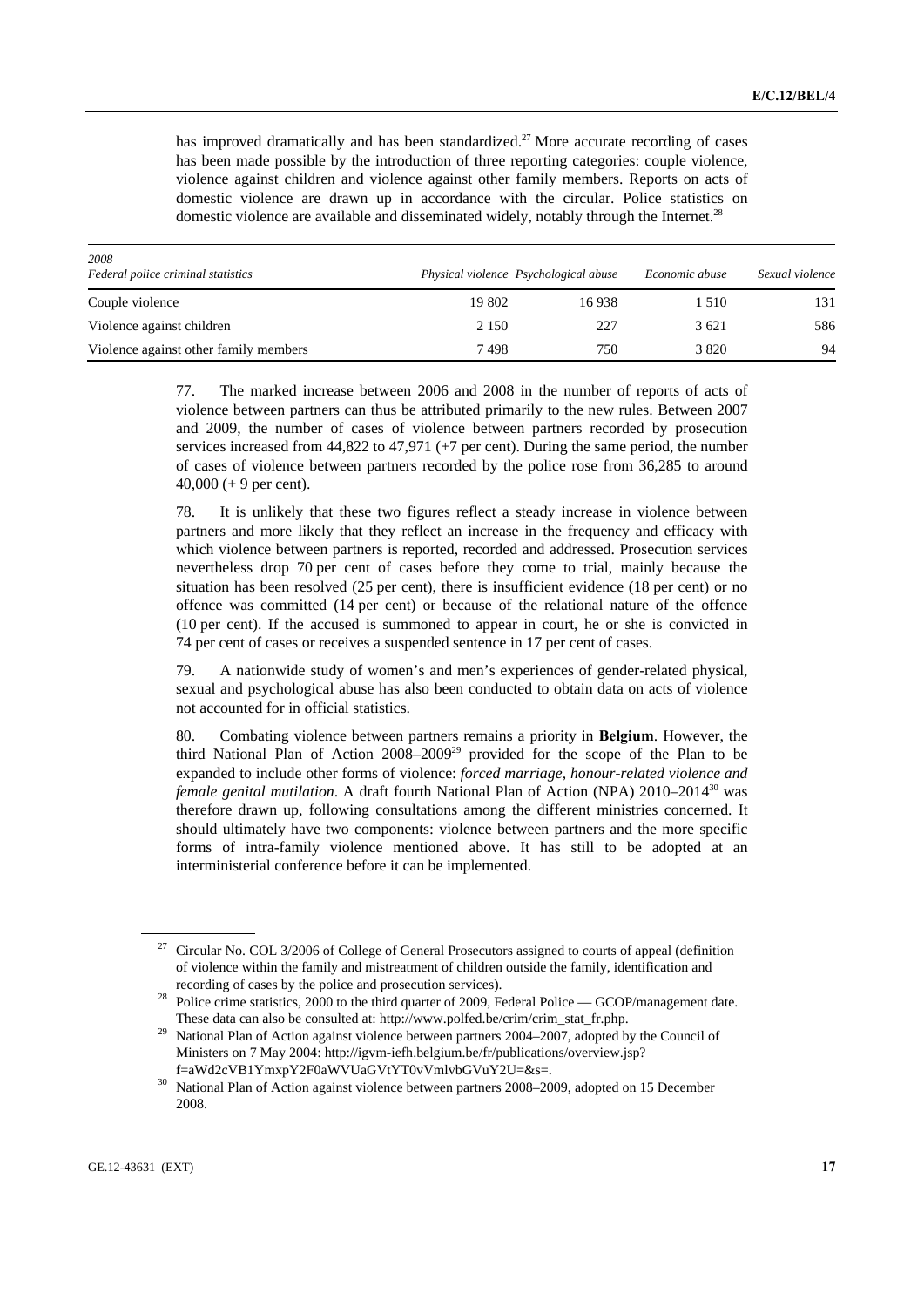81. Nevertheless, the *governments of the French Community and the Walloon Region and the French Community Commission* (COCOF) had already adopted a comprehensive guidance note31 in December 2009 as their input to the draft NPA.

82. The *Flemish authorities* have been participating in the Plan of Action, notably through the 7 July 2006 circular on improving the response to family and conjugal violence.

83. The three governments decided to coordinate their activities within a common framework in order to make the best possible use of their shared expertise in the prevention of couple violence and the care of persons experiencing such violence. Their aims include improving knowledge and understanding of the issues, dealing appropriately with victims and perpetrators of partner violence, implementing information and prevention campaigns and providing further training to actors on the ground. A coordinating committee has been established to follow up the measures taken by the three entities with regard to partner violence. A domestic violence hotline has been set up at the initiative of the three entities. A protocol on assistance to victims has also been agreed among the federal State, the Flemish Community, the French Community, the French Community Commission and the Joint Community Commission. The protocol envisages structural cooperation in the provision of *assistance to victims* among the competent services and aid services that these entities organize and approve. Such cooperation is necessary if victims are to receive quality assistance and services. A working group has been set up with a view to the conclusion of a cooperation agreement among the various parties.

84. Jurisdiction over efforts to combat partner violence is shared not only among several federal ministerial departments but also within communities and regions. The specific lines of action of the *Brussels-Capital Region* are set out each year in a regional plan of action approved by the Minister-President and the Secretary of State for Equal Opportunities. In keeping with the priorities of the National Plan of Action 2010–2014, different strategic goals and specific actions were highlighted in 2010.

85. Three legislative proposals have also been submitted to Parliament and one to the Senate. The first of these is designed to create a legal framework for tackling domestic violence. It also stipulates that persons sworn to professional secrecy cannot be punished for reporting cases of domestic violence that come to their knowledge. $32$  The second proposal is designed to protect from expulsion persons physically abused by their partner in the context of family reunification. $33$  The third proposal is designed to criminalize psychological abuse, namely, any malicious attempt to harm a person's dignity, credibility or image by spreading words, rumours or images or presenting humiliating acts.<sup>34</sup> The fourth and last proposal, lodged in the Senate, is designed to ensure the unconditional, systematic prosecution of acts of violence between partners.<sup>35</sup>

86. The prevention and detection of partner violence is one of the key goals of the National Plan of Action. The justice system can also contribute to this goal through early detection and by responding rapidly at the first signs of partner violence (as prescribed in

<sup>&</sup>lt;sup>31</sup> This note can be consulted at: http://www.ega.ite.cfwb.be/index.php?id=1744.<br><sup>32</sup> Legislative proposal (L. Vandenhove) punishing domestic violence and amending the Criminal Code

with regard to professional secrecy, Doc. Chambre 2007–2008, No. 0410/001.<br><sup>33</sup> Legislative proposal (L. Musin and colleagues) aimed at protecting from expulsion persons physically abused by their partner in the context of family reunification, Doc. Chambre 2007–2008,

No. 0410/001. 34 Legislative proposal (M. De Schamphelaere and R. Terwingen) supplementing the Criminal Code

with a view to combating psychological abuse, Doc. Chambre 2009–2010, No. 1870/001.<br><sup>35</sup> Legislative proposal (M. Hermans) amending various provisions with a view to combating violence between partners, Doc. Sénat 2007–2008, No. 4–163/1.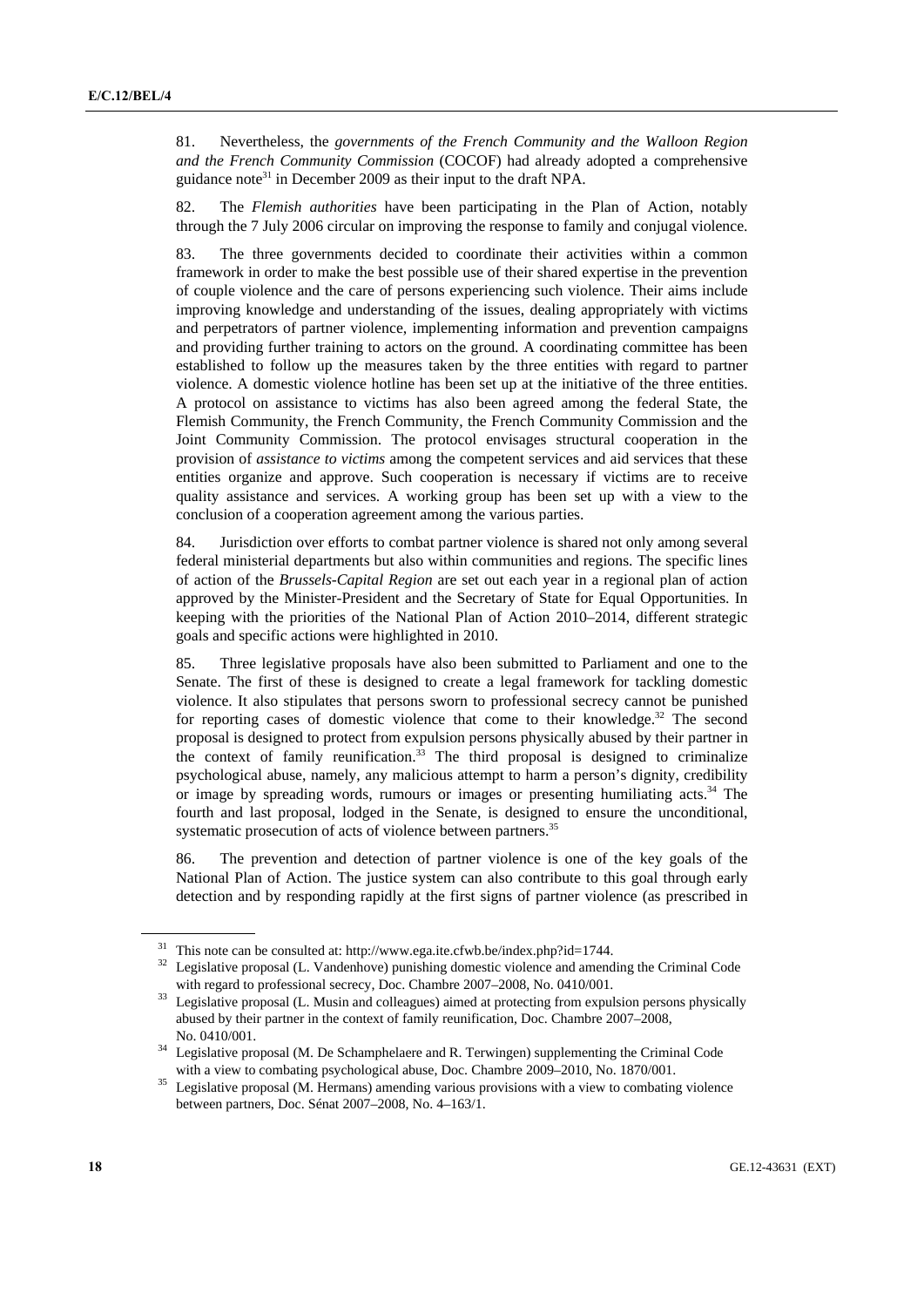circular COL 4/2006), or through certain forms of technological prevention or protection of persons at risk. Considerable efforts have been made both federally and at the level of communities, regions, provinces and communes to break the taboo surrounding domestic violence (hotline, campaigns, etc.), inform and support (potential) victims (brochures, Internet, persons of trust, etc.) and promote greater gender equality, enhance social wellbeing and put an end to isolation and dependence within families.

## **IV. Article 6**

## **1. Observation 30 Reduction of unemployment rates in target groups**

87. Since autumn 2008, **the employment policies** of the various Belgian authorities have had to contend with the *consequences of the global financial crisis*, which plunged the Belgian economy into recession. The unemployment rate rose from 6.9 per cent in June 2008 to 8.1 per cent in April 2009, when it stabilized as a result of the different measures taken. It could rise to 9.4 per cent in 2010, however. The employment rate will increase from 62.4 per cent in 2008 to 59.8 per cent in 2010.

88. To tackle the crisis, the authorities have concentrated their efforts on maintaining employment levels and assisting, supporting and reorienting workers who have lost their jobs as a result of the economic difficulties. The High Council for Employment permanently monitors the impact of the crisis on the labour market and makes recommendations, based also on the good practices observed in other European Union member States, for fine-tuning measures to combat the crisis.

89. Demographic trends, globalization, technological progress and the need to move towards a green, environmentally efficient, low-carbon economy make an ambitious employment strategy essential. For the period 2010–2020, and even beyond, the goals remain an expanded labour supply and a more inclusive labour market, particularly for the most vulnerable groups. These goals only make sense, of course, in conjunction with a return to stable macroeconomic growth, high-performing product markets, strong social protection and an ambitious environmental policy geared towards sustainable development. The employment policy set forth in the National Reform Programme  $2008-2010^{36}$  is guided by the same principles.

<sup>36</sup> Lisbon Strategy. National Reform Programme 2008–2010 Belgium. 2009 progress report: www.be2010.eu.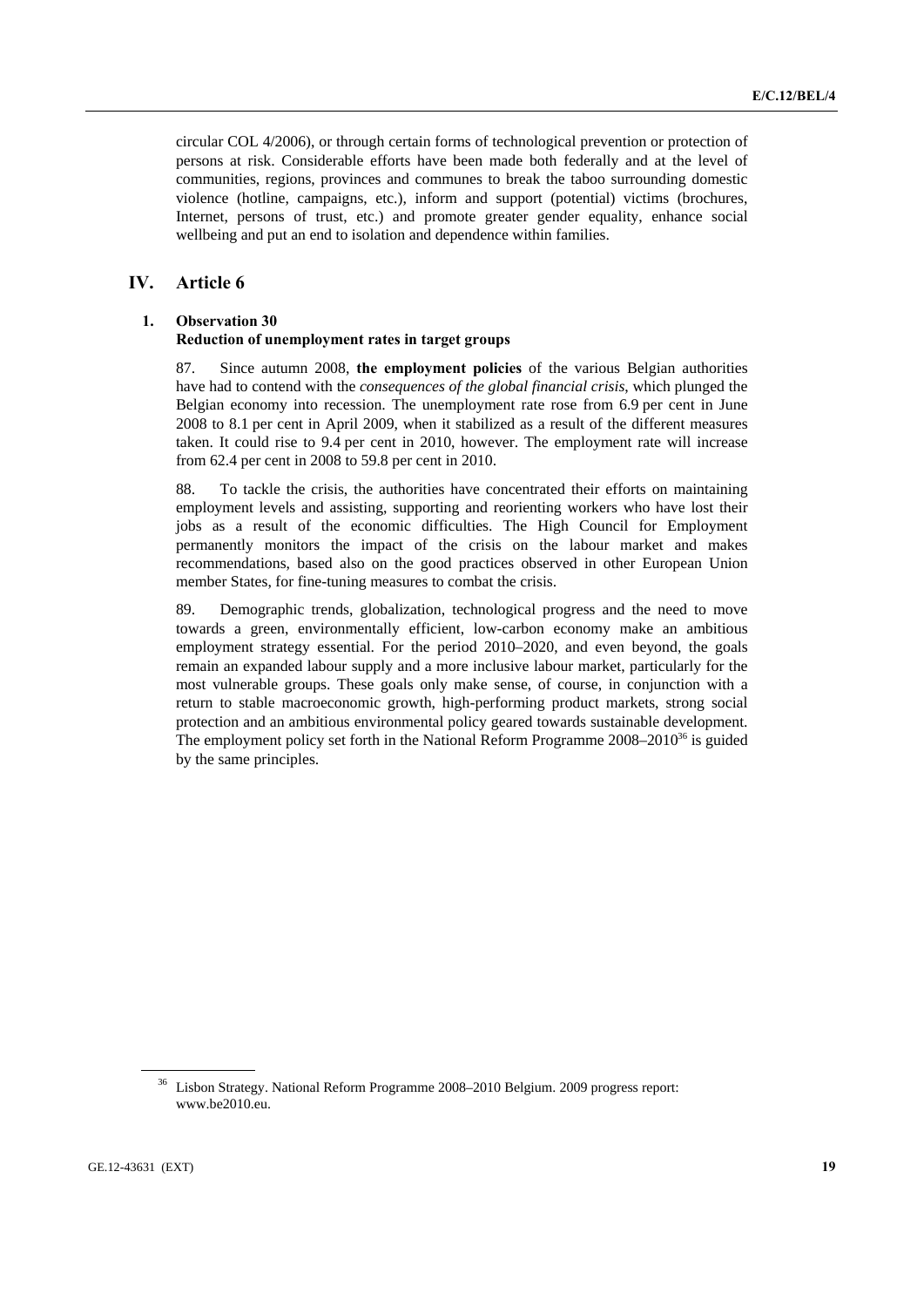| 90. | It is therefore important to continue <i>monitoring progress in terms of goals</i> . The         |  |  |  |  |
|-----|--------------------------------------------------------------------------------------------------|--|--|--|--|
|     | increase in the overall <b>employment rate</b> is still too slow by comparison with the European |  |  |  |  |
|     | average. The following table indicates the goals by <b>target group</b> :                        |  |  |  |  |

| Goal                                                                                                               | Belgium          |                  | EU    |       |  |
|--------------------------------------------------------------------------------------------------------------------|------------------|------------------|-------|-------|--|
|                                                                                                                    | 2004             | 2008             | 2004  | 2008  |  |
| An overall employment rate of at least 70% for workers aged 15–64 years                                            | 60.5%            | 62.4%            | 62.7% | 65.9% |  |
| An employment rate of at least 60% for women aged 15–64 years                                                      | 53.0%            | 56.2%            | 55.3% | 59.1% |  |
| An employment rate of at least 50% for older workers (55–64 years)                                                 | 30.1%            | 34.5%            | 40.4% | 45.6% |  |
| Participation in an active policy measure by 25% of the long-term unemployed                                       | 26.8%            | 40.8%            |       |       |  |
| An employment integration pathway for all unemployed young people before<br>they have been unemployed for 6 months | Not for<br>10.1% | Not for<br>27.5% |       |       |  |
| An employment integration pathway for all unemployed adults before they have<br>been unemployed for 12 months      | Not for<br>28.6% | Not for<br>26.3% |       |       |  |

*Source*: National Reform Programme 2008–2010 Belgium. Progress report 2009, p. 102.

91. The increase in the employment rate for **women** is also still too slow by comparison with the European average:

## **IDC01 (SEE 17.M3) − Percentage unemployment rate for the economically active population aged 15 to 74, 2004–2008. Annual statistics EUROSTAT, DGSIE, labour force survey 31 July 2009**

|                                        |                           | 2004           | 2005 | 2006           | 2007 | 2008     |
|----------------------------------------|---------------------------|----------------|------|----------------|------|----------|
| <b>Flemish Region</b>                  | $\mathbf M$               | 71.6           | 71.8 | 71.5           | 72.3 | 72.0     |
|                                        | $\boldsymbol{\mathrm{F}}$ | 56.7           | 57.8 | 58.3           | 59.8 | 60,8     |
|                                        | $\mathbf T$               | 64.3           | 64.9 | 65.0           | 66.1 | 66.5     |
| <b>Walloon Region</b>                  | M                         | 63.2           | 63.7 | 63.6           | 64.3 | 64.0     |
|                                        | $\mathbf F$               | 46.9           | 48.4 | 48.6           | 49.6 | 50.4     |
|                                        | $\mathbf T$               | 55.1           | 56.1 | 56.1           | 57.0 | 57.2     |
| Of which the German-speaking Community | $\mathbf M$               | $\ddot{\cdot}$ | ÷    | ÷              | 74.2 | 76.5     |
|                                        | $\mathbf F$               | $\ddot{\cdot}$ |      | ÷              | 55.5 | $60.0\,$ |
|                                        | $\mathbf T$               | $\ddot{\cdot}$ |      | $\ddot{\cdot}$ | 65.0 | 68.4     |
| <b>Brussels-Capital Region</b>         | $\mathbf M$               | 60.3           | 62,0 | 60.5           | 61.4 | 62.9     |
|                                        | $\mathbf F$               | 47.9           | 47.9 | 46.6           | 48.3 | 48.4     |
|                                        | $\mathbf T$               | 54.1           | 54.8 | 53.4           | 54.8 | 55.6     |
| Belgium                                | $\mathbf M$               | 67.9           | 68.3 | 67.9           | 68.7 | 68.6     |
|                                        | $\mathbf F$               | 52.6           | 53,8 | 54.0           | 55.3 | 56.2     |
|                                        | $\mathbf T$               | 60.3           | 61.1 | 61.0           | 62.0 | 62.4     |
| $EU-27(1)$                             | $\mathbf M$               | 70.2           | 70.8 | 71.7           | 72.5 | 72.8     |
|                                        | $\mathbf F$               | 55.4           | 56.3 | 57.3           | 58.3 | 59.1     |
|                                        | $\mathbf T$               | 62.8           | 63.6 | 64.5           | 65.4 | 65.9     |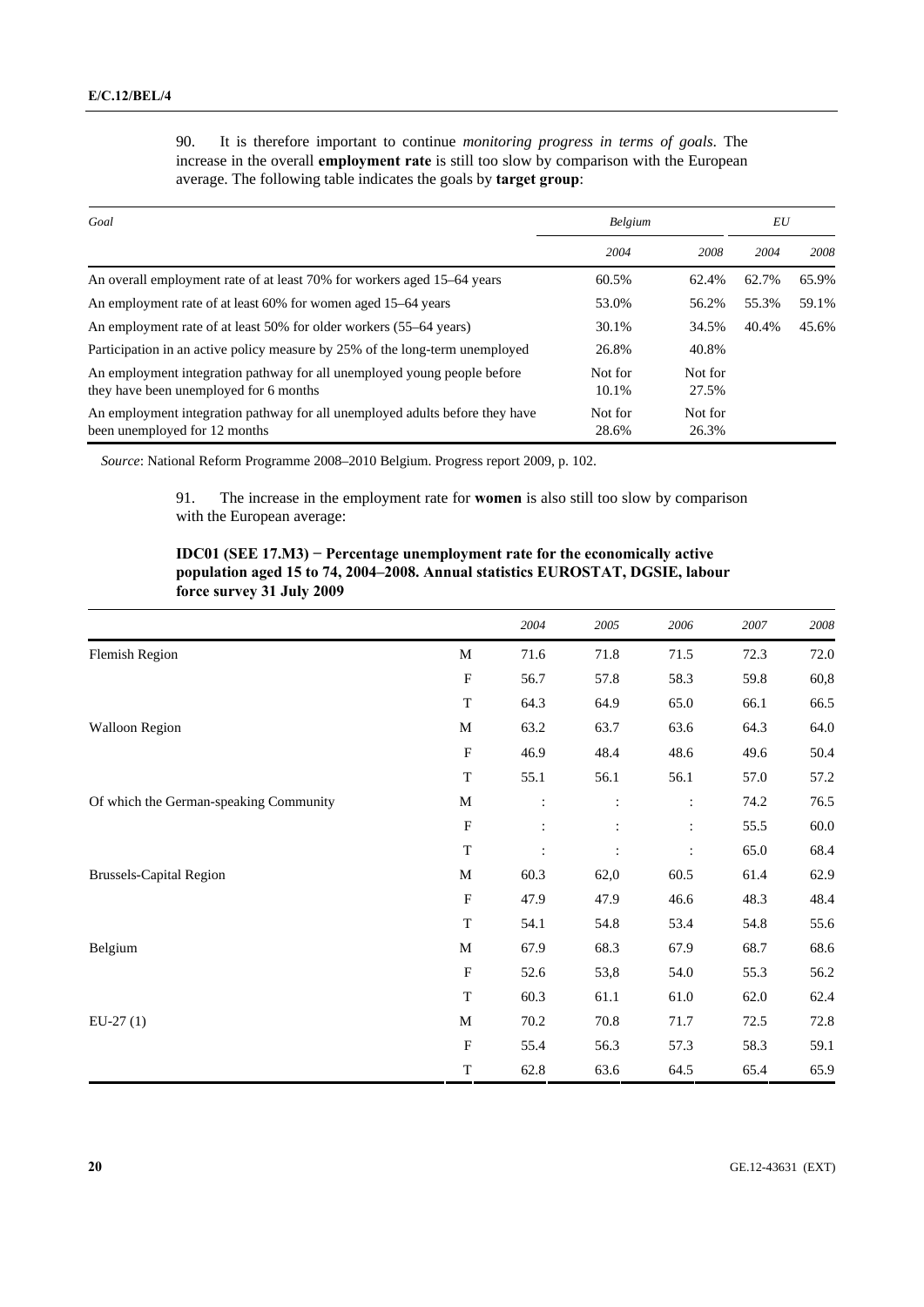|                                |                           | 2004 | 2005 | 2006 | 2007 | 2008 |
|--------------------------------|---------------------------|------|------|------|------|------|
| <b>Flemish Region</b>          | M                         | 4.6  | 4.8  | 4.3  | 3.8  | 3.7  |
|                                | F                         | 6.5  | 6.3  | 5.8  | 5,1  | 4.2  |
|                                | $\mathbf T$               | 5.4  | 5.4  | 5.0  | 4.4  | 3.9  |
| <b>Walloon Region</b>          | M                         | 10.7 | 10.4 | 10.3 | 8.9  | 8.9  |
|                                | $\boldsymbol{\mathrm{F}}$ | 13.8 | 13.7 | 13.4 | 12.4 | 11.4 |
|                                | $\mathbf T$               | 12.0 | 11.8 | 11.7 | 10.5 | 10.0 |
| <b>Brussels-Capital Region</b> | M                         | 16.1 | 16.3 | 17.1 | 17.2 | 15.5 |
|                                | $\boldsymbol{\mathrm{F}}$ | 15.3 | 16.5 | 18.2 | 16.9 | 16.6 |
|                                | $\mathbf T$               | 15.7 | 16.3 | 17.6 | 17.1 | 16.0 |
| Belgium                        | M                         | 7.5  | 7.6  | 7,4  | 6.7  | 6.5  |
|                                | $\mathbf F$               | 9.5  | 9.5  | 9.3  | 8.5  | 7.6  |
|                                | $\mathbf T$               | 8.4  | 8.4  | 8.2  | 7.5  | 7.0  |
| $EU-27(1)$                     | M                         | 8.6  | 8.3  | 7.5  | 6.6  | 6.6  |
|                                | $\boldsymbol{\mathrm{F}}$ | 9.9  | 9.7  | 8.9  | 7.8  | 7.5  |
|                                | $\mathbf T$               | 9.2  | 8.9  | 8.2  | 7.1  | 7.0  |

92. *Unemployment rates* for the country, its regions and the European Union, expressed as a percentage of the economically active population aged 15 to 74 years, give the following picture for women and men:

*Source*: EUROSTAT, DGSIE, labour force survey.

93. In Belgium, *the achievement of a work-life balance* is supported by time credits and different leave systems. Child-care structures also play a key role in enabling parents to combine work and a family. All the communities increased the number of available places (up to 109,117) in 2008 and intend to continue to do so in the years to come. Efforts to reduce child-care costs have also continued. The Walloon Region has increased staffing levels for child-care centres and care centres for other groups, such as older persons and persons with disabilities, in order to increase care provision.

94. **Youth unemployment**, which was already high in Belgium and has been aggravated by the economic crisis, is especially problematic. In this context, the primary concern, particularly in education policy, is to ensure that young people have the necessary skills.

|    | 2004 | 2005 | 2006 | 2007 | 2008 |
|----|------|------|------|------|------|
| M  | 5.0  | 5.5  | 4.5  | 4.1  | 4.2  |
| F  | 5.3  | 5.0  | 4.7  | 4.2  | 3.2  |
| T  | 5.2  | 5.3  | 4.6  | 4.2  | 3.7  |
| M  | 11.3 | 10.7 | 10.1 | 8.1  | 8.1  |
| F  | 10.0 | 10.1 | 10.2 | 9.6  | 8.9  |
| T  | 10.7 | 10.4 | 10.1 | 8.9  | 8.5  |
| M. | 9.9  | 12.0 | 11.4 | 11.4 | 11.6 |
| F  | 10.0 | 8.8  | 11.1 | 9.3  | 9.3  |
|    |      |      |      |      |      |

 **IDC03 − Annual statistics, EUROSTAT, DGSIE, labour force survey 31 July 2009. Youth unemployment as a percentage of the population aged 15 to 24 years, 2004–2008**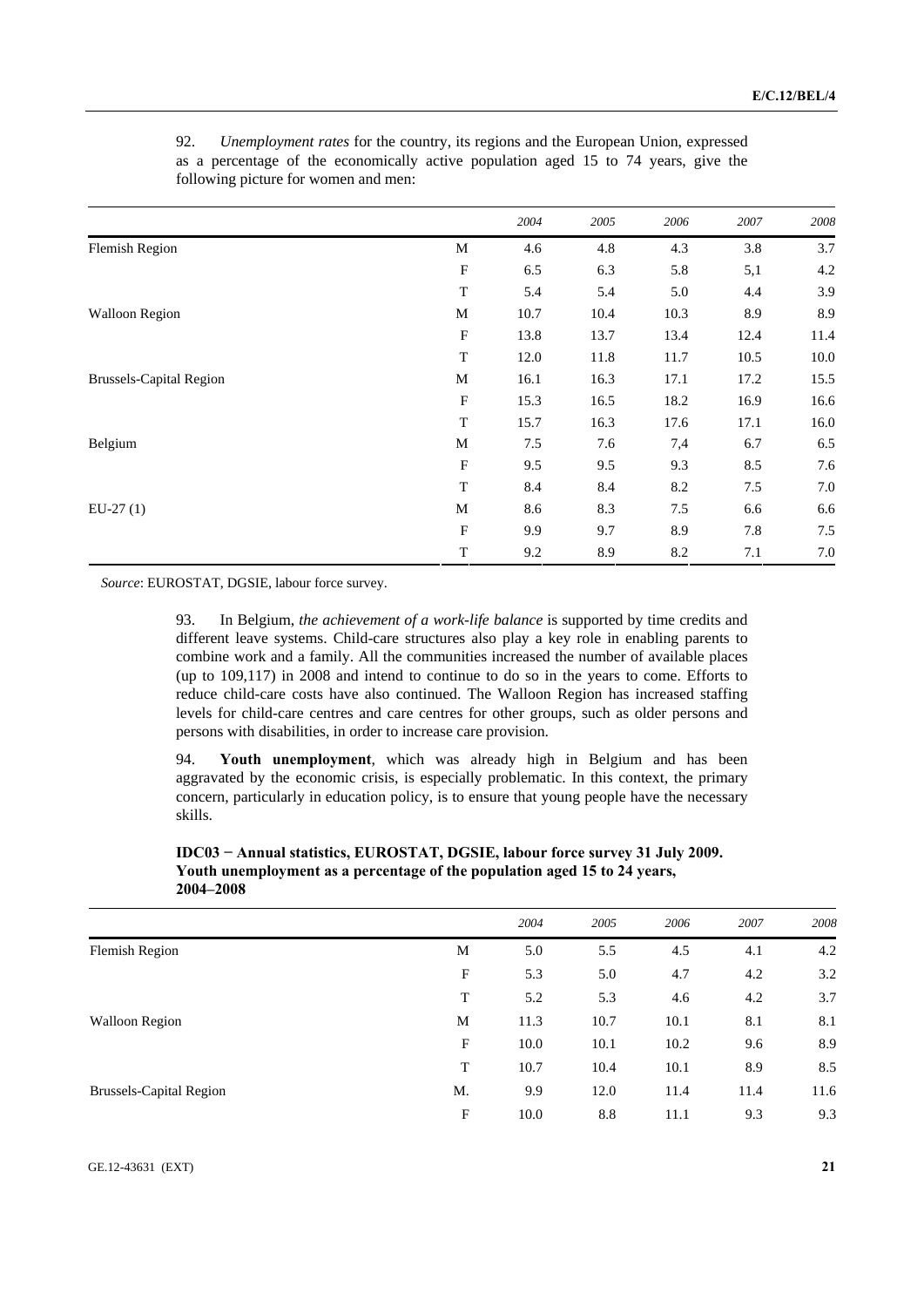## **E/C.12/BEL/4**

|            |             | 2004 | 2005 | 2006 | 2007 | 2008 |
|------------|-------------|------|------|------|------|------|
|            | T           | 9.9  | 10.4 | 11.3 | 10.3 | 10.4 |
| Belgium    | М           | 7.6  | 7.9  | 7.0  | 6.2  | 6.2  |
|            | $\mathbf F$ | 7.3  | 7.1  | 7.2  | 6.6  | 5.8  |
|            | T           | 7.5  | 7.5  | 7.1  | 6.4  | 6.0  |
| $EU-27(1)$ | M           | 8.8  | 8.8  | 8.1  | 7.2  | 7.4  |
|            | $\mathbf F$ | 7.5  | 7.6  | 7.2  | 6.4  | 6.3  |
|            | T           | 8.1  | 8.2  | 7.6  | 6.8  | 6.9  |

 (a) In 2007, the *Walloon Region* introduced intensive personalized assistance for young jobseekers with few qualifications. The programme assisted 30,724 young people in its first year. Recently, the system was extended to young people with average qualifications (ie. a higher secondary education diploma) and assistance pathways were adapted to the target group's profiles in order to offer individualized services and promote their fastest possible entry to the labour market. In 2008, 34,587 young people benefited from this programme. Specific assistance to young people from problem neighbourhoods where the unemployment rate is high was continued and will be extended in the future;

*Flanders* is following a similar approach, whereby young people with low or average qualifications are given intensive assistance from the moment they register and receive suitable job offers from the first day. Since last year, this programme has been extended to the most highly qualified young jobseekers. Based on their employability (rather than their education level), they are directed towards an appropriate employment pathway. Some 70 per cent of young jobseekers find employment after six months (although the crisis has made it more difficult to find employment within a shorter period of time). In 2010 and 2011, all young people aged under 30 who were not assisted in the previous year by the public employment and training services will be screened, assessed and directed towards the most appropriate pathway. These "exploratory pathways" may take the form of increased assistance, improved qualifications or training in employment applications. Nearly 4 million euros will be allocated in 2010 and again in 2011 to permit their launching;

 (c) The *Brussels-Capital Region*, like the other regions, has decided to conclude a binding agreement with young jobseekers in order to be able to offer them individualized assistance. The regional authorities had already negotiated with employers and unions a mechanism for giving more young people a first job experience, notably in the form of internships.

## *Persons aged over 55*

95. Only one in three persons aged 55 to 64 is currently employed in Belgium, the lowest rate in the EU-15 countries. The increase in the employment rate for older workers, from 30.1 per cent to 34.5 per cent in 2008, is still too small by comparison with the European average (from 40.4 per cent to 45.6 per cent). Even though only a third of persons aged 55 and older are working, however, this represents a marked increase – around 8 per cent — since the beginning of the decade, a result notably of the implementation of a range of measures designed to prevent an early exodus from the labour market. These include gradually raising the legal retirement age for women since 1997; in January 2009, it was increased from 64 to 65, bringing it into line with the retirement age for men. The qualifying age for classification as an older unemployed person who is not seeking work was also raised to 58 years in 2004, with a few exceptions related to length of service.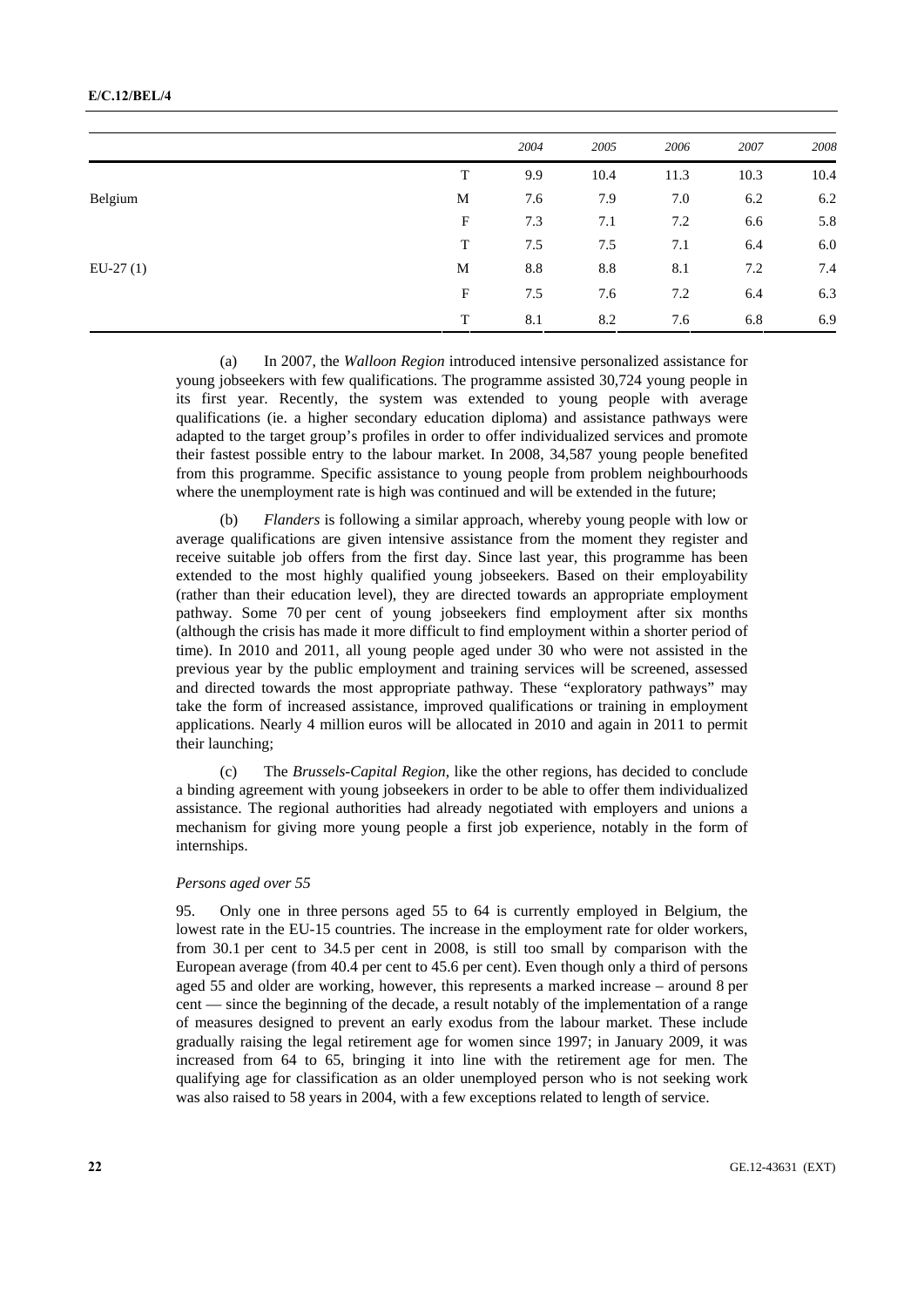96. The intergenerational solidarity pact, adopted in December 2005 to promote increased participation of older workers in the labour market, also limited the possibilities of claiming a pre-pension. Since 2007, people who continue working after the age of 62 or after working for at least 44 years receive a bonus when their pension is calculated. In 2008, some 29,000 retired persons received this pension bonus.

97. *Employers and unions* have designed a system of compensation for loss of wages following a shift from a well-paid job to a less strenuous but also less well-paid one. Such compensation will take the form of a standard temporary premium, paid from a working life fund. The amount of the premium, payable for one to three years, will be based on age and will range from 75 to 125 euros a month. The re-employment premium, which allows workers returning to work to keep a portion of their unemployment benefit, is now available to all unemployed persons aged over 50, whereas previously it was limited to workers who had accumulated 20 years of working life.

98. *The regions and communities* are also contributing in various ways to increasing the employment rate for older workers. The Walloon Region is promoting an intergenerational policy in businesses through a European Social Fund project and reserving a new quota for workers aged over 50 in all subsidized jobs. The German-speaking Community has pursued similar efforts and a new "matching" mechanism for older workers has been introduced. The Brussels-Capital Region is also deliberating on this issue, while Flanders has been giving it priority for quite some time now, notably through the provision of special advisory services for older jobseekers. Voluntary advisory services, which were not achieving the desired results, are now being supplemented by a compulsory component for the youngest target group (50 to 52 years). More systematic screening of older jobseekers is also permitting appropriate advice and support for those with more complex problems (medical, psychological, social).

## *Foreign nationals and workers with disabilities*

99. Like young people and older persons, foreign nationals are underrepresented in the Belgian labour market. According to data from the labour force survey, in which data are disaggregated according to nationality and foreign nationals who have acquired Belgian nationality are counted as Belgian, on average only 4 in 10 non-EU nationals residing in Belgium were working in the first nine months of 2008, compared with 63 per cent of Belgians. This group's disadvantaged situation on the labour market is also reflected in unemployment statistics: in the first nine months of 2008, an average 27.4 per cent of economically active non-EU nationals residing in Belgium were looking for work — four times the overall unemployment rate.

|                |   | Immigrants |                     |              | Recent immigrants |                     |              |
|----------------|---|------------|---------------------|--------------|-------------------|---------------------|--------------|
|                |   |            | $EU-27$ Non $EU-27$ | <b>Total</b> |                   | $EU-27$ Non $EU-27$ | <b>Total</b> |
| Flemish Region | М | 6.0        | 22.7                | 11.6         | 6.5               | 21.8                | 12.4         |
|                | F | 8.0        | 24.3                | 12.4         | 6.1               | 22.3                | 12.2         |

## **IDC08 − Unemployment rate of the immigrant population, by nationality, as a percentage of the economically active immigrant population aged 15 to 64 years, 2008**<sup>37</sup>**. Annual statistics EUROSTAT, DGSIE, labour force survey 10 September 2009**

<sup>37</sup> Immigrants: persons of a nationality other than that of the country of residence. Recent immigrants: persons of a nationality other than that of the country of residence who have resided in that country for five years or less.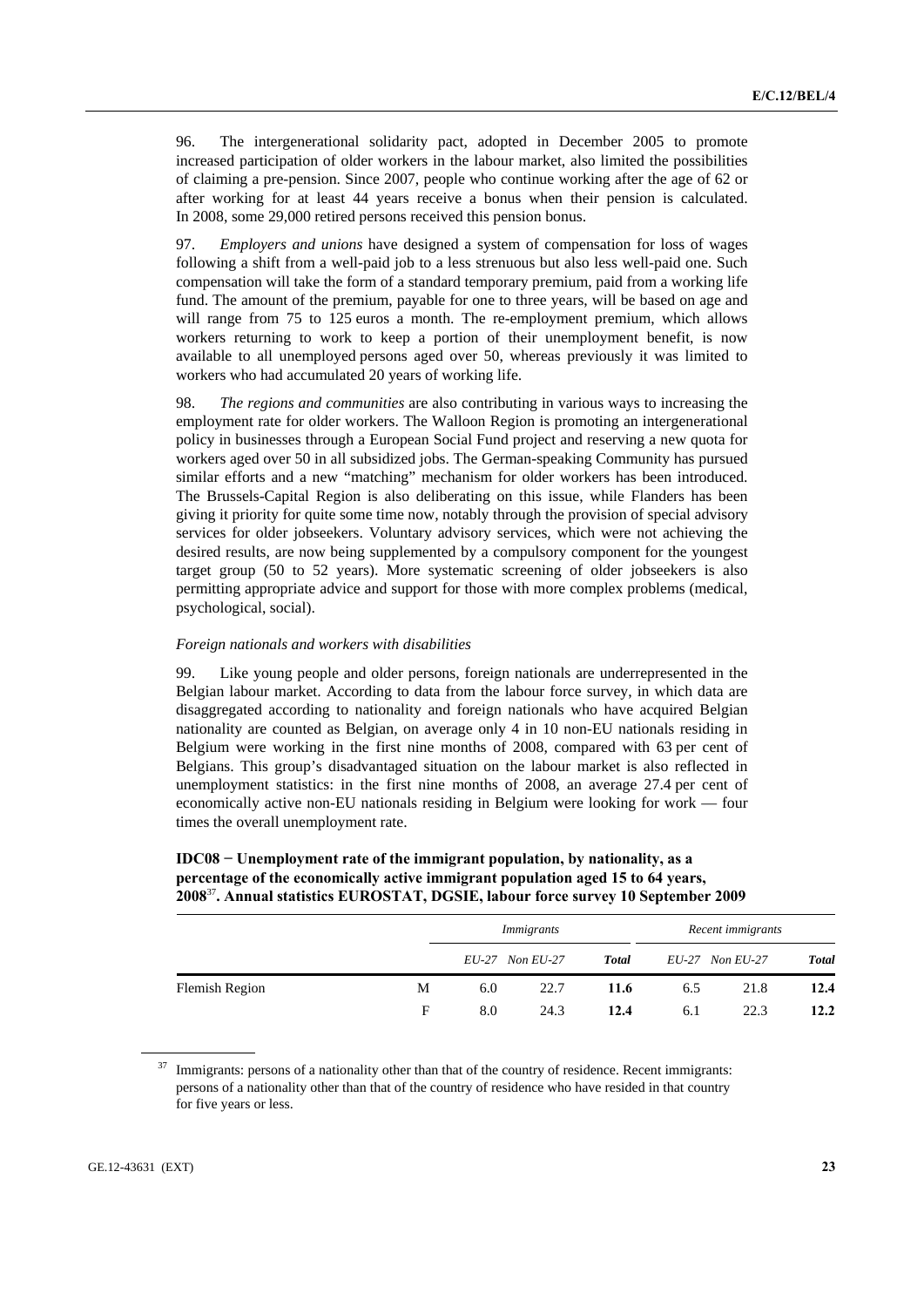|                                |              | <i>Immigrants</i> |           |              | Recent immigrants |                 |              |
|--------------------------------|--------------|-------------------|-----------|--------------|-------------------|-----------------|--------------|
|                                |              | <i>EU-27</i>      | Non EU-27 | <b>Total</b> |                   | EU-27 Non EU-27 | <b>Total</b> |
|                                | T            | 6.8               | 23.3      | 11.9         | 6.3               | 22.0            | 12.3         |
| <b>Walloon Region</b>          | М            | 9.5               | 35.2      | 14.3         | 13.5              | 35.4            | 20.6         |
|                                | $\mathbf{F}$ | 13.3              | 33.4      | 15.7         | 18.4              | 38.9            | 24.9         |
|                                | T            | 11.1              | 34.7      | 14.8         | 15.4              | 36.7            | 22.3         |
| <b>Brussels-Capital Region</b> | М            | 8.1               | 27.0      | 15.4         | 5.2               | 30.1            | 14.0         |
|                                | $\mathbf F$  | 11.0              | 30.2      | 16.7         | 9.7               | 29.6            | 16.6         |
|                                | T            | 9.4               | 28.1      | 15.9         | 7.1               | 29.9            | 15.0         |
| Belgium                        | М            | 7.9               | 26.9      | 13.7         | 7.5               | 28.3            | 14.9         |
|                                | $\mathbf F$  | 10.8              | 28.3      | 14.9         | 10.5              | 28.7            | 16.9         |
|                                | T            | 9.1               | 27.4      | 14.2         | 8.8               | 28.5            | 15.7         |
| EU-27                          | M            | 7.5               | 13.8      | 11.5         | 7.1               | 14.1            | 11.1         |
|                                | $\mathbf{F}$ | 9.9               | 15.4      | 13.2         | 9.8               | 18.2            | 14.6         |
|                                | T            | 8.6               | 14.5      | 12.3         | 8.3               | 15.9            | 12.7         |

100. To expand the job supply, the different authorities are pursuing an active diversity policy by encouraging and helping firms to draw up diversity plans. In 2008, the Flemish Region concluded 572 diversity plans with 674 firms or organizations and the Brussels-Capital Region concluded 11, while in the Walloon Region the diversity charter was signed by over 100 enterprises.

101. Although diversity promotion is already mainstreamed in their policies, public employment services are also developing an approach specifically geared to at-risk groups.

 (a) The *Flemish Region* has developed a special job-offers channel (*Jobkanaal*) which in 2008 placed 4,270 foreign nationals, persons with disabilities and persons aged over 50. The employment service creates specific routes into employment for persons with disabilities (9,000 in 2008). Differentiated treatment has been put in place for jobseekers with multiple problems: of 3,000 such persons, almost half were directed towards employment integration, a quarter were placed in unpaid work while receiving care<sup>38</sup> and 14 per cent were reclassified on the ordinary labour market. No way was found to integrate the remaining 14 per cent in the labour market, however. In 2010, the job offers channel will be extended to two new target groups: persons who have received a short course of training and persons living in poverty. This extension of the job channel to two further disadvantaged groups will increase the number of jobseekers served by nearly 70 per cent. The two groups will be supported by targeted measures so that the channel's focus is not lost;

 (b) The *German-speaking Community* has been working with the services responsible for persons with disabilities and supported 118 such persons in 2008;

 (c) In the *Brussels-Capital Region*, the employment service has continued its partnership approach for jobseekers most marginalized from the labour market. It is also mobilizing strongly against discrimination in that market and finalized the relevant

<sup>&</sup>lt;sup>38</sup> This approach is reserved for persons who cannot be placed in work via the normal job circuit. The work is unpaid, but for a person receiving care it may provide a transition to normal employment.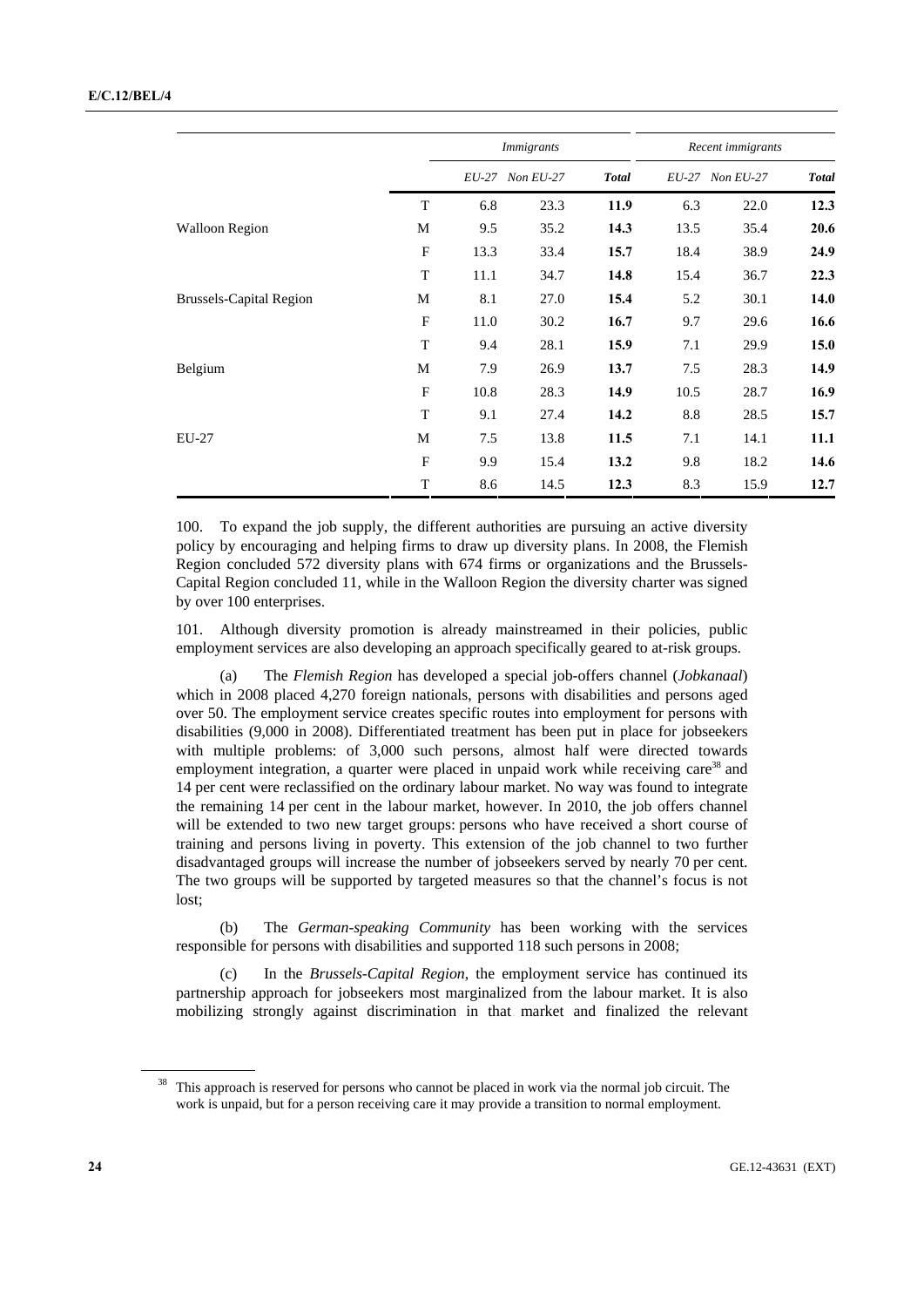legislative framework in 2008. A specific Internet site (www.wheelit.be) supports participation by persons with disabilities;

 (d) The *Walloon Region* uses a specific job-placement credit to provide highly individualized assistance to the hardest to employ jobseekers (low-skilled, long-term unemployed, welfare recipients and foreign nationals). In 2008, 3,170 jobseekers received such assistance under a job-placement contract. As part of measures to address the financial crisis, it was decided not only to provide ongoing workplace support to jobseekers who, after receiving job-placement assistance, accepted a low-paid job but also to subsidize child-care and travel costs.

102. Jobs subsidized directly by the regions have long been set aside for workers with disabilities. The wage costs of persons with disabilities who enter the normal labour market may also be subsidized. A new mechanism put in place in Flanders resulted in the payment of 5,700 wage premiums. The number of directly subsidized jobs has also grown in the Walloon Region, while the number of subsidized jobs on the normal labour market increased by 130.

#### **2. Reclassification of workers following the economic restructuring of enterprises**

103. The crisis has made it necessary to strengthen and extend measures to prevent layoffs in the event of temporary economic difficulties. The corresponding social security entitlements have also been adapted to ensure that the impact of a period of crisis on workers is contained and their purchasing power is preserved. At the same time, increasing the amount of unemployment benefit payable initially has expanded protection for those who lose their jobs despite the measures taken to prevent lay-offs. This is one way in which the existing welfare system has been made more responsive.

104. In 2004, it was decided that all enterprises that restructure and wish to avail themselves of the early-pension scheme must set up an employment unit, in which workers who lose their jobs are assisted intensively by the employment services for six months. In 2009, the federal authority decided to extend the obligation to create an employment unit to all enterprises whose restructuring affects more than 20 workers. The unit must arrange at least 30 hours of outplacement for workers under the age of 45 and at least 60 hours for those over 45. Workers who find a new job through an employment unit are entitled to a temporary reduction in their personal social security contributions. Their new employer also pays lower contributions for a number of three-month periods. In 2009, this entitlement was extended to workers who are not assisted by an employment unit because their company has closed or gone bankrupt.

## **3. Work in the informal economy**

105. The new system of service vouchers came into force on 1 January 2004. The vouchers are a federal Government initiative designed to promote jobs and services close at hand. The aim is to create jobs and combat informal employment.

106. The service voucher allows private individuals (users) to pay an approved company for providing housework services. The company, which is specially approved by the federal State under the service-voucher system, must recruit workers to provide the services requested by users. The worker is not subject to any specific recruitment conditions. The service-voucher system gives users a tax benefit in the form of a standard 30 per cent tax reduction, while the worker receives the following benefits: an employment contract, a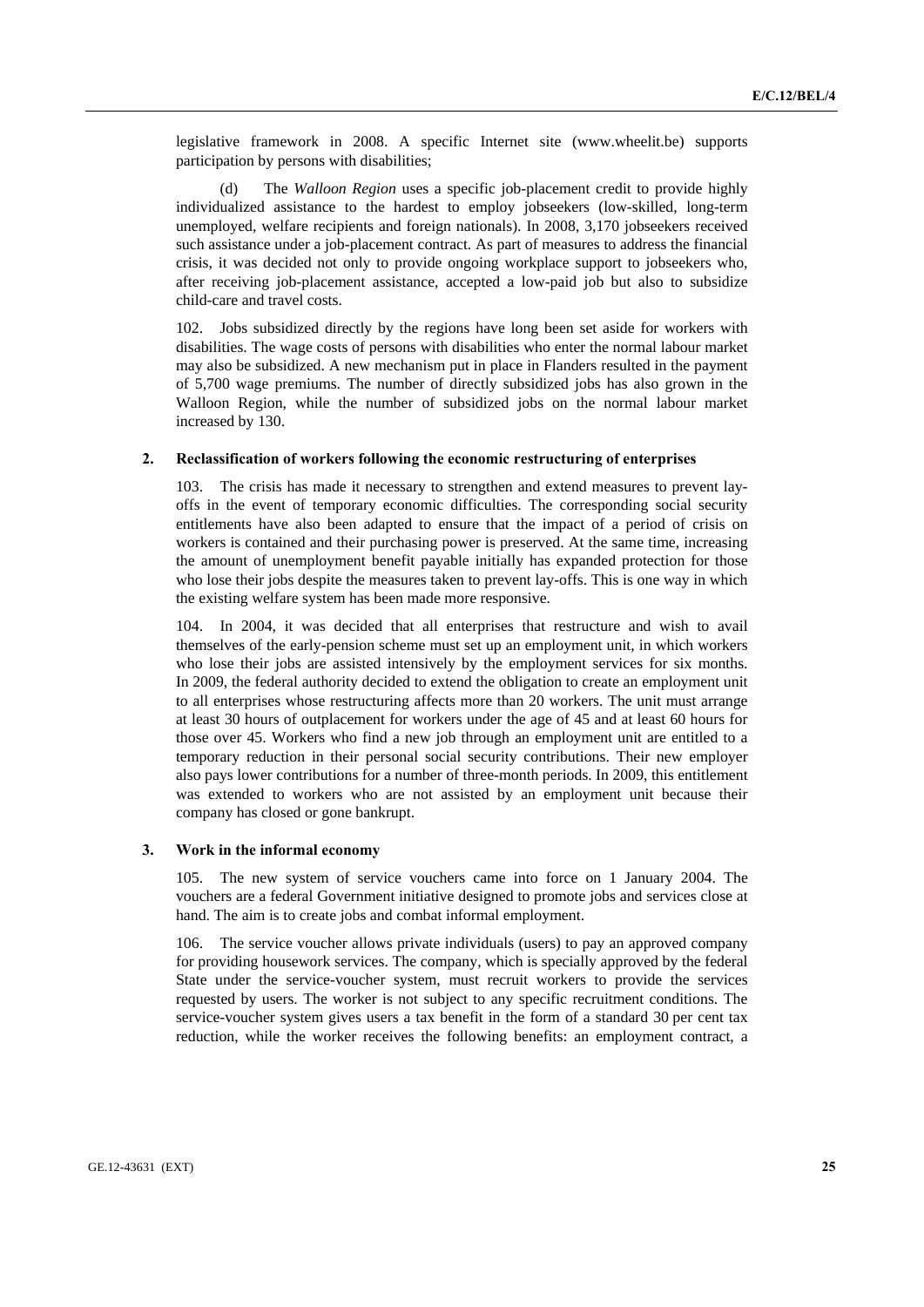wage based on current wage scales, social security coverage and industrial accident insurance.<sup>39</sup>

107. The procedure is the following: when the user has chosen an approved firm, the firm sends a worker to the user's home to perform the requested service. The user gives the worker a signed and dated service voucher for each hour worked. The user pays 7.5 euros for a voucher, which is valid for eight months from the first day following the month of issue. The worker hands in the voucher(s) to his or her employer (the approved firm), which surrenders the voucher(s) to the issuing company (Sodexho). For the approved firm, vouchers remain valid for nine months following the month of issue. The issuing company then pays the approved firm the value of the service voucher (7.5 euros), plus the federal Government subsidy (13.30 euros). The approved firm thus receives a total of 20.80 euros per service voucher.

## **4. Technical and vocational training programmes**

108. The efforts made to expand the supply of training were a response to the crisis, the primary aim being to use periods of unemployment or reduced employment to remedy the skills gaps of workers exposed to the consequences of the crisis, thereby increasing their long-term employability. Measures have also been taken to ensure that economic difficulties do not result in cutbacks in companies' and workers' training efforts. The development of job-related skills has continued in various sectors of education and vocational training.

109. The *regions and communities* have continued to define skills profiles, working on the basis of the European Qualifications Framework (EQF). Their employment services are working together to ensure that these skills are comparable, in order to promote interregional mobility. Profiles are also used for issuing certificates validating the experience gained; the regions and communities are continuing to put in place mechanisms for this purpose. In Flanders, 2,086 validation processes (leading to over 1,000 validations) were launched in the period from 2006 to June 2009, while 1,402 such processes were launched in the French Community in the period from 2005 to 2008. Brussels (Brussels-Capital Region and COCOF) has used such profiles on a special website to further improve its information on the labour market.

110. The *French Community Commission* (COCOF) relies on *Bruxelles-Formation* to provide vocational training for jobseekers and workers. Training is available in 200 different fields (construction, industry, clothing, etc.). COCOF also approves and funds socio-professional integration operators and local agencies responsible for helping lowskilled adults to access training and acquire basic and/or vocational skills, as well as to identify their career path in order to find work. Specialized centres also provide vocational training for persons with disabilities.

111. *Employers and unions* have reaffirmed their commitment to earmarking 0.1 per cent of the total wage bill annually to training for at-risk groups (as part of the broader agreement to allocate 1.9 per cent of the total wage bill to training). However, since the results of sectoral reporting on this issue do not allow fulfilment of these commitments to be verified thoroughly, the Ministry of Employment will make an in-depth evaluation of their activity in favour of target groups. Sectors often work with the specialized centres of employment services. In 2008, these centres trained 101,359 persons in Wallonia (jobseekers, workers or pupils). Training programmes have been reoriented to meet the

<sup>&</sup>lt;sup>39</sup> Source: Federal Public Service (SPF) for Employment, Labour and Social Consultation (http://www.emploi.belgique.be).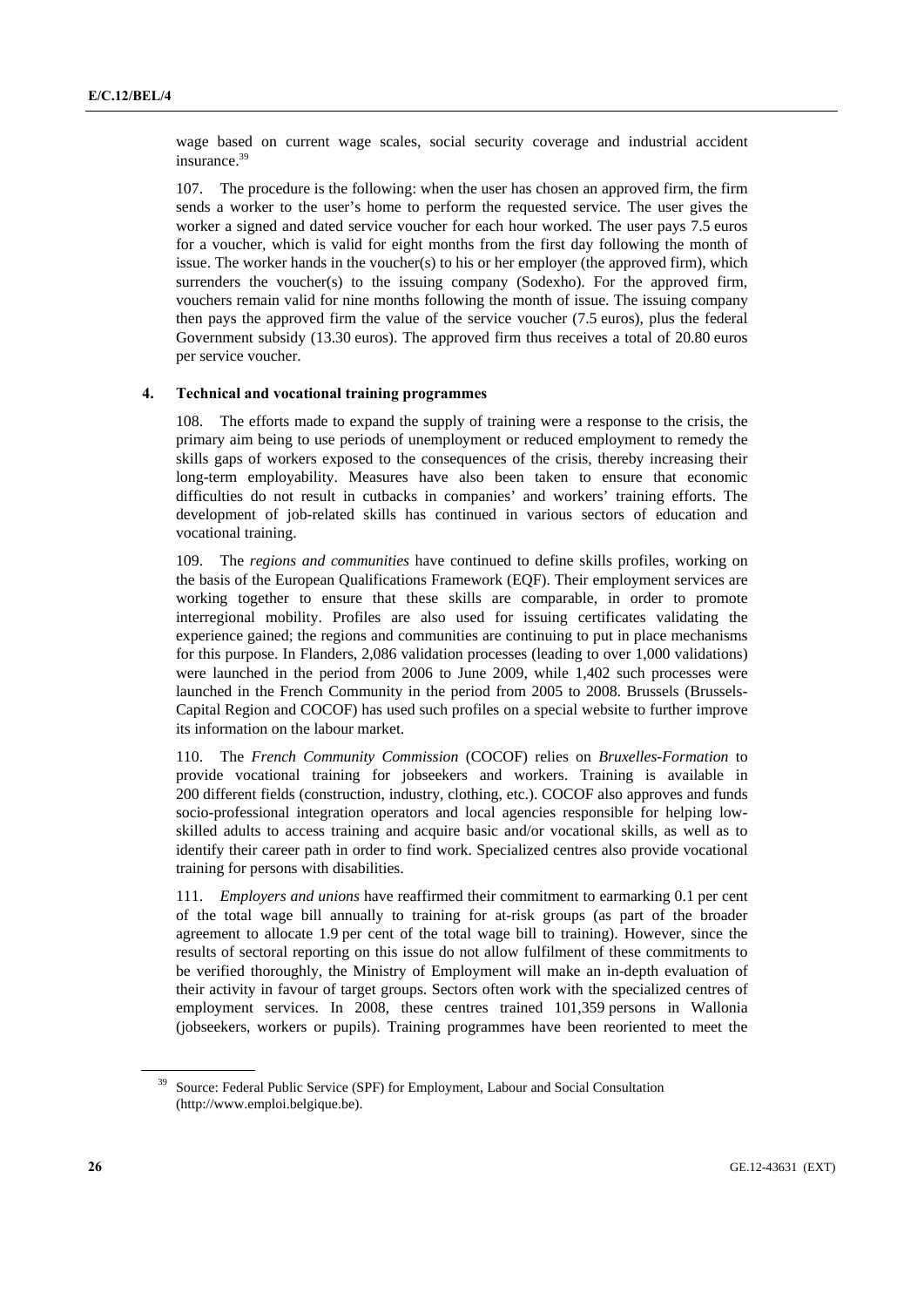needs of potential growth poles of the Walloon economy. In Flanders, new agreements on skills policy were concluded with the various sectors on 12 February 2010. These agreements affirm the important of traditional issues, such as the link between education and the job market, in-service training, skills policy and diversity. They also underscore the role of small and medium-sized enterprises in this regard.

## **V. Article 7**

## **1. National minimum wage and indexation system**

112. Legal minimum wage scales are set by collective agreements. These agreements take precedence over individual employment contracts and any provisions of individual contracts that contravene collective agreements are deemed null and void, giving rise to the application in their place of the amounts set by collective agreements.<sup>40</sup>

113. The system of wage moderation has been replaced by one of caution *vis-à-vis* the country's competitiveness with neighbouring countries. Employers and unions are encouraged to observe the situation of the Belgian economy in this regard and then determine a wage norm.<sup>41</sup>

114. The Central Economic Council, comprising employer and union representatives and also experts, is responsible for examining Belgium's situation in this regard. Its role in the functioning of a socioeconomic democracy is also important. With regard to wages, its latest technical report on the available margins for increasing wage costs (12 November 2009) can be consulted on its website, which also contains information on a number of issues related to the International Covenant on Economic, Social and Cultural Rights: http://www.ccecrb.fgov.be.

115. This issue is also covered under European Union employment policy. In Belgium, the period of validity of the interprofessional agreement is two years and the agreement for 2009–2010 is currently being finalized. Exceptionally for 2009–2010, a "net" approach (namely, at no additional cost whatsoever to employers) is being applied. Thus, for 2009– 2010, employers and unions agree to set the negotiation envelope at a maximum of 250 euros per worker in normal situations, in addition to applying the system of wage indexation and wage-scale increases. For 2009, a maximum of 125 euros may already be granted, either offset against the above amount or on a one-off basis.

116. In introducing the *guaranteed average minimum monthly income* (R.M.M.M.G.) in 1975, Belgium chose to set a minimum wage applicable to all private-sector wage earners. The R.M.M.M.G. is the minimum work-derived income that a private-sector employer must guarantee in an average month to a full-time worker. Since 1 October 2008, it has been set at 1,387.49 euros.<sup>42</sup>

## **2. Other mechanisms to ensure that all workers receive adequate remuneration**

117. One mechanism currently provides a supplementary unemployment allowance, the *income guarantee allowance*, for part-time workers. The allowance is paid to

See the third periodic report of Belgian submitted pursuant to the Covenant: E/C.12/BEL/3, April 2006. 41 *Ibid*. 42 *Ibid*.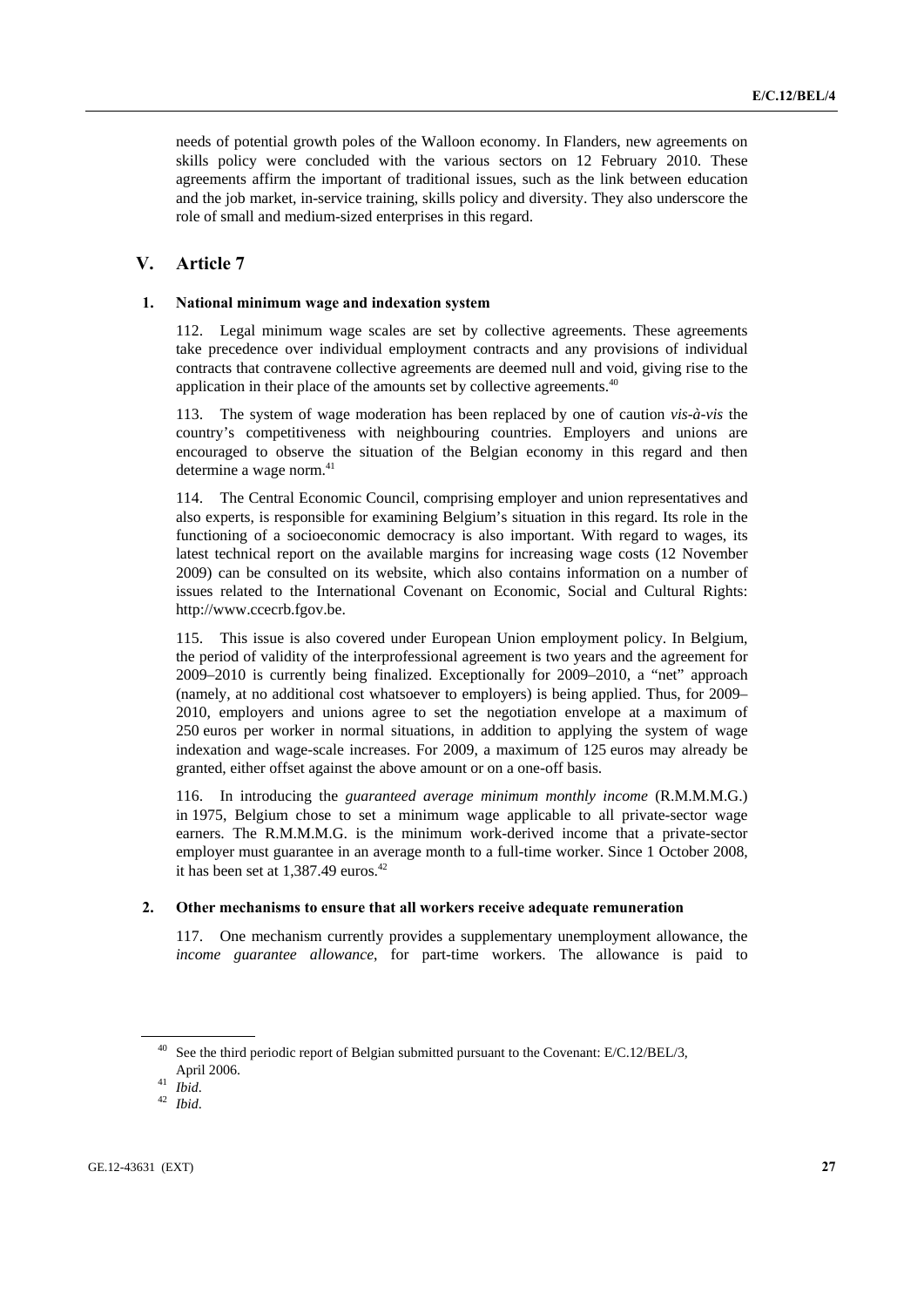unemployed persons who accept a low-paid part-time job but remain available for a fulltime job. $43$ 

## **3. Working conditions**

118. There have not been any notable changes since Belgium's 2006 report with regard to time off, the length of the working day, Sundays off, night work and holidays.

## **4. Equal pay for equal work**

119. Despite all the legal instruments, wage differentials persist between women and men. The average pay gap between women and men is 15 per cent and has decreased only slightly in recent years. The 2008 report on this problem makes it clear that the wage gap is multidimensional. The report's main findings are the following:

 (a) Labour market segregation is the primary cause of the wage gap. Almost 60 per cent of the wage gap can be explained by the different position of women and men in the labour market;

- (b) Major wage gap differentials are caused by status;
- (c) Part-time work increases the wage gap.44

120. Belgium has also developed a gender-neutral job classification system to form the basis of wage calculations. While previous systems often undervalued the functions and characteristics of typically female occupations, this evaluation tool<sup>45</sup> allows employers to easily check their system.

## **5. Legislation specifically criminalizing sexual harassment in the workplace**

121. The first statutory measures with regard to *sexual harassment* were introduced into Belgian law by the royal decree of 18 September 1992 organizing the protection of workers against sexual harassment in the workplace.

122. The Act of 4 August 1996 on workers' wellbeing at work added the notion of the *psychosocial burden* occasioned by work to the concepts of "health and safety at work" by introducing the concept of "*wellbeing at work*". The Act of 11 June 2002 added a further section to the Act, dealing with violence and sexual or psychological harassment at work. Following an evaluation of these provisions, the Acts of 10 January 2007 and 6 February 2007 introduced a number of amendments. Enforcement measures are described in the royal decree of 17 May 2007 on the prevention of the psychosocial burden occasioned by work, including violence and psychological or sexual harassment at work.<sup>46</sup>

123. *Sexual harassment* at work is defined as any unwanted verbal, non-verbal or physical behaviour with sexual connotations aimed at or having the effect of undermining a person's dignity or creating an intimidating, hostile, degrading, humiliating or offensive environment. Sexual harassment at work may take different forms, both physical and verbal: looking at a person insistently or lasciviously, looking at people in a way that makes them feel as if they are being undressed, making ambiguous remarks or insinuations,

<sup>43</sup> *Ibid*. 44 http://www.emploi.belgique.be/defaultTab.aspx?id=8486. 45 The checklist for avoiding sexism in job evaluation and classification has two parts: the checklist itself and a guide to the points to be considered if such a system is to be gender-neutral. See http://www.emploi.belgique.be/WorkArea/showcontent.aspx?id=8560 and 8562. 46 http://www.emploi.belgique.be/defaultTab.aspx?id=564.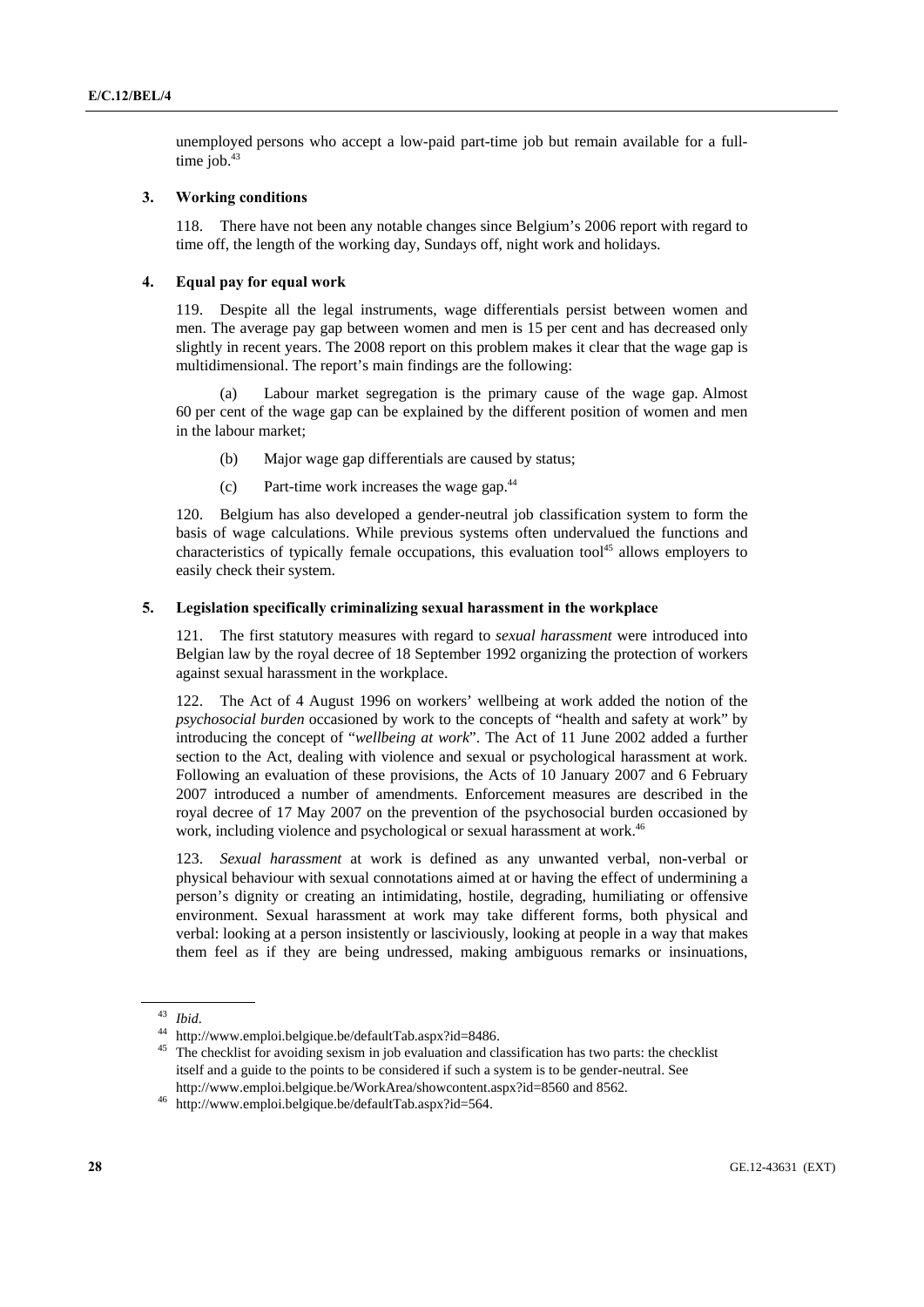exhibiting pornographic materials (photos, texts, videos) or making compromising suggestions. It may also take the form of touching, physical assault or rape.

124. *Psychological harassment at work* is defined as several similar or different abusive conducts occurring either inside or outside the enterprise or institution, which continue for some time and are aimed at or have the effect of undermining a person's personality, dignity or physical or psychological integrity while at work, threatening his or her job or creating an intimidating, hostile, degrading, humiliating or offensive environment and which take the form, notably, of spoken or written words, intimidation, acts or gestures engaged in unilaterally. The constituent elements of psychological harassment are the abusive nature of the conduct, its repetition over time and its consequences.

125. In their *overall policy for the prevention* of the psychosocial burden occasioned by work, employers must take steps to combat violence and psychological or sexual harassment in the workplace. As a first line of prevention, they must decide what material and organizational measures need to be taken to eliminate situations that may give rise to violence or harassment. If situations that may give rise to abusive behaviour cannot be prevented, other measures must be taken to prevent such behaviour from occurring or, if it does, to limit the harm done. The material and organizational measures to be taken include:

 (a) Appointing a prevention counsellor and potentially designating persons of trust;

 (b) Establishing an in-house procedure allowing a person who considers himself or herself to be the object of abusive behaviour to be listened to and given the necessary counselling and have the person of trust and the prevention counsellor intervene rapidly and impartially;

 (c) Informing all employees of the procedures whereby a worker can seek the help of the competent prevention counsellor or the person of trust;

 (d) Determining the obligations of the various persons in the prevention chain of command;

(e) Informing and educating employees;

 (f) Taking care of victims, for instance when workers who have been victims of abusive behaviour return to work.

126. Employers must thus appoint a *prevention counsellor specialized* in the psychosocial aspects of work, including violence and psychological or sexual harassment at work. Employers with fewer than 50 workers must call on an outside prevention counsellor, while those with more than 50 workers must decide, after consulting the workplace protection and prevention committee, whether the functions of specialized prevention counsellor are to be performed by an internal prevention counsellor or whether to call on an outside service.

127. Workers, employers and third parties are all protected against violence and harassment at work. Workers who consider themselves to be the object of violence or psychological or sexual harassment have three options: they can use internal channels, appeal to the officials responsible for oversight or institute proceedings before the competent court.<sup>47</sup>

<sup>47</sup> Case law: extracts from labour court rulings up to 1 January 2009: http://www.emploi.belgique.be/WorkArea/showcontent.aspx?id=21270.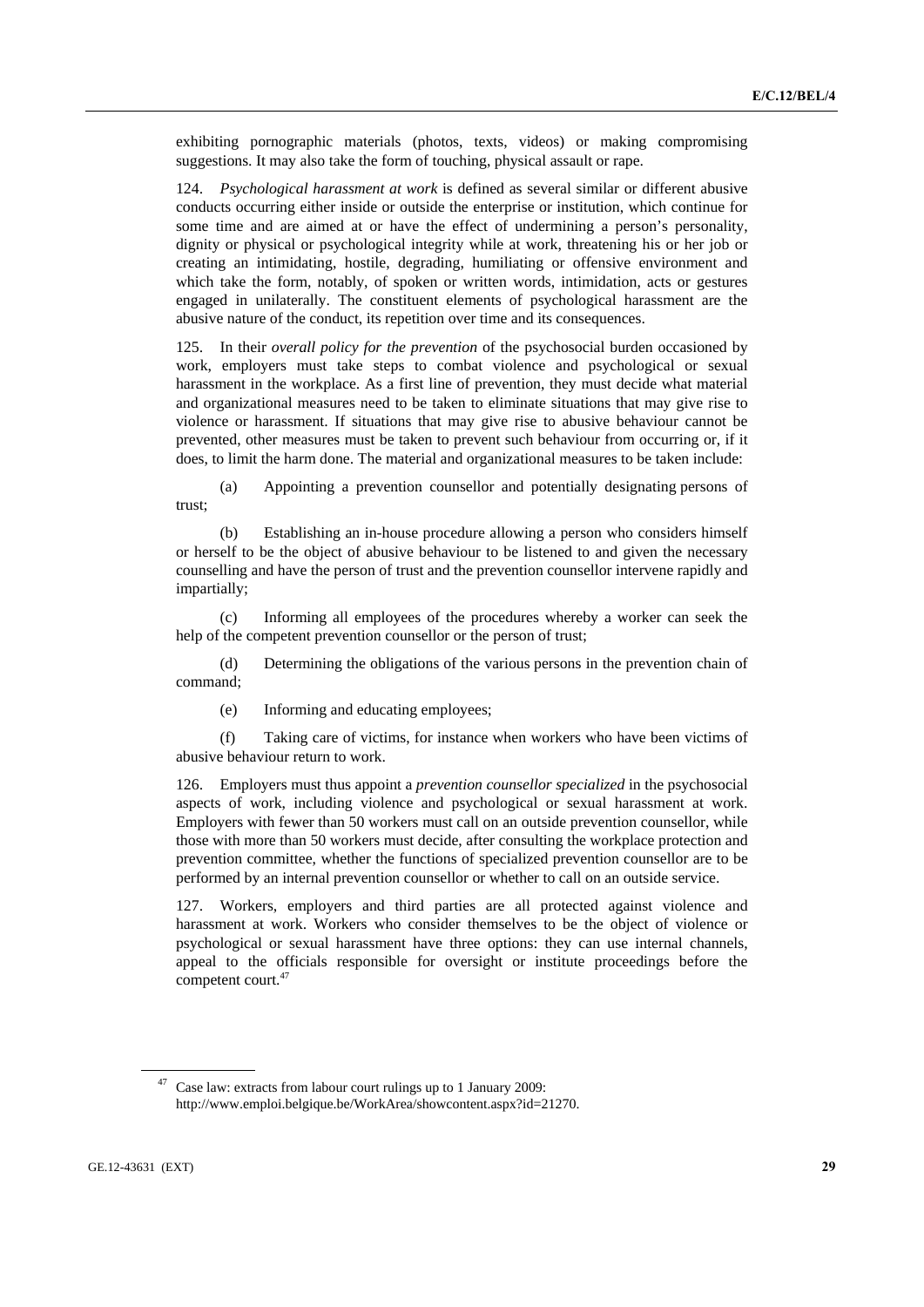## **6. Health and safety at work**

128. In Belgium, health and safety at work are viewed as part of a broader concept: wellbeing at work. This concept is developed in the Act of 4 August 1996 and its enforcement decrees, which apply to all workers and their employers, with the exception of domestic and other household employees and their employers. This exception does not apply to maternity protection or protection against harassment.

129. The general rules on labour protection used to include health and safety provisions. Almost all these provisions have now been transformed into royal decrees designed to form part of the Code on wellbeing at work. The new royal decrees are thus enforcement decrees for the Act of 4 August 1996 and also include those transposing European directives on health and safety at work into Belgian law.

130. The many new provisions adopted since 2006 include not only the abovementioned provisions on the various forms of harassment but also measures for the training of prevention counsellors, the protection of workers against noise and mechanical vibration, as well as optical radiation, the investigation of serious accidents (model report) and the safety of old electrical fittings and wiring.

131. The occupational health and safety policy of the Minister for Employment is described in the national strategy for wellbeing at work 2008–2012.<sup>48</sup> The main lines of this strategy are the following:

 1. *Reduce the number of workplace accidents in line with the Community target of an overall reduction of 25 per cent;* 

 2. *Encourage changes in workers' behaviour by promoting a culture of risk prevention, inter alia by disseminating information and codes of good practice through BeSWIC, the interactive knowledge centre on occupational safety and health;* 

 3. *Improve the functioning of prevention services, notably by adjusting their payment scales, putting in place a system for their authorization and improving the training of prevention counsellors;* 

 4. *Modernize and simplify the regulations and improve the oversight and effectiveness of their application.* 

## **7. Observation 40**

## **United Nations Convention on the Protection of the Rights of All Migrant Workers and Members of their Families**

132. Given the current state of its legislation on the employment of foreign workers, Belgium is not in a position to ratify the International Convention on the Protection of the Rights of All Migrant Workers and Members of their Families. It nevertheless takes the Convention's aims into account and continues to coordinate with its European partners on the legal protection of migrant workers within the framework of overall European policy on migration.

133. Recent trends in migration and changes in immigration and integration policy in Belgium in 2007 are described in the Belgian contribution to the 2009 report of the OECD Continuous Reporting System on Migration (SOPEMI).49

<sup>&</sup>lt;sup>48</sup> http://www.beswic.be/fr/systems/nationale\_strategie\_FR.pdf.<br><sup>49</sup> The text of the contribution and the associated tables can be consulted at: http://www.emploi.belgique.be/WorkArea/showcontent.aspx?id=28772.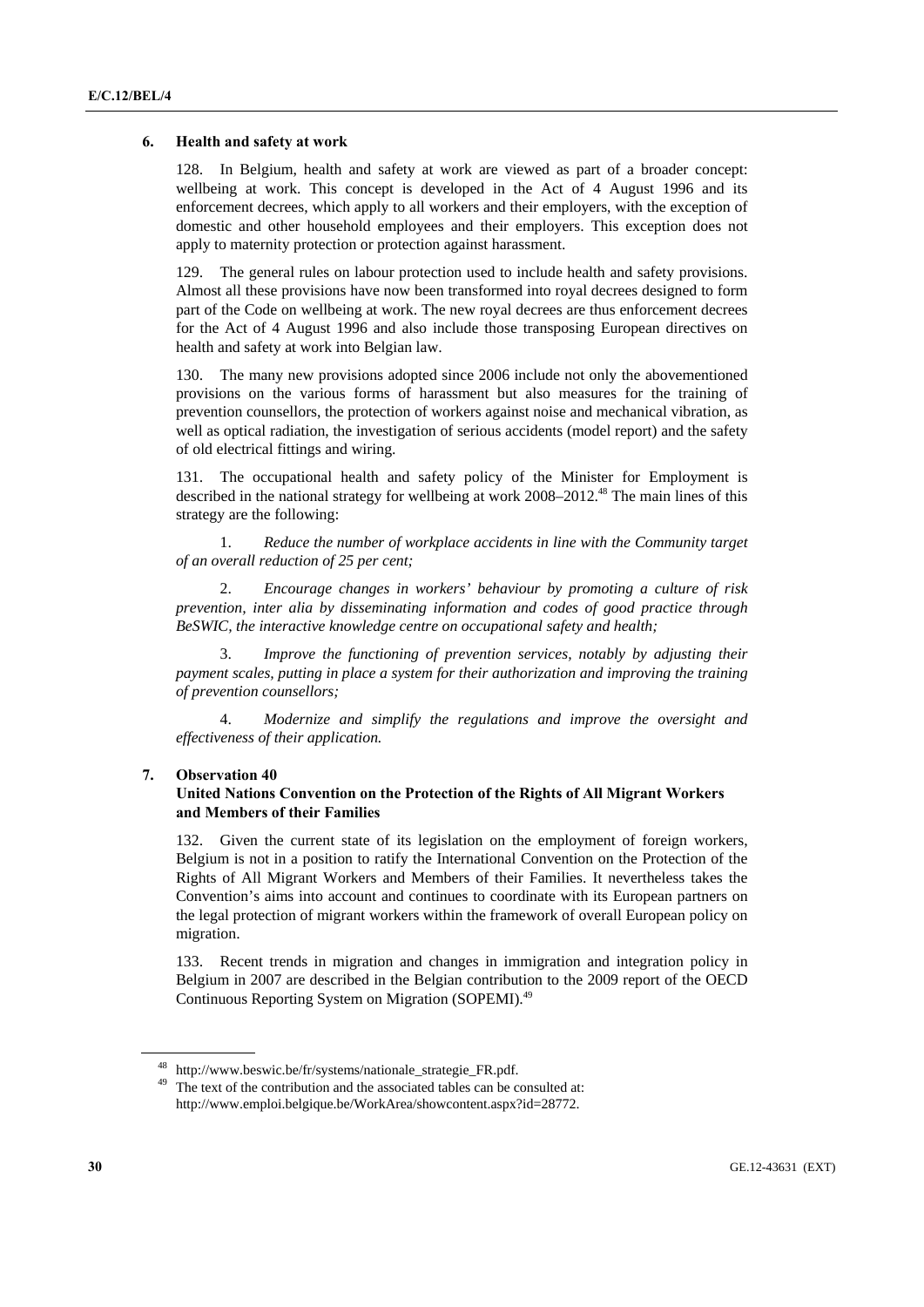## **VI. Article 8**

## **1. Conditions that must be fulfilled to form or join the trade union of one's choice**

134. The Constitution and laws guarantee freedom of association. Previously, there was no special category (freedom to form or join a trade union) in Belgium, but an order dated 2 April 2009 of the Court of Arbitration recognized the legal necessity of proper protection against discrimination based on belief in freedom of association. Freedom to form or join a trade union was therefore introduced into Belgian constitutional law. This protection was also written into ordinary law (Act of 30 December 2009).

135. There was a recent challenge to the power of trade unions to expel, in the name of trade union freedom, members of a political party whose principles are diametrically opposed to those of the union concerned. In February 2007, the European Court of Human Rights invoked this freedom in its ASLEF judgment to justify the internal autonomy of trade unions.

136. One important change with regard to the organization of collective bargaining is the introduction of new objective criteria that organizations representing workers must fulfil in order to be judged the most representative and therefore entitled to sit on the National Labour Council. For over 20 years, the ILO Committee on Freedom of Association had been objecting to the fact that, in Belgium, the Act on the National Labour Council does not contain any objective, clear and predefined criteria for assessing how representative the workers' organizations seeking representation actually are. The legislature sought to end this situation by formulating a number of criteria that should offer more objective safeguards for determining how representative such organizations are.

137. To be considered one of the most representative workers' organizations, such organizations must henceforth fulfil four cumulative conditions set forth in new article 2 of the Act of 29 May 1952 organizing the National Labour Council.<sup>50</sup> The most representative workers' organizations must:

(a) Be constituted nationally and function interprofessionally;

 (b) Represent the absolute majority of sectors and categories of staff in the private and public sectors, provided that the majority of workers are also represented by those sectors;

 (c) Over the four-year period preceding the nominations provided for in article 5, have an average of at least 125,000 paid-up members, including members of affiliated or associated organizations;

(d) Have as their statutory aim the defence of workers' interests.

138. The mandates for the most representative workers' organizations are distributed among those organizations by a royal decree discussed in the Council of Ministers. Under the new rules, the King may alter the distribution of mandates, by royal decree deliberated in the Council of Ministers after obtaining the opinion of the National Labour Council, when they come up for renewal. The King may exercise this power only if it is established irrefutably that the distribution of mandates can no longer be consistently and meaningfully justified on the basis of objective indicators of representativeness. If the opinion of the National Labour Council is unanimous, the King may overrule it only if he gives formal and specific reasons for doing so.

<sup>50</sup> Article 91–106 of the Act of 30 December 2009 enacting various provisions (Moniteur belge of 31 December 2009).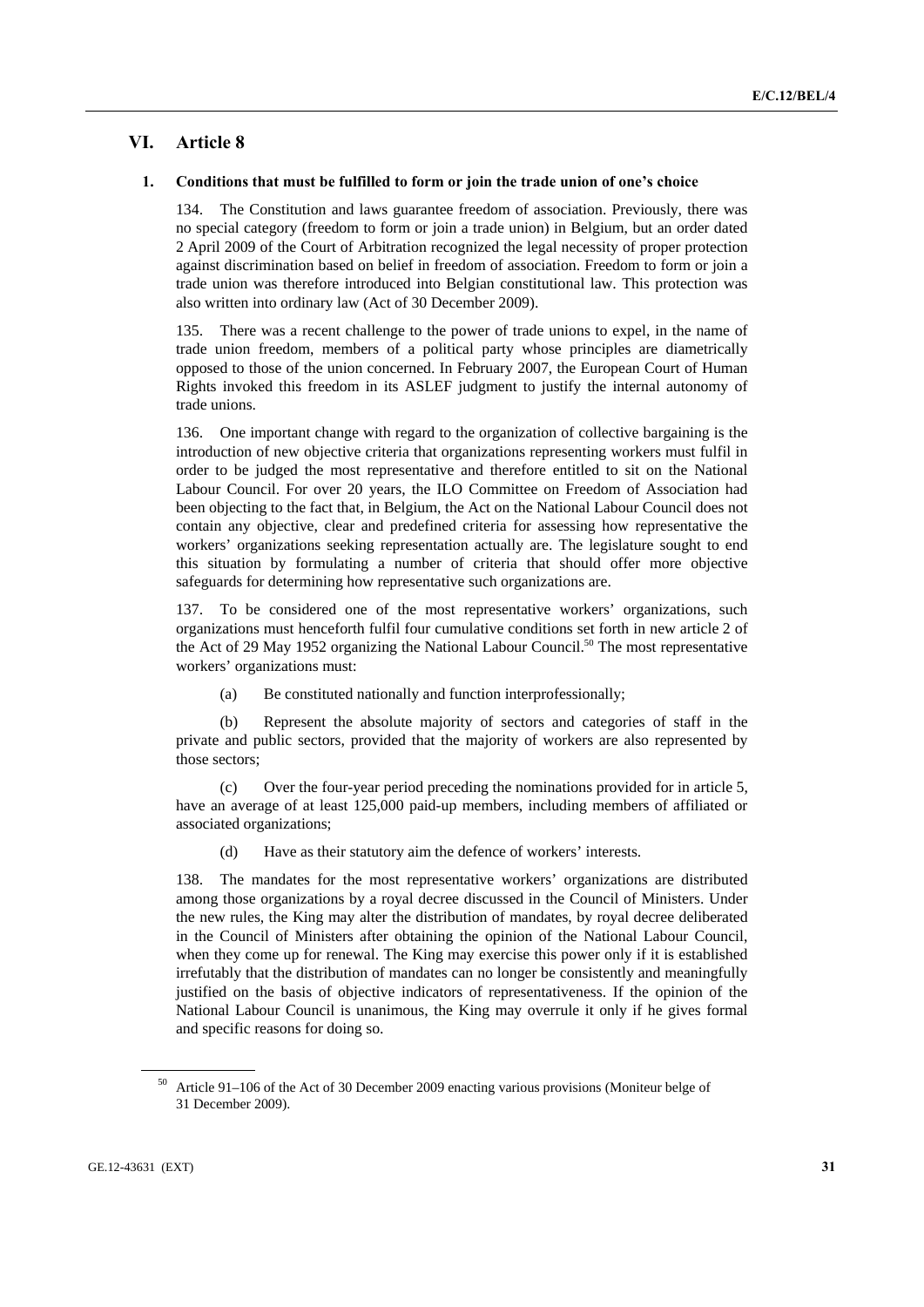139. Other laws, such as the Act of 5 December 1968 on collective labour agreements and joint commissions, now refer to the definition of most representative organization contained in the Act on the National Labour Council.

#### *Independence of trade unions*

140. Like the Central Economic Council (CCE), the National Labour Council brings together workers' and employers' organizations said to be representative of Belgium's economic and social sectors. Together, the two Councils constitute the highest-level institutions of a negotiation and consultation structure that has developed over time and comprises three levels:

 (a) At the lowest level, there is the enterprise, which, when it employs a certain number of workers, has a board with powers defined, inter alia, by National Labour Council collective labour agreement No. 9 of 9 March 1972 and, more specifically for health and safety issues, the workplace protection and prevention committee;

At the level of branches or sectors of activity, there are some 150 joint commissions and subcommissions which allow workers' and employers' organizations to regulate more particularly, through the conclusion of collective labour agreements, the working conditions of the employers and workers whom they represent. Economic concerns, for their part, are dealt with by the special advisory committees functioning within the Central Economic Council;

Lastly, at the highest level, there are the National Labour Council and the Central Economic Council, which function interprofessionally, jointly covering all branches of activity of the Belgian economy in respect of all issues coming under federal jurisdiction.

141. The workers' and employers' organizations represented in the National Labour Council also play an important role in international coordination, for instance, within the International Labour Organization (ILO) and at sessions of the International Labour Conference. They take part in the work done each year at the Conference's June session to prepare and adopt ILO conventions and recommendations. The National Labour Council contributes to this process as the primary forum for drafting the opinions and reports that the ILO principle of tripartite consultation requires of each of its member States and which give Belgian workers' and employers' organizations the opportunity to express their views on the texts prepared for the Conference by the International Labour Office.<sup>51</sup>

## **2. Collective bargaining mechanisms**

142. To be able to play a role in the system of collective labour relations, the employers' and workers' organizations concerned must be representative as stipulated by law. $52$  An organization fulfilling these conditions may exercise certain rights, including the right to:

<sup>&</sup>lt;sup>51</sup> Source: National Labour Council. http://www.cnt-nar.be/F1I.htm.<br><sup>52</sup> Nationwide interprofessional workers' and employers' organizations represented in the Central Economic Council and the National Labour Council (workers' organizations must also have at least 50,000 members); trade union organizations affiliated or belonging to an interprofessional organization referred to under 1; and employers' organizations that the King, based on the opinion of the National Labour Council, recognizes as representative in a given sector. National interprofessional organizations and professional organizations approved in accordance with the Act of 6 March 1964 on the organization of the middle classes and representing company managers in small-scale industry, small- and medium-sized business and light industry, as well as independent members of a liberal profession or other intellectual profession, are also considered to be representative employers' organizations.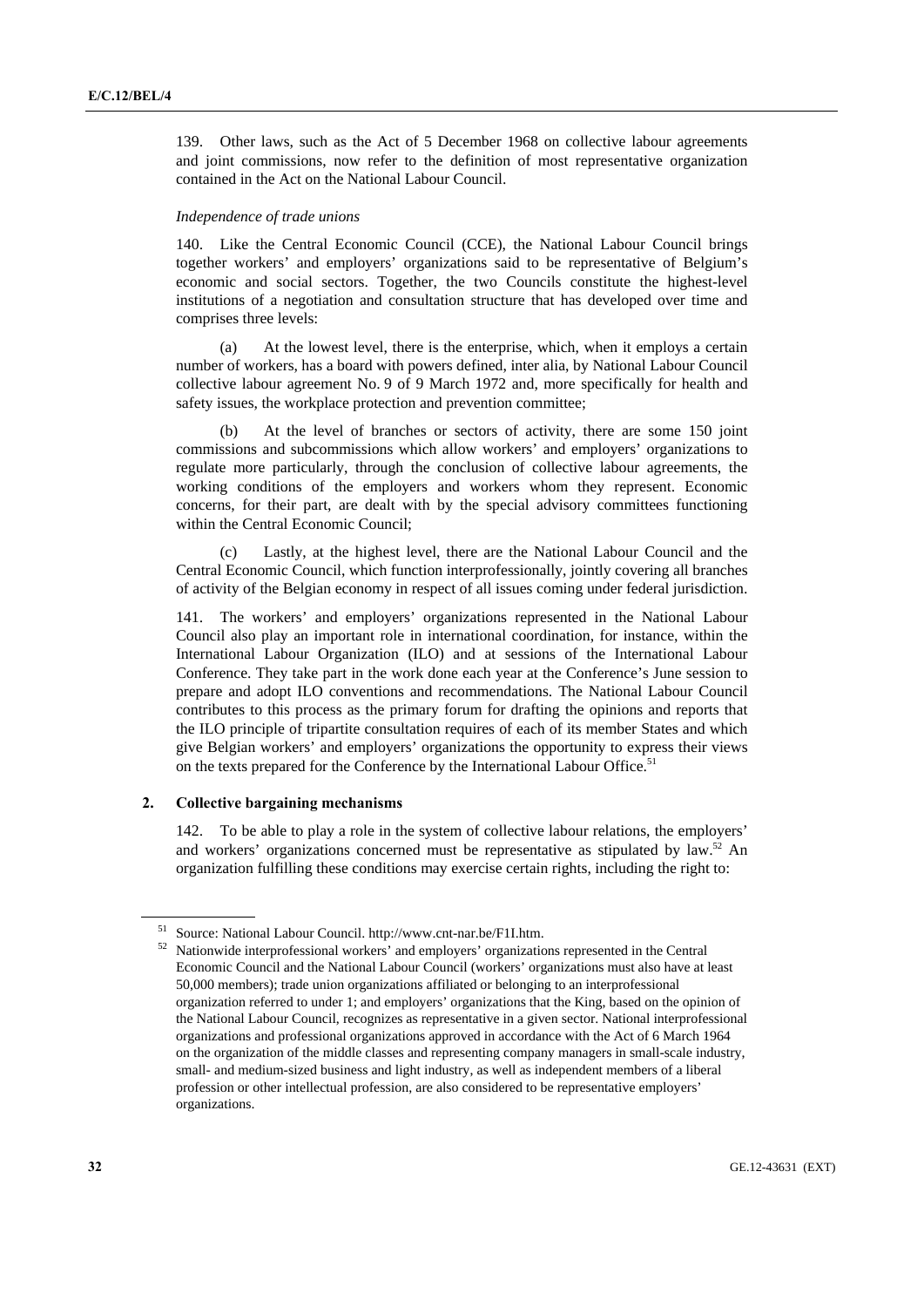(a) Take legal action in any disputes that may arise from the application of the law on collective labour agreements and defend the rights that its members derive from the collective labour agreements that it has concluded;

 (b) Conclude collective labour agreements and accede to them at the enterprise, sectoral or intersectoral level;

 (c) Put forward its candidacy for representation in a joint commission or subcommission;

 (d) Request that an agreement concluded in a joint commission be made binding by the King;

 (e) An organization that fulfils the requisite conditions and wishes to be represented in a joint commission must also prove that it is representative of the sector covered by that commission. It is the minister who decides whether or not the organization is representative.<sup>53</sup>

143. The royal decree of 28 September 1984 enforcing the Act of 19 December 1974 organizing relations between the public authorities and unions representing the staff of those authorities includes a chapter VII on the protection of trade union delegates who are staff members employed under contract. The chapter stipulates the procedure that must be followed before the procedure for the planned dismissal of a member of the contractual staff can begin.<sup>54 55</sup>

### **3. Observation 31**

## **Right to strike and restrictions on the right to strike**

144. The prohibition against strikes was repealed in Belgium in 1948 by means of a political compromise: strikes became possible on condition that a system of self-regulation was established. This condition was fulfilled by the adoption of the Act of 19 August 1948 on peacetime public services and confirmed by the Court of Cassation, which, in its judgment of 21 December 1981 (SIBP v. De Bruyne), ruled that participation in a strike was neither illegal nor prohibited. Reference may also be made to various legal provisions equating strike days with days worked for social security purposes. Lastly, there is the Act of 15 March 2002 approving the revised European Social Charter and its annex, done at Strasbourg on 3 May 1996 and observed by all Belgian courts.

145. Employers and unions abide by the March 2002 gentlemen's agreement through which they undertook, at the interprofessional level, to observe certain rules in the event of a strike. In so doing, they confirmed that dialogue, particularly conciliation and mediation, between the two sides took precedence over any other form of settlement of collective disputes. The gentlemen's agreement has substantially reduced the number of cases of recourse to the courts (unilateral applications), without however completely eliminating them.<sup>56</sup>

146. From 2005 to 2008, the number of cases of recourse to the courts was, on average, fairly low. The Belgian State finds such cases regrettable because, ultimately, they do not

<sup>53</sup> Source: http://www.emploi.belgique.be/home/aspx. 54 These rules were amended by a royal decree of 20 December 2007, in particular, in order to increase the number of staff members for whom the above procedure must be followed in the event of planned dismissal. These amendments were explained by circular No. 582 of 23 June 2008, Moniteur belge of

<sup>15</sup> July 2008, pp. 37093 et seq. 55 http://www.coe.int/t/dghl/monitoring/socialcharter/Reporting/StateReports/Belgium4\_en.pdf. 56 *Ibid*.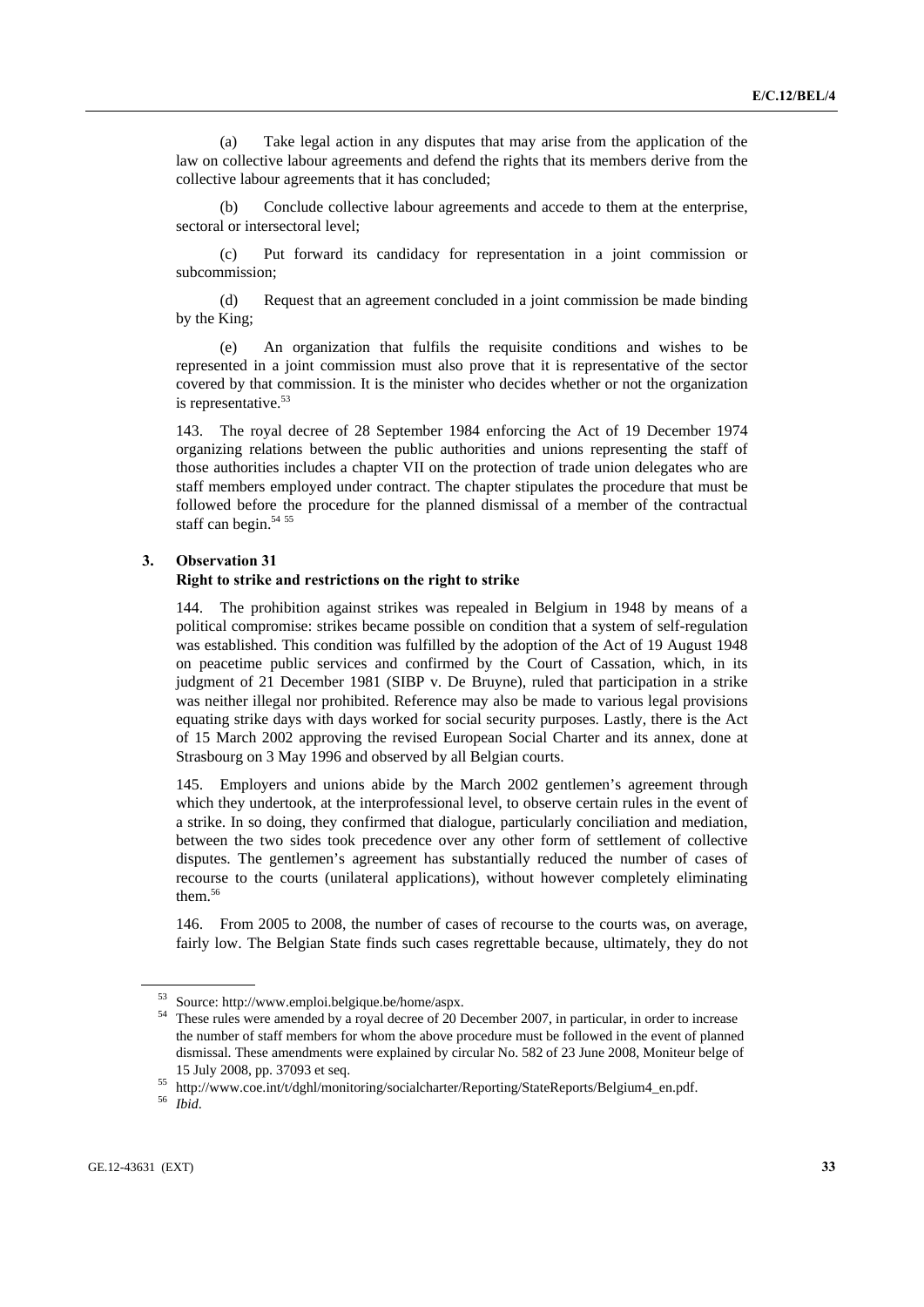help to resolve social conflict. It should nevertheless be noted that, overall, such cases remain the exception. By comparison with the 300 to 500 conciliation processes conducted annually through a dialogue between employers and unions, unilateral applications to the courts are fortunately an exception. While there has been not been any exponential increase in such cases, however, in 2005 and 2008 certain factors triggered an increase in judicial proceedings.

147. In addition to a broad regulatory framework, the State also invests in human and material resources in order to encourage employers and unions to opt for dialogue and consultation, including the prevention and settlement of collective disputes. One approach has been to make a corps of 20 professionally trained conciliators available free of charge. The large number of successful conciliation procedures (300 to 500 a year) is proof of the efficacy of this approach. As in any democratic country, however, there is always the possibility that some individuals or companies may go to court because they believe that certain courses of action that are not intrinsic to strikes (recourse to violence, physical intimidation) do them disproportionate harm.

## *Essential services for which the right to strike could be restricted*

148. Article 1 of the Act of 19 August 1948<sup>57</sup> on peacetime public services stipulates that joint commissions must determine and delimit, for enterprises within their jurisdiction, the measures or services that must be provided in the event of a collective, voluntary work stoppage in order to meet certain vital needs, carry out certain emergency work on machinery or equipment or perform certain tasks dictated by a situation of *force majeure* or unforeseen necessity. The King may make the joint commissions' decisions binding. This system gives employers and unions the responsibility and autonomy to decide which minimum services are to be provided in the event of a strike. In addition to these decisions, several general enforcement measures have been taken with regard to rubbish collection, electricity, gas and fuel supplies and the provision of medical care.

## **VII. Article 9**

## **1. Universal social security coverage**

149. The right to social security is guaranteed by article 23 of the Belgian Constitution. There are three main social security schemes in Belgium: for wage earners, self-employed workers and civil servants. While there are some differences among these schemes, they cover all the risks envisaged in ILO Convention No. 102, the Social Security (Minimum Standards) Convention, which Belgium has ratified.

150. Belgium has also ratified the Council of Europe European Code of Social Security, as amended by its Protocol, which establishes higher standards. In its most recent report, the Committee of Experts on the Application of Conventions and Recommendations, set up by the ILO Governing Body, indicated that Belgium's national legislation and practice continue to give full effect to all the Code's provisions.

151. In its concluding observations on the implementation of the Covenant (E/C.12/BEL/CO/3), the Committee on Economic, Social and Cultural Rights noted with satisfaction the high quality, comprehensiveness and almost universal coverage of the social security and health-care systems existing in the State party.

<sup>57</sup> Moniteur belge of 21 August 1948.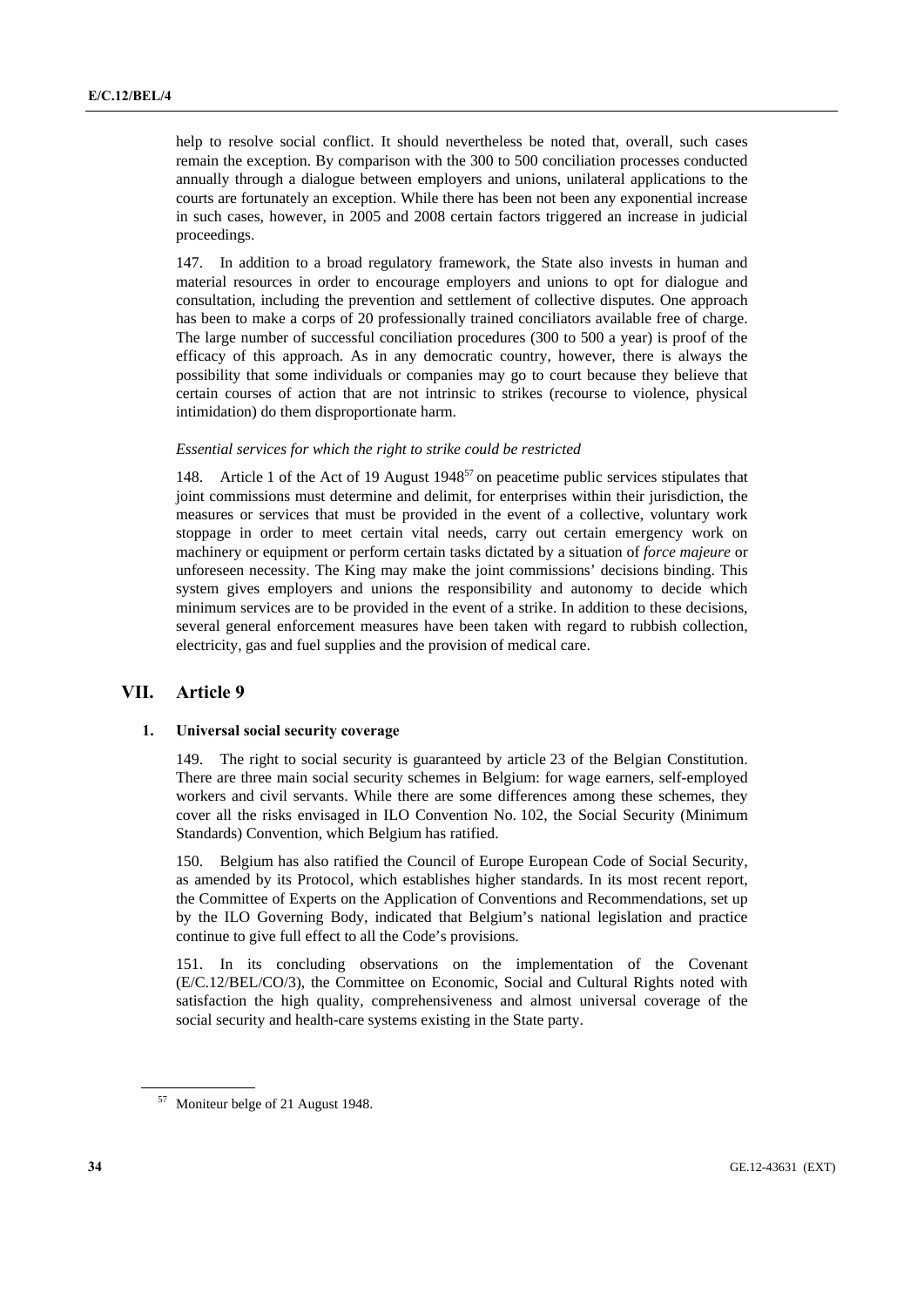152. In the Flemish Community, the decree on health-care insurance was adopted on 30 March 1999. Based on this decree and its enforcement decrees, the *Vlaamse zorgverzekering* (health-care insurance) became operational on 1 October 2001. It provides for a fixed-rate contribution towards the non-medical *costs of persons affected by a serious, long-term reduction of their autonomy*, which may be used to pay for home care, informal care or residential care. The health-care insurance scheme is funded by a grant from regular budgetary resources and by member contributions. The member contribution is 25 euros per year, reduced to 10 euros per year for certain categories of person. Between 2005 and 2010, the informal and home-care allowances were increased from 90 to 130 euros and the residential care allowance was increased from 125 to 130 euros (www.vlaamsezorgversekering.be).

#### **2. Minimum amount of benefits, including pensions**

153. There is a legally established minimum amount of benefits, which is revised at regular intervals and pegged to fluctuations in the consumer price index.

154. With regard to pensions, it should also be noted that the policy of increasing small pensions and adjusting the oldest pensions to wellbeing, in other words, to wage increases, has also continued. The minimum pensions for wage earners were increased on 1 September 2007, 1 July 2008 and 1 June 2009. Under the same scheme, the minimum remuneration taken into account, subject to certain conditions, for pension calculations was increased on 1 October 2006 and 1 September 2007 and 2009.

155. To reduce the gap between the minimum pension for self-employed workers and that for wage earners, the minimum pension for self-employed workers was increased on 1 December 2005, 1 December 2006, 1 January, 1 April (only the married couple's pension), 1 September and 1 December 2007, 1 July and 1 October 2008 and 1 May and 1 August 2009.

156. Over the same period, pensions, especially the oldest pensions, were adjusted regularly to wellbeing. In late 2005, the Act on the intergenerational solidarity pact created a structural mechanism for adjusting wage earners' social security benefits to wellbeing, in that the Government takes a decision every two years on the adjustment of allowances to wellbeing.

157. The same mechanisms are applied to other benefits (incapacity, disability, maternity, industrial accident and occupational disease benefits), which may in no case be less than the integration income (*revenu d'intégration*), a welfare benefit designed to guarantee recipients and their families an adequate standard of living.

## **3. Non-contributory welfare benefits**

158. The social security system is supplemented by non-contributory welfare benefits for disadvantaged and marginalized persons and families who are not covered by contributory schemes (integration income, allowances for persons with disabilities, guaranteed family allowances, income guarantee allowance for older persons).

159. These benefits are conditional on recipients not exceeding the stipulated resource ceiling. They are also recalculated on the basis of fluctuations in the consumer price index and increased at regular intervals. For instance, the amount of the income guarantee allowance for older persons (non-contributory scheme designed to give needy older persons a minimum income) was increased on 1 December 2005, 1 December 2006, 1 December 2007, 1 July and 1 October 2008, 1 June 2009 and 1 January 2010.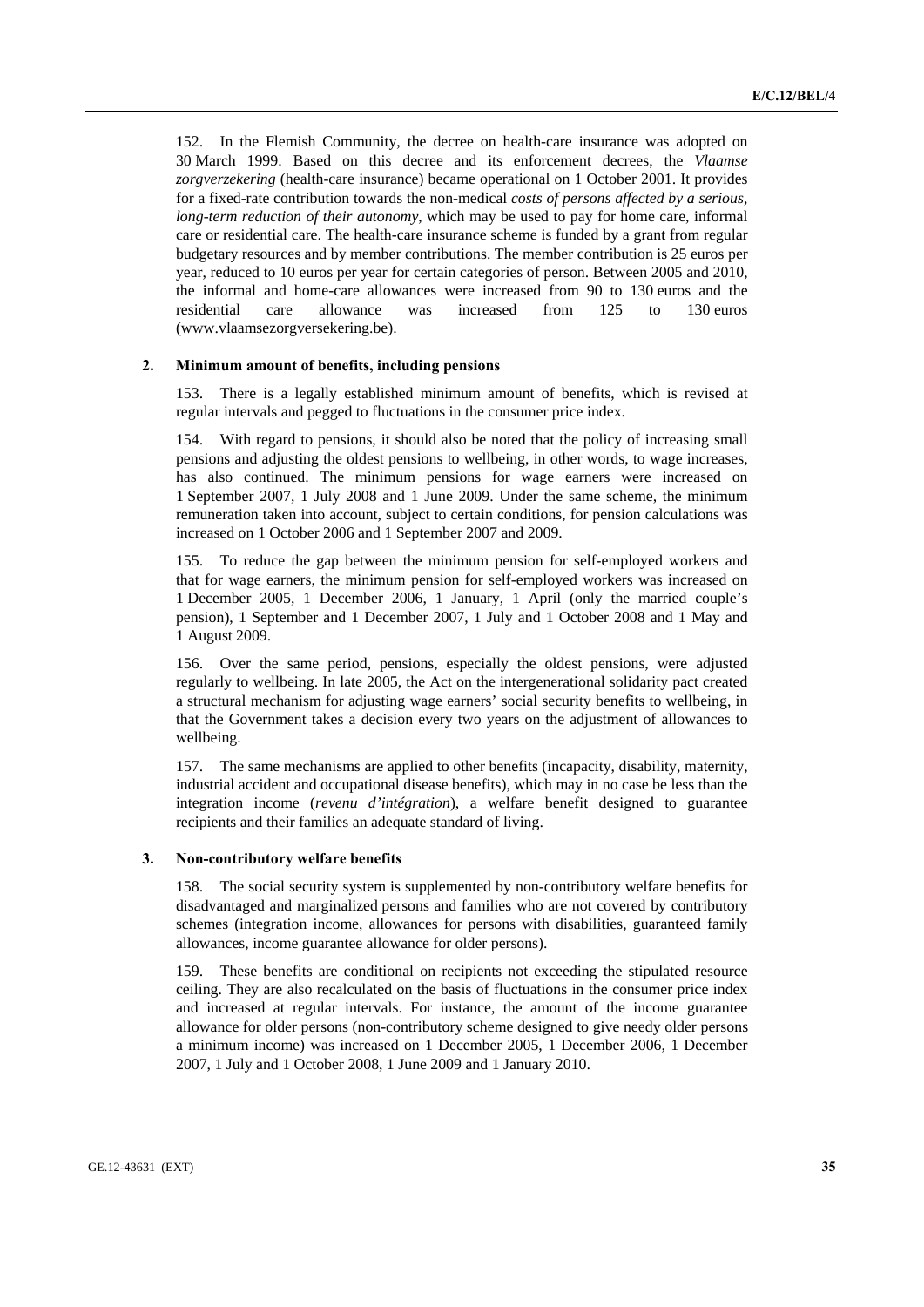#### **4. Private schemes or informal arrangements**

160. To supplement the medical coverage provided by compulsory health-care insurance and compensation, members of health insurance funds receive additional coverage in return for payment of a monthly contribution. Most health insurance funds offer a series of benefits and services over and above those offered by compulsory insurance. These may include vaccinations, care for sick children, dietary care, speech therapy and acupuncture. Health insurance funds are private, non-profit associations responsible for providing services such as contributions towards the cost of health care or the payment of sickness compensation. They are based on a mutual aid system and are grouped into five national unions.

161. Compulsory health-care insurance is governed by a law, whereas supplementary insurance is an insurance that health insurance funds propose to, and sometimes even impose on, their members. The compulsory or non-compulsory nature of this insurance, the amount of the member contribution and the services offered by supplementary insurance vary from fund to fund and are mentioned in the fund's statutes. When the health insurance fund's statutes make supplementary insurance compulsory, members must contribute to it.

162. Any insured person who does not want supplementary insurance coverage may join or register with a sickness and disability auxiliary fund. These funds are public social security institutions that, like health insurance funds, provide all the benefits of the compulsory health-care insurance and compensation scheme but under a public statute.

## **5. Equal enjoyment by men and women of pension rights**

163. There is complete equality between men and women with respect to pensions. Until recently, there was still a difference in the age at which men and women became eligible for a pension, but on 1 January 2009, following a transition period lasting over 11 years, equality was achieved. The normal pension age for men and women is 65 years and a full pension is payable after 45 years of cumulative periods of work and assimilated periods.

#### **6. Social security programmes to protect workers in the informal economy**

164. In recent years, the Government has worked to strengthen the social security protection of some population groups, such as certain self-employed workers, voluntary workers, home-based child carers and artists, in order to move them out of the informal economy.

165. At the same time, it is giving priority to combating welfare fraud and moonlighting, which harm workers more than anyone else.

### **7. Non-contributory schemes benefiting non-nationals**

166. Non-contributory schemes are accessible to non-nationals on the conditions established by law.

167. Generally speaking, applicants must be residing legally in Belgium and have lived there without interruption for at least five years prior to applying for the scheme. The condition of prior residence is nevertheless waived for:

- (a) Persons covered by EU Regulation No. 1408/71 (or 883/2004);
- (b) Stateless persons;
- (c) Refugees;

 (d) Nationals of a State that has ratified the European Social Charter or the revised European Social Charter.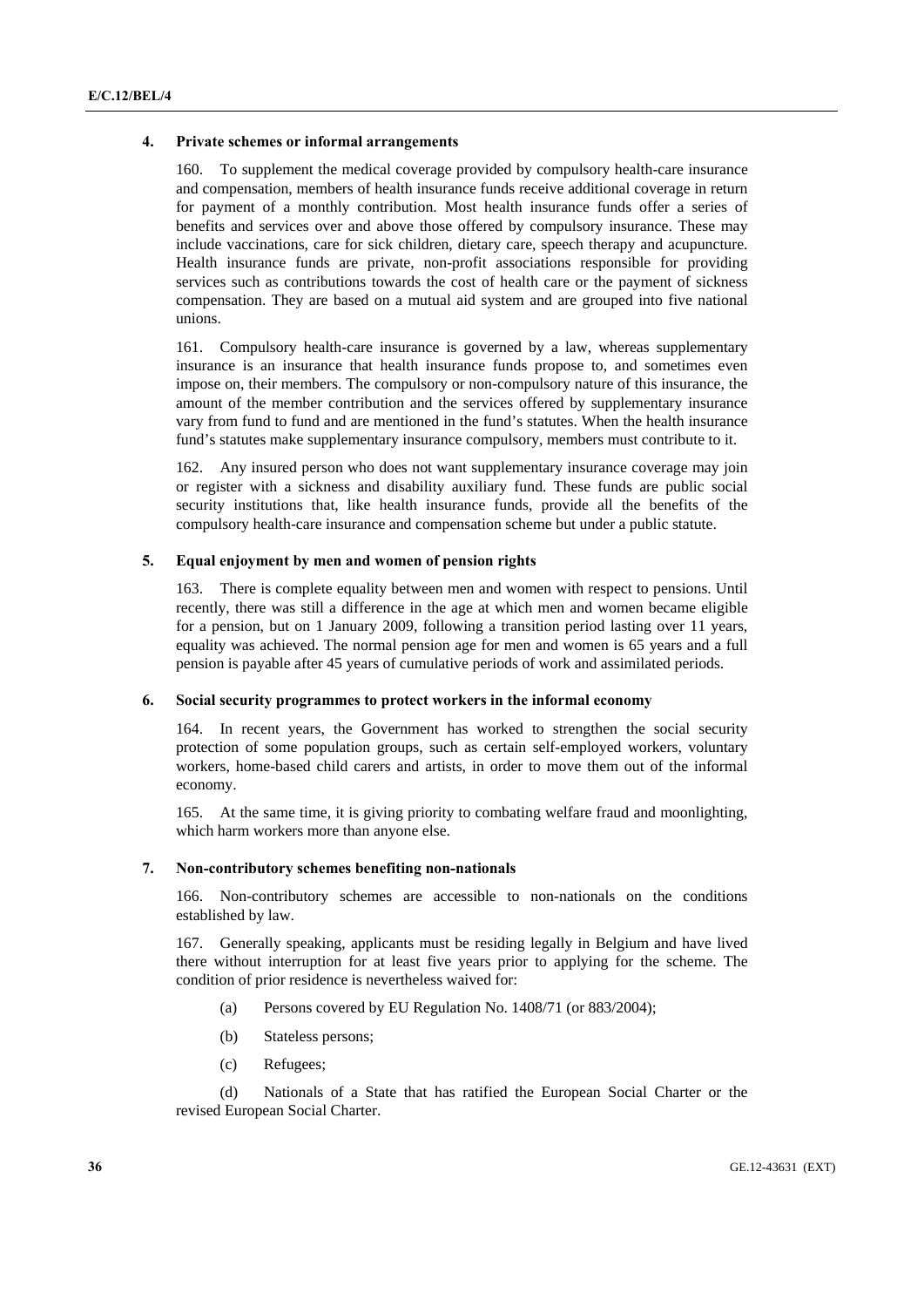168. The condition is also waived for persons who apply for guaranteed family benefits for a child who is a national of a State to which Regulation No. 1408/71 (or 883/2004) applies or a State that has ratified either of the European Social Charters, or a child who is stateless or a refugee.

169. If a person receiving benefits under a non-contributory scheme and registered as a member of the population joins a health insurance fund, he or she is also eligible for health care.

# **8. Observation 41**

# **ILO Conventions Nos. 117 (1962) and 118 (1962)**

170. Belgian regulations are consistent with the provisions of ILO Convention No. 117, so there is no obstacle to its ratification.

171. As regards Convention No. 118 concerning Equality of Treatment of Nationals and Non-Nationals in Social Security, Belgian law is inconsistent with some of the Convention's provisions. Belgian ratification of the Convention would entail the amendment of some provisions of domestic law, for instance, the repeal of Belgian residence requirements (also applicable to nationals) with regard to pensions (income guarantee for older persons), disability benefits or allowances to cover funeral costs. The legislation concerned cannot be amended at the present time.

# **VIII. Article 10**

#### **1. Right of men and women to enter into marriage freely and to found a family**

172. The Government refers to the information provided by Belgium with respect to articles 23 and 24 of the International Covenant on Civil and Political Rights in its fifth periodic report dated 28 January 2009 on the implementation of the Covenant (document CCPR/C/BEL/5 of 17 July 2009), concerning custody and living arrangements for children, legal recognition of same-sex unions, divorce reform, mediation, adoption and filiation.

173. The following provisions should nevertheless be emphasized.

174. The Act of 4 May 1999 amending certain provisions on marriage provides for annulment of a marriage contracted with a view to benefiting in terms of residential status. The Act of 12 January 2006 amending the Act of 15 December 1980 on the entry, temporary and permanent residence and removal of aliens inserts a provision making the contracting of marriage with a view to benefiting in terms of residential status a criminal offence liable to prosecution. The provision also criminalizes the acceptance of money in return for entering into such a marriage and the use of violence or threats against a person to force that person to enter into such a marriage.

175. Under the Act of 25 April 2007 inserting an article 391*sexies* into the Criminal Code and amending certain provisions of the Civil Code to make forced marriage a criminal offence and broadening the grounds for annulment of such marriages, forced marriage can now be prosecuted and annulled. Article 391*sexies* of the Criminal Code also makes it possible to punish persons who use violence or threats to force someone to enter into a marriage. Attempts to do are also punishable. Inasmuch as forced marriage is a violation of human rights that is prohibited by several international norms, the purpose of the new Act is to protect the victim's right to enter freely into marriage and to protect his or her dignity and physical integrity. Article 146*ter* of the Civil Code inserted by the Act of 25 April 2007 henceforth provides that: "*Likewise, no marriage is valid when it is contracted without the free consent of the two spouses, and when the consent of at least one of the spouses was obtained through violence or threat*". The civil registrar may now refuse to perform the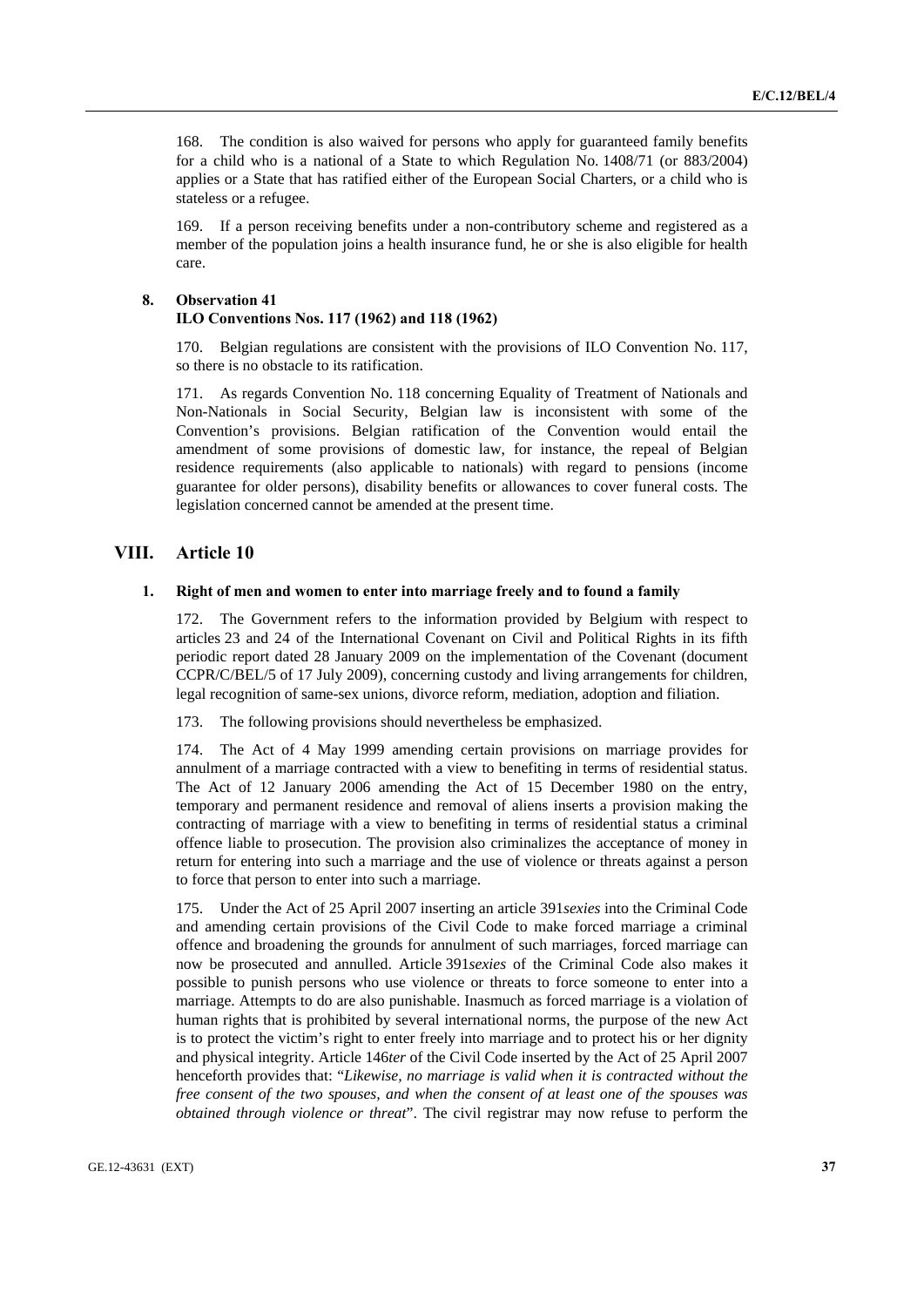marriage if it is a forced marriage. In addition, a forced marriage that has been performed may now be declared null and void at the instance of the Office of the Public Prosecutor, the spouses themselves or all interested parties. Furthermore, where there are clear indications of a forced marriage, the prosecutor's office may itself institute legal proceedings with a view to its annulment.

176. Pursuant to the Act of 15 May 2007 amending the Civil Code with regard to marriage between persons related by marriage, the prohibition on marriage between two relatives by marriage in direct line is no longer absolute.

177. The Act of 19 February 2009 amending the Civil Code and article 1399 of the Judicial Code with regard to opposition to marriage repealed the provisions on opposition to marriage.

178. Mention should also be made of the following laws:

179. The Act of 24 April 2003 reforming adoption and the Act of 13 March 2003 amending the Judicial Code in respect of adoption, both of which entered into force on 1 September 2005, have two basic objectives. First, they introduce into Belgian law the amendments required for implementation of the Hague Convention of 29 May 1993 on Protection of Children and Cooperation in respect of Intercountry Adoption, which was ratified by Belgium on 26 May 2005. Second, they close certain loopholes in the previous legislation, modernize adoption law and introduce a number of innovations.

180. The Act of 18 May 2006 amending certain provisions of the Civil Code for the purpose of enabling adoption by persons of the same sex. The reference to adoptive parents of different sexes was deleted from the Civil Code and special provisions concerning the name of the adopted child were introduced for both simple and plenary adoption. The principle is that the spouses or cohabitants of the same sex, in adopting a child, must decide which of them will pass on his or her family name to the child. The same family name will be given to any other children whom they may adopt together in the future.

# **2. Social services designed to assist families, children, older persons and persons with disabilities**

181. In the *German-speaking Community*, article 4 of the decree of 19 June 1990 setting up a community office for persons with disabilities (*Dienstelle der Deutschsprachigen Gemeinschaft für Personen mit einer Behinderung*: http://www.dpb.be/) defines the office's responsibilities. To enable persons with disabilities to remain in their homes for as long as possible, paragraphs 1 to 3 of that article entrust the office with:

 (a) Registering persons with disabilities who request assistance and ensuring that an individualized assistance and support programme is established, taking into account suchpersons' specific needs;

 (b) Promoting advice, guidance and support for persons with disabilities and their families with a view to maximizing their integration in working life and in all other areas of social life;

Offering persons with disabilities, their families and those around them assistance and adaptation measures appropriate to their disability.

182. To perform this task, the office gives the persons concerned information and subsidizes the cost of material adaptations and different kinds of aids such as:

 (a) Technical aids to facilitate their lives at home, at school and in the workplace and improve their mobility;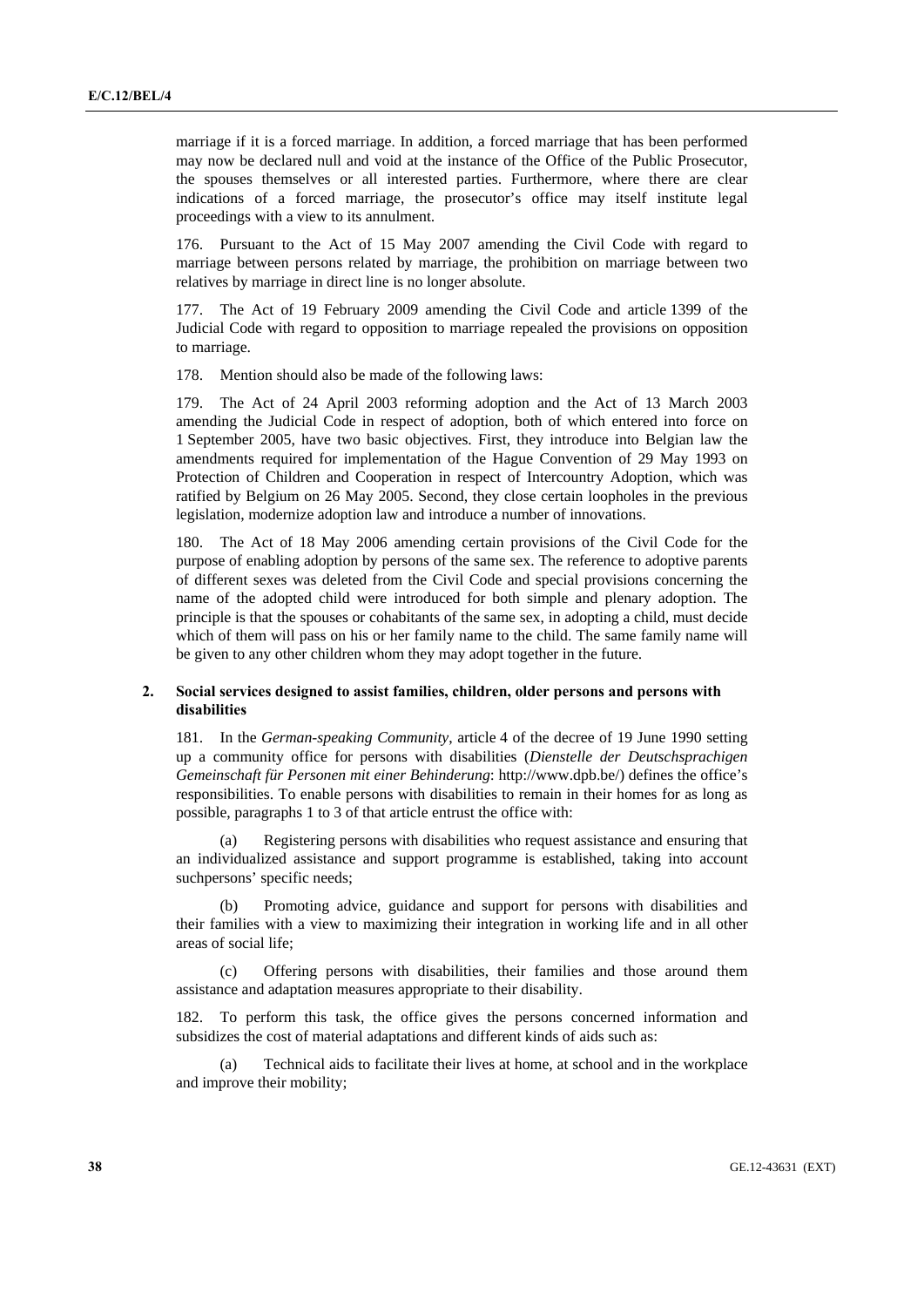(b) Aids for personal care and protection (commodes, toilet, shower and bath seats, adult diapers);

 (c) Personal mobility aids (walking sticks, crutches, vehicle adaptations, additional standard manual buggy, supplement for electric buggy, portable ramps);

Aids for reading, writing, hearing, talking (such as computers, Braille materials, wireless sound transmitters, communication equipment);

 (e) Assistance with house adaptations (need for additional surface area, adaptation of living rooms, adapted furniture, electric beds and bed bases and anti-bedsore mattresses, chairlifts, support rails and knobs, electrical devices for opening and closing doors, hoists and platform lifts, stairlifts).

183. The *Flemish authority* is responsible, inter alia, for the planning, oversight and approval of structures for older persons in Flanders. On 13 March 2009, the Flemish government approved a decree on care and housing that integrates home care and residential care for older persons and aims to promote older persons' physical and mental autonomy. The decree makes the provision of care more flexible in response to the user's request for care. At the same time, it provides maximum care for those who need it. The new decree, centred on offering personalized care and guaranteeing continuity of care throughout the person's care history, replaces the 1998 decree on home care and the 1985 decree on care for older persons. It entered into force on 1 January 2010.

184. The decree on care and housing has three main priorities:

 (a) To offer personalized care and guarantee continuity of care by putting in place appropriate, individualized self-care, family care and professional care;

To improve harmonization of the rules governing care, housing and wellbeing, thereby facilitating and strengthening coordination among home care, residential care and support for home care;

 (c) To improve the quality of housing and care by responding properly to the individual physical and psychological needs of persons seeking care while paying adequate attention to their social inclusion and wellbeing.

185. Flanders also has jurisdiction over the policy for assisting persons with disabilities. The Flemish agency for persons with disabilities (*Vlaams Agentschap voor Personen met een Handicap* – VAPH) was set up by decree of 7 May 2004 to promote the social integration of persons with disabilities and their participation in society by providing them with assistance aimed at maximizing their autonomy and quality of life. The agency's main functions are to organize support for persons with disabilities and their living environment, specify criteria for delineating the target group of persons with disabilities and organizing guidelines and responsibilities.

186. VAPH provides services in four areas: assistance (support and reception), tools, personal assistance budget and implementation of an inclusive policy for the target group of persons with disabilities. The novelty is that a conscious decision was taken to opt for an innovative care policy, in line with the United Nations Convention on the Rights of persons with Disabilities, which will translate into more integrated housing solutions.

187. On 5 March 2009, the *French Community Commission* adopted a decree on the provision of drop-in services, which will provide subsidies for:

 (a) Comprehensive social action services, which welcome new users and provide them with individual support or collective or community development activities in order to avoid their isolation and encourage their social inclusion;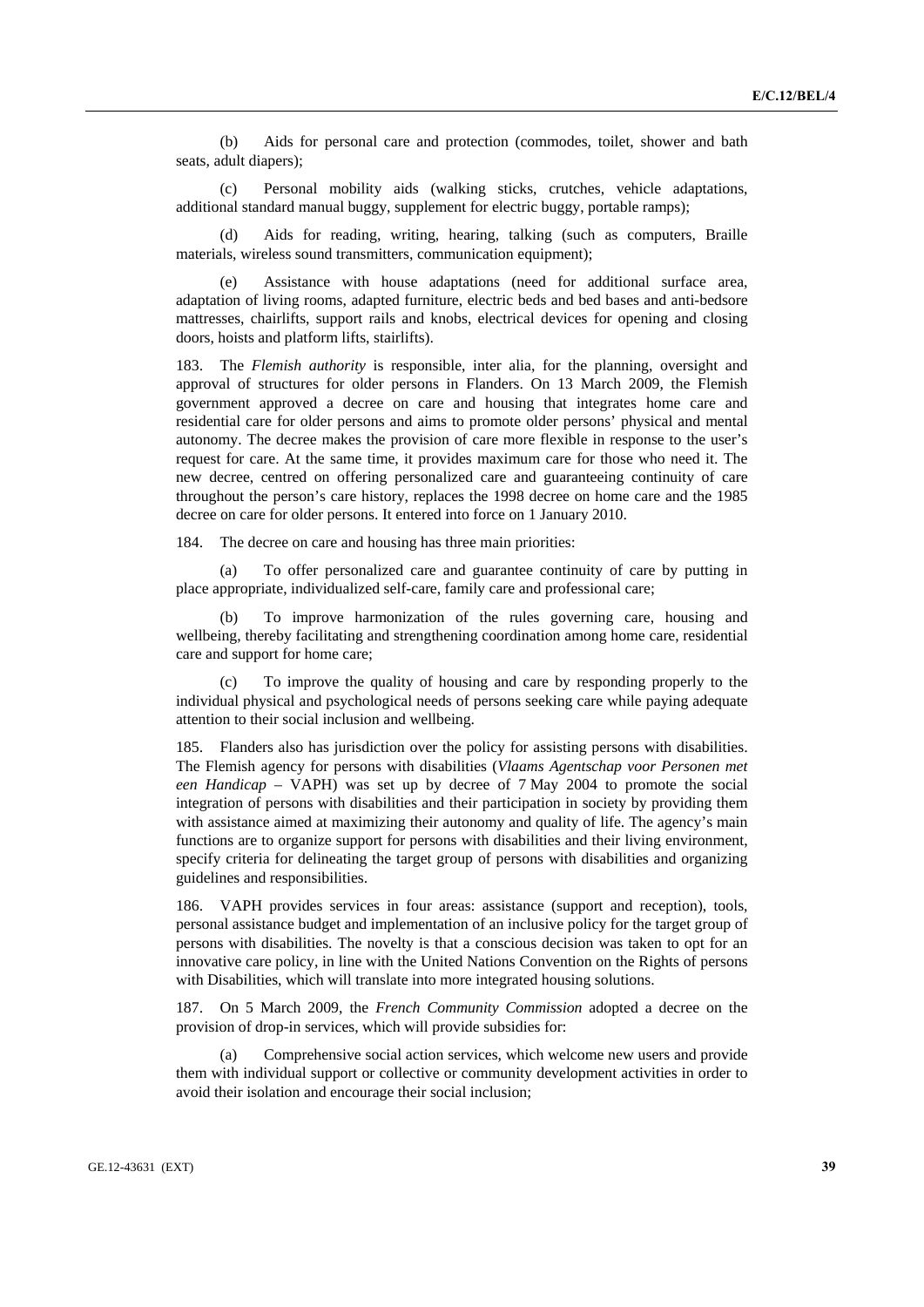(b) Debt mediation services for heavily indebted persons, who are helped to find lasting solutions to their problems and to take responsibility for their finances through advice on independent budgeting;

 (c) Assistance services for persons involved in legal proceedings, namely, victims and their families, accused and convicted persons who are at liberty and former prisoners and their families. There are two services specifically for victims of conjugal violence and victims of sexual violence;

 (d) Meeting spaces for families coping with family breakdown, divorce or separation. These spaces facilitate meetings between parents and children supervised by a neutral professional third party, allowing children to exercise normally their right to a personal relationship with the non-custodial parent.

188. A 27 May 1999 decree on shelters for adults provides subsidies for shelters for people on their own or with children (emancipated minors, under-age mothers, under-age pregnant girls). These shelters also provide psychosocial support to help residents become independent and reintegrate in society.

189. A 22 March 2007 decree on the policy for sheltering and housing older persons regulates the approval of commercially operated residential establishments and nonresidential services aimed primarily at older persons.

190. In the area of assistance to persons with disabilities, a COCOF decree of 4 March 1999 establishes the main outlines of a social and occupational integration policy. Under this policy, persons with disabilities are offered individualized assistance, specialized educational and vocational guidance and access to the training provided to non-disabled persons, while employers are offered incentives to employ them (in-service training, recruitment premiums, workstation adaptation) and day centres and shelters are provided for adults and children.

## **3. Protection of maternity**

## *Working conditions: risk evaluation*

191. Protection of the health of pregnant and nursing employees and employees who have recently given birth is provided by the Act of 3 April 1995 (amending the Labour Act of 16 March 1971) and its enforcement decree of 2 May 1995.58

## *Prohibition of dismissal during pregnancy*

192. As soon as an employer is informed of a pregnancy, special protection against dismissal comes into effect. From this moment on, the employer cannot take any action to terminate the employment relationship unilaterally, except on grounds unrelated to the employee's physical condition as a result of pregnancy or childbirth. Such protection against dismissal expires one month after the end of maternity leave, which includes the eight-week period during which the employee must, where necessary, take her postnatal leave days. If an employee covered by the above protection is dismissed either without cause or for reasons associated with her condition, she must be paid compensation equivalent to six months' gross wages. Once her employer is informed of the pregnancy, the pregnant employee is likewise entitled to paid absences from work for prenatal medical examinations that cannot take place outside working hours. Lastly, a pregnant employee

<sup>&</sup>lt;sup>58</sup> See the third periodic report of Belgian submitted pursuant to the International Covenant on Economic, Social and Cultural Rights (E/C.12/BEL/3, April 2006).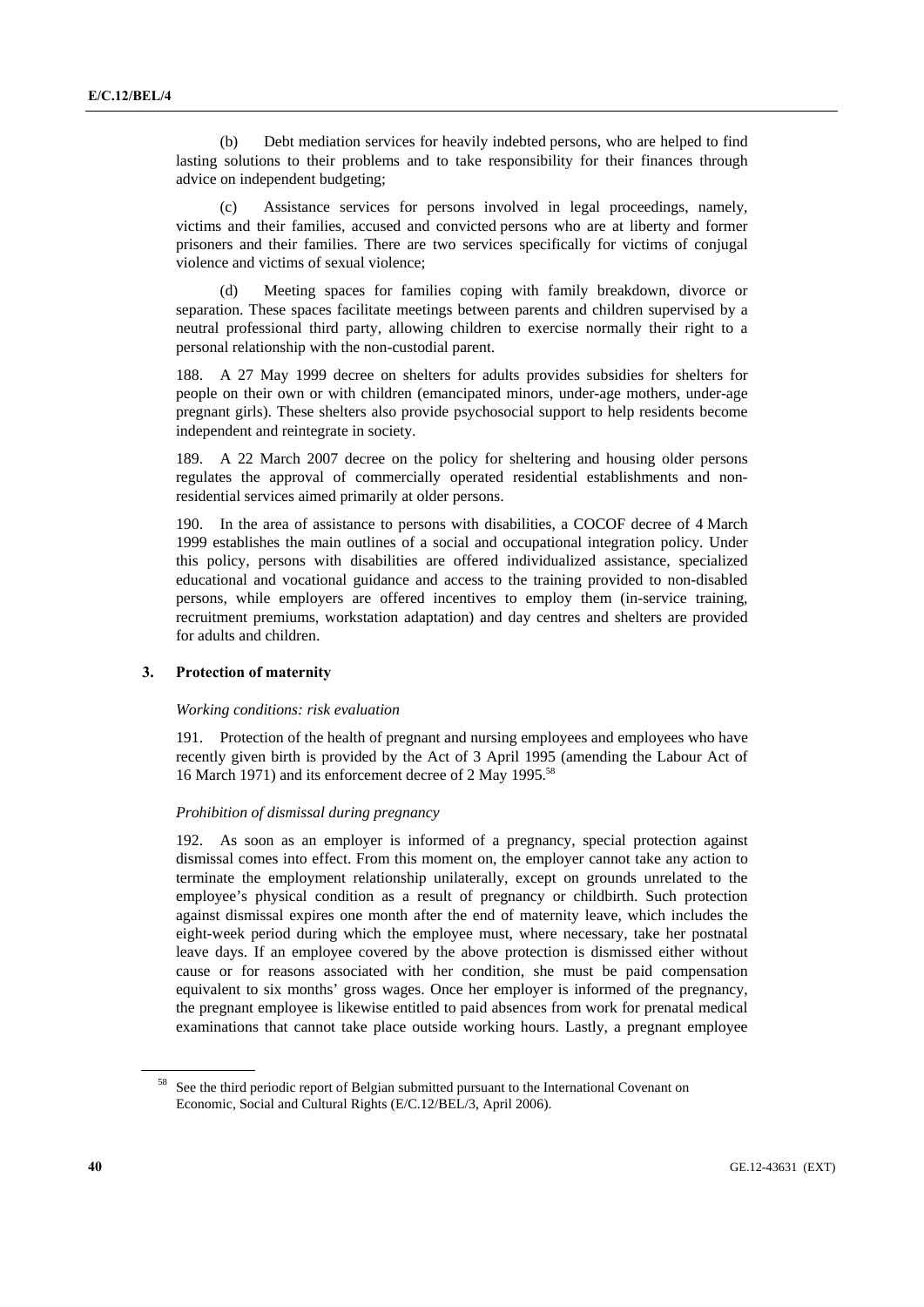cannot be required to perform night work during the eight-week period preceding her due date, or at other times upon presentation of a medical certificate. Pregnant or nursing women are also barred from working overtime.

#### *Paid maternity leave before and after childbirth*

193. The conditions governing the granting and maintenance of the right to maternity leave are the same as those governing entitlement to incapacity benefits, namely:

 (a) Membership of a health insurance fund as a primary beneficiary (dependents are not entitled to maternity benefits but are indirectly entitled to health care);

 (b) Completion of a qualifying period of 120 days' work or similar over a sixmonth period. Part-time workers, seasonal workers and casual workers must prove that they have worked for 120 days or 400 hours during a six-month period. This period may be extended up to 18 months, however, for workers who, because of their work requirements, are unable to complete their qualifying period within six months;

 (c) Payment of a minimum amount of contributions under the heading of compensation or benefits.

194. The duration of compulsory maternity leave is 15 weeks (17 weeks if a multiple birth is expected). Such leave comprises two distinct periods, prenatal leave and postnatal leave:

 (a) *Compulsory prenatal* leave begins no more than six weeks (eight weeks in the event of a multiple birth) before the due date. From the seventh day preceding her due date, the woman must stop working completely (or interrupt her registered unemployment). The period of prenatal leave thus comprises an optional period of five weeks (seven weeks for a multiple birth) and a compulsory period covering the seven days before she is due to give birth;

 (b) *Postnatal leave also* comprises a compulsory period of nine weeks following childbirth. This minimum nine-week postnatal leave may be extended up to 14 weeks (16 weeks for a multiple birth), depending on whether or not the woman took optional prenatal leave. Thus, maternity leave can last up to a total of 15 weeks (17 weeks in the event of a multiple birth) and may be extended in some cases. For instance, in the event of a multiple birth, postnatal leave may, at the woman's request, be extended by a maximum of two weeks, bringing such leave up to 19 weeks. Women workers giving birth on or after 1 April 2009 may (subject to certain conditions) convert the last two weeks of their optional postnatal leave (ie. two weeks of optional prenatal leave not taken before giving birth) into ordinary leave days taken after giving birth. This allows them to return to work gradually after the end of their maternity leave.

195. For insured women with an employment contract, the *amount of the maternity* benefit is calculated as follows:

 (a) For the first 30 days of maternity leave: 82 per cent of gross pay (before deduction of ONSS contributions), with no upper limit;

 (b) From the thirty-first day to the end of maternity leave and in the event of extension of prenatal leave: 75 per cent of gross pay up to a maximum of 88.77 euros (for women giving birth on or after 1 January 2010);

 (c) For unemployed women, the amount of the unemployment benefit is taken into account;

 (d) For the first 30 days of maternity leave: basic benefit + 19.5per cent of gross pay up to a maximum of 94.10 euros (for women giving birth on or after 1 January 2010);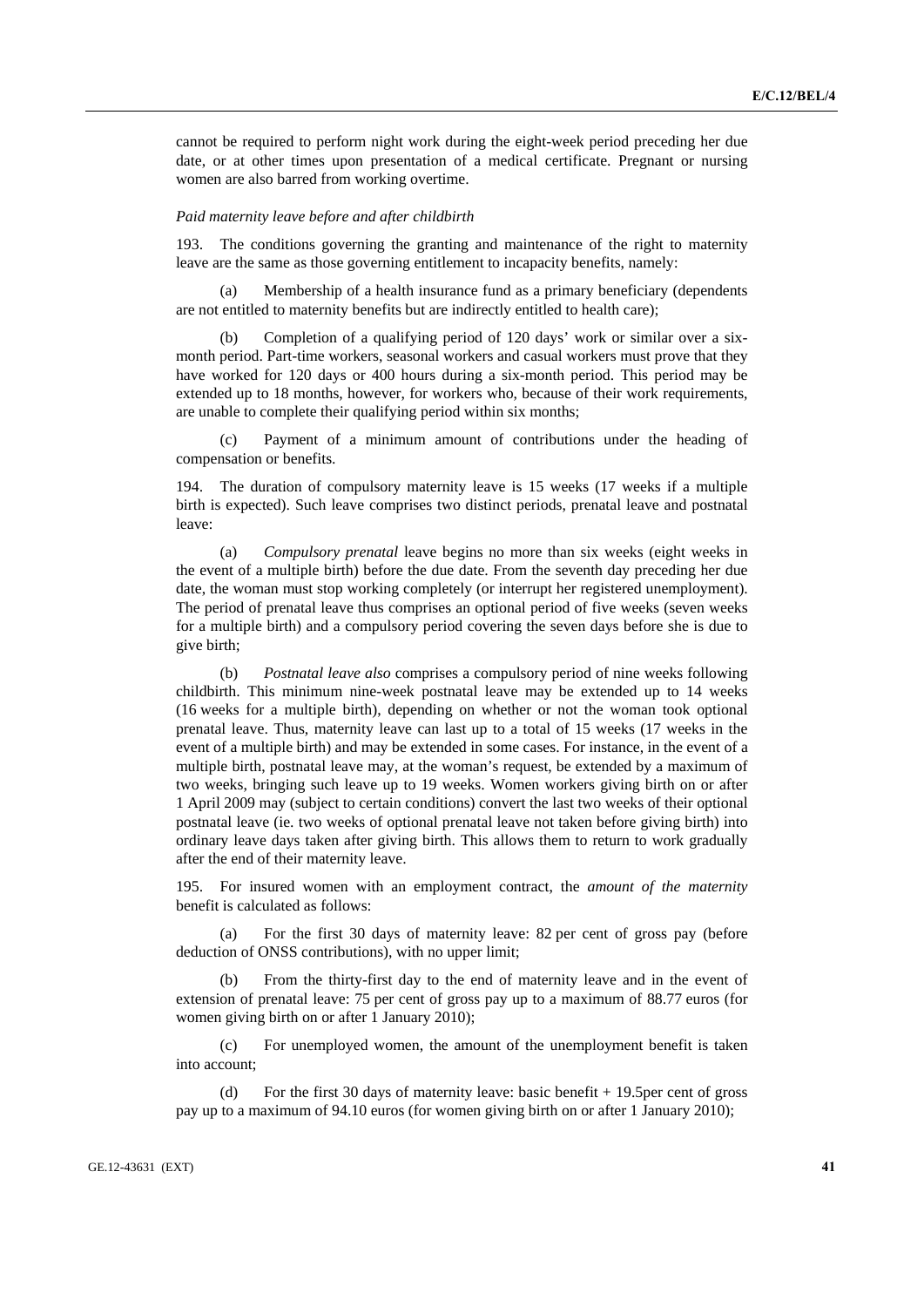(e) From the thirty-first day to the end of maternity leave and in the event of extension of prenatal leave: basic benefit  $+15$  per cent of gross pay up to a maximum of 88.77 euros (for women giving birth on or after 1 January 2010).

196. For women workers on incapacity benefit:

 (a) For the first 30 days of maternity leave: 79.5 per cent of gross pay up to a maximum of 94.10 euros (for women giving birth on or after 1 January 2010);

 (b) From the thirty-first day to the end of maternity leave and in the event of extension of prenatal leave: 75 per cent of gross pay up to a maximum of 88.77 euros.

197. Childbirth is one of the health services covered by compulsory health-care insurance, meaning that injections, prenatal care, monitoring and assistance during labour, childbirth, postnatal care, etc. are all covered. Both insured persons and their dependents (including female dependents not eligible for maternity benefits) can benefit from the childbirth services provided under compulsory health-care insurance.

#### *Paternity leave*

198. A wage earner is entitled to take 10 days' leave from work on the occasion of the birth of a child of whom he is the father. He may take this leave, either all at once or in several instalments, during the four months following the birth. During the first three days of such leave, the father continues to be paid a wage; during the subsequent seven days, he is paid a paternity benefit by his insurer, the amount of which is calculated for the entire period of leave, based on the average daily wage on the first day of paternity leave.

199. Paternity leave is currently guaranteed for homosexual couples in the civil service. Talks are under way on extending paternity leave to the private sector.

200. Part of the postnatal maternity leave may be converted into paternity leave:

 (a) In the event of the mother's death, the father may take paternity leave, the duration of which may not exceed the portion of postnatal maternity leave to which the mother was still entitled at the time of her death;

In the event of the mother's hospitalization, the father may take paternity leave from the eighth day at the earliest following the birth of the child, provided that the mother's hospitalization lasts more than seven days and the newborn child has left hospital;

 (c) Paternity leave expires at the moment when the mother leaves hospital and, at the latest, at the end of the period corresponding to the maternity leave still to be used by the mother when she was hospitalized.

#### *Parental leave*

201. The right to parental leave is governed by the royal decree of 29 October 1997 introducing an entitlement to parental leave in the form of a career break. Parental leave may take one of three forms: a three-month break from work (full parental leave), which may be broken up into months; six months' part-time work (part-time parental leave), which may be broken up into periods of two months or a multiple thereof; or a 15 months period of work, which may be broken up into periods of five months or a multiple thereof, during which the employee's working hours are reduced by a fifth. A combination of the three forms is also possible. The aim of this leave is to encourage men to become more involved in the domestic sphere.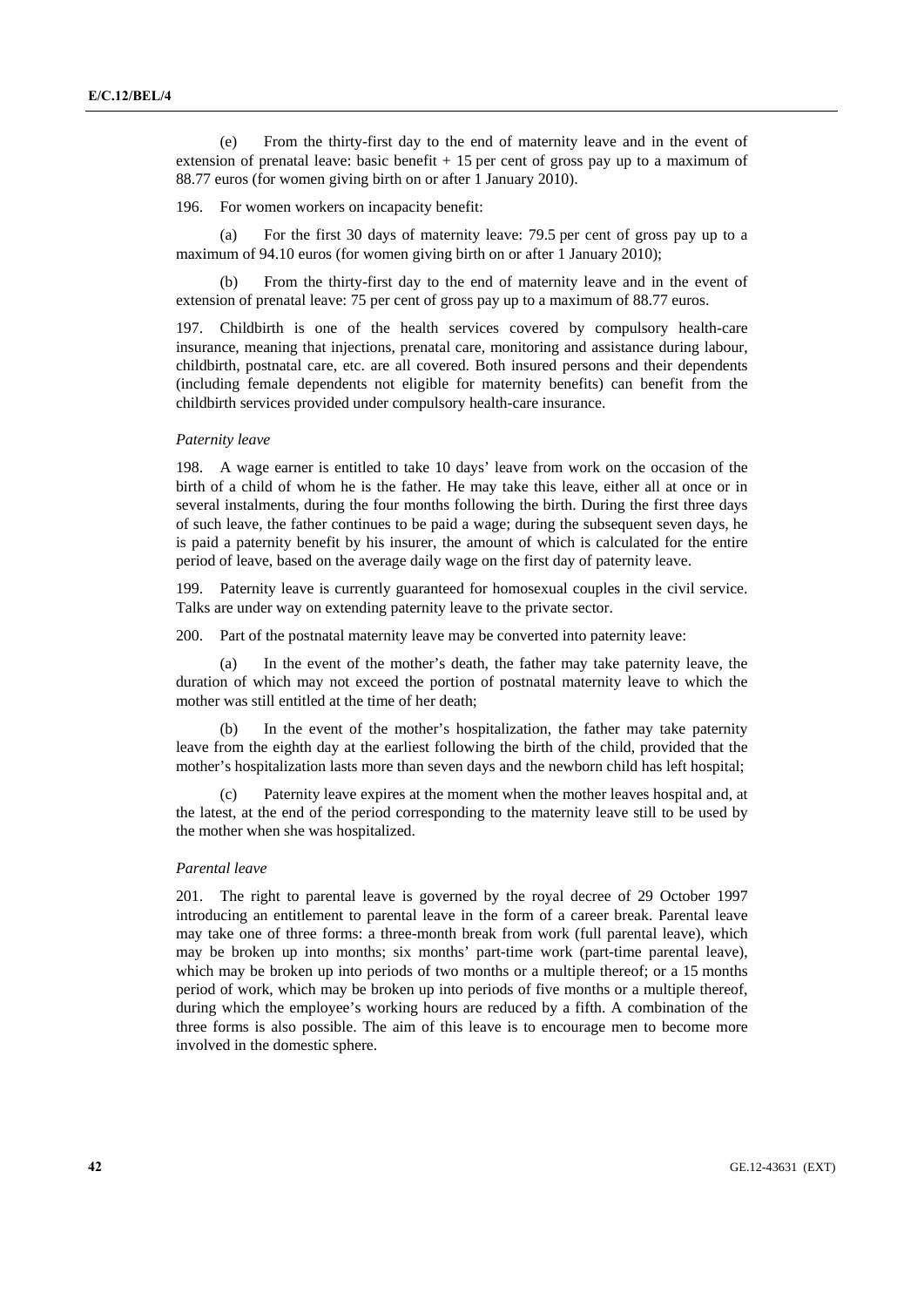### **4. Efforts to combat forced labour and economic exploitation of children**

202. Child labour is regulated by the Labour Act of 16 March 1971, into which an Act of 5 August 1992 incorporated the prohibition of child labour. These laws apply to minors who are aged under 15 or are still subject to compulsory full-time school attendance. There is thus a blanket prohibition on child labour, subject to the following exceptions provided by law:

 (a) Activities forming part of children's education or training: jobs in school, in a youth organization, etc., even if they are productive in nature

 (b) An individual exemption granted by the director of the social legislation oversight department of the Federal Public Service for Employment, Labour and Social Consultation. This exemption is granted, on certain strict conditions, for a given period of time and for activities specified by law. The activities in question are related to the cultural, artistic and advertising spheres and their duration, frequency and rest breaks are governed by special conditions that vary according to the child's age (see table below).<sup>59</sup>

| Age            | Max. duration of activities                | Rest break                         | Frequency of activities                   |
|----------------|--------------------------------------------|------------------------------------|-------------------------------------------|
| Up to 6 years  | 4 hrs a day between 8 a.m.<br>and 7 p.m    | 30 mins after 2 hrs of<br>activity | Max. 6 activities in the<br>first 6 years |
| 7 to 11 years  | 6 hrs a day between 8 a.m<br>and $10 p.m$  | 30 mins after 3 hrs of<br>activity | Max. 12 activities a year                 |
| 12 to 15 years | 8 hrs a day between 8 a.m.<br>and $11$ p.m | 30 mins after 4 hrs of<br>activity | Max. 24 activities a year                 |

203. Conditions for the granting of an exemption:

 (a) The application must come from the individual in charge of organizing the activity;

 (b) The activity must not adversely affect the child's educational, intellectual or social development, threaten the child's physical, psychological or moral integrity or be prejudicial to any aspect of the child's wellbeing;

 (c) The applicant must comply with any additional regulations stipulated by the director in authorizing the exemption;

(d) The child's father, mother or guardian must have given prior written consent.

204. The child's pay (money or benefits that can be evaluated in monetary terms) is placed in trust in an interest-bearing savings account in the child's name opened with a financial institution. The child can access the money once he or she comes of age.

205. Articles 53 to 59 of the Act of 16 March 1971 make infringements of this legislation punishable by fines and prison sentences.

206. Thus, without exception, article 7(1) of the Act of 16 March 1971 strictly prohibits child labour, including forced labour. "*Likewise, it imposes a blanket prohibition on making or letting children engage in an activity that may adversely affect their educational, intellectual or social development, threaten their physical, psychological or moral development or be prejudicial to any aspect of their wellbeing*".

<sup>59</sup> Royal decree of 11 March 1993 on child labour.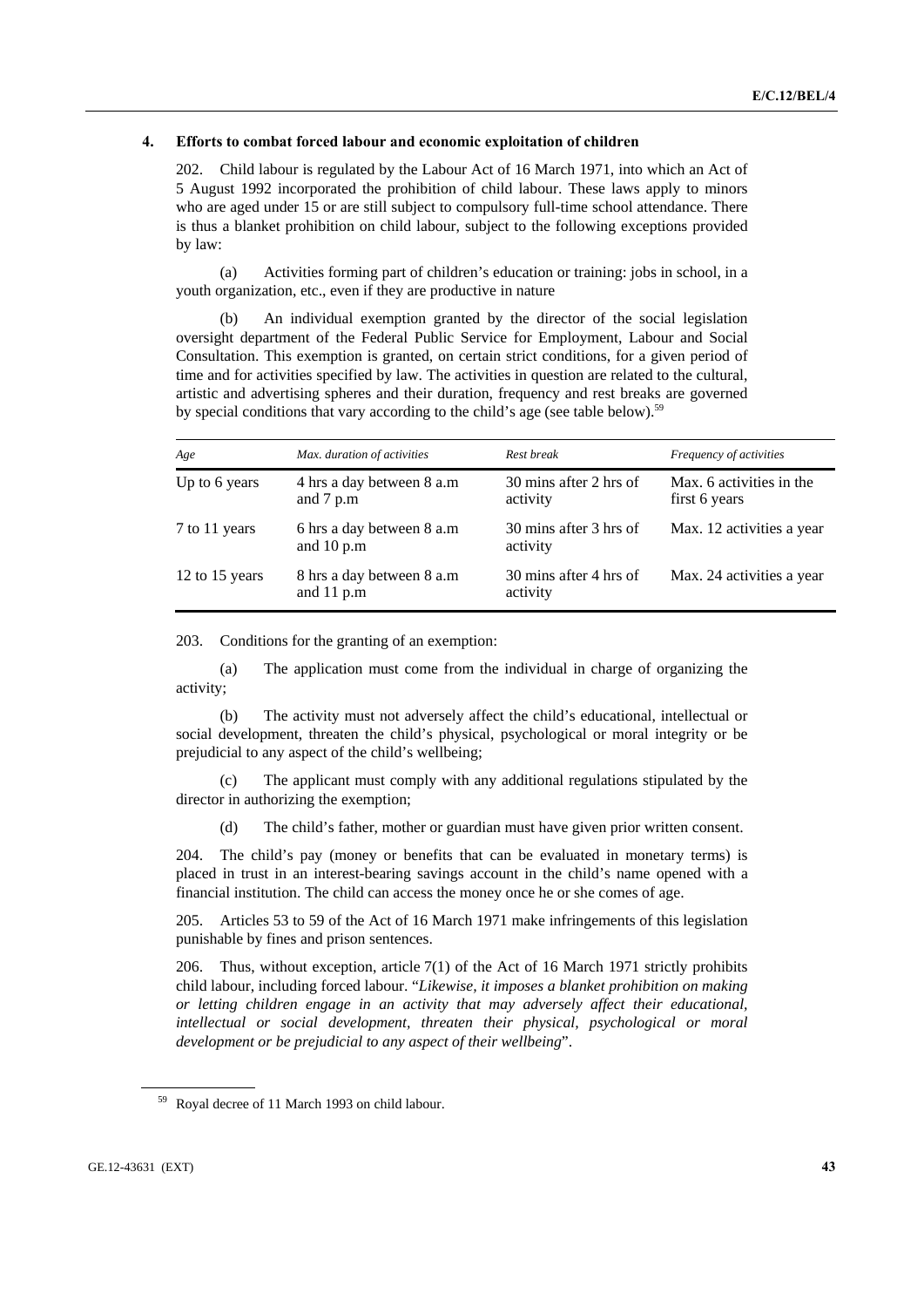207. It should be noted that, apart from the aforesaid regulations, the raising of the compulsory school-leaving age to 18 (Act of 29 June 1983 on compulsory school attendance) has had the indirect effect of restricting child labour.

208. In addition to the Labour Act, mention may be made of more specific provisions:

 (a) Article 4 of the European Convention on Human Rights prohibits slavery, servitude and forced labour;

 (b) Articles 379 et seq. of the Criminal Code punish persons guilty of child prostitution;

 (c) Article 433 of the Criminal Code imposes penalties on persons who use minors to commit a crime or offence;

 (d) Articles 433*ter* and 433*quater* impose prison sentences and fines on persons who profit from other people's begging.

209. Articles 433*quinquies* et seq. of the Criminal Code on human trafficking may also be applied to child labour (arts. 433*quinquies*, para. 1(3), and 433*septies*, para. 1, of the Criminal Code).

210. It should also be noted that in July 2009, a legislative proposal amending the preliminary title of the Code of Criminal Procedure with regard to the universal criminalization of persons who make children work abroad was submitted to the Chamber of Representatives (proposal of 8 July 2009 submitted by Dirk Van der Maelen, Hans Bonte and Meryame Kitir).

### **5. Rights of older persons**

211. Abuse of older persons remains a social taboo that can seriously undermine victims' confidence in a safe society. It consists of actions or omissions on the part of anyone who is in a personal or professional relationship with an older person, (often) causing that person physical, psychological or material harm.

212. To prevent and combat older person abuse, the Flemish authority is trying to maximize the coordination of cooperation and networking, prevention and the handling of complaints. To this end, an agreement has been concluded with the Flemish contact point for older person abuse (*Vlaams Meldpunt Ouderen(mis)behandling*), the Flemish provinces and local health and welfare services. The contact point must respond appropriately to any request for information, advice, intervention and reporting in Flanders and Brussels. Its functions include centralizing and recording reported incidents, giving advice, promoting expertise, raising awareness, providing information, intervening by transmitting complaints to assistance points, doing policy preparatory work and promoting scientific research.

213. In 2009, the contact point recorded 503 cases. The most frequently reported incidents were psychological abuse (30 per cent) and financial or material abuse (22.5 per cent).

214. To encourage older persons' autonomy, the Walloon Region emphasizes the importance of treating them well. It designed a strategy for doing so on the occasion of the adoption of the 3 July 2008 decree on combating abuse of older persons.

215. A Walloon agency, *Respect Senior*, is responsible for carrying out its activities throughout the French-speaking territory, creating a decentralized branch in each province. Its mission is to assist older persons who are victims of abuse by providing access to a free hotline, organizing information and awareness-raising activities, notably via a website, organizing training for professionals likely to be confronted with cases of abuse and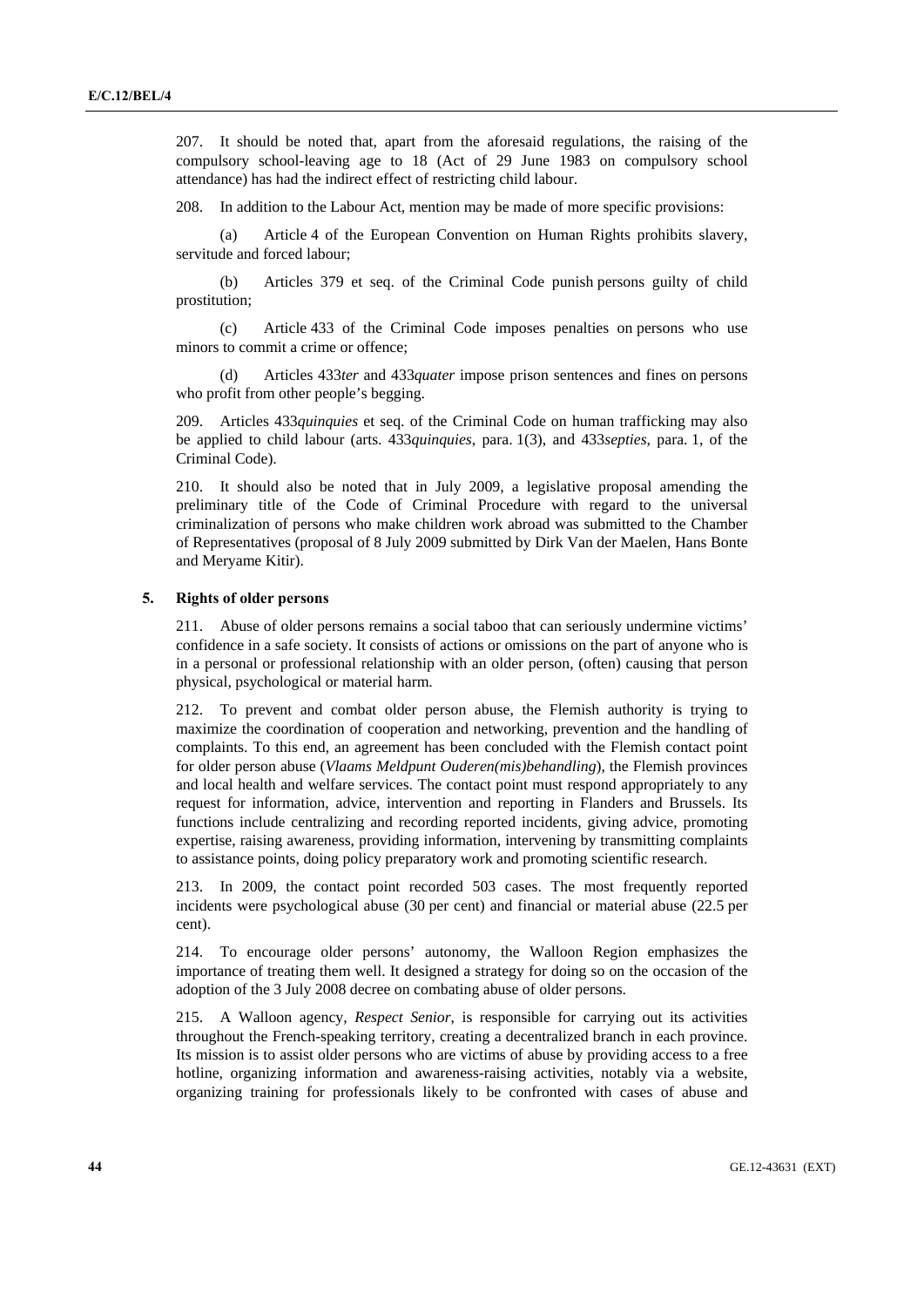exchanging information, statistics or good practices with similar associations or organizations in neighbouring regions or communities or in other countries.

## **6. Economic and social rights of asylum seekers and their families**

216. One of the major changes in asylum proceedings is the fact that the consideration of each asylum application henceforth includes consideration of the potential need for subsidiary protection. With regard to the economic and social rights of asylum seekers, a distinction needs to be made between the situation of applicants during asylum proceedings and their situation once those proceedings end.

217. Generally speaking, throughout the duration of asylum proceedings, in other words, from the lodging of an asylum application to any appeal lodged either in plenary jurisdiction before the *Conseil du Contentieux des Étrangers*, an administrative court of appeal, or before the Council of State, the asylum seeker is entitled to material assistance, including during the time limits for lodging appeals. Such assistance is provided by a reception structure that is responsible for giving the asylum seeker the help needed to live decently. The Federal Agency for Asylum Seekers (Fedasil) assigns the asylum seeker to a community reception structure or an individual reception structure.

218. When asylum proceedings end, there are three possible scenarios:

 (a) The applications for asylum and subsidiary protection are rejected and the unsuccessful asylum seeker receives an order to leave the country. Once the deadline stipulated in the order expires, the person is in the country illegally and is eligible only for emergency medical care. However, in the case of a minor accompanied by parents and residing in the country illegally, material assistance may be provided in a federal reception centre. Material assistance is also extended if a person who has been refused asylum signs a commitment to return to the country of origin voluntarily. In that case, the person continues to receive material assistance in a reception structure until he or she leaves the country (unless departure is delayed by the person's behaviour);

The asylum application is granted. The applicant is considered a refugee and is issued an alien's registration certificate of unlimited duration. As soon as the person is granted refugee status, he or she becomes entitled to social integration assistance;

The asylum application is rejected but the application for subsidiary assistance is accepted. The applicant is issued an alien's registration certificate, valid for one year, which may be extended and renewed. Once five years have elapsed since the asylum application was lodged, a person granted subsidiary protection is allowed to stay in the country indefinitely. As soon as the person is granted subsidiary protection, he or she becomes eligible for welfare assistance.

#### *Reception of asylum seekers*

219. During asylum proceedings, asylum seekers are entitled to reception in the form of material assistance provided by Fedasil or one of its reception partners. When asylum proceedings end, the entitlement to material assistance may be extended in the following situations: to safeguard family unity, to allow a child to complete the school year, in the event of pregnancy, when return to the person's country of origin is impossible, if the person is the parent of a Belgian child, if the person has signed a commitment to leave voluntarily, or for medical reasons. Asylum seekers are not obliged to stay in a reception structure, however, and are entitled to obtain reimbursement of medical expenses from the authorities if they choose not to do so.

220. The material assistance provided in open collective or individual reception structures must be adapted to individual needs and enable the asylum seeker to live decently. Such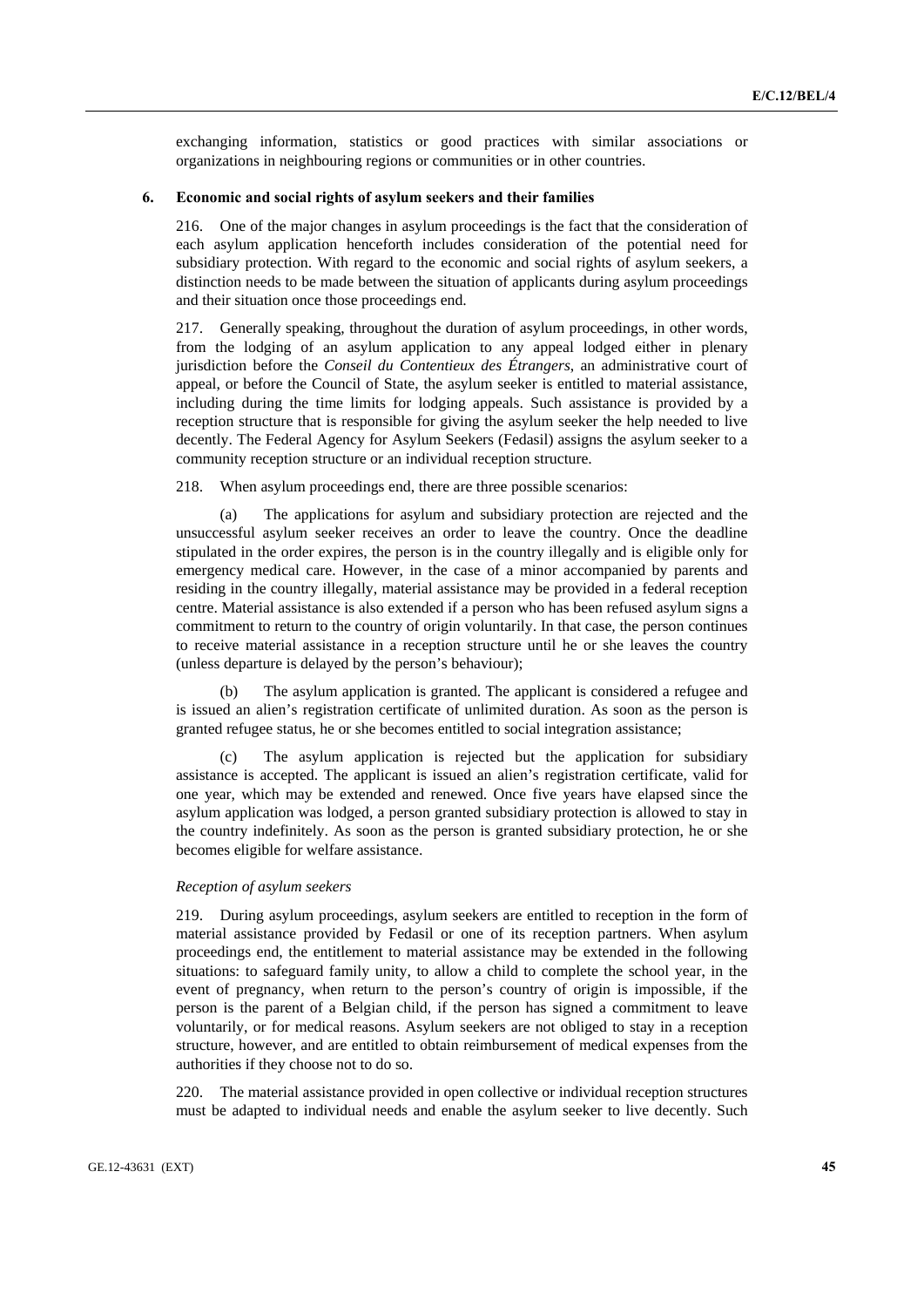assistance comprises the following elements: housing, food, social support, free legal aid, medical and psychological support, right to education for minors, training for adults and access to the services of translators and interpreters. If they have not received a reply to their asylum application within six months, asylum seekers have access to the labour market and to the training offered by employment services.

### *Family reunification of migrants*

221. A third-country national wishing to sponsor a spouse, legal partner or children for entry to Belgium in order to form or reunify a family must demonstrate that he or she has proper and adequate accommodation to house them and sickness insurance to cover them in Belgium. Over the years, it has become clear that practical and legal constraints often prevent local authorities and the Immigration Department from verifying the adequacy of such accommodation in time, even though they are supposed to prevent abuses.

222. In transposing Directive 2003/86/EC into domestic law, Belgium did not choose to apply the condition of stable and regular resources to all sponsors of family reunification. Only for two specific categories of foreigner does Belgium require sponsors to provide proof of regular and adequate resources: family members of a student with a temporary residence permit (art. 10*bis* of the Act on the entry, stay, settlement and departure of aliens) and disabled adult children (arts 10 and 10*bis* of the Act on the entry, stay, settlement and departure of aliens). $60$ 

## **7. Observation 33**

### **Measures to combat violence against children within the family**

223. No legislation expressly prohibiting corporal punishment has been adopted since the last report. Three legislative proposals on the subject have been introduced but have never been discussed in Parliament (20 August 2003 proposal by Sabine de Béthune,<sup>61</sup> 17 February 2007 proposal by Clitilde Nyssens and Christian Brotcorne<sup>62</sup> and 16 January 2007 proposal by Magda Raemaekers<sup>63</sup>). Christian Brotcorne also introduced a new legislative proposal on  $14$  July 2008.<sup>64</sup> All these proposals seek to add a supplementary provision to the Civil Code.

224. Any eventual civil legislation expressly prohibiting corporal punishment would fall more within the jurisdiction of the communities, which are in principle competent in matters of family policy, including all forms of aid and assistance to families and children. The communities are also competent in such matters as the protection of young people, including social and judicial protection (apart from the existing rules of the Civil Code on the status of minors and the family), loss of parental authority and supervision of family allowances or other social allowances.

<sup>&</sup>lt;sup>60</sup> European Migration Network. Belgian contact point. Annual policy report. Policy report regarding

asylum and migration, Belgium, p. 28. <sup>61</sup> Proposing the insertion in the Civil Code of an article 37bis: "All children are entitled to care, safety and a good education. They must be treated with respect for their person and their individuality and

may not be subjected to degrading treatment or any form of physical or psychological violence".<br><sup>62</sup> Proposing a new paragraph in article 371 of the Civil Code: "Children have the right to a non-violent education. They may not be subjected to corporal punishment or other forms of physical or

psychological violence". 63 Proposing a new paragraph in article 371 of the Civil Code: "They shall not inflict any physical or psychological violence or any other form of humiliating treatment." This also applies to violence

against parents. 64 Identical to his earlier proposal introduced on 17 February 2006 under the previous legislature.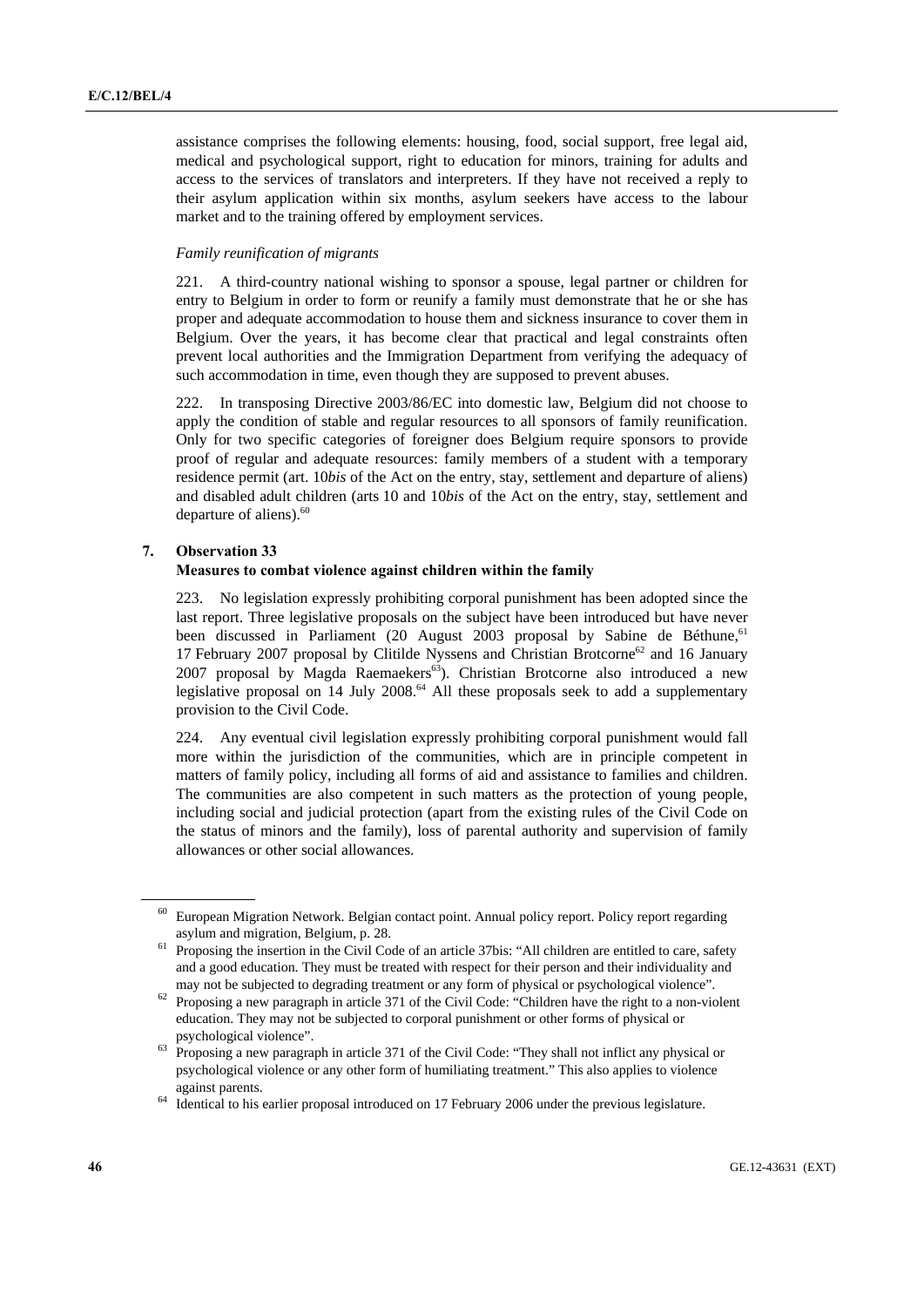225. With regard to the prohibition of corporal punishment of children under criminal law, however, the Minister of Justice sent a ministerial circular to the country's different judicial bodies, reminding them that corporal punishment of children may, in some circumstances, constitute assault and/or degrading treatment, which are criminalized in articles 398 et seq. and 417*quinquies* of the Criminal Code.

226. As regards communication among agencies intervening in cases of corporal punishment, the Federal Public Service for Justice and the *French and German-speaking Communities*, as well as the *Walloon Region*, signed a protocol in 2007 aimed at optimizing coordination between the medical and psycho-social sector and the justice sector in the interest of children confronted with violence. The protocol provides an intervention model rather than an exhaustive analysis of all the problems encountered or likely to be encountered and their solutions. The working group that drew up the protocol is currently arranging for it to be disseminated more widely among the agencies concerned.

227. The Federal Justice Service and the *Flemish Community* also signed an abuse protocol on 30 March 2010, which incorporates a *stappenplan* describing the ideal trajectory to be followed. The plan describes the different stages in an abuse case, distinguishing between abuse within the family (which is handled more by the social assistance sector) and that outside the family (handled mainly by the justice sector). The abuse protocol also provides tools designed to facilitate communication among concerned agencies and optimize their action with a view to taking better care of abused children.

228. With regard to sentencing, the criminal policy service has reliable statistics up to and including 2007. Slapping has not been expressly declared punishable under Belgian law, so it is not possible to provide accurate figures on it. The statistics also do not make a distinction between violence within and outside the family; both categories are therefore included in the figures. Subject to these nuances, the statistics on child abuse convictions can be seen in the table below.

229. The BUL columns in the table indicate the number of conviction bulletins and not the *number of persons convicted*, with the result that a person who has been convicted twice in the same year is counted twice. INT indicates the number of *internments*. A dash ("-") in the space for the number of offences means that no figure was found in the service's database. This may mean that there were no convictions/internments or point to an error in the coding of such offences.

|                                                    | 2004 |          | 2005 |                | 2006 |     |
|----------------------------------------------------|------|----------|------|----------------|------|-----|
|                                                    | Bul  | Int      | Bul  | Int            | Bul  | Int |
| Sexual abuse                                       |      |          |      |                |      |     |
| Indecent assault                                   | 526  | 42       | 498  | 32             | 427  | 37  |
| Rape                                               | 368  | 24       | 316  | 24             | 312  | 25  |
| Debauchery                                         | 74   | 1        | 83   | $\overline{4}$ | 64   | 3   |
| Affront to public decency                          | 137  | 3        | 141  | 19             | 112  | 11  |
| Abuse                                              |      |          |      |                |      |     |
| Intentional assault                                | 277  | 15       | 293  | 7              | 308  | 12  |
| Deprivation of food or care                        | 2    | $\theta$ | 3    | $\theta$       | 10   |     |
| Mutilation of the genital organs of a female child |      |          |      |                |      |     |
| Neglect or exposure of a child                     | 2    | $\theta$ | 1    | $\mathbf{0}$   |      |     |
| Child-care related crimes                          | 8    | $\theta$ | 4    | $\mathbf{0}$   | 5    | 0   |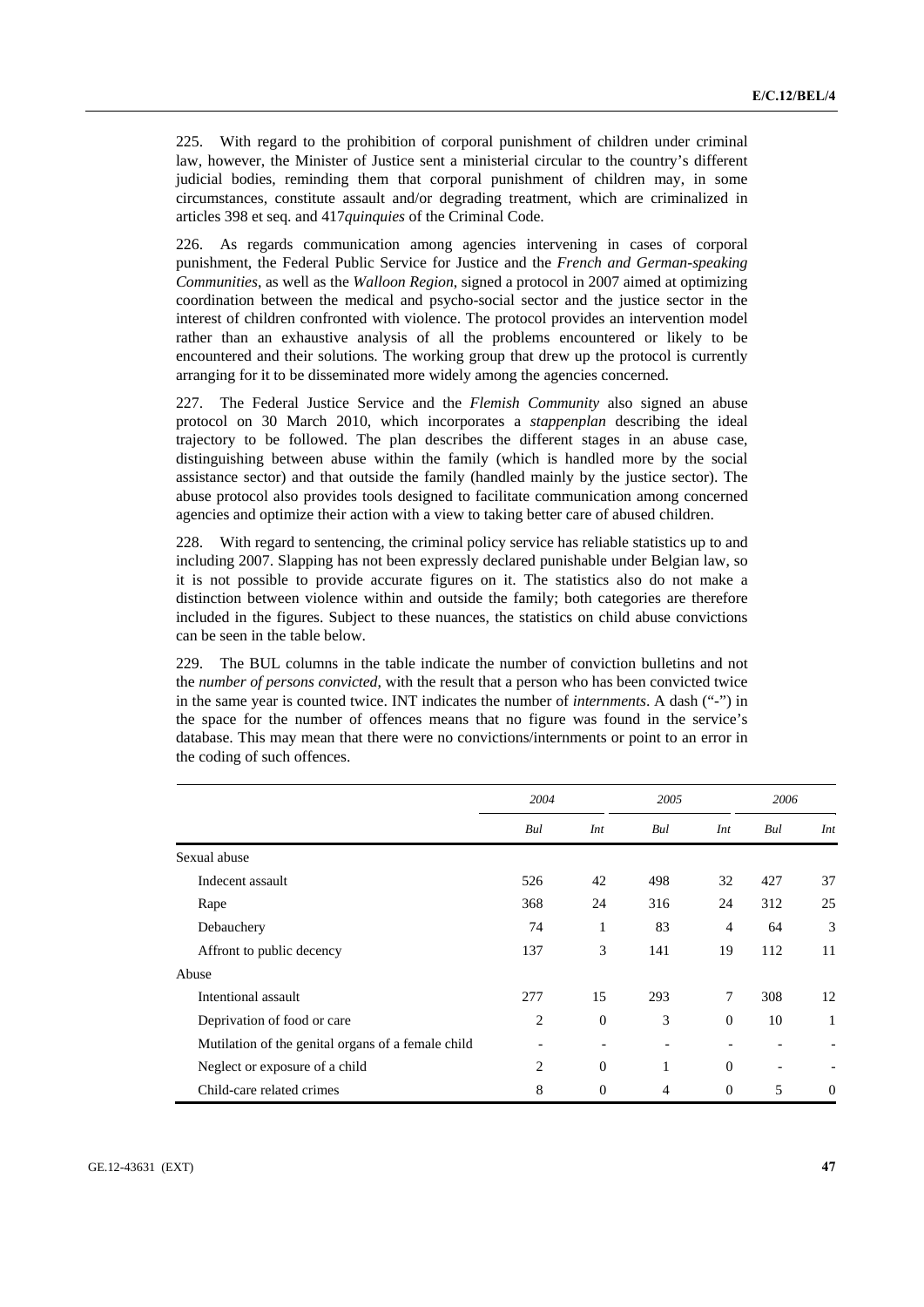### **8. Public awareness-raising and education measures**

230. (a) *Awareness-raising measures* have targeted health professionals working in hospitals. Two pilot studies, in 2006 and 2007, considered the feasibility of recording incidents of conjugal violence in a representative sample of hospital emergency services. The experts' conclusion was that some specific questions should be included in the emergency services online recording system once it is operational. Multidisciplinary training activities designed to improve the detection, care and follow-up of victims of conjugal violence took place in 18 hospitals in 2008–2009. Some 500 people were trained and will be offered advanced training in 2010;

 (b) *A public awareness-raising brochure* dealing with three major issues – child abuse, conjugal violence and older person abuse — was disseminated to emergency, paediatric, geriatric, gynaecological, obstetric and psychiatric services not only to encourage doctors and health-care personnel to detect cases of domestic violence but also to facilitate the care of victims:<sup>65</sup>

Another project on the problem of domestic violence, targeting general medical practitioners and comprising a guide to good practice, a training module and a recording system, will last several years;

 (d) Pilot studies involving the collection and recording of domestic violence data in a sample of hospital emergency services were conducted over two *recording* periods in a representative sample of the country's hospitals. The reports are available on the website;

 (e) Lastly, a *training* project for health *professionals* in hospitals was carried out to improve the detection, care and follow-up of victims of conjugal violence and violence against older persons and children.

# **9. Human trafficking**

231. The Act of 10 August 2005 amending various legal provisions with a view to strengthening *efforts to combat human trafficking* and the practices of slum landlords (*Moniteur belge* of 2 September 2005) incorporated in the Belgian Criminal Code the specific criminalization of human trafficking (arts 433 *quinquies* to 433 *novies*). The constituent elements of this crime are the existence of an act (recruiting, housing, transporting or receiving a person) and a well-established goal of exploitation, namely, the exploitation of child prostitution or pornography, begging, the labour of persons working in conditions contrary to human dignity, organ removal and constraint to commit a crime or offence.

232. The mechanisms for monitoring the Act's application include oversight by judges, an independent annual report drawn up by the Centre for Equal Opportunities and Action against Racism (www.diversite.be) and the twice-yearly government report produced by the criminal policy service of the Federal Justice Service.

233. The federal Government adopted a *national plan of action* to combat human trafficking on 11 July 2008. The plan of action emphasizes the importance of an integrated approach to combating human trafficking and focuses on five areas: changes in laws and regulations, prevention, victim protection, search and prosecution and coordination and information-gathering.<sup>66</sup>

<sup>65</sup> It is also available to all hospitals on the Federal Public Service for Health website:

http://www.health.belgium.be /Healthcare/Specialisedcare/Domesticviolence/index.htm?fodnlang=fr. 66 Available at: http://dsb-spc.be and www.diversite.be.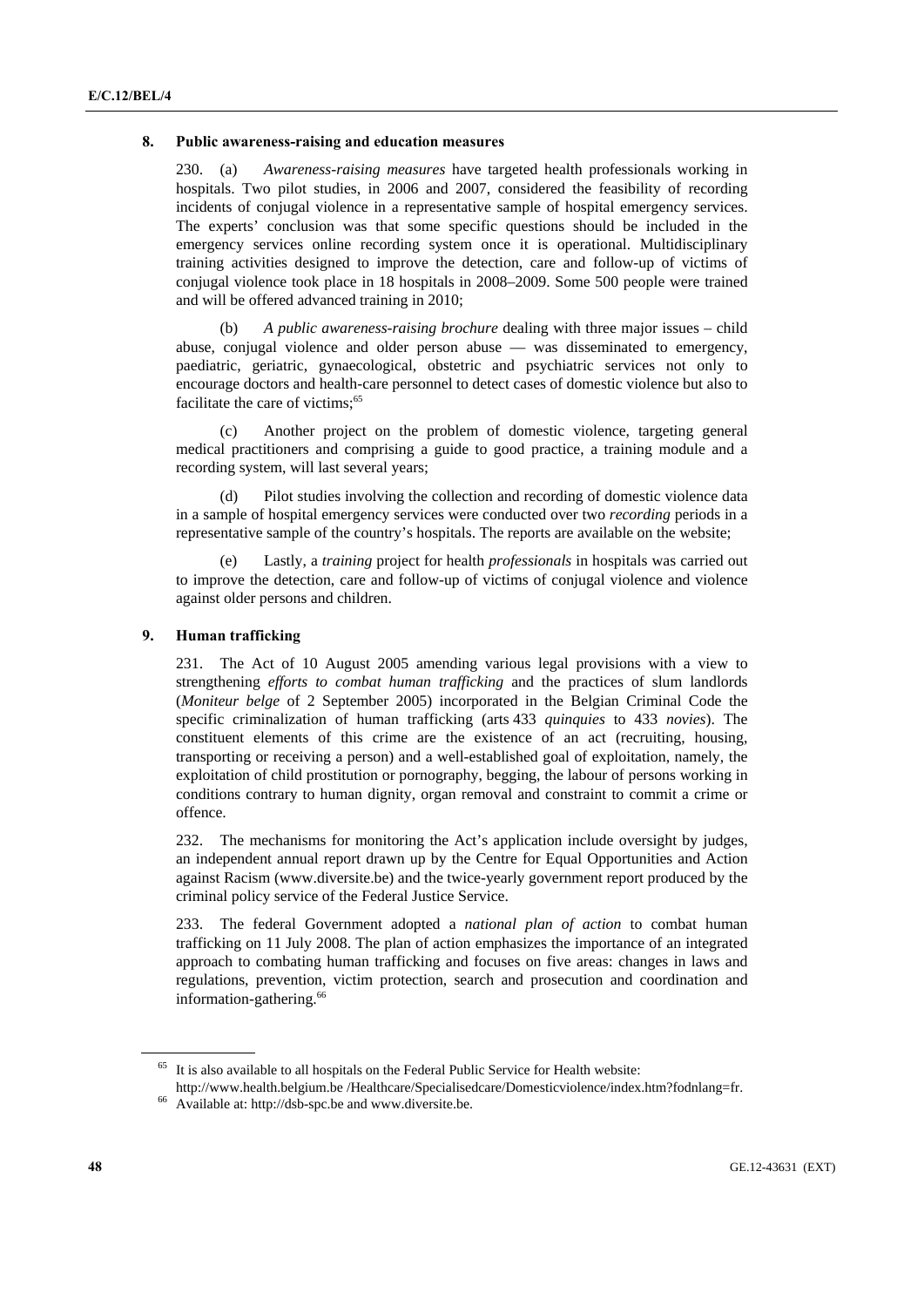234. Three *specialized reception centres* for victims are responsible specifically for offering victims of human trafficking accommodation, where necessary, and medical, administrative, psychosocial and legal assistance.

# **IX. Article 11**

#### **1. The right to the continuous improvement of living conditions**

235. In the European Union, a person is considered to be poor if he or she has an income equal to or lower than the poverty threshold, namely, 60 per cent of the median income in the country of residence. The amount of the poverty threshold differs from country to country. In Belgium in 2008, a single person earning less than 899 euros a month or a family with two children earning less than 1,888 euros a month would have been living below the poverty threshold and thus regarded as poor.

236. The **poverty threshold** is calculated by first calculating median income. Belgium has just over 10 million inhabitants or roughly 4.5 million (4,569,519) households. To calculate the median income, the standardized incomes of these households are classed from lowest to highest and the median income is that dividing the population exactly in two. The median income for a single person in Belgium in 2008 was 1,498 euros a month and the poverty threshold was 60 per cent of this amount: 899 euros per month.

237. Although Belgium already had a successful mechanism for ensuring a decent income, many new elements have been introduced in recent years.<sup>67</sup>

238. In 2008, Belgium adopted **a federal anti-poverty plan** comprising 59 specific measures with regard to incomes, employment, health, housing and access to energy and public services. This plan also permitted the creation of a new instrument: the inter-federal poverty barometer designed to provide a more accurate picture of poverty in Belgium. The barometer is based on 15 indicators that measure poverty trends in Belgium and allow future action to be targeted more effectively.

239. Belgium is also distinctive in that every two years it publishes a **report** by the service to combat poverty, precarity and social exclusion, which works with actors on the ground to measure the effective exercise of fundamental rights with regard to poverty at federal, community and regional level.

240. Like all European Union member States, Belgium also has a national action plan for social inclusion and against poverty. Given that there has been no marked decrease in poverty in Belgium in recent years, the 2008–2010 plan is continuing to focus on the key challenges identified in 2006:

- (a) Activation and diversity: more workers from at-risk groups;
- (b) Decent, sustainable and affordable housing for all;
- (c) Combating child poverty: breaking the poverty cycle.

241. At the federal level, the most significant change was probably brought about by the Act on **the right to social integration**, 68 which entered into force on 1 October 2002, replacing the 1974 Act on a minimum livelihood.<sup>69</sup> The integration income is currently 483.86 euros for a person in shared accommodation and 725.79 euros for a person living

<sup>&</sup>lt;sup>67</sup> All these elements can be consulted in detail at: http://www.mi-is.be.<br><sup>68</sup> Act of 26 May 2002 on the right to social integration, Moniteur belge of 31 July 2002, p. 33610.<br><sup>69</sup> For more details on this subject, see International Covenant on Economic, Social and Cultural Rights.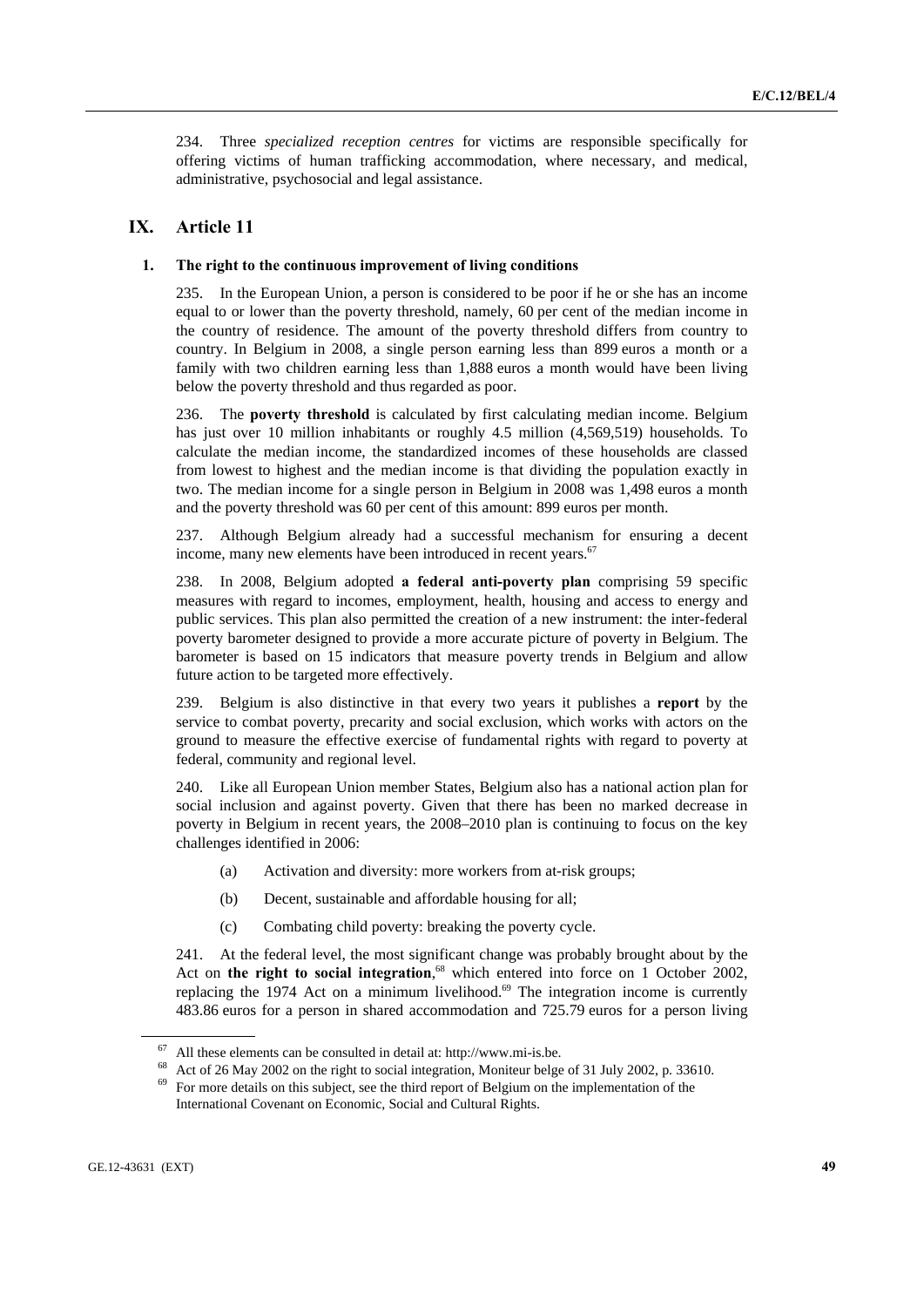alone, an increase of around 18.33 per cent over the integration income in effect four years ago.

242. Alongside the right to social integration, there is the **right to social assistance**, designed to enable everyone to live a decent life.<sup>70</sup> Such assistance is provided by public welfare centres, of which there is one per commune. The social assistance to be provided is designed not only to bridge some gaps related to life in society (palliative or curative assistance) but also to provide preventive assistance. It may consist of various types of assistance, ranging from material aid (financial assistance, assistance in kind) to nonmaterial aid (legal or budgetary advice, help with administrative procedures, help in the form of employment). More specifically, centres must analyse a person's social situation and make a precise diagnosis of his or her assistance needs, with a view to providing assistance in the form most appropriate to the situation.

243. Although **illegal immigrants** can only claim emergency medical care (see observation 35), material assistance in a reception structure is provided to foreign minors residing illegally in Belgium with their parents. $^{71}$ 

# **2. The right to adequate food**

244. The national nutrition and health plan was launched in April 2006 as a follow-up to the findings of the survey on the Belgian population's food consumption, conducted in 2004 at the request of the federal Minister for Public Health. On 7 May 2009, the Federal Health Service launched a new campaign on reducing salt intake, to make the population aware of the risks of consuming too much salt. On 30 September 2009, a campaign was launched to promote breastfeeding in Belgium by reminding the public that it is the most natural way of feeding a baby.

245. Food is one of the *Flemish Community's* six health-promotion targets. The target was approved by the Flemish government in 2009 and reads as follows: "Achieving health benefits for the population by increasing the number of people who engage in sufficient physical activity, eat a balanced diet and maintain a healthy weight". To reach this target, the Flemish Community recognizes and subsidizes by multi-annual agreements or management agreements partner organizations such as *Eetexpert* and *Vlaams Instituut voor Gezondheidspromotie en Ziektepreventie*.

246. On 1 June 2004, the *German-speaking Community* established a health promotion advisory board with the following priorities: promoting health, combating obesity and addressing mental health issues.

# **3. The right to water**

247. Belgium has ratified the 1999 Protocol on Water and Health to the Convention on the Protection and Use of Transboundary Watercourses and International Lakes (Water Convention). The Parties will evaluate regularly the progress made in implementing the Protocol. In March 2010, Belgium submitted its first report on the measures taken to ensure access to safe water in sufficient quantities.72

<sup>&</sup>lt;sup>70</sup> Article 1 of the Act of 8 July 1976 organizing public welfare centres.<br><sup>71</sup> See art. 57(2)(2) of the Act of 8 July 1976 organizing public welfare centres, as replaced by article 22 of the Act of 27 December 2005, Moniteur belge, p. 57359, and the royal decree of 24 June 2004 establishing the conditions and procedures for the granting of material assistance to foreign minors

living illegally in Belgium with their parents.<br><sup>72</sup> For more details, see: http://www.enece.org/env/water/Protocol\_reports\_pdf\_web/ Belgium\_summary\_report\_en\_fr.pdf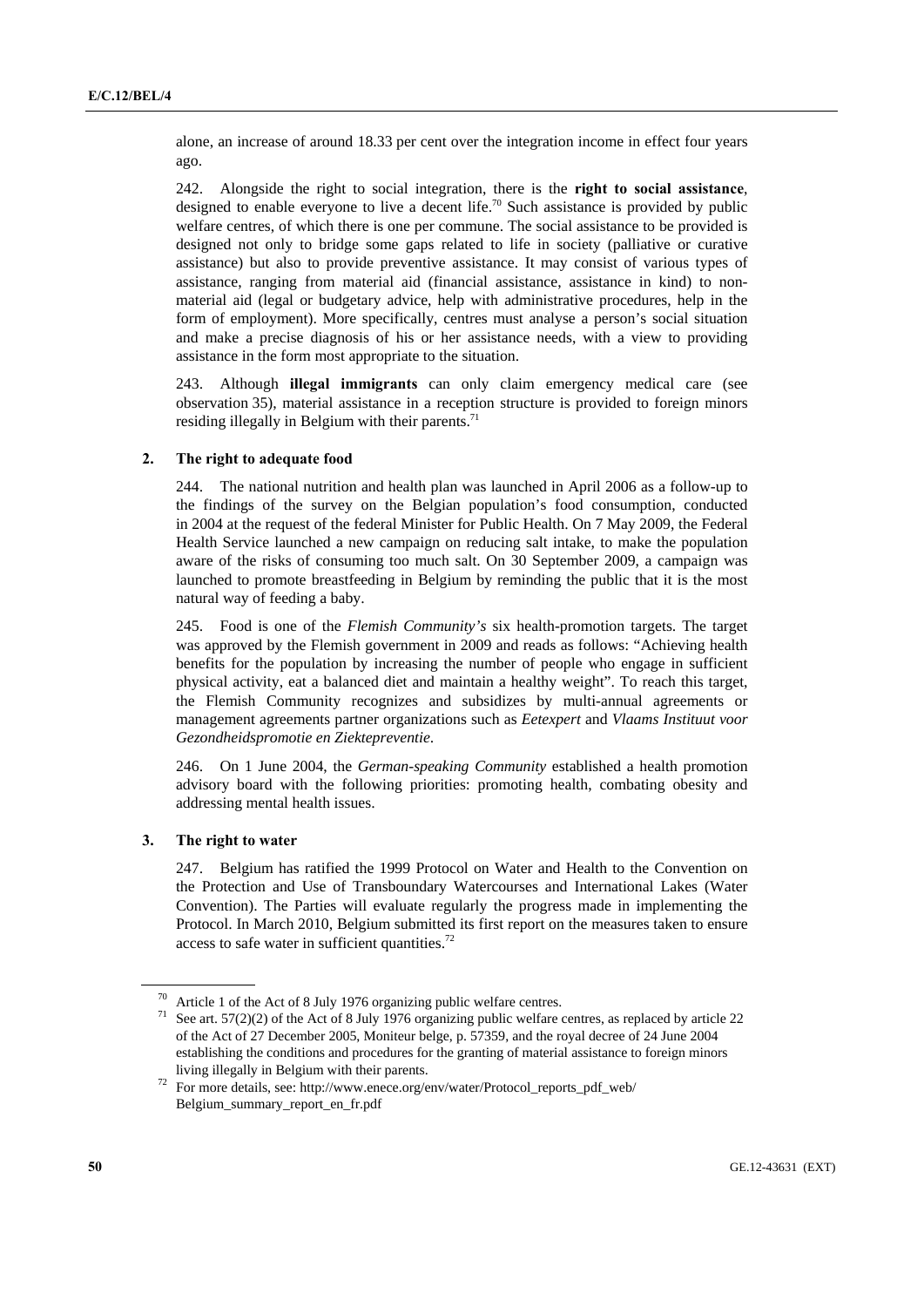248. In recent years, the different regions have taken several initiatives to help people living in poverty or precarity pay their water bills, which are rising steadily as a result of the increase in sanitation costs. In the *Flemish Region*, some groups are exempted from paying supra-communal sanitation charges and partially or fully exempted from paying communal sanitation charges. In the *Walloon and Brussels Regions*, there is a social fund for water on which public welfare centres can draw if they decide to pay a water bill.

## **4. The right to adequate housing**

### *National study on homeless or poorly housed persons*

249. Neither Belgium nor Flanders has official statistics on the number of homeless persons. In 2007, 10,316 homeless persons received general welfare assistance. According to FEANTSA estimates, there were 17,000 homeless persons in 2003.

250. In Belgium, the European Union Statistics on Income and Living Conditions (EU-SILC) survey provides statistics on income and living conditions. Although the survey is based on population records, some population groups such as the homeless are not questioned. At the request of the service to combat poverty, precarity and social exclusion and as part of the AGORA federal research programme, the survey has been adapted and now includes 250 undocumented persons and 250 homeless persons.

#### **5. Observation 34**

# **Ensuring access to adequate and affordable housing**

251. Different federal measures have been taken to give homeless people access to housing and social rights:

 (a) Any homeless person moving into housing that will be his or her primary residence may claim an installation grant payable once in a person's lifetime. The grant, introduced by the Act of 23 August  $2004<sup>73</sup>$  is designed to enable the person to furnish and equip his or her new home;

 (b) Any homeless person benefiting from an individualized social integration plan negotiated with a public welfare centre and, if possible, with an outside social organization that provides support and expertise may claim the integration income at the single-person rate. This measure, introduced by the Act of 26 October 2006, $^{74}$  is designed to encourage homeless persons to integrate in society and to help end their exclusion;

 (c) The maximum period during which an increased subsidy equal to 100 per cent of the integration income can be granted by the federal State may be extended from one year to two when the integration income is paid to a homeless person who moves into permanent accommodation, the intention being to encourage the efforts made by public welfare centres to integrate homeless persons in society.

252. Other recent improvements include the granting of federal subsidies to public welfare centres<sup>75</sup> to help cover the cost of *paying rental guarantees*.<sup>76</sup>

<sup>&</sup>lt;sup>73</sup> Act of 26 October 2006 amending the Act organizing public welfare centres and extending the personal scope of the installation grant, Moniteur belge, 27 September 2004, p. 69308. 74 Act of 26 May 2002, Moniteur belge of 30 March 2007, p. 18356. 75 There is a public welfare centre in each commune.

<sup>76</sup> Royal decree of 18 June 2004 granting a subsidy to public welfare centres to help cover the costs of paying rental guarantees for persons unable to pay them, Moniteur belge, 16 July 2004, p. 55689.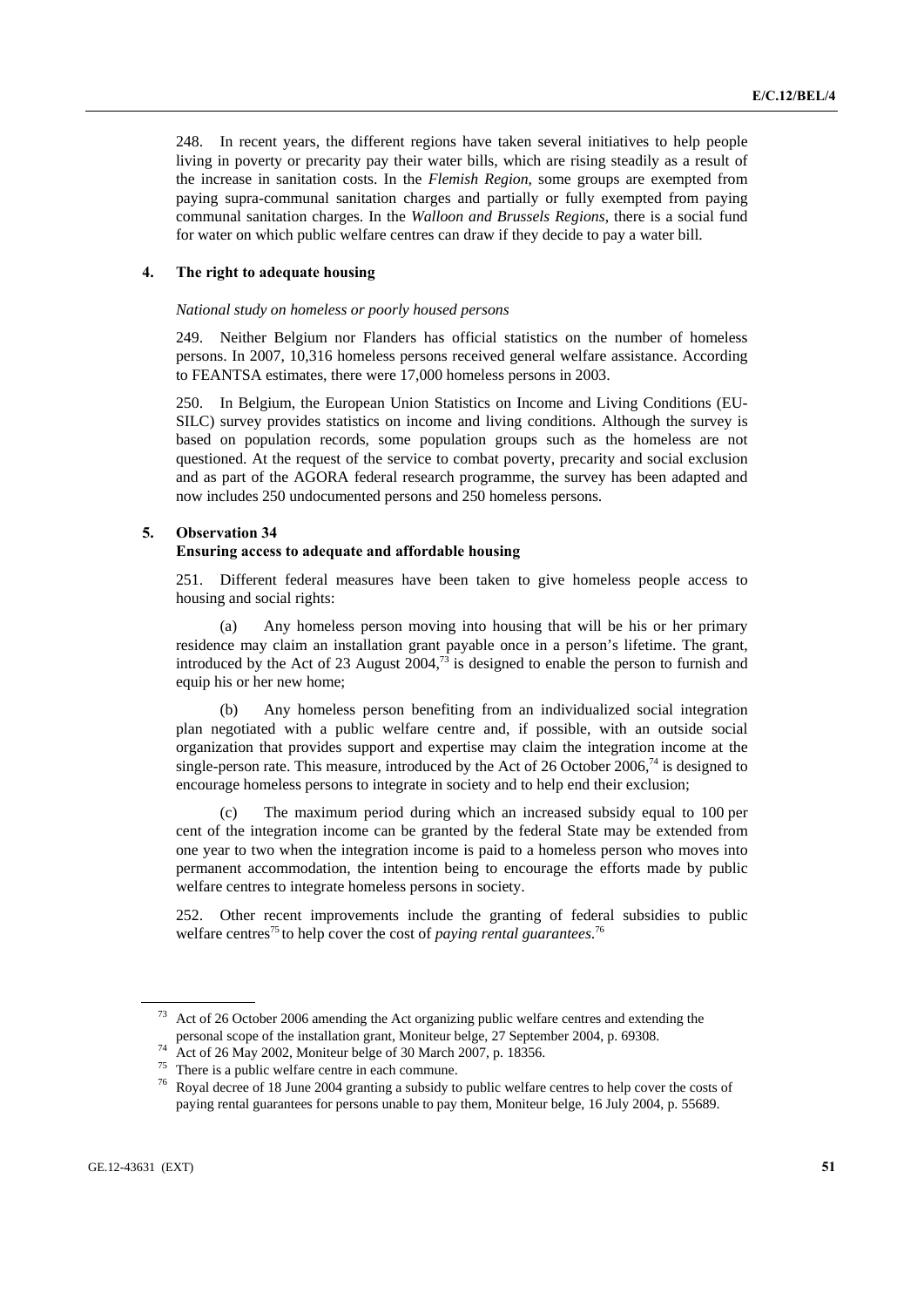253. Moreover, at the request of the interministerial conference on housing in 2006, joint rental commission pilot projects were launched in three Belgian cities. The three projects functioned differently, depending on the local situation and local opportunities, and pursued three objectives: to put in place an indicative grid for evaluating rental prices on the basis of various criteria, to promote mediation as a means of dispute settlement and to introduce a standard lease. The commissions functioned on the basis of a consultation model in which landlord and tenant representatives participated.

254. Since the right to housing and the right to human dignity may also be compromised by utility costs, the federal authorities have adopted a law entrusting public welfare centres with the task of *providing energy* supply guidance and financial assistance to the poorest people. The law is a response both to the need to address the consequences of liberalization of the gas and electricity market and to growing demands for financial assistance to cope with indebtedness. Implementation of the law, which allows public welfare centres to help people who are finding it difficult to pay their gas and electricity bills, has been made possible by the creation of a fund financed by an energy transportation tax.<sup>77</sup>

255. To help low-income households meet their winter heating needs, the federal authorities decided to set up a social fund for heating oil, $78$  which enables public welfare centres to provide heating allowances to households that fulfil certain conditions, thereby helping them to pay their heating bills.

256. An automatic procedure for obtaining subsidized gas and electricity rates is being put in place that will greatly increase the number of people actually benefiting from these rates. At the same time, it will be important to maintain a "paper" procedure for people for whom the automatic procedure is not effective.

#### *Impact of social housing measures*

257. The *Flemish* decree of 27 March 2009 on land and property policy sets ambitious, quantified, time-based targets for catching up with the demand for social housing to rent or buy and social housing building lots. Over the period 2009–2020, social housing supply should increase by 43,000 rental units, 21,000 units available for purchase and 1,000 building lots (plots of land in a social housing estate).

258. The rules on *rental social* housing are reproduced in the Flemish government decree of 12 October 2007.<sup>79</sup> Applicants must not only fulfil income and property ownership conditions but also demonstrate that they are prepared to learn Dutch and, in specific cases, to take steps to integrate in society. In allocating adapted social housing units, priority is given to applicants who are aged over 55 or have a disability. There are rules governing how rent is calculated, which include taking income into account.

259. The rules governing the *sale of social housing and social housing building lots* are reproduced in the Flemish government decree of 29 September 2006.<sup>80</sup> Income and property ownership conditions apply. In allocating adapted social housing units, priority is given to potential buyers who have a disability. There are rules governing the level at which

Act of 4 September 2002 entrusting public welfare centres with the task of providing energy supply guidance and financial assistance to the poorest people, Moniteur belge, 29 December 2008, p. 68,701.<br>
<sup>78</sup> 22 December 2008 programme Act, Moniteur belge, 29 December 2008, p. 68,701.<br>
<sup>79</sup> Regulating rental social housing and enforcing title VII of the Flemish Housing Code.

<sup>&</sup>lt;sup>80</sup> Decree on the conditions governing the transfer of real estate from the Flemish Housing Company and social housing associations pursuant to the Flemish Housing Code.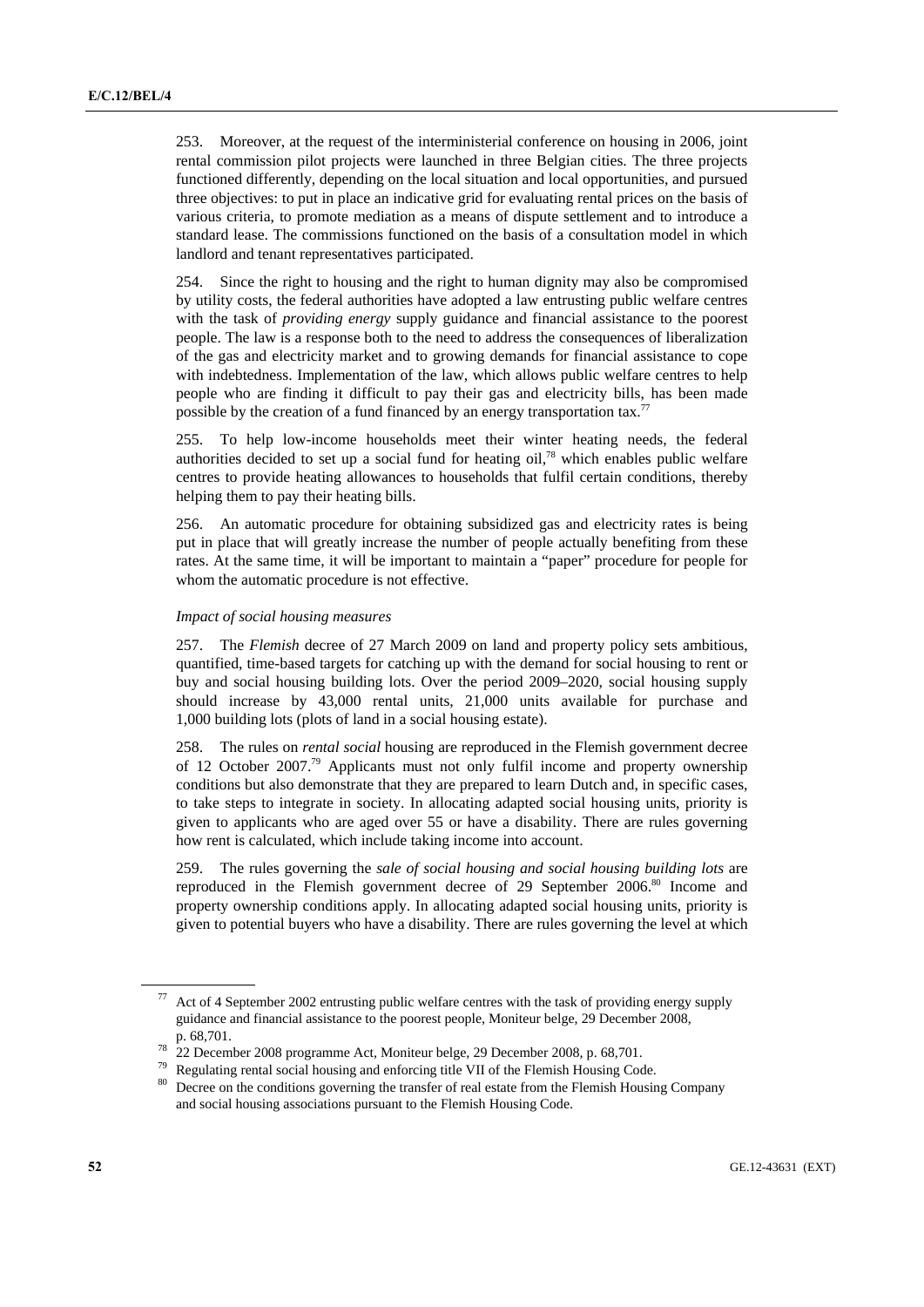sale prices are set; price norms apply to social housing units offered for sale and social housing building lots.

## *Accessibility of habitable housing for persons with special needs*

260. The following are actions taken by the *Flemish Community* in favour of families and single persons in need of housing:

 (a) A *rental subsidy*, in the form of a contribution towards rent, is paid to tenants who move from unsuitable or substandard housing into adapted housing that is up to standard and tenants who rent through a social rental office. Income and property ownership conditions apply;

 (b) An *adaptation grant* is paid for adapting a home to the physical condition of an older occupant. Income conditions apply;

 (c) An *improvement grant* is paid for making improvements on a home that is at least 20 years old. Income conditions apply;

 (d) A *housing renovation grant* is paid, in the form of a contribution towards the cost of the renovations, to the owners of a home that is at least 25 years old. Income and property ownership conditions apply.

261. *Brussels-Capital Region*: the legislation governing the removal and installation allowances and rental subsidies (ADIL) scheme was amended by government decree of 22 December 2004 and ministerial decree of 30 June 2005 to make such allowances payable quarterly and in advance. Generally speaking, the new legislation is more flexible and makes the ADIL scheme more accessible to low-income households. The income taken into account for calculating such allowances may be current income, as in the case of social housing.

262. The legislation organizing social real estate agencies (AIS) was amended by government decrees of 28 February 2008 and 4 September 2008 and by ministerial decrees of 4 November 2008 and 20 November 2008 mainly to make the AIS scheme more attractive, refinance the sector and simplify the scheme's administration and adapt it to the Housing Code. The sector currently manages a total of 2,487 housing units (situation as at 30 September 2009).

# **X. Article 12**

#### **1. National health policy and universal access to primary health care**

263. The Belgian health-care system is organized mainly into *two levels*, federal and community/regional. The federal Government is responsible for regulating (organic laws) and funding compulsory sickness insurance, determining accreditation criteria, funding hospitals, legislating on professional qualifications and registering medicines and monitoring their prices. Community and regional governments are responsible, within their respective community or territory, for prevention, health promotion, maternal and child health, different aspects of older person care, implementation of hospital accreditation rules and funding of hospital investments. The holding of periodic interministerial health conferences ensures the coherence of health policy in Belgium.

264. *Compulsory health-care* insurance covers all paid-up members of an insurance scheme. In some very exceptional cases, an employee must complete a qualifying period in order to be eligible for health care. Members may join a scheme as primary beneficiaries (they qualify for health care either because of their work or because they are in receipt of a social allowance) or as dependents (they have a derived right to health care because they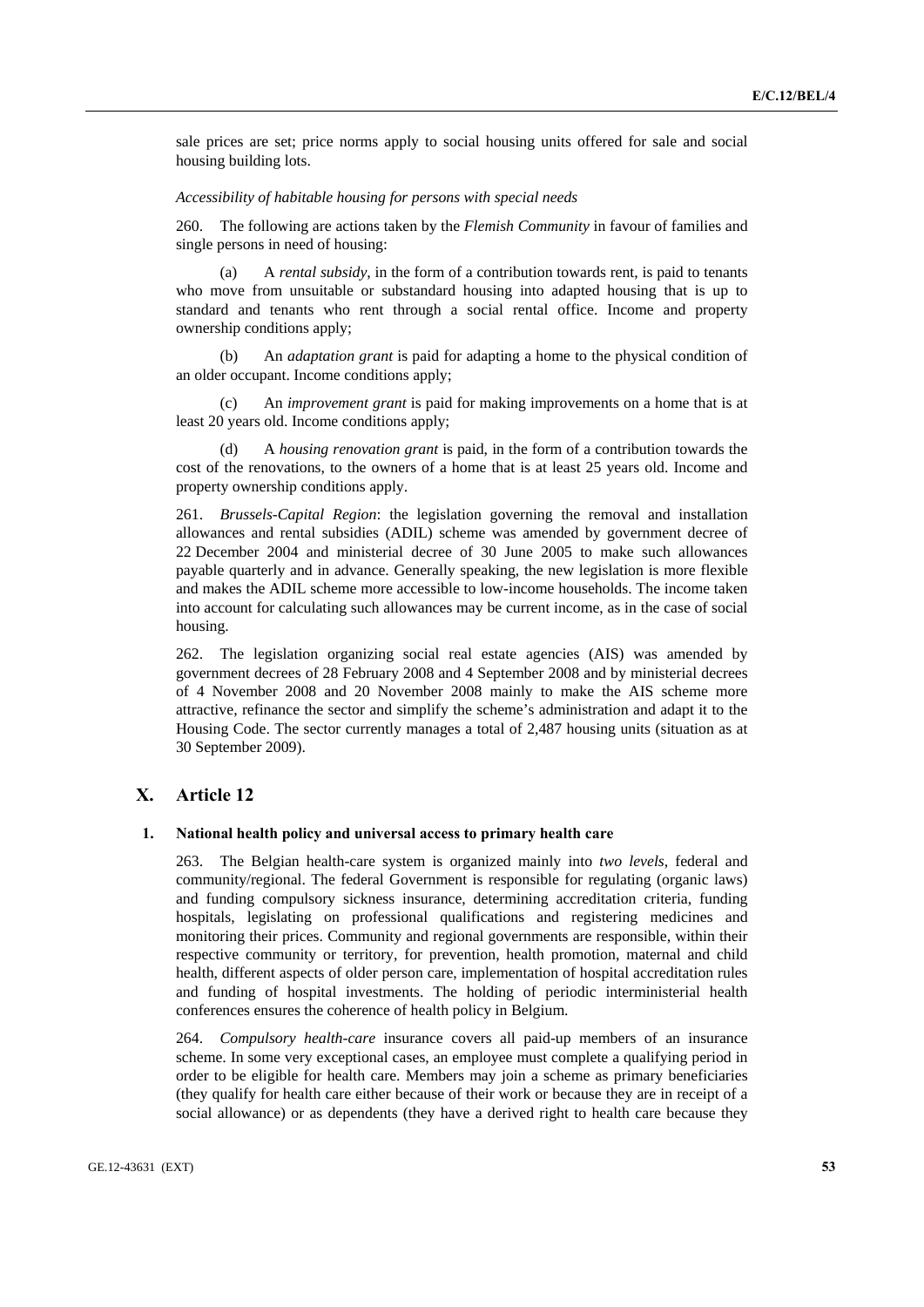are related to the primary beneficiary; for instance, parents or other cohabitants). In practice, the entire population of Belgium is covered by compulsory health-care insurance.

265. *Primary health care* is the foundation of the health-care system. The primary health care protocol concluded on 25 July 2001 between the federal Government and the communities and regions is designed to offer patients the most accessible and coherent care possible at the most appropriate level.

266. Belgium *sees the provision of universal, affordable quality health care* as one of its basic responsibilities.<sup>81</sup> The percentage of GDP allocated to health care  $-10.2$  per cent in  $2007$  — speaks for itself.<sup>82</sup> The most recent health survey (2008) organized by the Scientific Institute of Public Health provides a description of the population's health in Belgium and in the three regions (Flanders, Wallonia and Brussels-Capital). The survey's initial findings are already available online.<sup>83</sup>

267. An Act on compensation for harm resulting from health care was published in the *Moniteur belge* of 2 April 2010. The Act offers patients who have suffered harm as a result of health care *the possibility of receiving compensation* from a medical accidents fund, without prejudice to the right of the victim or his/her representatives to claim compensation for the harm before the courts.

268. In the *Flemish Community*, the policy goal is to create the conditions for promoting, protecting and restoring the health and wellbeing of the Flemish population both now and in the future in order to achieve an optimum level of health and wellbeing for each citizen. The Flemish health-care agency, which is responsible for achieving this goal, is seeking to promote healthy lifestyle choices, prevent diseases, risk factors and complications, improve the performance of health-care facilities, adjust the supply of health-care facilities to the population's needs, provide accessible and affordable care and increase the active participation and appropriate treatment of health-care recipients.

269. In the *French Community*, two successive five-year health promotion plans have been introduced, the first for the period 1998–2003 and the second for 2004–2008.<sup>84</sup>

270. The *Walloon Region* approves and subsidizes many outpatient assistance and care mechanisms, such as integrated health-care associations, and approves hospitals, rest homes and care homes. This also contributes to the quality of assistance and care provision.

271. The *French Community Commission* is developing a policy for health promotion in the Brussels-Capital Region, which involves not only ensuring a high volume of care provision but also developing conditions conducive to health. The projects receiving support are aimed at combating social exclusion and promote access to care for the most disadvantaged groups, support people's living environment and enable individuals to take responsibility for their own health. The Commission's medical care policy involves approving and subsidizing health-care institutions and agencies that prioritize health-care provision outside a hospital setting. This outpatient care policy relies on medical centres that provide centre-or home-based primary health care and on palliative and continuous care services that provide aid and assistance in the home or in non-hospital accommodation.

<sup>&</sup>lt;sup>81</sup> An updated version of the excellent series of health system profiles produced by the European Observatory on Health Systems and Policies will soon be available online: http://www.euro.who.int/ observatory/HiTs/20020525\_1. 82 OECD Health Data 2009.

<sup>&</sup>lt;sup>83</sup> http://www.iph.fgov.be/epidemio/epifr/index4.htm.<br><sup>84</sup> See Belgium's third periodic report, document E/C.12/BEL/3 of 21 September 2006. It should be noted that the second plan has been extended to 31 December 2011 to permit its evaluation: http://www.sante.cfwb.be/thematiques/promotion-sante.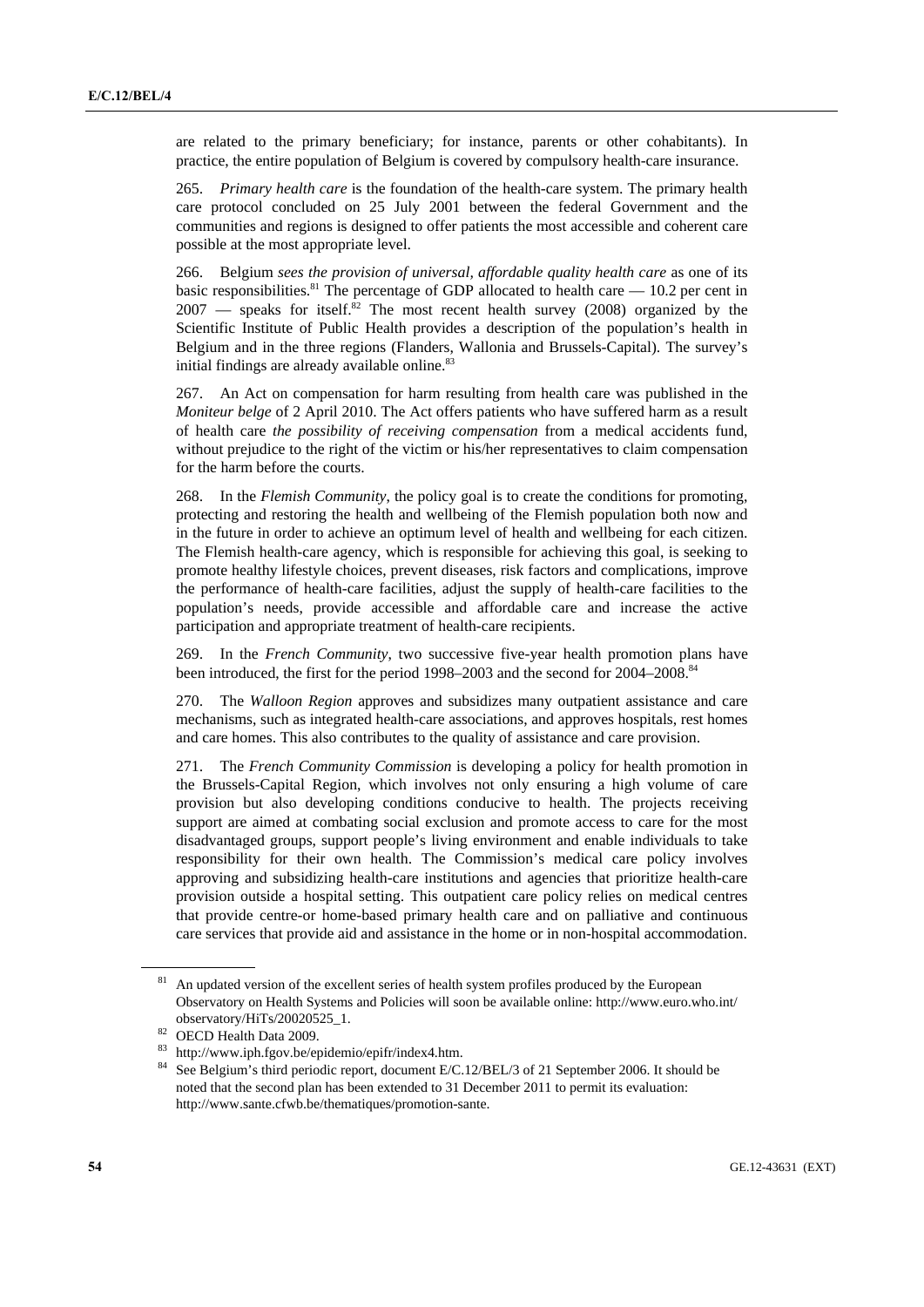272. The *German-speaking Community* has jurisdiction over health-care policy and health-care establishments (hospitals, retirement homes), health education and health promotion, and preventive medicine (preventive measures). The Community's health ministry is responsible for assisting, subsidizing and inspecting the different health services. It also plans and implements a number of public health campaigns. The bulk of its health budget is used to subsidize the two hospitals in the German-speaking territory.

## **2. Observation 35**

### **Accessibility of health goods and services**

273. It should be recalled that emergency medical assistance is universally guaranteed. Anyone residing legally or illegally in Belgium is entitled to receive emergency medical care. Doctors are responsible for certifying whether a person requires emergency care.<sup>85</sup>

274. Any person who fulfils *all the criteria for eligibility for health care* is entitled to have all or part of his/her health-care costs covered by compulsory health-care insurance. All health services covered by such insurance are listed in a nomenclature. A similar nomenclature exists for reimbursable medicines.

275. Some categories of *disadvantaged or chronically ill persons* are entitled to increased insurance coverage of health-care costs (BIM or OMNIO status) or can benefit from certain measures such as third-party billing, the comprehensive medical record (DMG), maximum billing (MaF), chronic illness maximum billing or fixed rates, or a long-term care plan. These measures make health care more affordable for certain categories of socially disadvantaged persons.

276. In 2009, long-term care plans for the treatment and *monitoring* of *certain chronic illnesses* were designed and put into effect by royal decree of 21 January 2009 to encourage care cooperation between the patient, the general practitioner, the specialist and other caregivers by providing financial incentives for both doctors and patients. The decree introduced a long-term care plan for patients with chronic renal insufficiency (in effect since 1 June 2009) and patients with type 2 diabetes (in effect since 1 September 2009).

277. In the *Flemish Community*, the policy goal is to provide universally accessible, personalized, quality health care. Where access is unequal, additional efforts are made. Accessible health-care provision is an integral part of quality health care. The Flemish authority is implementing an inclusive policy, paying particular attention to the following groups: people living in poverty, ethnic and cultural minorities (all non-Flemish persons, refugees and travellers) and foreigners not belonging to the above groups who are in Belgium illegally and request assistance or the right to stay. In keeping with the relevant WHO recommendation, the Flemish Community is seeking to expand primary health care by encouraging, first and foremost, cooperation among primary-health-care providers. The Flemish government has adopted a decree in this regard,<sup>86</sup> which determines, inter alia, that care providers must make a special effort to optimize access to primary health care for disadvantaged persons. This means that health-care provision must also take account of human diversity, which is linked to different factors such as culture and economic status. Affirmative action may need to be envisaged to achieve such equality of opportunity.

278. On 13 March 2009, the *Flemish Community* adopted a decree on *home care* (*woonzorgdecreet*) that combines existing and new forms of home-based care, support for home care and supplementary care and also residential care for older persons. It advocates

<sup>&</sup>lt;sup>85</sup> Act of 8 July 1976 organizing public welfare centres, Moniteur belge, 5 August 1976, p. 9876. See also under the heading "Economic and social rights of asylum seekers and their families".

<sup>&</sup>lt;sup>86</sup> Decree of 3 March 2004 on primary health care and cooperation among care providers.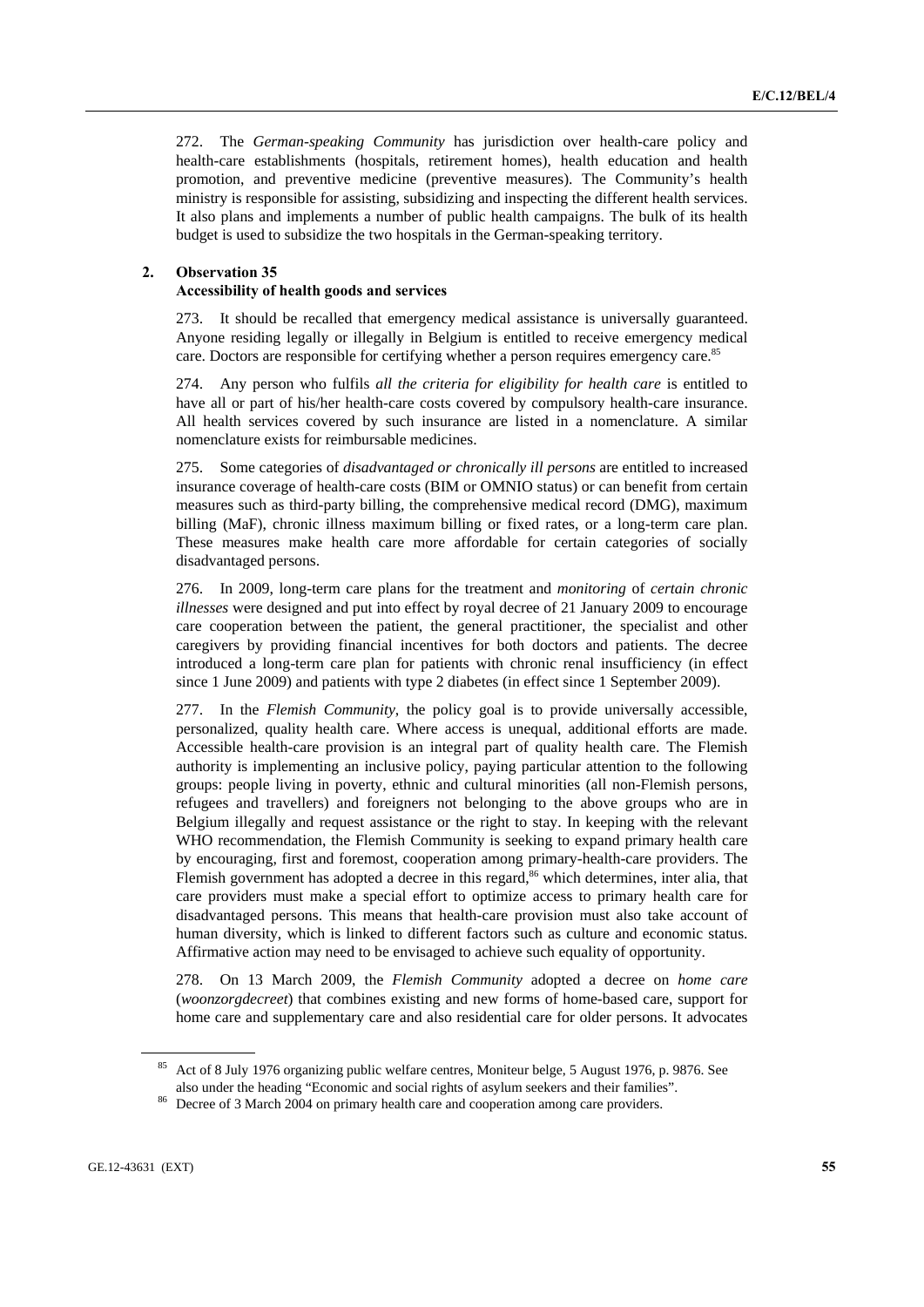preserving the independence and autonomy of older persons and emphasizes accessibility of home care without discrimination on grounds of ideology, religion, belief or philosophical position.87

279. To increase the *affordability of health care*, the Flemish government introduced a health-care insurance scheme (*Vlaamse zorgverzekering)* in 1999 designed to subsidize the non-medical costs of persons in need of care.<sup>88</sup> Since July 2007, new rules on the cost of staying in rest homes and rest and care homes have been in effect.<sup>89</sup> The primary goal of these rules is give Flemish residents greater financial protection and more transparency and clarity as to the amounts charged for their stay, the care received and the equipment for which they are billed. They also gain a clearer idea of the breakdown of daily costs and any additional elements for which they have been billed separately. Such financial protection for Flemish residents and their beneficiaries must be offered in all institutions. To this end, a number of principles are uniformly guaranteed by law (rules governing absence and death, deadlines for advance notice, guaranteed use, cessation of the written agreement).

280. By decree of 5 March 2009, the *French Community Commission* approves and funds centres for the coordination of home care and home-based services designed to enable anyone who is ill or disabled to live at home in dignity and freedom. Other services, such as home-help services, help people to stay in their homes or return home and provide, for as long as necessary, support and assistance with daily living for people living on their own, older persons, persons with disabilities, people who are ill and families in difficulties. These services enable beneficiaries to live better at home and gain and maintain their autonomy with the help of family, older person and household assistance, giving priority to those who need them most, namely, those who are most disadvantaged financially, physically, psychologically and socially.

281. In the *Walloon Region*, the decree of 30 April 2009 governs the approval and funding of centres for the coordination of home care and assistance designed to enable any person, without discrimination, to live at home with complete autonomy after a hospital stay or other life event. The coordination centre establishes the person's needs, draws up an assistance plan, supports the person and those around him/her and, where appropriate, recommends the person's transfer to a residential setting. It also acts as mediator in any disputes with health-care or assistance providers. It supports the primary-health-care system and works permanently with the person's general practitioner.

#### *Provision of appropriate, quality training to health-care personnel*

282. Since 1999, the Belgian Antibiotic Policy Coordination Committee (BAPCOC) has organized an annual publicity campaign on responsible antibiotic use. Between 1999 and 2006, outpatient use of antibiotics has declined by 36 per cent (number of packets consumed per 1,000 inhabitants per day). After increasing steadily from 1985 onwards, pneumococcal resistance to penicillin began to decline in 2000 and has continued to do so.

283. BAPCOC has also organized three campaigns to promote hand hygiene in hospitals. With each campaign, compliance with hand hygiene rules increases from 50 per cent before the campaign to 70 per cent after it.

284. In *Flanders*, a plan of action has been drawn up on the basis of the recommendations made in two studies on nosocomial infection control in hospitals and old people's homes.

<sup>&</sup>lt;sup>87</sup> http://www.zorg-en-gezondheid.be/DefaultFR.aspx?id=9212.<br><sup>88</sup> See also the answer under article 9: Universal social security coverage.<br><sup>89</sup> Flemish government decision of 9 February 2007 and ministerial decree of 14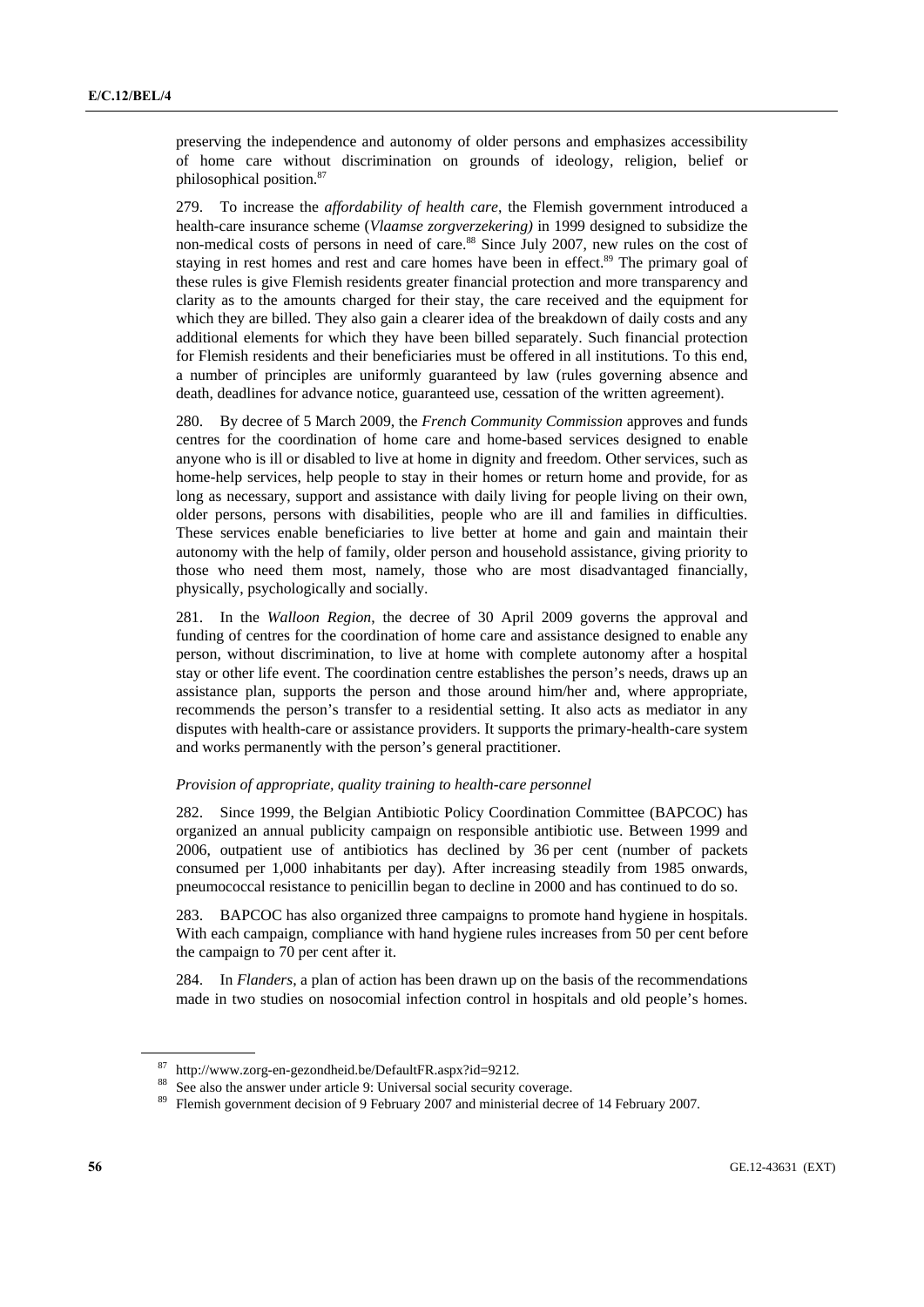The plan envisages a whole range of initiatives, some of which have already started while others are planned for a later phase.<sup>90</sup>

# **3. Maternal and child health care**

285. In the *Flemish Community*, since 2007 newborns can be screened for 11 congenital metabolic diseases instead of three. Screening is carried out by recognized centres at no cost to parents. Moreover, some psychiatric hospitals have care units where mothers suffering from postpartum psychological problems (postpartum depression or psychosis) and in need of care can be hospitalized along with their babies (up to 12 months). Children's health care used to be subsidized by *Kind en Gezin* (2000–2006). Since 2007, it has been subsidized by the Flemish government. The intention is that, from 2010 onwards, these projects will be subsidized by the National Sickness and Disability Insurance Institute (INAMI).

286. In the *German-speaking Community*, the preventive health scheme *Dienst für Kind und Familie* (DKF), the equivalent of ONE and *Kind en Gezin,* is designed to ensure and monitor the healthy development of children. A prevention and early warning system for monitoring children's wellbeing and normal development permits the identification of families where early intervention is needed for both the child and the whole family. Prenatal visits and financial assistance ensure optimum monitoring in pregnancy, including prenatal insurance coverage.

### **4. Immunization programmes and other strategies for combating communicable diseases**

287. Each year, the federal authorities draw up a basic immunization calendar. Thus far, only poliomyelitis vaccination is mandatory, but other vaccinations are strongly recommended (diphtheria, tetanus, whooping cough, measles, German measles, mumps, hepatitis B and illnesses caused by type b haemophilus influenzae, group C meningococcus and pneumococcus). It is up to each community to design its own immunization policy: choice of target groups, free immunization, choice of immunization providers, etc.

288. The INAMI insurance committee may nevertheless conclude agreements that are limited in time and/or scope and are intended to subsidize the cost of vaccines as part of national prevention programmes. Article 56  $(2)(1)(4)$  of the coordinated Act of 14 July 1994 (as supplemented by the programme Act of 27 December 2006 which makes it possible for the federal authority's contribution to be paid in the form of advances and a final balance) provides the legal basis for the federal authority to subsidize national preventive immunization campaigns through INAMI.

289. Some vaccines, such as Gardasil and Cervarix (cervical cancer vaccines), come under the heading of reimbursable pharmaceutical services. Other types of vaccines subsidized by INAMI include flu vaccines. The health-care insurance scheme recently began to subsidize the cost of flu vaccinations for certain categories of persons; it also subsidizes other vaccines such as diphtheria, rotavirus, measles, German measles, mumps and pneumococcus. Some health insurance funds provide additional vaccine coverage under supplementary insurance.

290. In Flanders, all children are immunized systematically and free of charge under the basic immunization programme. All vaccines covered by the programme are made available to immunizers by the authorities. The level of immunization achieved by these

 $90$  For more information, see: http://www.zorg-en-gezondheid.be/zorginfecties.aspx.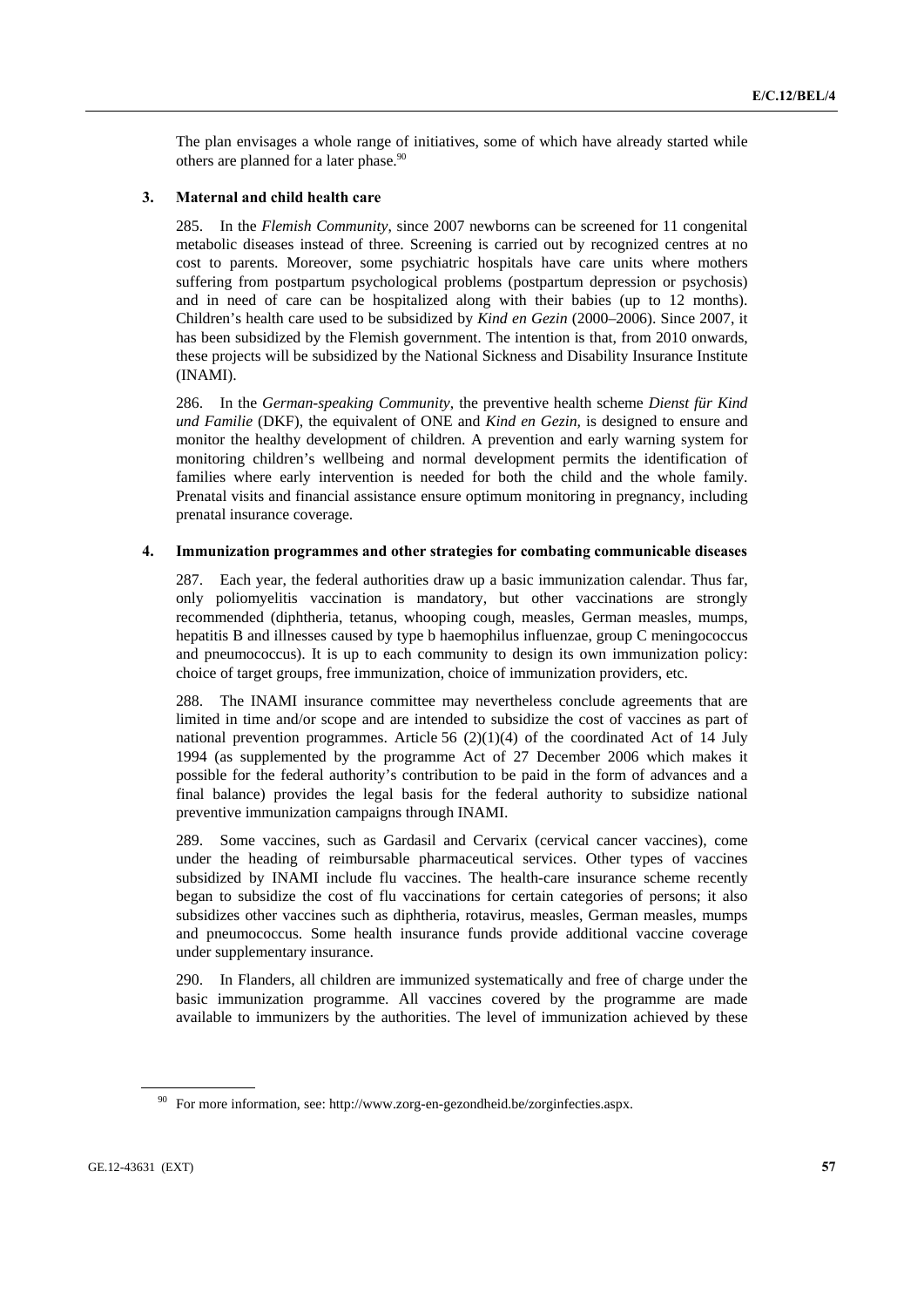means in analysed periodically and, where it is high, is effective in providing targeted immunity for the diseases in question. The latest analysis was made in 2008.<sup>91</sup>

291. The immunization programme in the *German-speaking Community* is based on the recommendations of the High Council for Health. DKF and the school medicine programme immunize infants and children aged 0 to 18 years according to the expertapproved vaccine scheme. Immunization rates are recorded annually by the school medicine services.

292. In the *French Community*, immunization rates for infants (18–24 months) are as follows:

| Disease                           | 2003 | 2006 | 2009 |
|-----------------------------------|------|------|------|
| Polio                             | 92.3 | 92.5 | 90.4 |
| Diphtheria/Tetanus/Whooping cough | 92.7 | 94.9 | 90.6 |
| Measles                           | 82.5 | 89.0 | 92.4 |

## **5. Alcohol, tobacco and drug policy**

293. In January 2010, the interministerial conference on drugs adopted a joint declaration in which it affirmed the guiding principles of Belgian policy with regard to *illicit drugs, tobacco, alcohol and psychoactive medicines*. These principles opt clearly for a comprehensive, integrated policy that gives priority to prevention and to assisting persons with addiction problems.

294. The Act laying down general rules for the *prohibition of smoking* in indoor spaces accessible to the public and the protection of workers against tobacco smoke was published in 2009. A temporary exemption was nevertheless granted for partitioned bars. Help with giving up smoking is subsidized under the compulsory health-care insurance scheme and is aimed primarily at pregnant women and their partners.

295. In June 2008, health ministers adopted a joint declaration on future alcohol policy. Since December 2009, there has been a ban on selling, serving or offering any drink or product with an *alcohol* content of over 0.5 per cent to young people aged under 16.

296. The compulsory health-care insurance scheme plays an important role in Belgium in funding *assistance for illicit drug users*. There are a large number of health-care providers and structures to which any drug addict can go for help. For example, general practitioners, psychiatrists, psychologists, psychotherapists and mental health centres can offer care and general and psychiatric hospitals can provide residential treatment. The Federal Public Health Service is pursuing an innovative policy with regard to the care of people with substance-abuse problems, for instance by funding pilot projects. $92$ 

297. The existence of different levels of authority explains the diverse nature of the provision and forms of care available to drug addicts: public health (hospitals), prevention of addiction problems (communities) and outpatient care (regions). The cost of the care offered to addicts by care providers and structures is borne by insured persons and, to a large extent, by health-care insurance.

298. There are also different types of *specialized rehabilitation centres* for drug addicts. These centres sometimes also cater for alcoholics. Most specialized drug treatment centres,

<sup>&</sup>lt;sup>91</sup> http://www.zorg-en-gezondheit.be/uploadedFiles/Nlsite/Preventie/Infectieziekten\_en\_vaccinaties/ Vaccinaties/professionelen/vaccinatiegraad/VCOV\_fulltekst\_2009\_02\_06-text.pdf 92 www.health.fgov.be/drugs.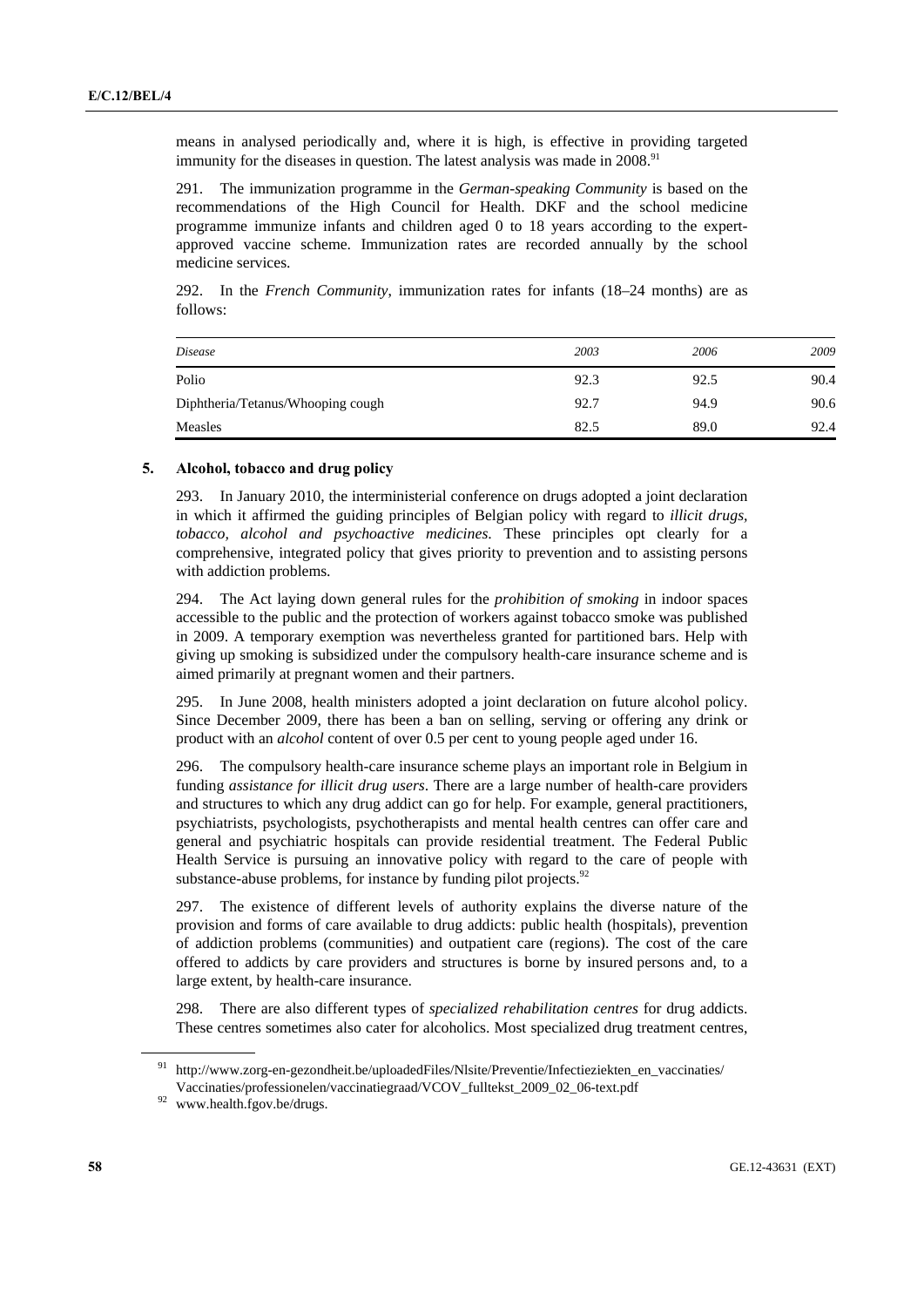which are not recognized as hospital centres, are funded under rehabilitation agreements, which enable insurers to cover the cost of the rehabilitation programmes attended by addicts in these centres. INAMI has availed itself of the legal option of concluding agreements with rehabilitation establishments in order to finance (through insurers acting as payment funds) various drug treatment centres.

299. The treatment options offered by these centres can be of several types: long-term residential programmes, crisis residential centres, drop-in centres mainly offering group therapy and support centres mainly offering one-on-one therapy.

300. Prevention of addiction is one of the priorities of the *French Community's* five-year programme 2004–2008.

301. The *Flemish Community* has set six preventive health goals, of which the one in relation to alcohol, tobacco and drugs,  $93$  adopted by the Flemish government in 2009, is to improve public health by reducing tobacco, alcohol and drug use by 2015. In order to achieve it, the Flemish Community recognizes and subsidizes partner organizations (*Vereniging voor Alcohol en andere Drugproblemen, Vlaams Instituut voor Gezondheidspromotie en Ziektepreventie)* by means of multi-year agreements or management agreements.<sup>94</sup> In 2009, the Flemish government adopted a plan of action to this end.

302. In the *German-speaking Community*, the goal is to prevent alcohol and tobacco abuse and the use of illicit drugs and other harmful substances, particularly among children and adolescents, to ensure the treatment and reintegration of drug addicts and to support their families. The non-profit association entrusted with preventing addiction in the *German-speaking Community* is the *Arbeitsgemeinshaft für Sucht und Lebensbewältigung*, which organizes information and awareness-raising activities in schools on the subject of legal and illegal drugs. It also organizes smoking-cessation classes for anyone who wants to give up smoking. The association is responsible for coordinating mutual support groups on addiction for the persons concerned and their families.

303. In the *French Community Commission*, the services that deal with addiction take a multidisciplinary approach to specific prevention, support or care activities for persons experiencing, or likely to experience, addiction problems and are also responsible for their social, family, school and occupational reintegration.

304. Through the adoption of the decree of 30 April 2009 on assistance and care networks and services specialized in addiction, the *Walloon Region* provided a legal basis for the outpatient sector that works with addicts. Addictions include not only the abuse of licit or illicit substances but also gambling. Both the addict and his or her family receive help in the form of risk reduction, outpatient care or psychosocial support both before and after residential treatment and even subsequently. Activities are organized within a network that includes all stakeholders and tailors activities to existing needs. These networks are organized on a territorial basis coordinated with that of mental health coordination platforms.

# **6. Prevention of HIV/AIDS and other sexually transmitted diseases**

305. In order to respond as comprehensively as possible to the needs of AIDS patients at the various levels of medical care and support, agreements are also concluded between INAMI and AIDS referral centres. These agreements organize reimbursement of the

<sup>93</sup> http://www.zorg-en-gezondheid.be/default.aspx?id=20616.

<sup>&</sup>lt;sup>94</sup> Legal basis: Flemish decree of 21 November 2003 on preventive health-care policy.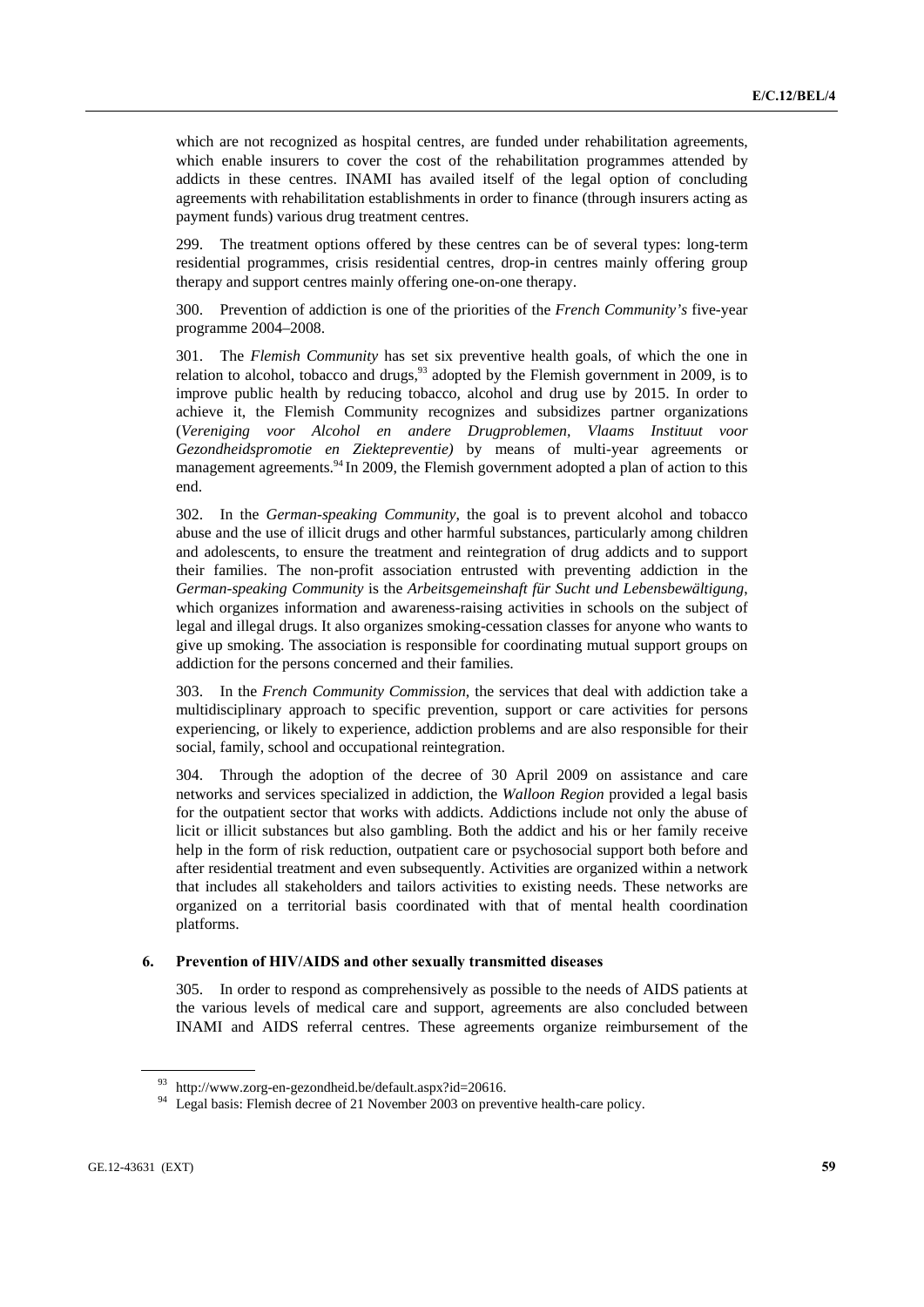multidisciplinary rehabilitative guidance and medical and psychosocial support provided by the referral centres concerned to AIDS patients, HIV-infected persons and seronegative children of seropositive mothers. There are currently nine referral centres, in Antwerp, Brussels, Charleroi, Liège, Ghent and Leuven.

306. The *Flemish Community* recognizes and subsidizes by multi-annual agreements or management agreements partner organizations such as Sensoa and organizations on the ground (Institute of Tropical Medicine, Pasop, GHPRO, needle-exchange organizations) involved in the prevention of sexually transmitted diseases and AIDS and the promotion of sexual health. Different target groups are reached through these prevention organizations.

307. The *French Community* has developed a concerted strategy for STD/AIDS prevention. Different agencies put in place specific activities related to STD/AIDS prevention, health promotion, screening and care.

308. As regards the *French Community Commission*, family planning centres operate as non-hospital drop-in services where individuals, couples and families receive sexual and emotional support and information.

309. The *German-speaking Community* coordinates a group of different actors on the ground (school medicine service, street educators) to ensure that information and awareness-raising activities on sexually transmitted diseases, particularly HIV, are conducted in all the community's secondary schools.

310. Belgium welcomed the adoption of the ILO Recommendation concerning HIV and AIDS and the world of work (June 2010).

## **7. Ensure affordable access to essential drugs**

311. Compulsory health-care insurance reimburses the cost of antiretroviral medicines for the treatment of AIDS (nucleoside/nucleotide reverse transcriptase inhibitors, nonnucleoside reverse transcriptase inhibitors, protease inhibitors and fusion inhibitors), subject to authorization by the consulting physician. Different measures have also been taken over the years to improve access to health care for chronically ill and lowincome persons (BIM and OMNIO status, maximum billing, maximum billing for chronically ill persons, fixed rates for medicines for chronic diseases, the comprehensive medical record).

# **8. Psychiatric facilities and effective judicial control of confinement**

312. Psychiatric facilities provide the full range of adult psychiatric care (severe depression, psychotic disorders, alcohol dependence, etc.). Persons suffering from serious psychological problems may be admitted to an approved psychiatric hospital. Multidisciplinary teams (psychiatrist, psychologist, ergotherapist, nurse, social worker) in one or more specialized services determine and provide the therapy most suited to the diagnosed problem.

313. In the mental health area, the authorities have invested heavily over the past six years in public education about anxiety, stress and sleep problems. In 2008, some 2,500 general practitioners and almost all pharmacists in Belgium were trained in the treatment and support of patients and customers faced with such problems. The message of the 2009 campaign on sleeping pills and tranquillizers was: "*Think before using sleeping pills and tranquillizers. Talk to your doctor or pharmacist*". The campaign was aimed primarily at non-users and recent users, in order to inform them about the potential risks of uncontrolled use and propose alternatives.

314. The *Flemish Community* pays particular attention to the prevention of depression and suicide. In 2007, the Flemish government adopted a plan of action to implement the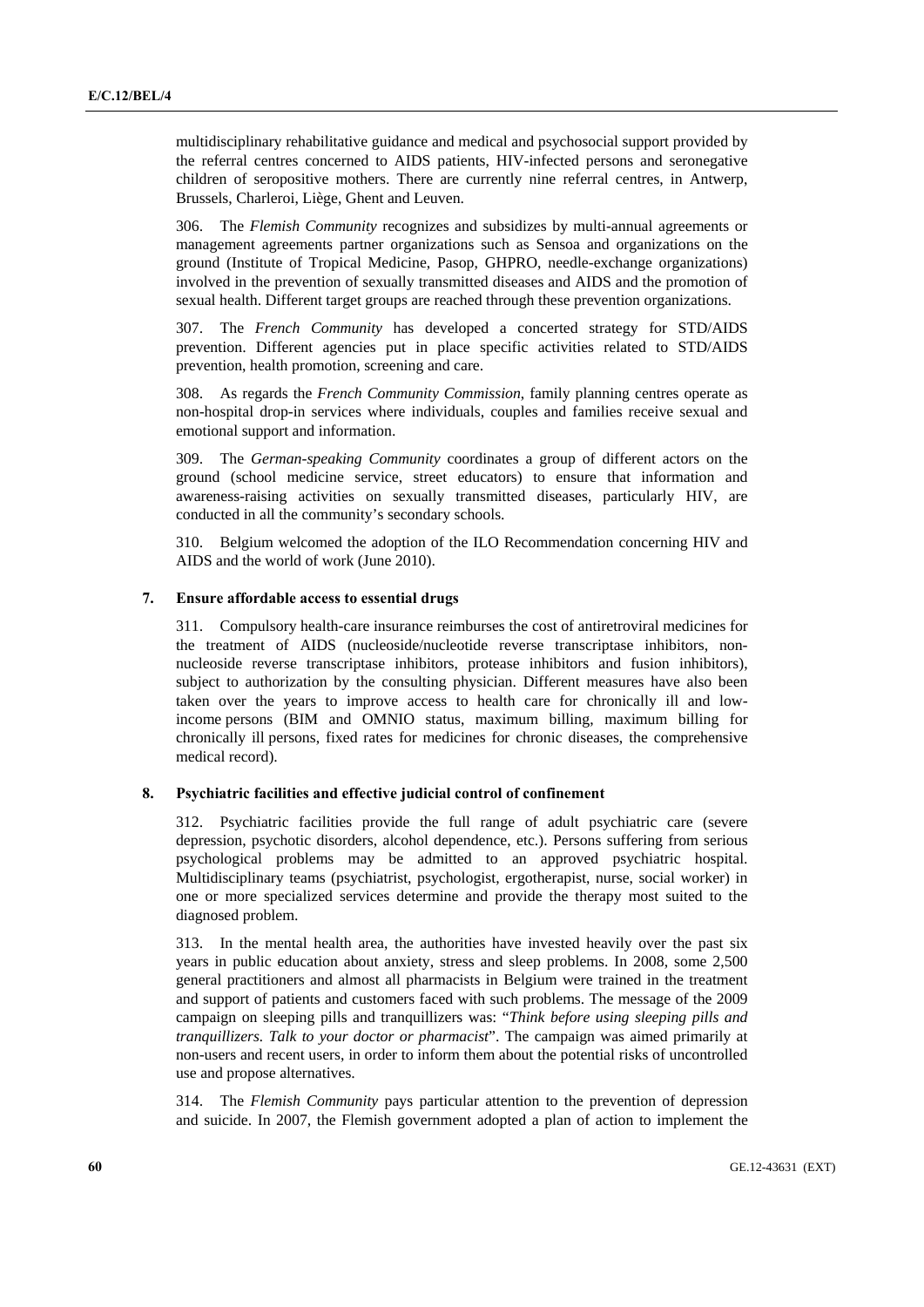preventive health goal relating to suicide prevention. Over the preceding years, the Flemish Community had allocated considerable budgetary resources to making the expertise of mental health centres available to sectors contacted via outreach activities. The main aim of such outreach activities is to detect psychological problems as early as possible and to provide the most appropriate care available.

315. Mental health and wellbeing is one of the priorities of the *French Community's* fiveyear programme 2004–2008.

316. For now, the *German-speaking Community* has an acute psychiatric service in the St. Vith hospital. The establishment of psychiatric centres is at the planning stage. Persons suffering from severe mental disorders and in need of confinement and long-term monitoring are sent to Germany or the French Community. However, there is also a support service for people with psychiatric disorders who are living at home.

317. The *French Community Commission* funds and approves mental health services, which offer an initial consultation, analyse and channel beneficiaries' requests, make diagnoses and provide psychiatric, psychological, psychotherapeutic and psychosocial treatment for mental health problems with a view to enhancing the patient's psychological wellbeing in his/her customary environment. It also funds telephone-counselling services, which provide anonymous, confidential assistance to any caller who is in a state of crisis or psychological distress.

318. In 2009, the *Walloon Region* adopted a new decree on mental health services in order to improve the functioning of the support network for persons with mental health problems. The decree, dated 20 April 2009, introduced the recognition of mental health referral centres designed to support the actions of mental health professionals, either generally or specifically for targeted problems, such as the treatment of sex offenders or addicts. Following intensive consultations with the sector, a position of liaison officer was created. Such officers focus on the needs of users and, to this end, are responsible for coordinating care interventions, guaranteeing any decisions taken and supporting the entire process aimed at ensuring the person's autonomy. This outpatient function is especially important for the patient's care pathway and in some cases helps avoid hospitalization.

## *Effective judicial control of confinement*

319. Article 7(1) of the Social Defence Act of 1 July 1967 concerning persons with abnormalities, habitual offenders and perpetrators of certain sexual offences stipulates that courts may order the confinement of a person accused of committing a crime or offence. The only exception concerns persons who have already been convicted, in which case the decision rests with the Minister of Justice but is subject to the approval of a social defence commission (art. 21), of which there is one in each psychiatric section. These commissions consist of a serving or honorary magistrate, who presides, a lawyer and a doctor (art. 12). They determine how confinement decisions are to be enforced (location and potential transfer) and when confined persons are to be released (arts  $18$  et seq.).<sup>95</sup>

# *Environment and health*

320. A *national plan of action* for environment and health (NEHAP 2009–2013) was adopted in December 2009 and focuses mainly on projects aimed a reducing the incidence of respiratory problems, especially in children. A campaign on indoor pollution was

<sup>&</sup>lt;sup>95</sup> The Act will be amended by the Act of 21 April 2007 on the confinement of persons with mental disorders, which will enter into force on the date set by the King and by 1 January 2012 at the latest. Courts of enforcement will then take over the commissions' responsibilities.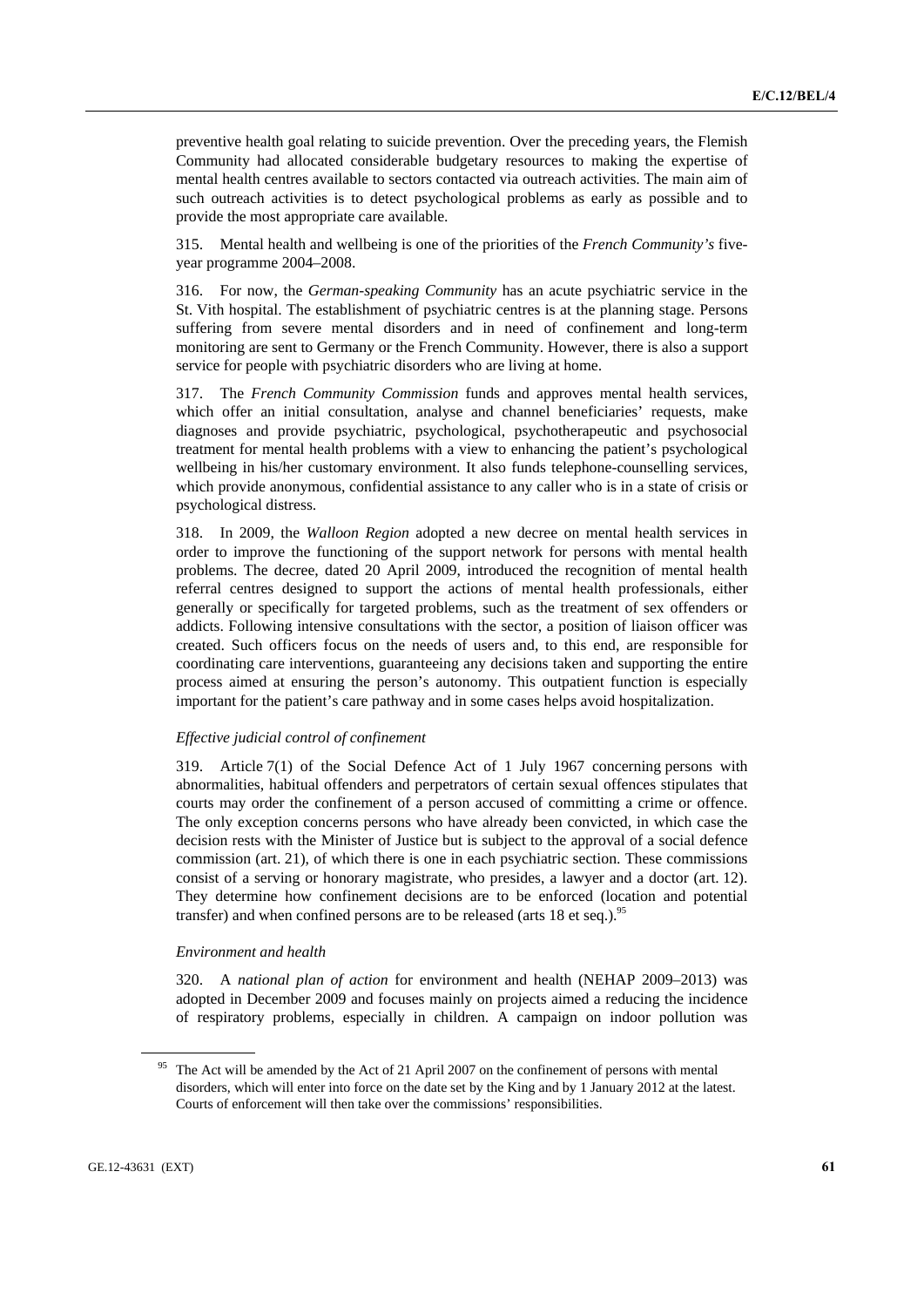launched on 22 September 2009 to not only draw public attention to the problem of indoor pollution but also, and above all, to propose different solutions or behaviours for reducing it.

321. The promotion of a healthy environment is one of the priorities of the *French Community's* five-year programme 2004–2008.

322. The *Walloon Region* supports the overall aims of environmental health advocates such as *Inter-Environnement Wallonie* and takes part in institutional and functional consultations on environmental issues when health mechanisms are on the agenda. Environmental health is also one of the three priorities of its most recent health plan.

# **XI. Article 13**

#### **1. Observation 36 Educational norms**

323. Note should be taken of the introductory explanation of the constitutional provisions governing the distribution of responsibilities in Belgium.

324. The (sole) *residual* federal responsibilities with regard to education are established in article  $127(1)(2)(a)$  and (b) of the Constitution:

Determining the beginning and end of compulsory schooling and interpreting the minimum conditions for diplomas; supporting various educational institutions and activities;

(b) Linguistic rules:<sup>96</sup> procedures for language inspections in educational establishments located in regions and communes where there is a degree of bilingualism;

 (c) Foreign university students: State payment of grants to the French and Flemish Communities to fund the university education of foreign students;

(d) Foreign nationals<sup>97</sup> may also be authorized by royal decree to practise as architects in Belgium;

 (e) Coordination and application in Belgium of Directive 2005/36/EC of the European Parliament and the Council of Europe on the recognition of professional qualifications.98

### **2. Education on economic, social and cultural rights**

325. Since 1998, human rights education and respect for human rights, tolerance, gender equality and religious and ethnic minorities have formed part of the curriculum. The *German-speaking Community* has also amended its legislation on religious education to permit Orthodox, Muslim and Anglican religious education in schools.

326. Moreover, any school organized or subsidized by the *German-speaking Community* must fulfil an educational role entrusted to it by society, namely, the pursuit of the following general aims in all classes and other educational activities:<sup>99</sup>

Article 129(2) of the Constitution, Act of 30 July 1963 and implementing decrees.

<sup>&</sup>lt;sup>97</sup> Other than nationals of European Union member States or other States parties to the Agreement on the European Economic Area. 98 http://www.belspo.be/belspo/res/coord/act\_cult/ctrl\_ling\_fr.stm.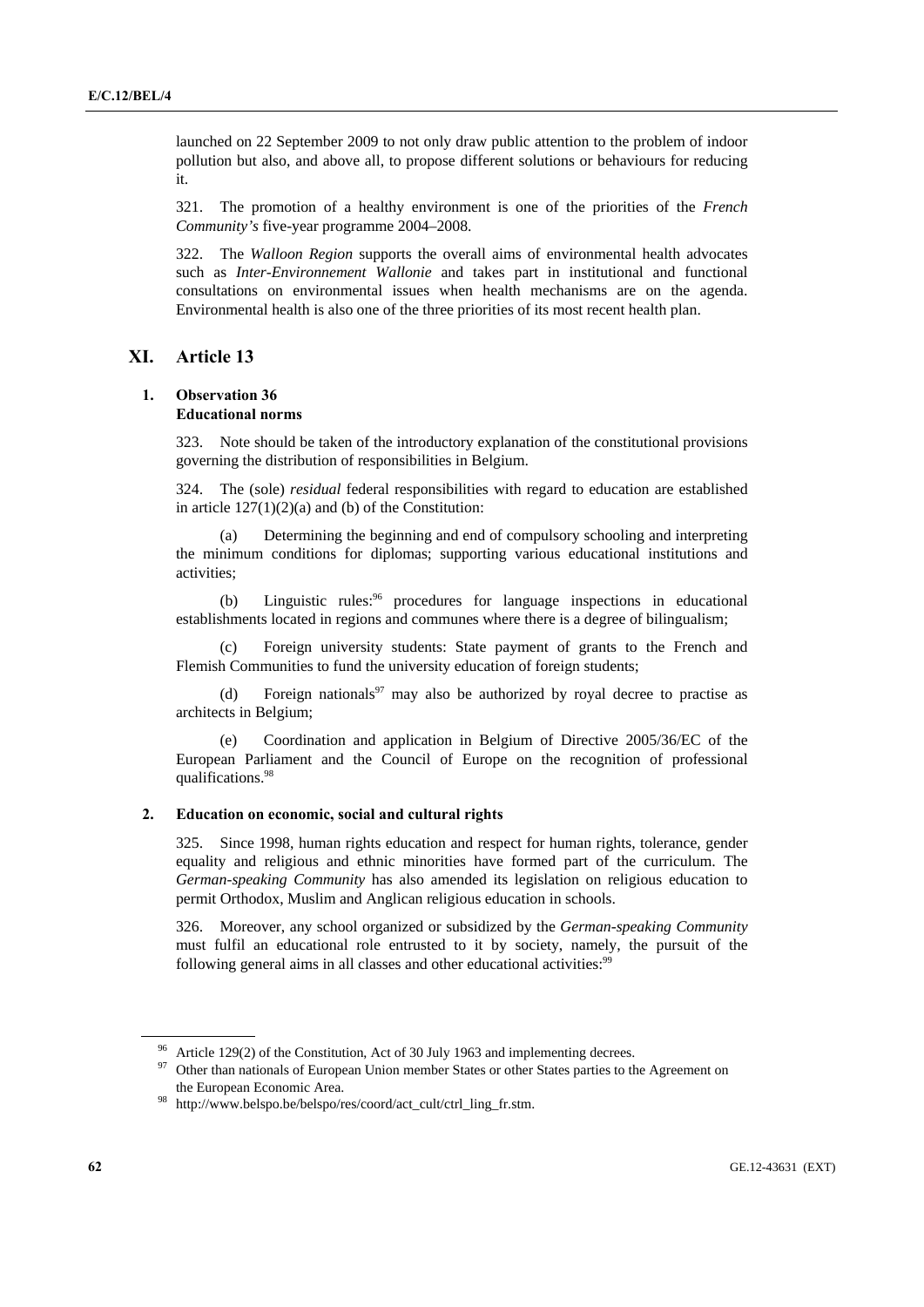(a) All educational work must be based on the recognition of and respect for human rights;

 (b) All educational work must be based on the defence and illustration of the language and the promotion of culture and identity;

The school must encourage pupils' growing maturity by taking account of their personality and their need for self-realization, boosting their self-confidence and developing their autonomy. In so doing, it must take all cognitive, socio-affective, psychomotor and health aspects into consideration;

 (d) The school must take account of pupils' social and cultural origin, thereby promoting equality of opportunity;

 (e) The school must teach pupils to recognize that everyone else has the same right to self-realization and self-determination. Their relationships must be governed by the principles of justice, solidarity, tolerance and gender equality;

Pupils must be capable of assuming their shared responsibility and their duties in the organization of human relations within the family, at school, out of school, in their working lives, in society and in the State;

 (g) The school must teach pupils to respect others and to behave responsibly towards the environment and nature;

 (h) The school's mission is to develop in all pupils a sense of the common good and elementary democratic practices by arousing their interest in social, political, cultural and economic relations. It must prepare pupils to take an active and creative role in economic and working life;

 (i) The school must teach pupils to be open to culture and science and to respect the religious and ideological beliefs of others;

 (j) The school must teach pupils to be open to the world and promote European thought and multilingualism.

# **3. Primary education**

327. In Belgium, the right to education is recognized in article 24 of the Constitution. All school-age minors domiciled or residing in Belgium **are required to attend school**, irrespective of their status.<sup>100</sup> Minors must attend school for a period of 12 years from the school year in which they reach the age of six to the end of the school year in which they reach the age of 18. They must attend school full time until the end of the school year falling in the calendar year in which they reach the age of 15. Full-time school attendance must include at least the first two years of full-time secondary education. In no case may full-time school attendance extend beyond the school year ending in the calendar year in which the minor reaches the age of 16.

328. The period of compulsory full-time school attendance is followed by a period of compulsory part-time attendance. This requirement is met by pursuing full-time secondary education, by attending school for fewer hours (education comprising fewer weeks per year or fewer periods per week than the number established for full-education education) or by pursuing a course of training (all the types of training referred to in article 4 of the 8 August

<sup>99</sup> Articles 5 to 10 of the decree of 31 August 1998 of the German-speaking Community on the role entrusted to school boards and staff and enacting general educational and organizational rules for ordinary and specialized schools.<br><sup>100</sup> Act of 29 June 1983 on compulsory school attendance.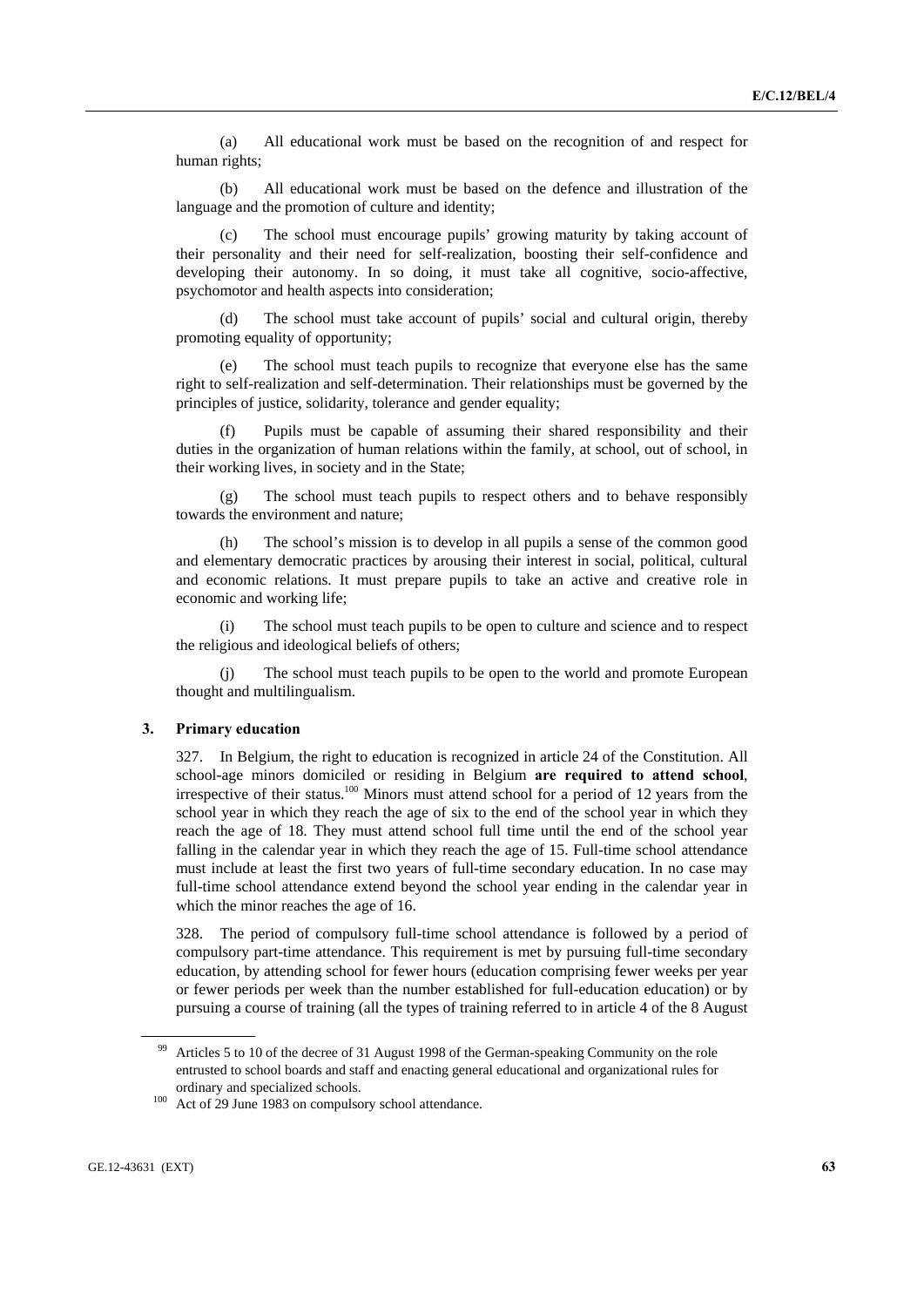1980 special Act on institutional reform) recognized as fulfilling the requirements of compulsory school attendance. A minor who has successfully completed full-time secondary education is no longer subject to the obligation to attend school. Persons exercising parental authority or assuming legal or de facto custody of a minor who is required to attend school must ensure that he/she does so. A minor may also fulfil the school attendance requirement by being schooled at home, provided that such home schooling meets the conditions laid down by the Government.

329. Foreign *minors who immigrate* at the same time as the persons exercising parental authority or assuming legal or de facto custody of them are subject to the above provisions from the sixtieth day following that on which the above persons were entered on either the aliens' register or the population register of the commune where they are living.

330. The Communities also guarantee the right of all school-age children (aged six to 18 years) living in Belgium, including children living there illegally or whose parents are there illegally, to enrol in and attend school on a compulsory basis. As long as they are accompanying their parents or the person exercising parental authority, minors living in Belgium illegally are allowed to attend school. School heads also accept the enrolment of unaccompanied minors, in which case they ensure that the minor takes the necessary steps to be taken care of by an institution until parental authority can be exercised.

331. Community schools and subsidized free schools in the *German-speaking Community* are required to enrol any Belgian pupil who is domiciled or habitually resident in that Community or any foreign pupil who is domiciled or habitually resident in the Community and whose name is on the aliens' register, the waiting list or the population register of a commune of the German-speaking region. In subsidized formal education, schools are required to enrol any Belgian pupil domiciled or habitually resident in the commune or, if the school where the pupil wishes to enrol is the closest one, in a neighbouring commune. The same requirement applies in the case of a foreign pupil domiciled or habitually resident in the commune or, if the school where he/she wishes to enrol is the closest one, in a neighbouring commune, provided that the pupil's name is on the aliens' register, the waiting list or the population register of the commune in question.

332. All educational establishments in *Flanders* are required to enrol all Belgian or foreign pupils.

333. The Belgian Constitution provides that **access to education is free** up to the end of compulsory education. Government — funded or — subsidized nursery, primary and secondary education is not therefore subject to the payment of enrolment fees. In nursery and primary education, parents do not have to pay for school supplies and activities, which are essential for achieving and pursuing child development goals (basic curriculum).

#### *Direct costs*

334. Access to primary education in an educational establishment organized or subsidized by the Communities is free. There are thus no direct costs.

### *Indirect costs*

335. In the *German-speaking Community*, the parliament draws up, at the government's proposal, a list of the educational services and materials for which schools may charge the persons responsible for the child's education. No more than the cost price of these educational services and materials may be charged.101 In some schools, a charge is made for

<sup>&</sup>lt;sup>101</sup> Article 32(2) of the abovementioned decree.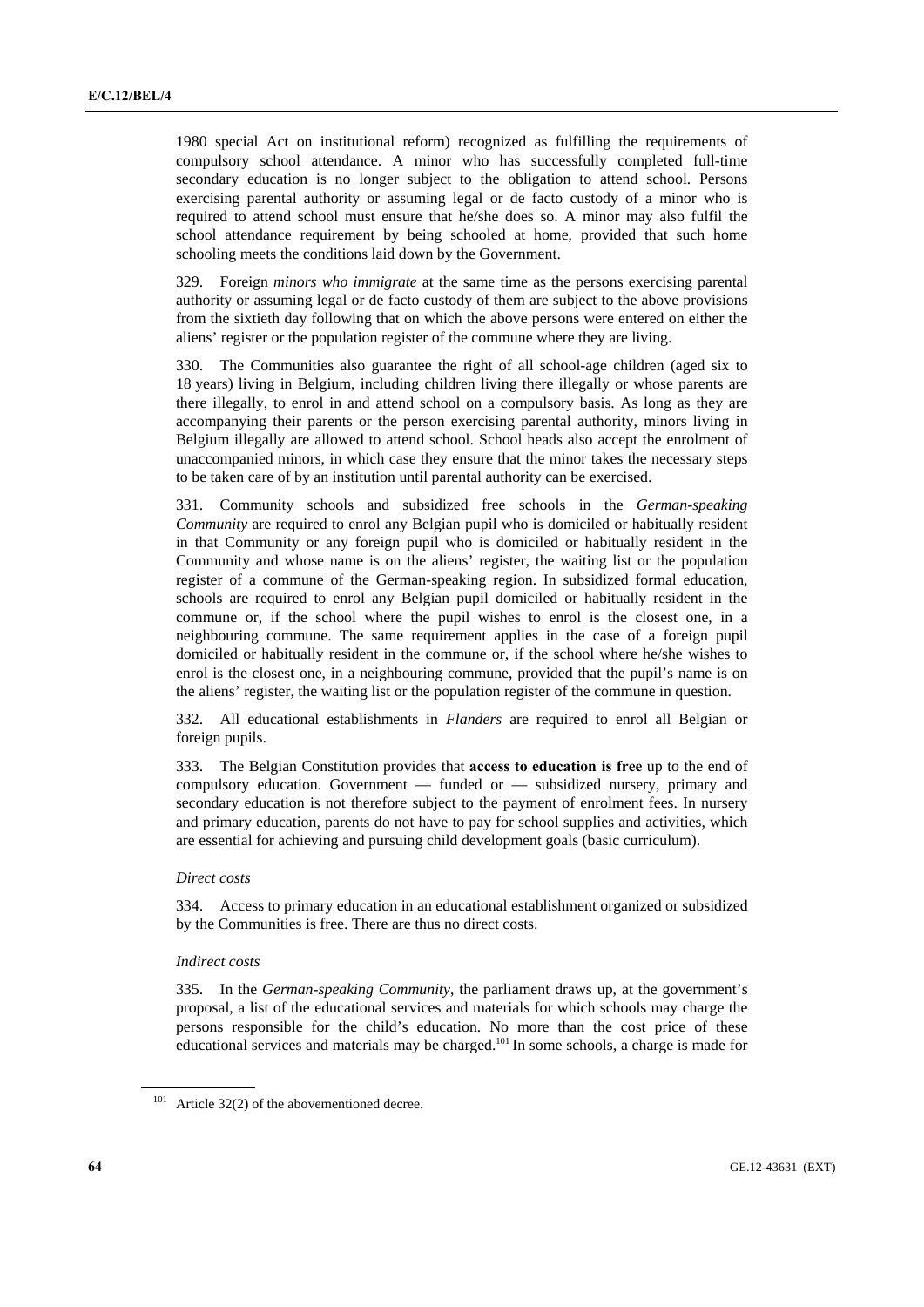school outings, sports and cultural activities and meals. The government is currently working on the list of educational services and materials for which schools may charge (at no more than the cost price) those responsible for the child's education. This list will be restrictive, meaning that schools will not be able to charge for any services or materials not included on it.

336. In *Flanders*, a dual system of maximum costs, the "double maximum billing" scheme, has been in effect in nursery and primary education since 1 September 2008. This means, firstly, that activities such as cultural visits, sports activities and school day trips are subject to a strict maximum cost. Secondly, the school supplies that children are required to buy through the school (for instance, a compulsory magazine subscription) are also subject to this maximum billing. The maximum bill is 20 euros per year for nursery school pupils and 60 euros for primary school pupils. There is also a less strict maximum billing scheme for school trips lasting several days and taking place partly or wholly outside school hours (for instance, a trip to the seaside). This maximum is 360 euros for the entire primary education cycle.<sup>102</sup>

337. In the *French Community*, the following are not provided free of charge: admission to swimming pools and cultural and sports activities, photocopying (maximum amounts set annually) and the loan of schoolbooks, personal equipment and tools in secondary education. Schools receive annual operating subsidies to cover their operating and equipment costs and the free distribution of textbooks and school supplies to pupils subject to compulsory school attendance.

# **4. Secondary education**

338. Access to secondary education provided by an educational establishment organized or subsidized by the *German-speaking Community* is free.<sup>103</sup> The parliament draws up, at the government's proposal, a list of the educational services and materials for which schools may charge the persons responsible for the child's education. No more than the cost price may be charged for these educational services and materials.<sup>104</sup> The government is currently working on this list.

339. The government also provides educational allowances to secondary school pupils whose income and/or that of the persons providing their support does not exceed the government-established threshold. Belgian or foreign pupils fulfilling the requirements set by the government are entitled to these allowances.

340. Since 1999, the *German-speaking Community* has repeatedly amended its legislation on foreign students to ensure that more foreign students, including asylum seekers and those with refugee status, have access to schools organized or subsidized by the Community. It has also made it easier for foreign students to obtain educational allowances, at least for secondary and higher education.

341. In the Flemish Community, secondary school expenditures must be effective, demonstrable and justified and tailored to the needs of the students concerned. School rules

<sup>&</sup>lt;sup>102</sup> Given the limited length of this report, the way in which Flanders guarantees the right to education will be explained briefly. Only some general principles will be described, as well as some recent trends with regard to the financial implications for parents and students. Of course, there have been many more developments than these in the design and implementation of Flemish education policy

over the past five years.<br><sup>103</sup> Article 32(2) of the decree of 31 August 1998 on the role entrusted to school boards and staff and enacting general educational and organizational rules for ordinary and specialized schools. 104 *Ibid*.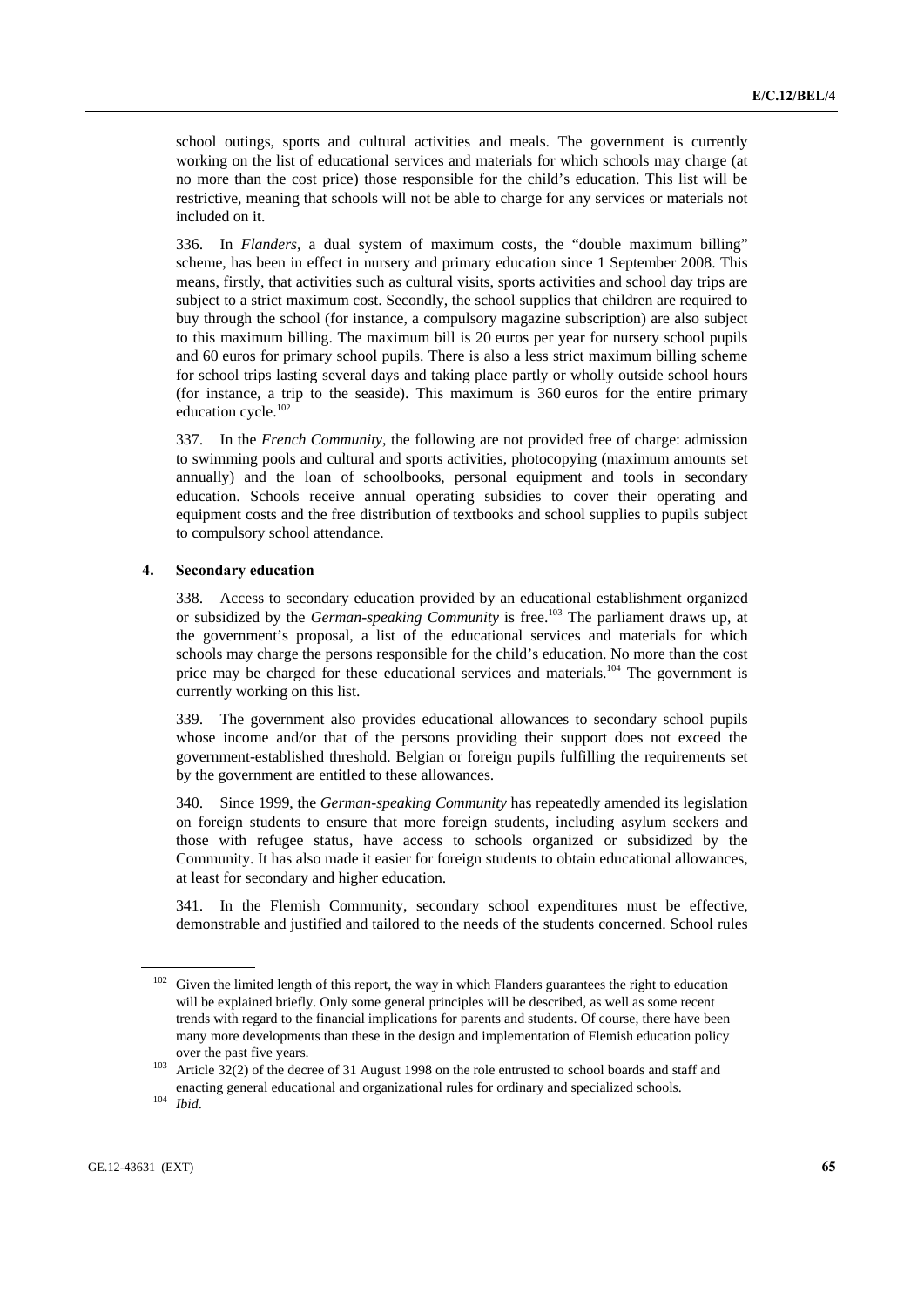must stipulate the list of school costs, with possible exemptions for families with limited resources. Parents and pupils may give their views on these costs in advance through the school council. A payment timetable has been introduced, so that parents have an overall idea at the beginning of the school year of the maximum costs per category. The government also subsidizes pupils' public transport costs.

342. In 2007, the Flemish government amended its legislation on scholarships. The following innovations were introduced: the same income threshold for higher, secondary, primary and nursery education; extension of scholarships to nursery, primary and part-time vocational education; changed nationality conditions (not only Belgians are eligible for educational funding, but also pupils with a residence permit living in Belgium and pupils recognized as refugees). Since the 2008–2009 school year, primary school pupils have also been entitled to receive an allowance to cover school costs.

343. In the *French Community*, access to education is free during the period of compulsory school attendance and parents are not charged for anything. The scope of the principle of free education was defined by articles 100 to 102 of the decree of 24 July 1997 on the role of school boards and staff, as were the costs which parents may be required to pay in both elementary and secondary education. The costs not covered by this principle are admission to swimming pools, cultural and sports activities, photocopying (maximum amounts set annually) and the loan of schoolbooks, personal equipment and tools in secondary education. Schools receive annual operating subsidies to cover their operating and equipment costs and the free distribution of textbooks and school supplies to pupils subject to compulsory school attendance.

344. To permit the exercise of freedom of choice, a subsidy is provided towards the travel costs of pupils who do not find a school of their choice at a reasonable distance from their home.

345. If a child is doing well in school but the parents' income is insufficient to allow him/her to remain in school normally, he/she is entitled to material and financial assistance from the local authority (general principle set forth in the Act of 19 July 1971 on the granting of educational allowances and loans). A number of criteria or conditions are taken into account in determining eligibility for and the amount of such allowances.

#### *Technical and vocational education*

346. In the three Communities, there are four types of secondary education: general, technical, artistic and vocational. General education prepares pupils for higher education, vocational education prepares them for an occupation and technical education prepares them for either of these options. Secondary artistic education combines a broad general education with active artistic practice.

347. Pupils who have obtained a *technical diploma* may continue their studies or enter an occupation. If they continue, they not only receive a general education but also acquire technical theoretical knowledge and have an opportunity to put it into practice. They may attend either an advanced technical school (*haute école*) or a university. Vocational education also prepares pupils primarily for an occupation, but obtaining a diploma at the end of the seventh year of vocational education gives access to higher education (*Haute École* or university).

## **5. Higher education**

348. The government of the *German-speaking Community* provides educational allowances to students in higher education when their income and/or that of those responsible for their support does not exceed the government-established threshold. Belgian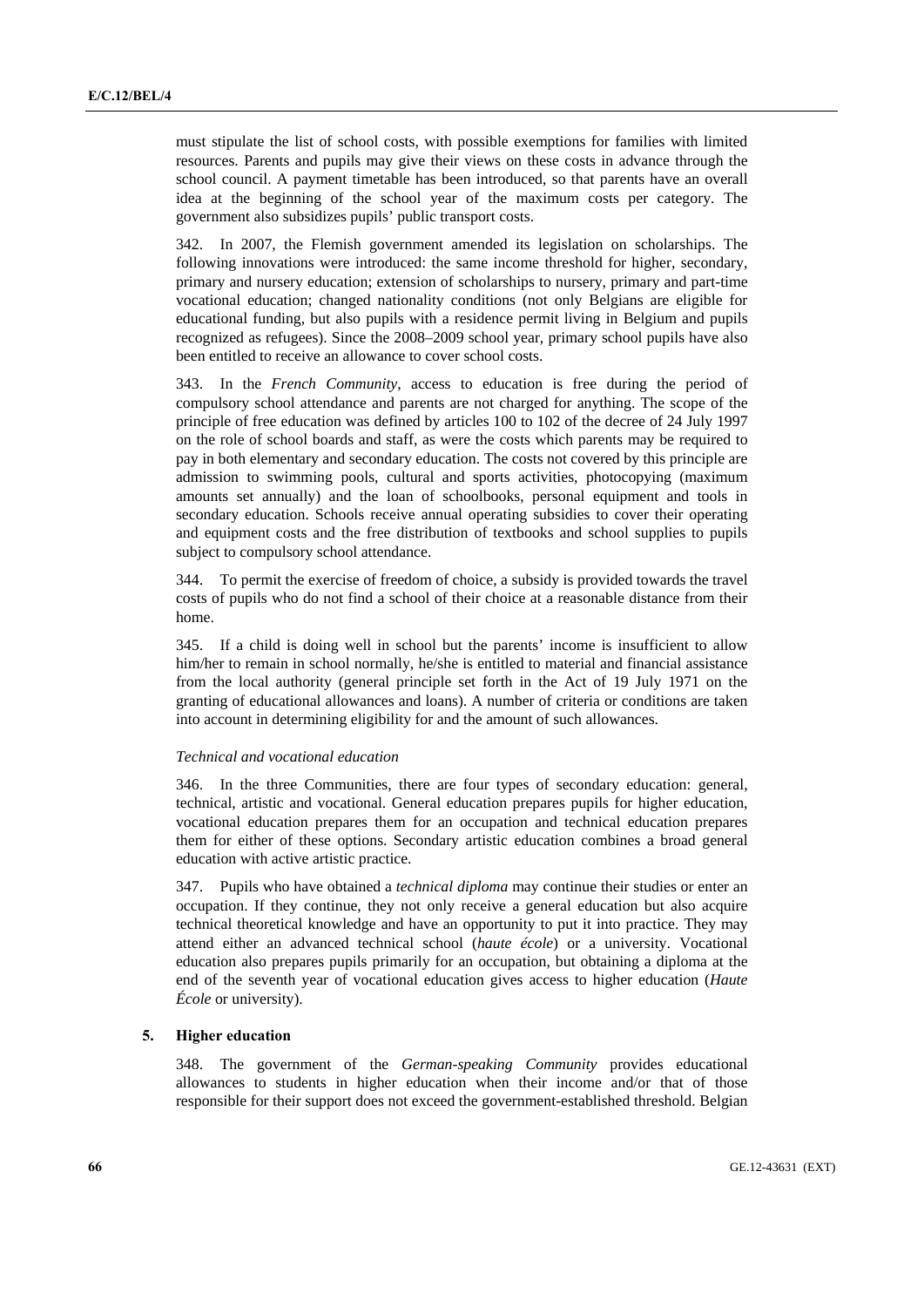or foreign students fulfilling the requirements set by the government are entitled to these allowances.

349. Since 1999, the *German-speaking Community* has repeatedly amended its legislation on foreign students to ensure that more foreign students, including asylum seekers and those with refugee status, have access to educational establishments organized or subsidized by the Community. It has also made it easier for foreign students to obtain educational allowances, at least for secondary and higher education.

350. In the *French Community*, roughly one student in seven in higher education receives an educational allowance from the Walloon-Brussels Community. Starting in 2010–2011, such students will have free access to higher education in the Walloon-Brussels Community. The financial conditions governing eligibility for an educational allowance are based on the incomes of the persons financially responsible for the student(s).

351. There are also moderate-income students, whose income or that of their family only slightly exceeds the threshold for eligibility for an educational allowance. As of 2010– 2011, the maximum fee that such students must pay each year for higher education is 374 euros, compared with 835 euros for other students, and this amount will not change for five years (at least until the 2014–2015 academic year). Also starting with the 2010–2011 academic year, the government will require all higher education establishments to make all compulsory course materials available to students, at least electronically, in order to give all students access to them. Until now, the cost of course materials could be included in the list of related costs for which additional fees could be charged.

352. In 2007, the Flemish government amended its legislation on scholarships (see above).

## **6. Literacy teaching, adult and continuing education**

353. In the *German-speaking Community*, since 1988 the Cultural Action and Presence (*Kulturelle Aktion und Präsenz* — AKP) association has been organizing classes for adults to learn to read and write or improve their literacy skills. Schoolchildren, apprentices, students and workers can also take part in the lifelong education and training programme, which offers individuals lifelong access throughout Europe to a dynamic learning process.105

354. The *French Community Commission* approves socio-professional integration agencies whose role is to help low-skilled adults train, acquire basic and/or job skills and also decide on a career path in order to find a job. Some of these agencies teach literacy. Under the 13 May 2004 decree on social cohesion, literacy teaching and French language learning for adults with little or no schooling has been a priority goal since 2006.

355. In the *French Community*, continuing education is a concept, an approach and a cultural and civic practice developed in a context of social engagement and designed to promote participatory democracy. The 17 July 2003 decree on social engagement in continuing education defines its objectives as follows:

- (a) Critical analysis of society;
- (b) Encouragement of democratic and collective initiatives;
- (c) Development of active citizenship;

<sup>&</sup>lt;sup>105</sup> Comenius for schools, Erasmus for higher education, Leonardo da Vinci for vocational education and training and Grundtvig for adult education.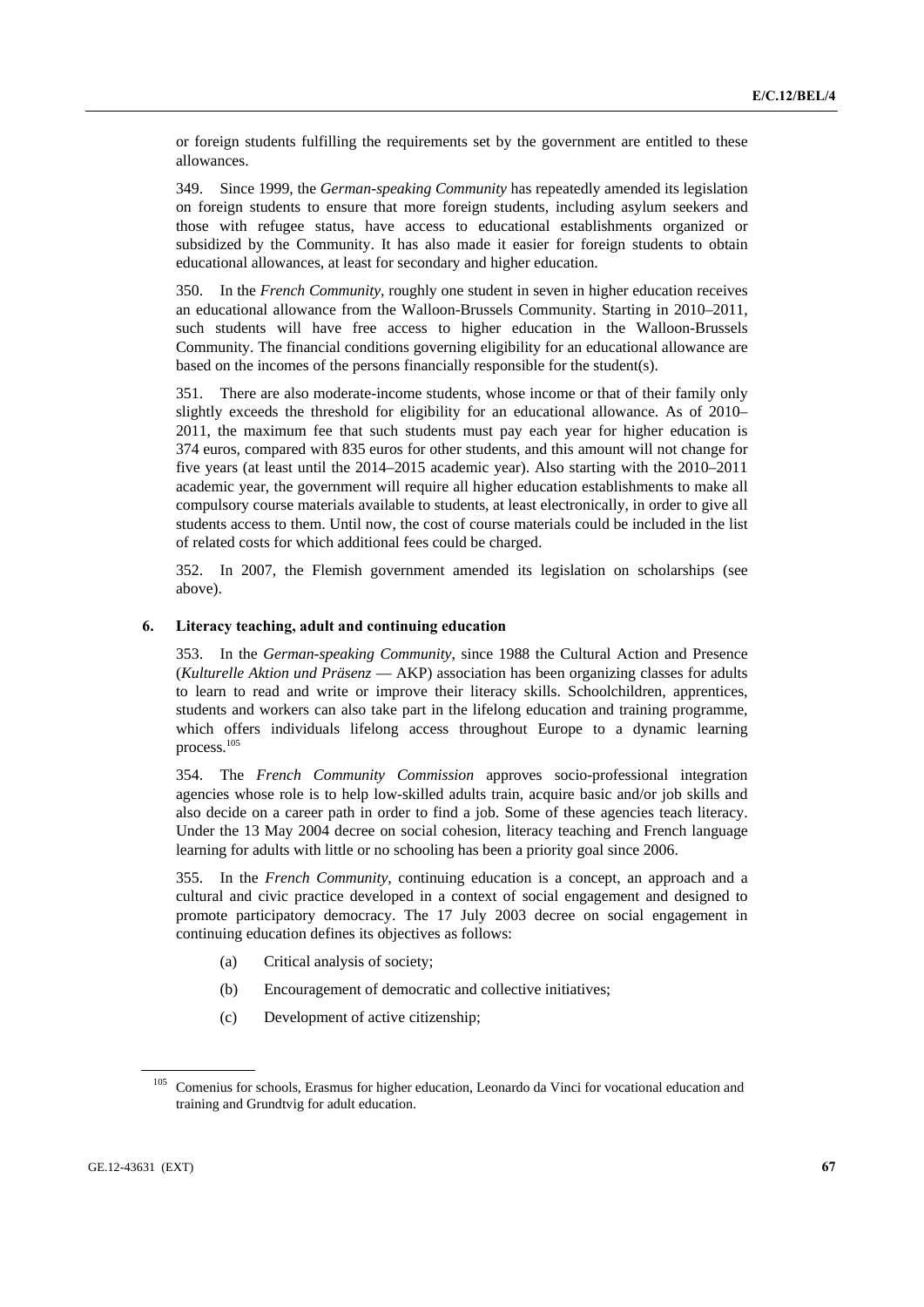(d) Exercise of social, cultural, environmental and economic rights from a standpoint of equality and social progress, with a view to building a more just, democratic and solidary society.

356. More that 250 associations receive structural support for developing local, regional or community actions, distinguished both by the methods used and types of activity involved and by the populations targeted, particularly along the following lines: civic participation and education; training of cultural outreach workers, instructors and stakeholders; services (educational and cultural tools); analyses and studies; and information and awareness-raising. All these associations and their activities involve nonformal educational activities aimed at building individual and collective capacities, public awareness and active civic responsibility.

357. Regional and community governments (*French Community, Walloon Region and Brussels-Capital Region*) have been giving priority to *literacy teaching* since 2001. The mechanisms used for literacy teaching and adult education are very diverse, the main ones being implemented by the education for social advancement, continuing education, social action and socio-professional integration sectors. Public and private operators organize literacy classes supported by these different mechanisms, so that literacy teaching can be tailored to the needs of the very diverse target population: people who have not completed their basic schooling, people who have never attended school and people who do not speak French and cannot read or write in French. Of the latter, many attended school abroad and have to learn French as a foreign language. These mechanisms and other more specific ones also help support detection, prevention, awareness-raising and executive-training activities.

358. A cooperation agreement on this subject was concluded in February 2005 among the French Community of Belgium/Wallonia-Brussels, the Walloon Region and COCOF. Its aims are to:

 (a) Reverse the trend towards an increase in the number of people who are functionally illiterate (defined by UNESCO as being unable to "engage in all those activities in which literacy is required for the effective functioning of his or her group and community and also for enabling him or her to continue to use reading, writing and calculation for his or her own and the community's development");

(b) Improve policy coordination in this area;

 (c) Launch on ongoing process of consultation and cooperation among the different levels of authority concerned.

359. The cooperation agreement provided for the creation of a permanent steering committee on adult literacy bringing together the main authorities involved in literacy policy, as well as associations. Its role is to ensure policy coordination in this area. Since 2006, the steering committee has published an annual progress report on literacy in the French Community.

360. In **Flanders**, adult education is completely separate from any prior education and may lead to the award of a diploma, attestation or approved certificate. Adults aged under 18 and young people who have completed their compulsory schooling may register for adult education. Specific admission conditions may apply, depending on the class chosen. Adult education consists of three levels: elementary education, secondary education for adults and advanced vocational education. Elementary education centres are pluralistic and operate as non-profit associations. Adult education centres operate as either free or formal centres and offer secondary education for adults and advanced vocational education. The 13 adult education consortia became operational on 1 September 2008. These regional cooperation arrangements optimize and harmonize the education and training provided by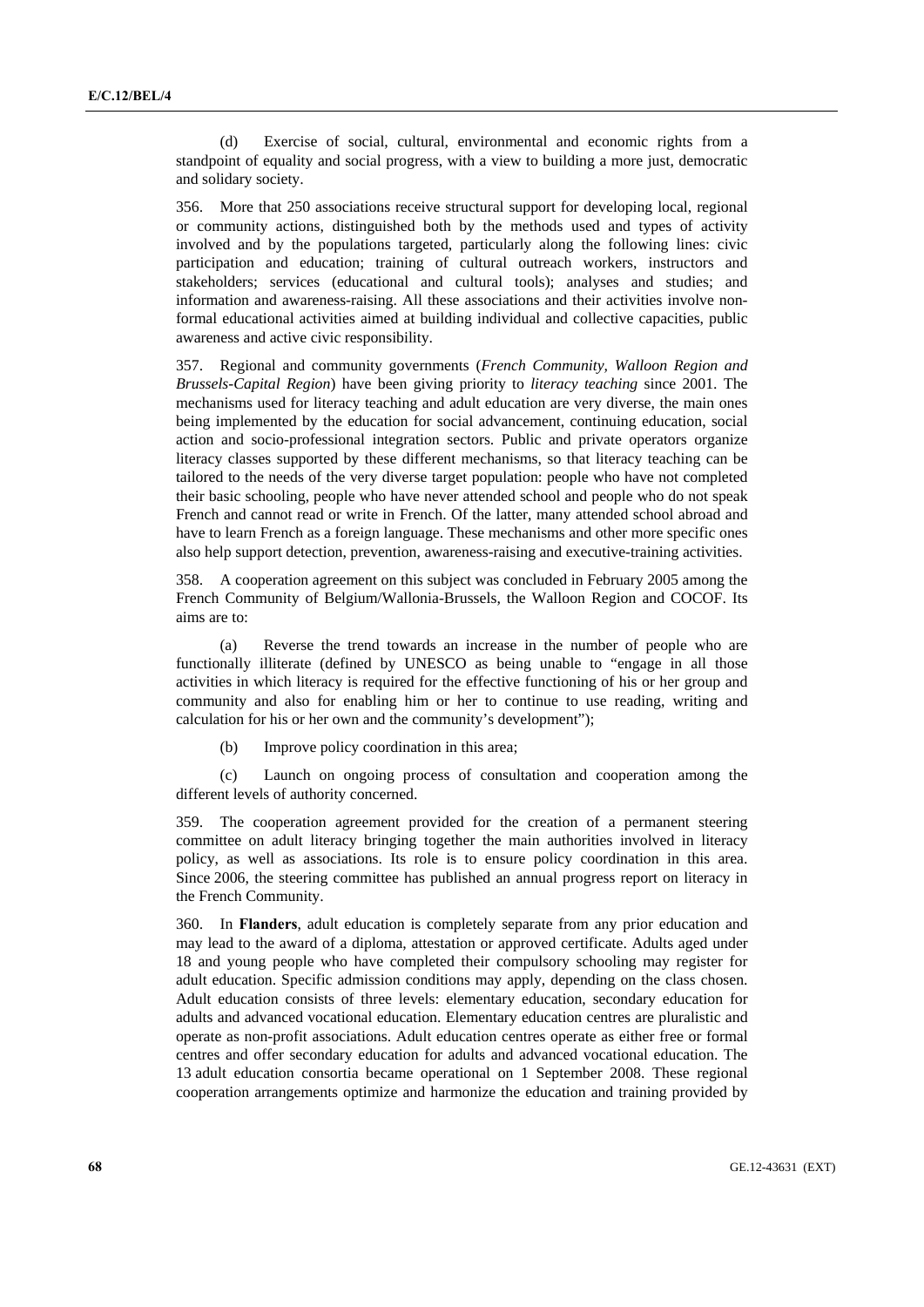elementary education and adult education centres, which also cooperate with other public adult education bodies.

361. The Flemish public authorities put into operation in 2005 a *Geletterdheid* (literacy) strategic plan drawn up in consultation with many stakeholders. Its aim is to put literacy teaching on the agenda of many more areas than education. The Flemish authorities are directing the new approaches themselves through an interdepartmental steering group, while the actual work is being done in the framework of development projects and prioritizes intersectoral cooperation. Primary education is the main component.

#### **7. Children belonging to minorities**

362. In Belgium, the language of instruction is that of the linguistic territory. Thus, German is the language of instruction in all schools in the *German-speaking Community*, French is the language of instruction in French-speaking schools and Dutch is the language of instruction in Flemish schools.

363. In some primary schools in the *German-speaking Community*, however, Frenchspeaking sections have been established to protect the minority of pupils who are Frenchspeaking. Each commune also has an obligation to create within an elementary school nursery or primary sections in which French or Dutch is the language of instruction, when the following conditions are met:

 (a) The persons responsible for the education of at least 15 nursery school pupils or 30 primary school pupils make a request to this effect, in which they certify that French or Dutch is the pupils' mother tongue;

 (b) The pupils are domiciled or habitually resident in the commune and cannot find any education in their own language within a four-mile radius in the German-speaking Region.

364. Other authorities may create a nursery or primary section on the same conditions.

365. To facilitate the attendance and *integration* of pupils who do not speak the language of instruction, the *German-speaking Community* adopted a decree in 2001 on the schooling of newly arrived pupils, which permits the creation of reception classes. These are educational structures designed to optimize the reception, guidance and integration of newly arrived pupils in ordinary primary or secondary education. Their primary aim is to teach newly arrived pupils the language of instruction and to integrate them in daily life.

366. With regard to *children with disabilities*, in 2009 the *German-speaking Community* adopted a decree defining a pupil with special educational needs as one requiring specialized educational support, according to an individualized plan, in special and ordinary schools. Specialized educational support is designed to enable children with special needs and adjustment or learning difficulties to live, study and act autonomously as part of the community, while taking their individual capacities into account.

367. In the *French Community*, children aged between two and a half and 18 can benefit from a mechanism created by the decree of 14 June 2001 when they have been recognized as refugees or stateless persons or are nationals of certain developing countries and have been in the national territory for less than a year. Newly arrived pupils are placed in *reception classes* for a period of one week to six months, with a maximum of one year, during which they receive special assistance in adapting to the country's sociocultural and school system and finding the level and branch of education best suited to them.

368. The French Community has signed bilateral partnership charters on the organization of classes in the language and culture of origin (LCO) with representatives of countries with high levels of immigration to Belgium (Greece, Italy, Morocco, Portugal, Romania,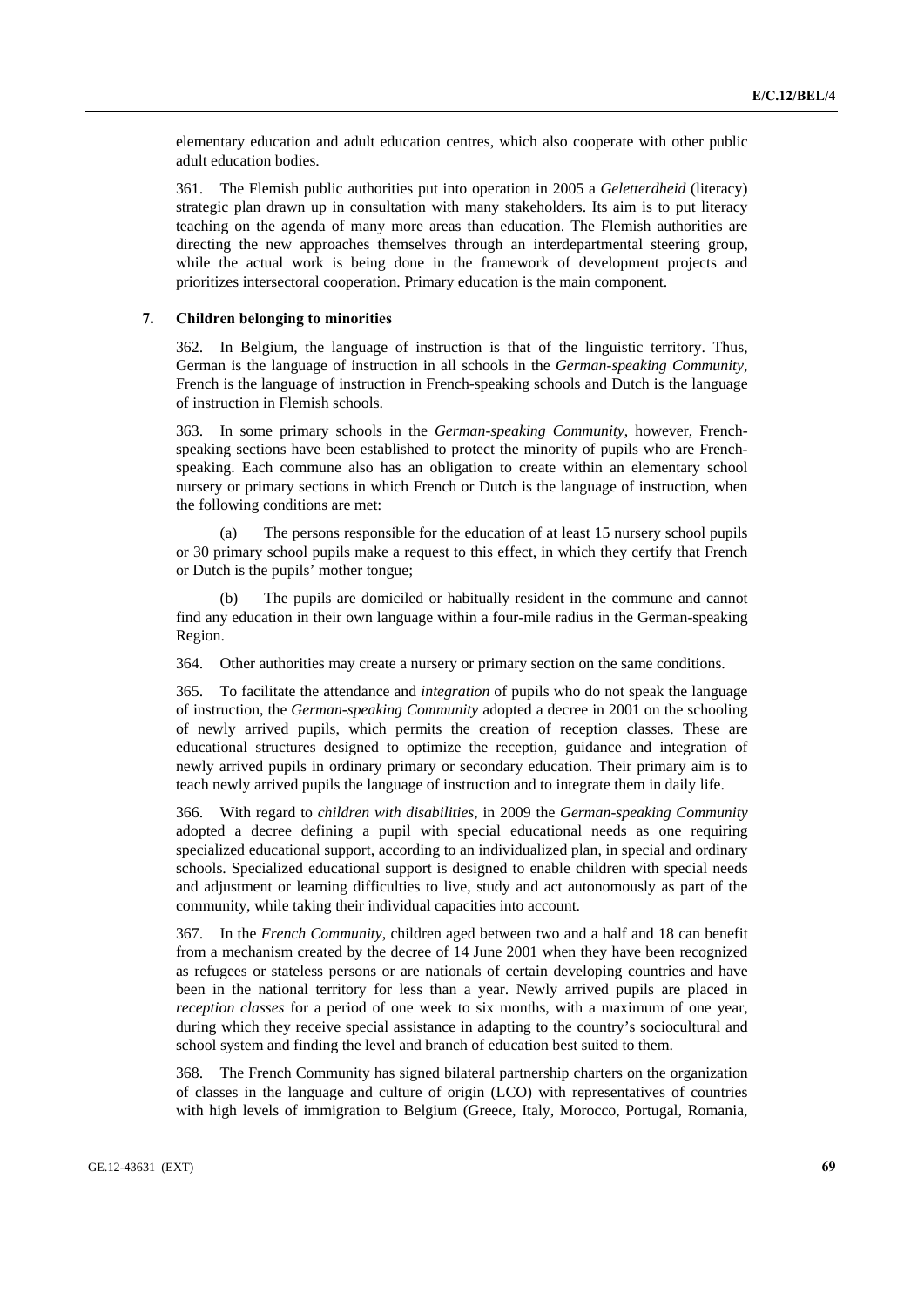Spain and Turkey) as a means of contributing to the development of a democratic, solidary and pluralistic society that is open to other cultures. Two types of LCO class are offered:

 (a) A class in the language of origin, taught only to pupils whose parents have requested it. This class is open to all pupils, regardless of origin, and may be attended by pupils from different schools. It comprises at least two periods, which are added to the weekly timetable;

 (b) A class introducing pupils to other cultures, taught jointly by the LCO teacher and the primary or secondary school teacher and designed to develop, using the LCO teacher's first-hand knowledge of his or her culture of origin, educational activities on cultural diversity for pupils attending the classes in question.<sup>106</sup>

## **8. Admission criteria for boys and girls**

369. In theory, all schools are mixed, since a school may not turn away pupils on grounds of gender. Fields of study and forms of education are accessible to both boys and girls without exception.

# **9. Measures to reduce dropout rates in primary and secondary education**

370. In the *German-speaking Community*:

(a) The teaching of German, the language of instruction, has been strengthened;

 (b) The parental contribution to costs is relatively limited. Moreover, there is the possibility of obtaining educational allowances in secondary and higher education;

(c) Homework help is offered in schools;

 (d) In 2001, the Community adopted a decree on the schooling of newly arrived pupils, which permits the creation of reception classes where they can learn the language of instruction and become integrated in daily life.

371. In *the French Community*, the mechanisms for combating violence in schools and preventing pupils from dropping out include school dropout services. These services receive and temporarily assist underage pupils:

Who have been excluded from a school organized or subsidized by the French Community and cannot be re-enrolled in school;

 (b) Who are enrolled in a school organized or subsidized by the French Community and are in a crisis situation in that school;

 (c) Who are not attending school but have not actually been excluded from school.

372. The role of school dropout services is to provide social, educational and teaching assistance to dropouts by receiving them during the day and, where necessary, providing them with help and support in their home environment. The assistance that dropouts receive is designed to help them improve the way in which they develop and learn. The purpose of each referral is to reintegrate dropouts as soon as possible and in the best way possible in a school structure or a training structure approved as part of compulsory schooling. In addition:

(a) The teaching of French, the language of instruction, has been strengthened;

<sup>&</sup>lt;sup>106</sup> A new decree on the integration of children with disabilities in the French Community was adopted on 5 February 2009.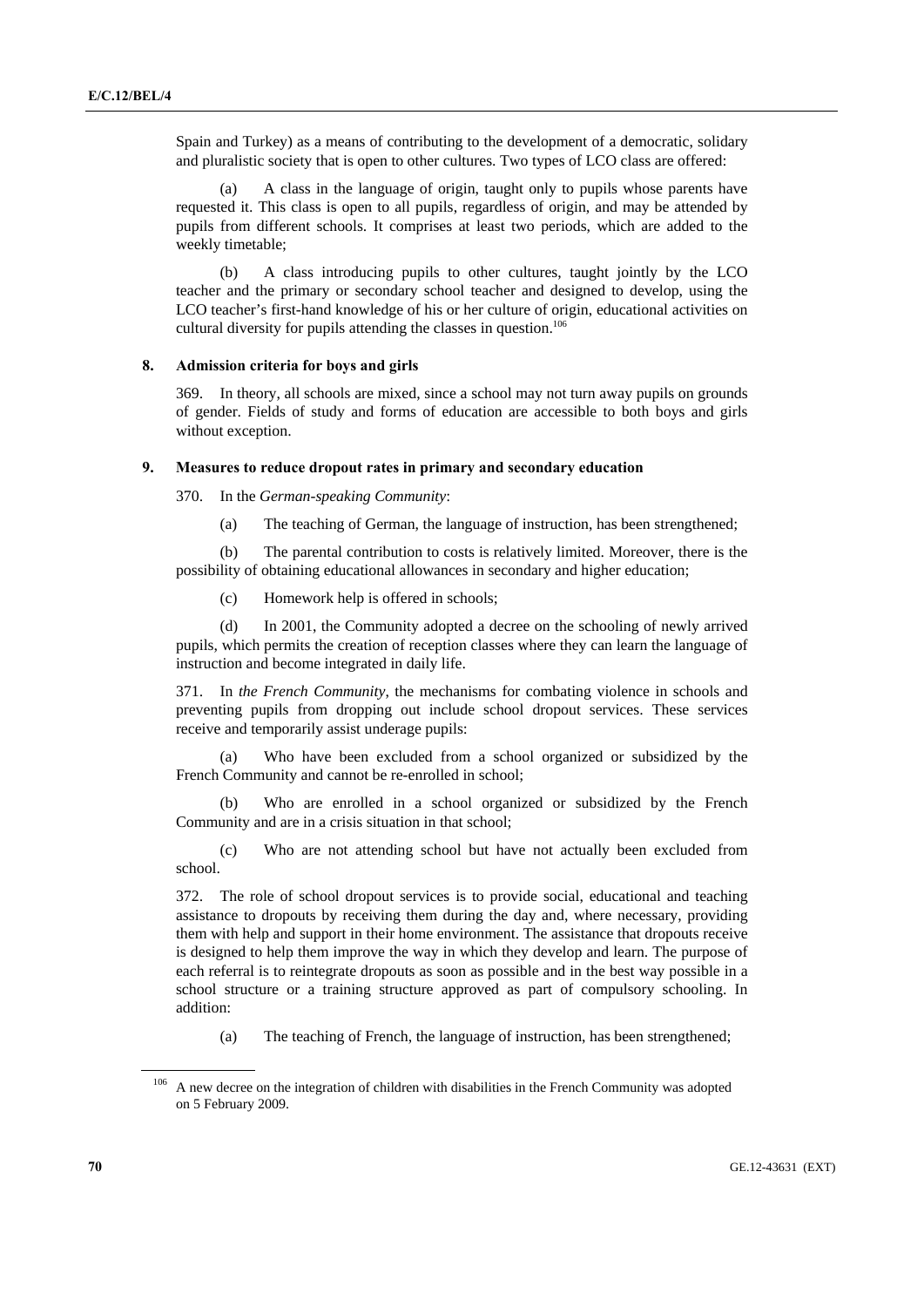(b) The number of primary school teachers has been increased;

 (c) Changes have been made to the first two years of secondary education and the way in which they are organized for pupils experiencing difficulties at school;

(d) Schools are being funded differently;

 (e) The parental contribution to costs is relatively limited. Moreover, there is the possibility of obtaining educational allowances in secondary and higher education;

(f) Homework help is offered in schools (or out of school);

 (g) The ministry of education has a department responsible for funding and assisting schools and monitoring compulsory school attendance;

 (h) In 2001, the French Community adopted a decree on the schooling of newly arrived pupils, which permits the creation of reception classes where they can learn the language of instruction and become integrated in daily life.

373. In the *Flemish Community*, the decree on equal educational opportunities has three main lines of action:

 (a) Right to enrolment: all pupils have the right to enrol in the school of their choice (parental choice). In a very small number of cases, a school may reject an enrolment application or transfer a newly enrolled pupil to another school;

 (b) Creation of local consultation mechanisms to safeguard, inter alia, the right of enrolment and cooperate in implementing a local policy of equal educational opportunities;

 (c) Additional support for the provision of increased in-school help, in the form of additional class time or a teacher working overtime.

374. Young truants reduce their chances of successfully completing their school career and obtaining a school-leaver's qualification. Truancy also makes it difficult for a school to function properly. Moreover, truants are often pupils who are socially immature and/or have difficulties in school and it is precisely these pupils who are most in need of a diploma. The comprehensive plan of action against truancy is designed to tackle this lack of equal opportunity. Truancy is a problem for which not only young people and parents but also schools and pupil guidance centres share responsibility. Many non-educational stakeholders, such as welfare services, the medical sector, local authorities, the judicial system and the police, can also play their part. The plan of action includes an ongoing public awareness and information programme on preventive and oversight measures, which may extend to penalties.<sup>107</sup>

# **XII. Article 15**

# **1. Observation 37**

# **Framework Convention for the Protection of National Minorities**

375. The Belgian federal Government signed the Council of Europe Framework Convention for the Protection of National Minorities on 31 July 2001 as part of a broader Community commitment (Lambermont Agreement).

<sup>&</sup>lt;sup>107</sup> Basic information on truancy, the anti-truancy action plan and the role of the different stakeholders can be found at: www.od.vlaanderen.be/leerplicht.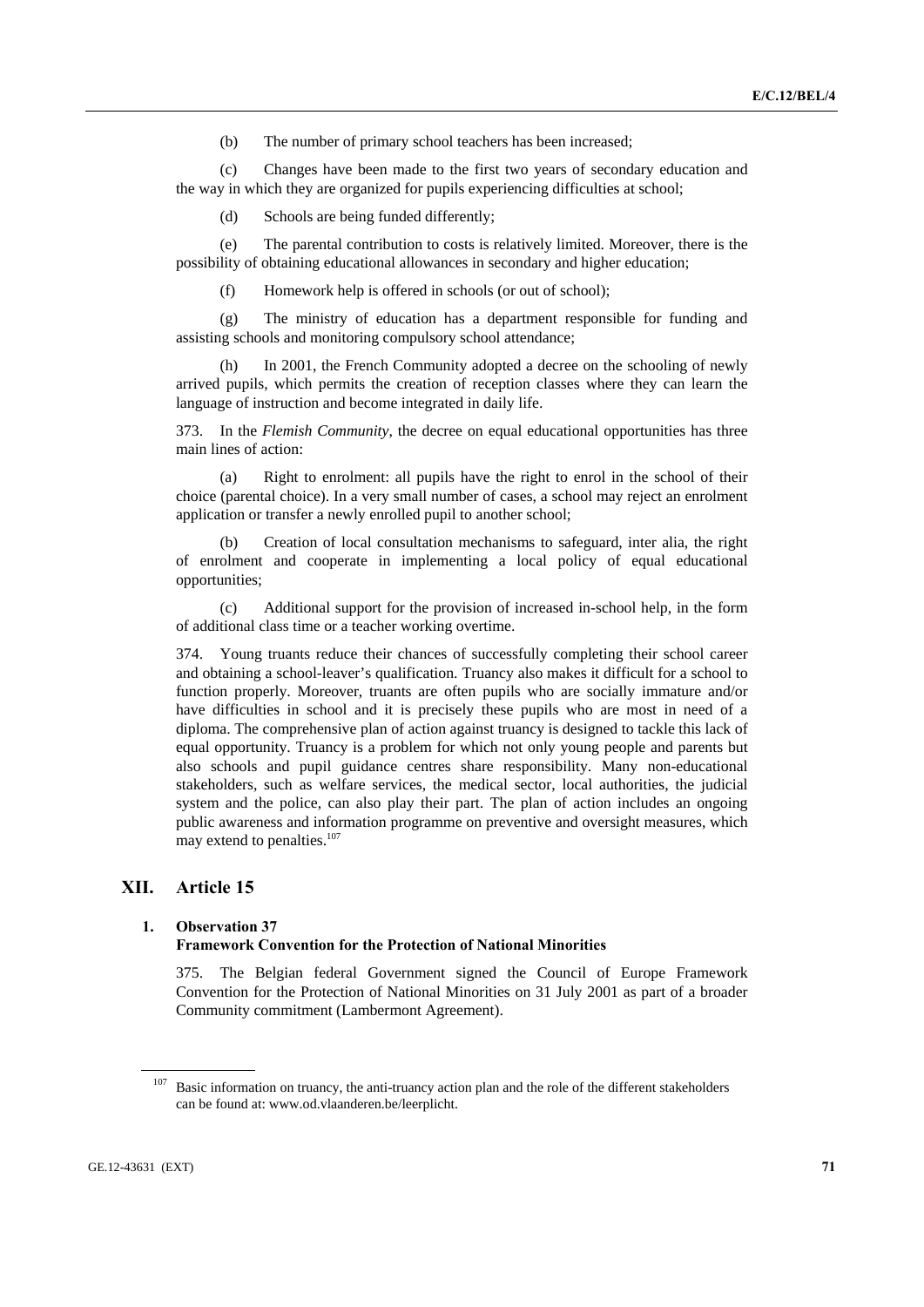376. Since the Framework Convention is a joint Convention, all federate entities must indicate their agreement by signing and ratifying it. The Flemish government had said that it was only willing to sign with the reservation that, given the institutional imbalances in the federal State and in linguistic legislation, neither Dutch — speakers nor French — speakers could be considered a national minority. Both Communities must be considered dominant in their own linguistic region and a minority in the other region, but equally dominant in federal structures and in the Brussels bilingual region.

377. The Flemish government's latest agreement of 2009 contains a formal statement that it will not ratify the Framework Convention. It considers this reservation to have nothing to do with the spirit of the Convention but everything to do with its potential impact on Community relations in the country. Belgium's current institutional organization and linguistic legislation are the result of a historical compromise. Various mechanisms for the protection of minorities have already been incorporated into the structure of the Belgian State, such as particular majorities, the warning procedure and parity within the federal Government and the Brussels government. As the constitutionalists point out, there is a fear that ratification without reservation or nuance might threaten the equilibria and complex, balanced agreements that exist between the linguistic communities.

## **2. Universal participation in and access to cultural life**

378. The *German-speaking Community* has jurisdiction over cultural affairs in the German-speaking region, comprising nine communes situated in the east of the country. Organizations subsidized by the Community must guarantee the public and users of their infrastructures access to their activities without any discrimination on ideological grounds. Creative workshops allow anyone to take an active part in many creative cultural or craft activities. The decree of 16 December 2003 on the promotion of creative workshops sets the minimum number of creative events on offer at 75 per cent of all activities, the remaining activities being required to meet unmet sociocultural needs. The Community also encourages international artistic exchanges, thereby contributing to dissemination and knowledge of other cultures.

379. The cultural policy of the *French Community Commission* is in line with the major policy options defined by the French Community. It is attentive to the expression of the cultural diversity existing in Brussels and the concern to promote access to culture for as many people as possible by supporting initiatives to this end.

380. *Flemish cultural policy* is based on two main principles: the production of culture and participation in culture. Flanders subsidizes professional artistic production generously and invests in a forward-looking cultural heritage policy. Moreover, a substantial part of its culture budget is allocated to sociocultural work with young people and adults and to local cultural policy. In artistic and cultural heritage policy, priority is given to artistic production, even though new criteria have been added to the rules to promote cultural provision and improve access to it. Sociocultural work is aimed primarily at civil society and public participation in social life and in a wide range of cultural activities. It is therefore essential that work with young people be culturally rich. The aim of local cultural policy is to forge a closer cultural link with the public's living environment. It is therefore participatory in essence.

381. Research has shown that Flanders is within the European average for participation in artistic and cultural activities. The Flemish authorities have found that participation rates are markedly lower among some groups in society. The main obstacles to participation are family situation, educational level, size of the social network, time constraints, economic situation and physical distance from the culture on offer. There can be said to be a lack of participation by less privileged groups not only in the cultural sector but also in the charitable and administrative sectors. In recent years, the authorities have invited the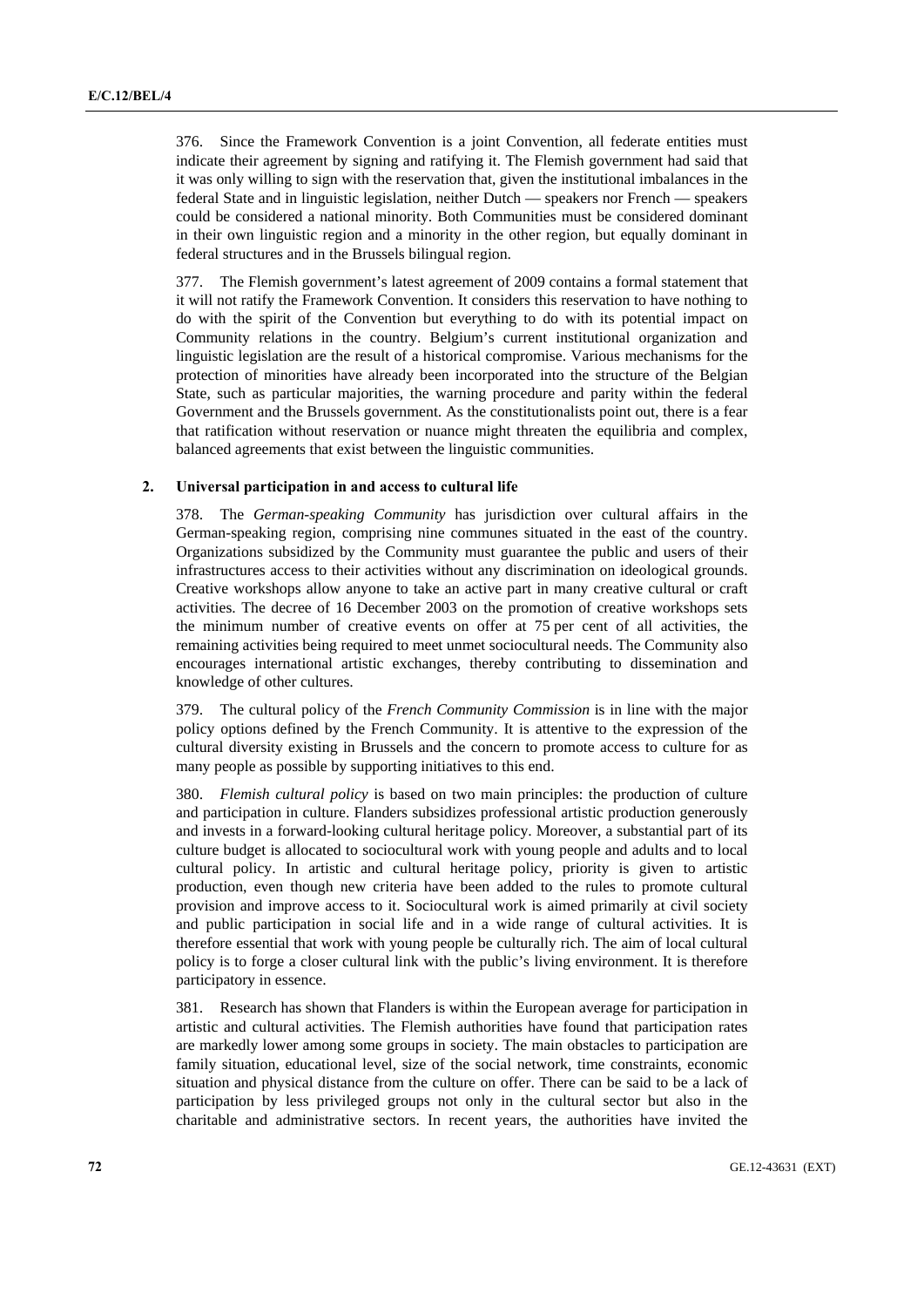sector's subsidized members to reflect on the issue of diversity, particularly interculturalism. This has resulted in the development of a vision, a process of reflection and various initiatives. So far, however, relatively few organizations have incorporated diversity-related activities. Accordingly, in 2009 the sector was invited to formulate its own specific diversity goals and to undertake a structural self-evaluation in order to strengthen its capacity to learn and thus assume fully its shared responsibility for the diversity policy pursued. Aside from the priority given to interculturalism, Flemish cultural policy devotes attention to poor people, gender issues, prisoner participation and the accessibility of cultural infrastructure to persons with disabilities. Special attention is also paid to families with children.

382. Cultural participation is closely linked to cultural competence, which is developed at home, at school, in social relations and in the working environment. The Flemish authorities attach great importance to developing such competence and to this end are designing new cultural education initiatives in cooperation with the subsidized cultural sector and with other involved sectors, particularly education and training.

383. The promotion of universal access to and participation in cultural life is the central focus of cultural administration in the French Community and has been the object of numerous measures over recent years:

 (a) *Launching of culture/sport vouchers* on 1 July 2006: culture/sport vouchers are given by companies to their workers or managers and enable them to take part in sports and cultural activities or events. They are regarded as tax-exempt social benefits, provided that they fulfil a number of conditions;

 (b) Adoption in April 2006 of the *Code of respect for culture users*, which lays down the rules with which operators must comply. The Code was designed as a means of improving both the protection and the comfort of culture users (comprehensive information, clear prices, procedure in the event of cancellation, etc.);

 (c) *Free admission to museums* on Sundays, and year-round to school groups and youth associations;

 (d) Adoption in October 2007 of the Plan for the preservation and enjoyment of cultural heritage (*Pep's Plan*). This is a plan for digitizing the culture and heritage collections held in museums, archives, libraries and audiovisual institutions in the French Community (see www.numeriques.be). One of the Plan's aims is to make this heritage accessible, via a common access portal that is currently in development, not only to as many people as possible but also to education networks, using the tools of information and communication technology (ICT). The general delegation for the digitization of cultural heritage is responsible for the Plan's implementation. The importance of the digitization of cultural heritage for meeting the goals of cultural diversity and "culture for all" is reiterated in the policy statement of the present government of the French Community.

## *Access to the cultural heritage of mankind, including through new technologies*

384. Access to culture has been significantly improved with regard to media that can be borrowed and consulted offline: the *German-speaking Community's* virtual media library (www.mediadg.be) acquired a central catalogue in 2003. In terms of both its collections and its members, which it has federated into a network, the media library is geared primarily to the German-speaking population. Users can search its collections via the Internet on their personal computers, order or reserve the media they want and pick them up at a public library/media library of their choice.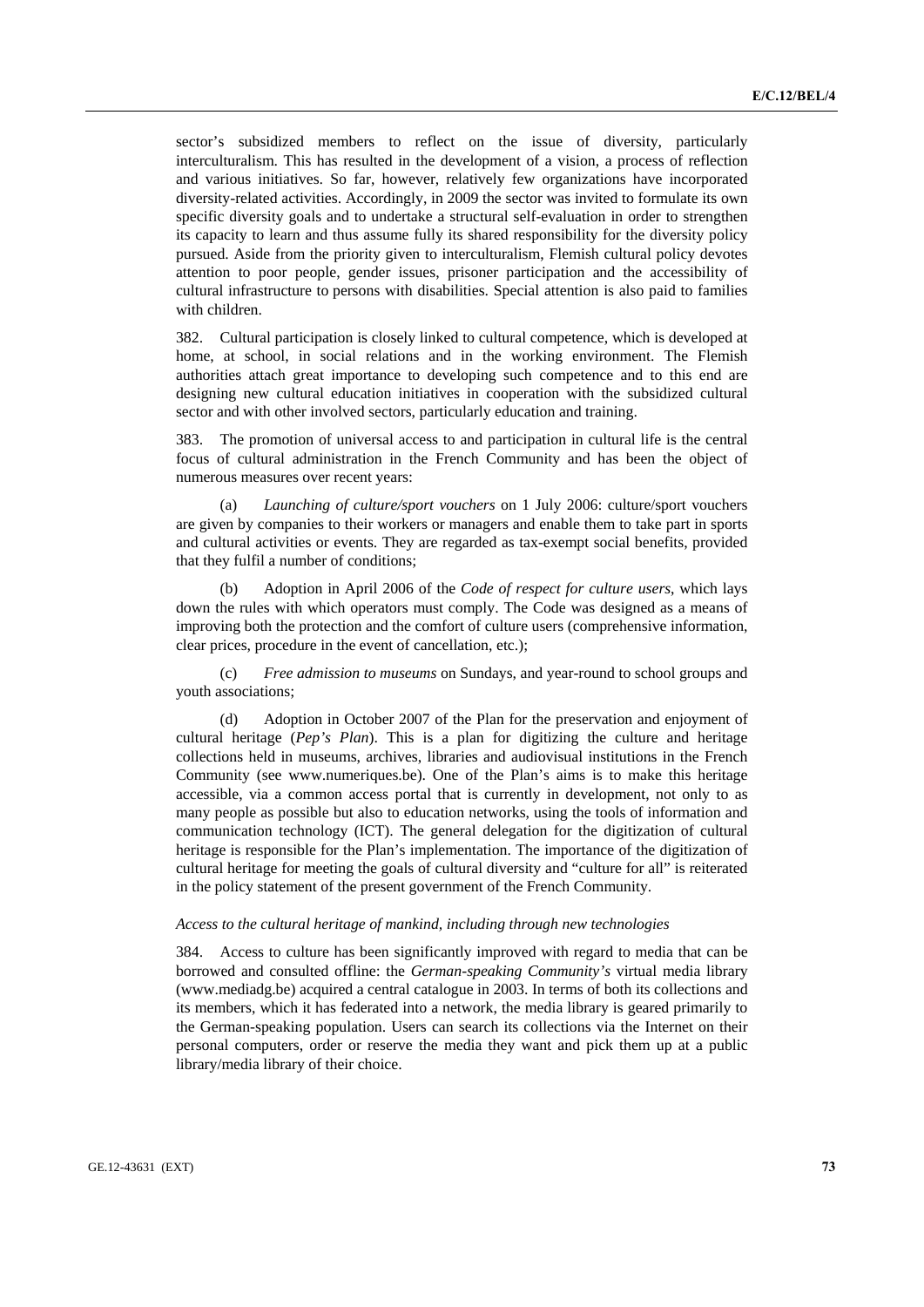#### *Participation of children*

385. The 28 June 1988 decree of the *German-speaking Community* governing the approval and subsidizing of amateur arts companies is designed to promote broad public participation in the performing arts, support charitable cultural societies and, in particular, encourage young people to become involved in the arts. The Community also supports cultural initiatives and events explicitly aimed at a young audience. The aim of such measures is to develop young people's sense of cultural identity, as well as to encourage them to participate in social life and become involved in cultural activities.

## *Participation of older persons and persons with disabilities*

386. To receive a subsidy from the *German-speaking Community*, cultural infrastructure projects must meet, inter alia, disabled access requirements (infrastructure decree of 18 March 2002).

387. Under the *French Community* decree on continuing education associations, the aims of which are described in the answers under article 13, *support* is given to *many associations* devoted to broadening the participation of low-income persons in cultural life, both through existing activities and through the development of public cultural activities led and organized by such persons: cultural expression, creative activity and demands for rights. One non-profit association (art. 27) has undertaken to organize a system of reducedprice access to the cultural and artistic activities of low-income persons. The association has created a network for the entire French Community, linking up social agencies with cultural workers and operators. Many of the accredited associations were set up and are run by persons with disabilities, persons living in poverty and persons or communities of foreign origin. All of them aim to give a public voice and place to such persons and social groups and to link them up with other cultural operators and audiences.

388. In its policy statement, the government of the French Community gives priority to expanding social, generational and financial access to culture. Access to culture does not refer only to cultural "consumption" but also to artistic and civic practices and actions by professionals and non-professionals, young people and adults from all individual and collective walks of life. To achieve this goal, the government plans to develop the following areas and measures:

 (a) Increasing *public participation and bringing culture* closer to the public; finding solutions adapted to audiences and their environments, for instance rural areas, based on the map of cultural infrastructure produced by the cultural policy observatory;

 (b) Involving the public in creative practice from the earliest possible age and *throughout life*;

 (c) Involving cultural operators in expanding the *policy of offering reduced prices* for low-income users and families. To this end, the government will evaluate existing mechanisms for cultural accessibility and democratization with a view to their optimization (art. 27);

 (d) Increasing access to culture for *persons with disabilities*: increased accessibility of cultural infrastructures and introduction of the use of sign language or subtitles in cultural programming.

### **3. Protection, development, expression and dissemination of cultural diversity**

389. The *German-speaking population* is a minority in Belgium but a majority in the nine communes of the German-speaking region. Several decrees of the *German-speaking Community* concern the defence and illustration of the German language: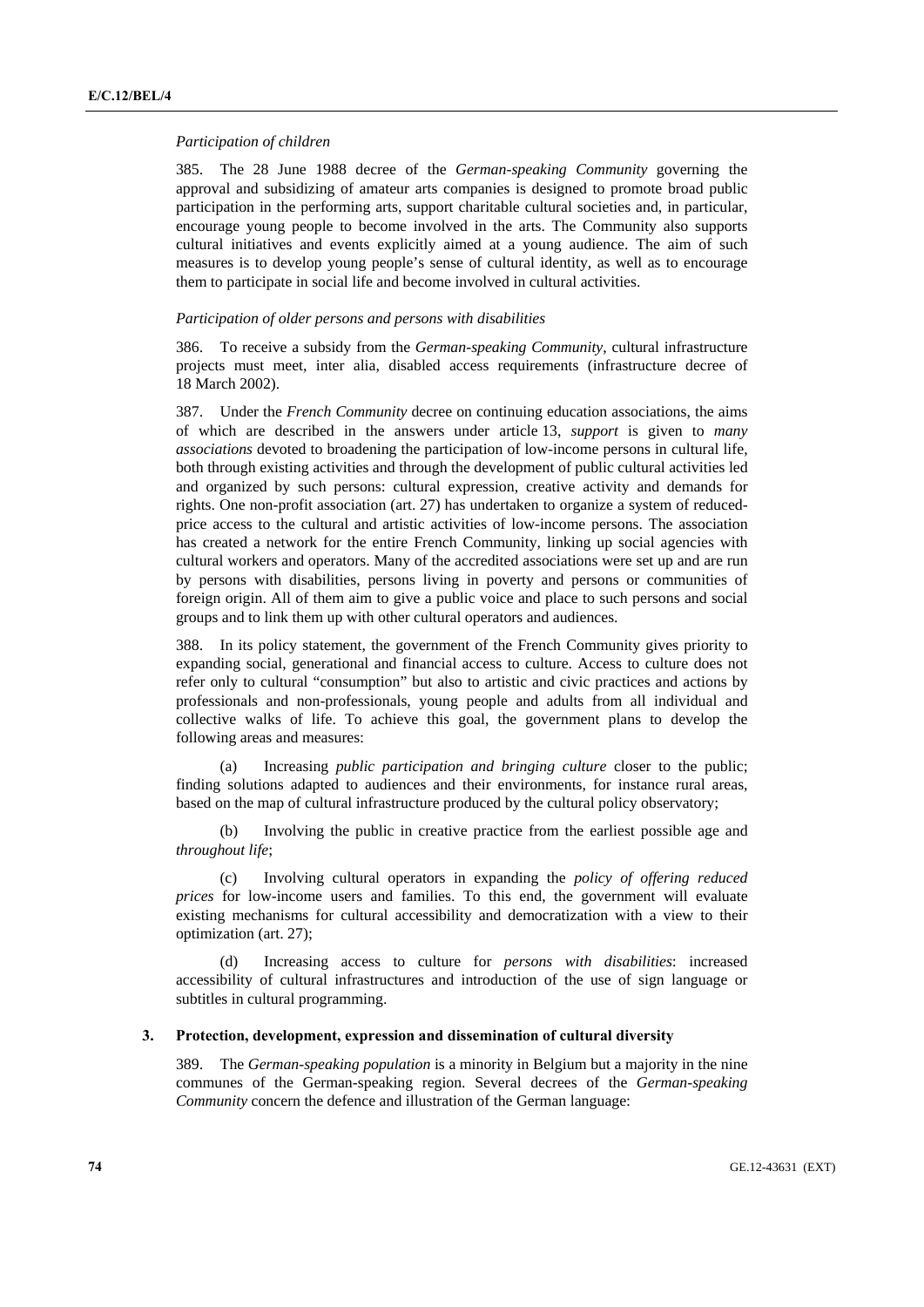(a) Decree of 21 December 1987 promoting the proper use of High German in schools;

 (b) Decree of 26 October 1998 on the introduction of the new German spelling system;

(c) Decree of 10 May 1999 on the names of public thoroughfares;

 (d) Decree of 19 April 2004 on the transmission of linguistic knowledge and the use of languages in education.

390. The parliament of the *German-speaking Community* also awards annual prizes designed to promote use of the German language, dissemination of the region's literature and knowledge of the German-speaking region.<sup>108</sup> Lastly, a mechanism for the promotion of cultural activities is provided for the French-speaking minorities living in the communes of the German-speaking region.<sup>109</sup>

391. Concerning support for cultural diversity, the *French Community emphasizes*:

 (a) The leading role played by the *French Community* in the adoption of the UNESCO Convention on the Protection and Promotion of the Diversity of Cultural Expressions;

 (b) Various grants and prizes for supporting young creative artists in several sectors;

 (c) The creation and funding of the Plasma (contemporary music sound platform) and Diagonale (art cinemas) networks, each of which brings together around a dozen operators in Brussels and Wallonia;

(d) Increased support for urban arts (hip hop, slam, etc.);

 (e) The introduction of quality labels for bookshops (49 qualifying bookshops so far in Brussels and Wallonia);

The introduction of support for independent CD production, digital creative work, experimental cinema, and fairground, circus and street arts;

 (g) The foregrounding of literature for young people (creation and award of prizes, grants and residencies for authors and illustrators);

 (h) The introduction of recognition devices to make museums operate more professionally;

 (i) The decree on centres of expression and creativity and on amateur artistic practices;

 (j) In addition to the decree on continuing education, the development of specific programmes to encourage the emergence of cultural associations reflecting cultural diversity and thus the cultural expression and participation of the groups and communities concerned, and to increase their impact throughout the cultural and associative landscape;

The existence, within the French Community's cultural administration, of nearly 30 advisory boards and committees composed primarily of culture professionals. These play a vital role in advising on the orientation of cultural policy in the French

<sup>&</sup>lt;sup>108</sup> Decree of 19 December 1988 on the award of the Prize of the Parliament of the German-speaking

Community. 109 Article 55 of the Act of 31 December 1983 on institutional reforms in the German-speaking Community.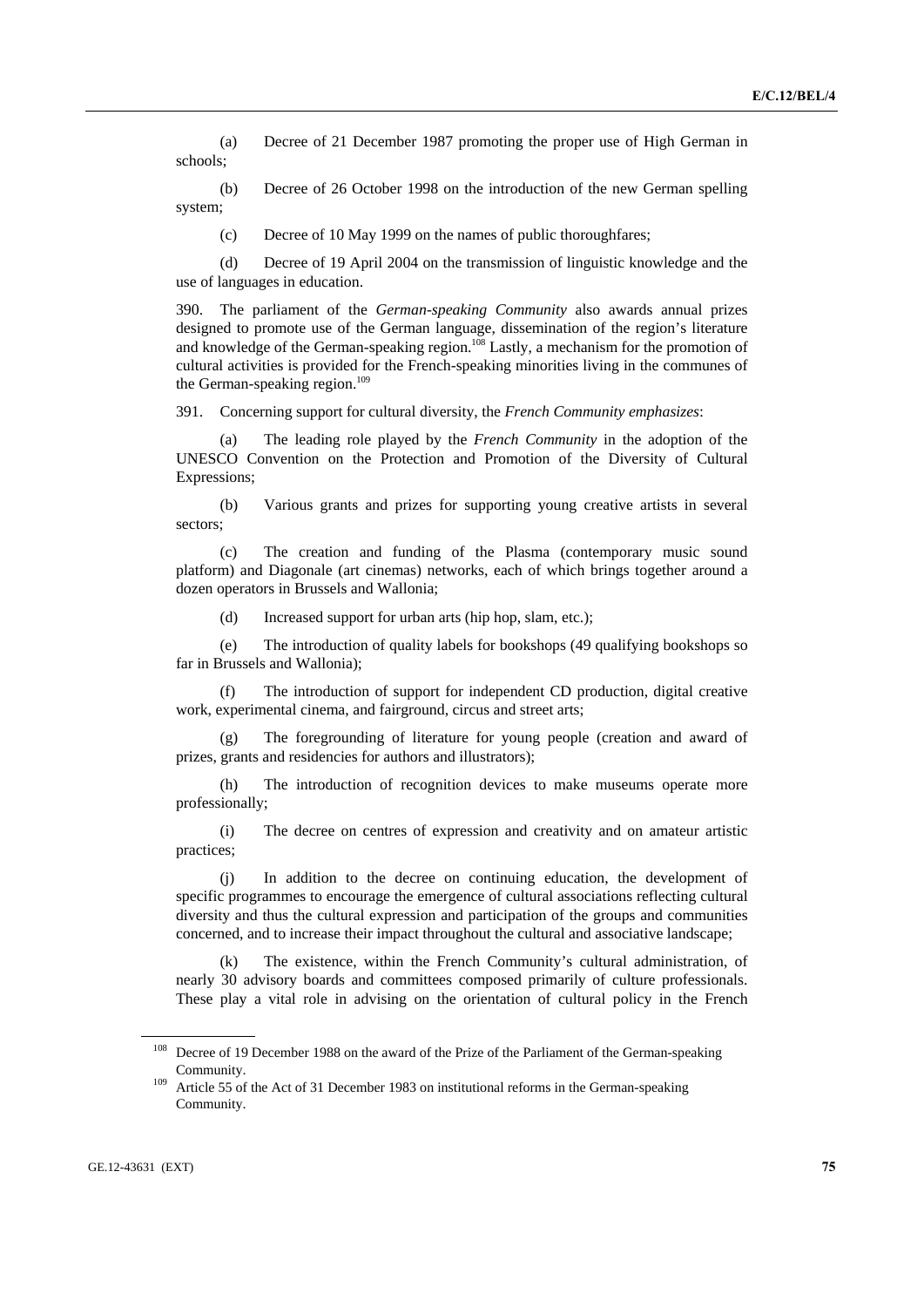Community and on the projects and programmes put forward by cultural operators. This mechanism provides greater guarantees for the exercise of democratic, transparent public action that respects cultural diversity.

## **4. School and vocational education in the field of culture and the arts**

392. In the *German-speaking Community*, music and art classes are compulsory in primary education and up to the second year of secondary education.<sup>110</sup> Some schools offer an applied arts section. The Community's music academy, organized in the form of an intercommunal association, offers music, theatre and dance classes.<sup>111</sup> It has some 1,200 pupils of all ages.

393. School is the place where each citizen has the opportunity to learn and participate in the language of culture, which is why the *French Community* supports the presence of culture in schools:

 (a) A culture-education unit has been established in the French Community's culture ministry, responsible for initiating and facilitating synergies between the worlds of education and culture in the Community through the application of the decree on culture and schools, the implementation of activities that it manages directly, the production of various publications and the permanent updating of its website (www.cultureenseignment.cfwb.be), on which all its activities are described;

(b) The *decree on culture and schools*,<sup>112</sup> adopted on 24 March 2006, is designed to support cultural and artistic activities in schools (compulsory and special education). It identifies four areas of activity: lasting collaborations between a school, a cultural operator and/or a partner school; one-off collaborations between a school and a cultural operator; collaborations in the framework of mechanisms developed and implemented by the French Community; and special partnerships.

## **5. Access to scientific and technological progress**

394. In schools in the *German-speaking Community*, classrooms are equipped with computers and Internet access, giving all pupils and teachers access to knowledge and information. The Media Centre, a public media library, provides affordable Internet access. Everyone has access to it and can borrow books, CDs and DVDs.

395. In Flanders, scientific communication has been considered an essential part of overall science and technology policy since 1993. Flemish scientific communication policy not only seeks to disseminate science to non-scientists in order to expand scientific knowledge but also actively encourages a genuine interactive dialogue on scientific issues between civil society and the scientific community. It is essential to improve communication and increase participation by all citizens in this dialogue. Bridging the technology gap and the knowledge gap is also essential for combating social exclusion, while encouraging a public debate on the use of scientific applications is considered vital for the democratic process. Flemish scientific policy seeks to achieve these aims through cooperation with different interested parties, such as universities, research centres, nonprofit organizations and the Technopolis science park, and by regularly publishing an appeal for proposals for scientific information projects. Universities and higher education

<sup>&</sup>lt;sup>110</sup> Decree of 16 June 2008 establishing macro-skills and skills frameworks in education.<br><sup>111</sup> Decree of 23 March 2009 introducing a reduced artistic education timetable.<br><sup>112</sup> Decree on the implementation, promotion an education.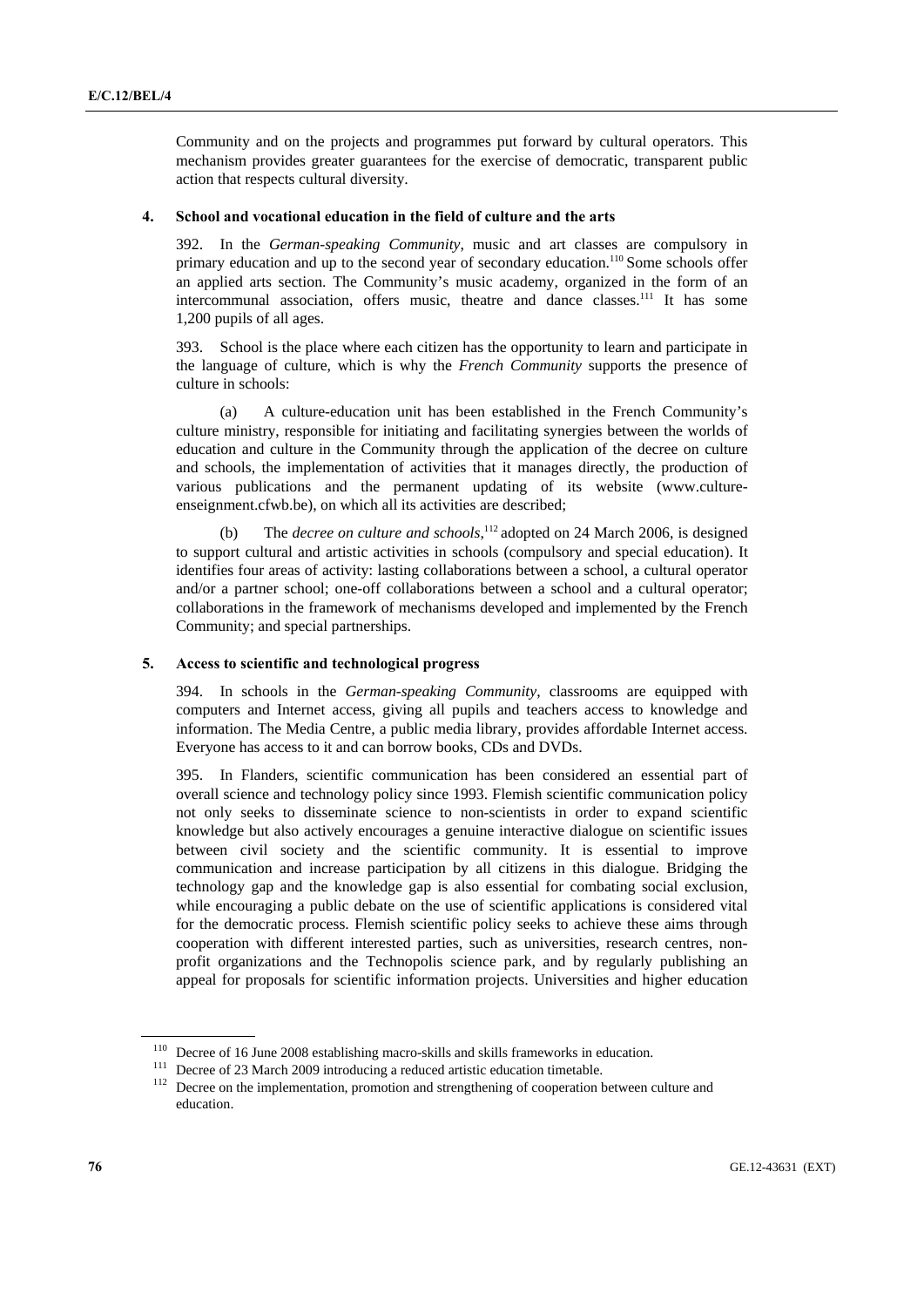establishments have set up special expertise units to coordinate their scientific communication efforts.

396. Several measures have been taken in the *French Community* to enable everyone to benefit from scientific progress and its applications: greater appreciation of literary heritage (website, etc); development of cultural information (including the launching of the www.culture.be and www.plurio.net websites); and ongoing action to safeguard, digitize and upgrade archives.

397. The French Community government is also committed to:

 (a) Continuing, in consultation with the relevant authorities, its efforts to bridge the digital divide, given that a large proportion of emerging cultures are accessible via the Internet. Universal, low-cost access to information and communication technology (ICT) must be guaranteed, using public libraries to start with;

(b) Increasing support for digital culture;

 (c) Promoting the funding, development and use of innovative digital tools or procedures in artistic, cultural, audiovisual or multimedia projects;

(d) Continuing the digitization of cultural heritage;

 (e) Supporting spaces for creation and dissemination that are open to new forms of expression.

## **6. Measures to ensure the effective protection of the moral and material interests of authors**

#### *Copyright*

398. Article 1(2) of the Act of 30 June 1994 on copyright and associated rights stipulates that the author of a literary or artistic work has an inalienable moral right to it. This includes the right to disseminate it, the right to claim or to deny authorship of it and the right to have it respected so that he or she can oppose any changes to it.

# *Protection of the basic material interests of authors*

399. The copyright Act confers ownership rights on authors, allowing holders of the rights to a literary or artistic work to earn income from it. The main ownership rights are the exclusive rights of reproduction and of communication to the public (art.  $1(1)$ ). In addition to these rights, the Act also confers remuneration rights. In such cases, copyright holders cannot prohibit a certain type of use of their work, but are entitled to remuneration in return. Remuneration for a private copy (arts 55 to 58) and remuneration for reproduction (arts 59 to 61) are examples of this kind of prerogative.

#### *Protection of the moral and material interests of indigenous peoples*

400. Creators of works related to their cultural heritage and/or traditional know-how are protected by copyright and can therefore exercise the moral and ownership rights conferred by it, provided that their creations fulfil the general criterion for copyright protection, namely, originality.

 *Striking an adequate balance between the need to ensure the effective protection of the moral and material interests of authors and the State party's obligations in relation to other rights recognized by the Covenant* 

401. The copyright Act provides for various exceptions to exclusive copyright (arts 21, 22 and 46) in order to strike a balance between authors' interests and the general interest.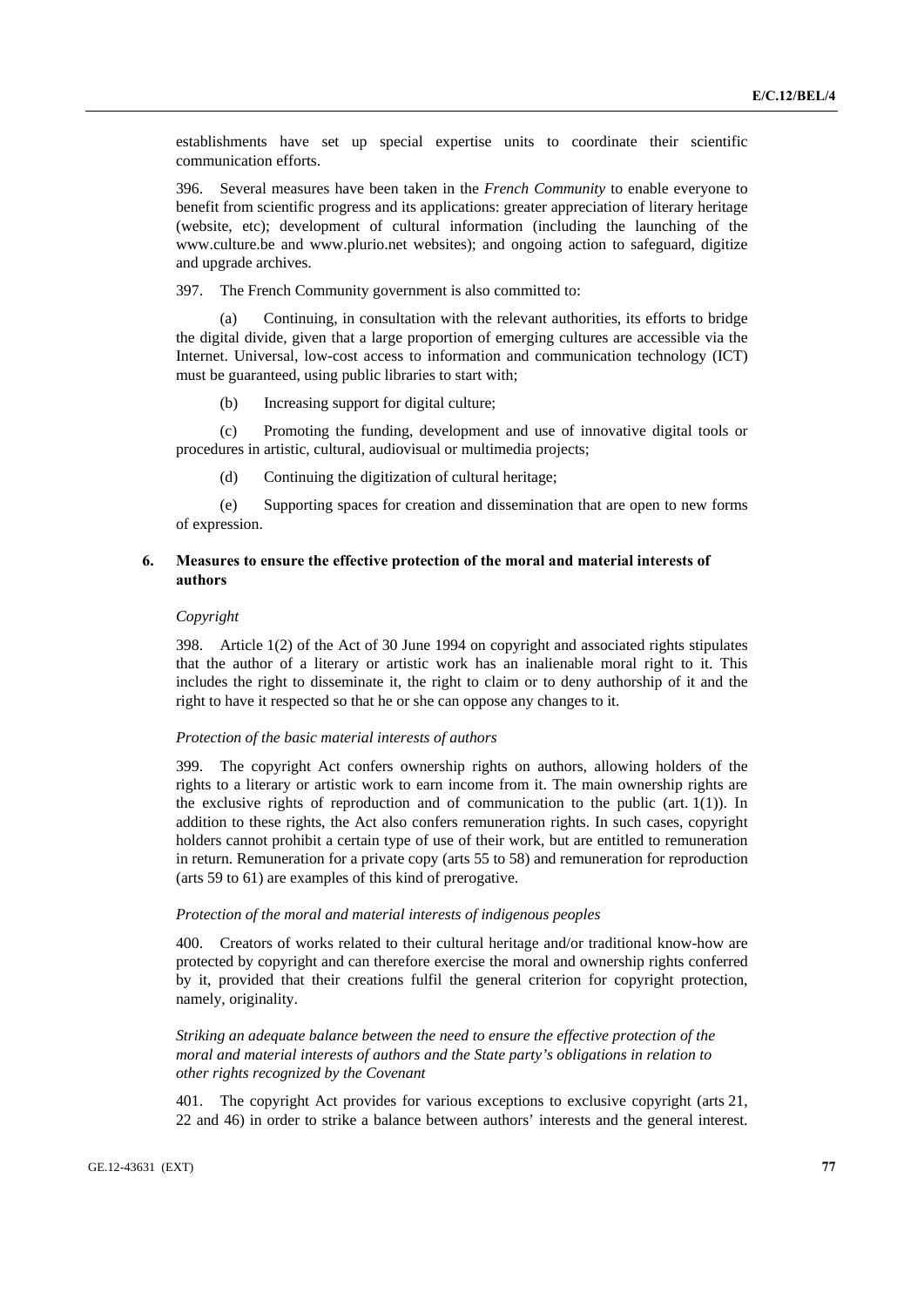Article 21 provides, inter alia, for various exceptions in favour of education and/or scientific research and in favour of libraries, museums and archives.

402. In its policy statement, the *French Community* government affirms that it will take steps to increase its support for the status of artists and the creation and visibility of artists and their work. In particular, it will continue to enhance the social and financial status of artists, in consultation with the federal Government, in order to create conditions conducive to artistic and cultural activity. Lastly, although this is also a matter of federal legislation, it will protect authors' rights and the integrity of any of their works that are put into circulation, including on new media.

## **7. Freedom of scientific research and creative activity**

403. This issue is regulated in the *German-speaking Community* by the decree of 6 June 1988 on the award of subsidies and grants for advanced training classes and courses and for scientific research projects. Scientific research is free and is covered by freedom of expression, which is protected by the European Convention for the Protection of Human Rights and Fundamental Freedoms (art. 10). However, the Community awards subsidies and grants, as a matter of priority, only in response to applications from which it may benefit (arts 2(2), 3(2) and 4(2) of the decree). Creative activity is a form of freedom of expression protected by article 10 of the European Convention.

404. In the Flemish legislation on scientific funding, freedom of scientific research is not explicitly guaranteed or even mentioned. Neither is there any mention of any restriction on the exercise of this freedom. Generally speaking, scientific funding is characterized by a bottom-up approach: it is the scientist who takes the initiative of proposing a project on a subject that interests him/her. Accordingly, there is no restriction on the exercise of the freedom to choose any subject or methodology. Apart from scientific funding, research is paid for directly by universities. There too, the law does not stipulate the kind of research to be conducted.

#### **8. Conservation, development and (international) dissemination of science and culture**

405. The *German-speaking Community* is a participant in the Global Learning and Observation to Benefit the Environment (GLOBE) programme, an international environmental science programme for primary and secondary school students, sponsored by NASA and the National Science Foundation (NSF). The Community is also working with the German *land* of Brandenburg under the SINUS programme, which is designed to help teachers and headteachers develop primary school mathematics and science courses. The decree of 16 June 2008 establishing macro-skills and skills frameworks in education includes a "science/technology" skills framework. In the cultural sphere, the Community imposes the principle of cultural exchange in the public law contracts on subsidies that it concludes with professional cultural organizations. There are also a multitude of cultural cooperation agreements in the cultural affairs area.

406. The Flemish government is currently investing in a knowledge — and innovation based economy: the "Flanders in action" project (www.flandersinaction.be). One of the main aims of this project is to improve access to information on scientific research. Information on the aims, progress and results of current research is extremely important for centres of knowledge and universities, as well as for the governments that fund them. Only if they are well informed can governments develop an appropriate and effective research policy. The Flemish government is convinced that all interested parties stand to benefit from a good system of information-gathering and information-sharing on research. It was for this reason that it set up the Flanders Research Information Space (FRIS), which will increase the international competitiveness of the Flemish region.